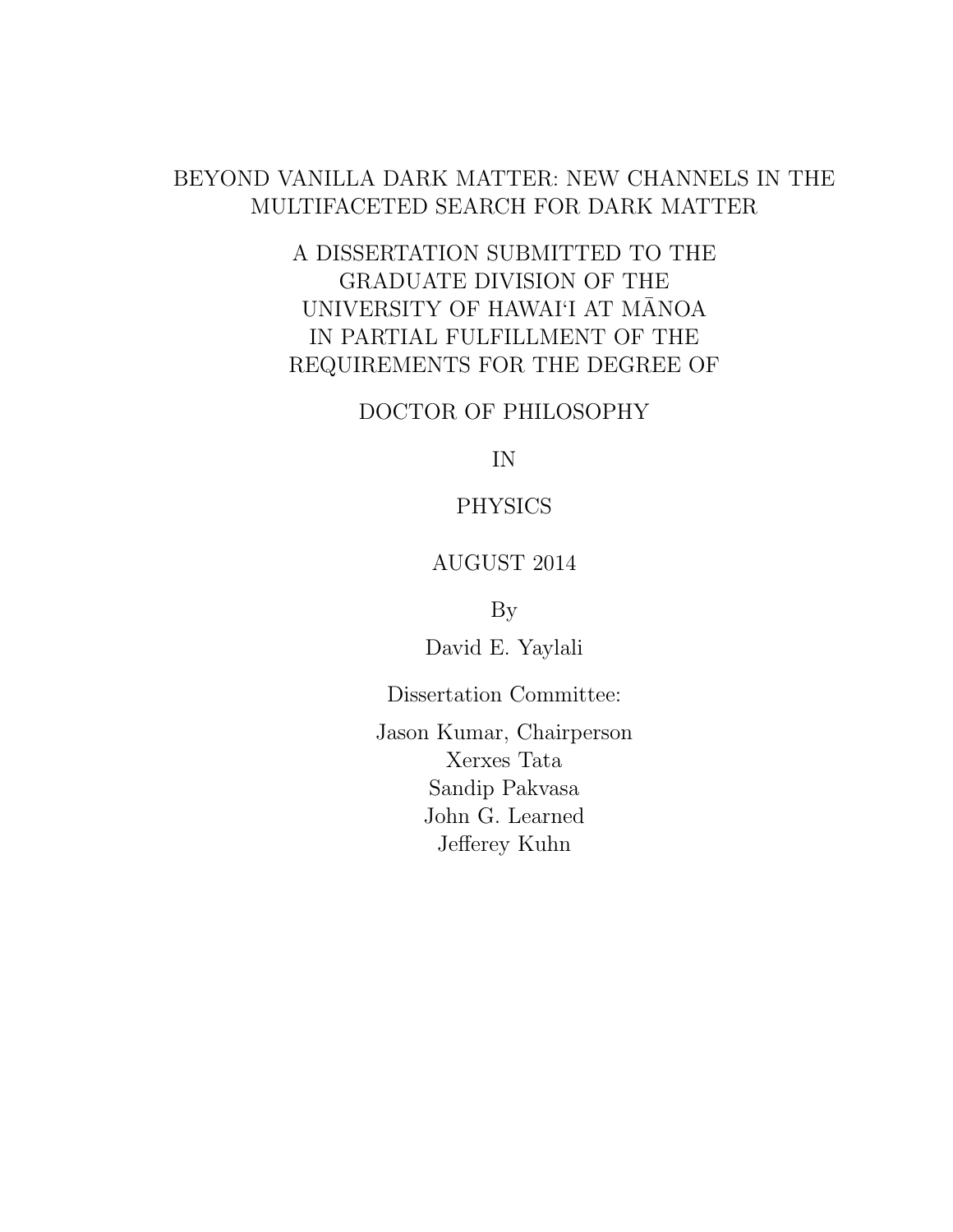### ACKNOWLEDGMENTS

I would like to thank Jason for the guidance, insight, and support he has provided me throughout these past years. I would also like to thank the other members of the Hawaii Theory Group, along with many other members of faculty and staff here in Watanabe Hall, for supporting me and welcoming me as one of their own. Many thanks to my collaborators and friends, Brooks and Keith. And lastly, thanks to mom and dad, to Hannah, to Jon, and Anna, to Miss Juno Crow, and to my friend Peter who lives so far away.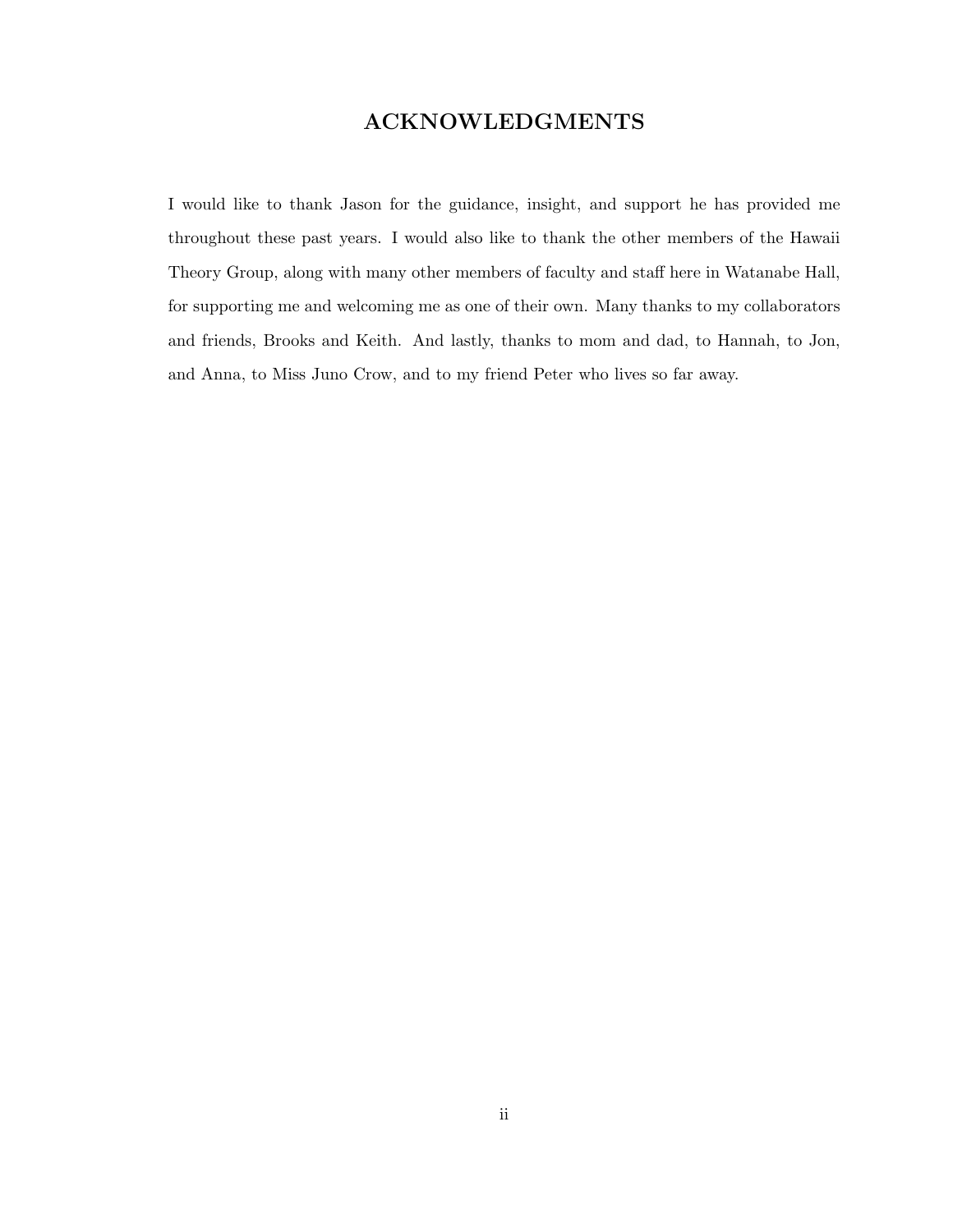### ABSTRACT

Though we are extremely confident that non-baryonic dark matter exists in our universe, very little is known about its fundamental nature or its relationship with the Standard Model. Guided by theoretical motivations, a desire for generality in our experimental strategies, and a certain amount of hopeful optimism, we have established a basic framework and set of assumptions about the dark sector which we are now actively testing. After years of probing the parameter spaces of these vanilla dark-matter scenarios, through a variety of different search channels, a conclusive direct (non-gravitational) discovery of dark matter eludes us. This very well may suggest that our first-order expectations of the dark sector are too simplistic.

This work describes two ways in which we can expand the experimental reach of vanilla dark-matter scenarios while maintaining the model-independent generality which is at this point still warranted. One way in which this is done is to consider coupling structures between the SM and the dark sector other than the two canonical types — scalar and axial-vector — leading to spin dependent and independent interactions at direct-detection experiments. The second way we generalize the vanilla scenarios is to consider multicomponent dark sectors. We find that both of these generalizations lead to new and interesting phenomenology, and provide a richer *complementarity* structure between the different experimental probes we are using to search for dark matter.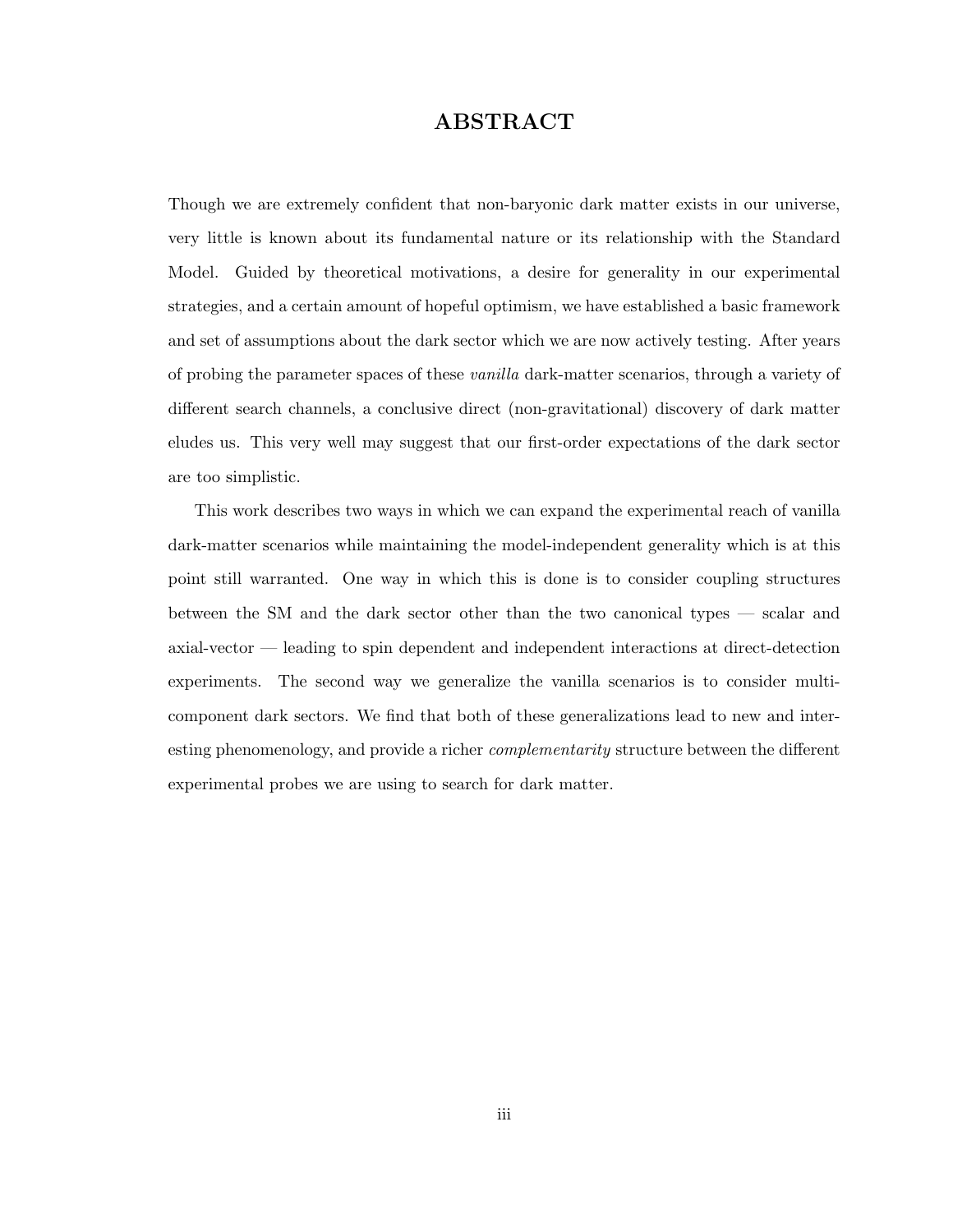# TABLE OF CONTENTS

|             | ii  |       |                                                                                    |                  |  |  |  |  |  |
|-------------|-----|-------|------------------------------------------------------------------------------------|------------------|--|--|--|--|--|
| iii         |     |       |                                                                                    |                  |  |  |  |  |  |
| vi          |     |       |                                                                                    |                  |  |  |  |  |  |
| vii         |     |       |                                                                                    |                  |  |  |  |  |  |
| $\mathbf 1$ |     |       | Introduction: Vanilla Dark Matter and Beyond                                       | 1                |  |  |  |  |  |
|             | 1.1 |       | Vanilla Dark Matter: The usual assumptions                                         | $\boldsymbol{3}$ |  |  |  |  |  |
|             | 1.2 |       |                                                                                    | $\,6\,$          |  |  |  |  |  |
|             |     | 1.2.1 |                                                                                    | 8                |  |  |  |  |  |
|             |     | 1.2.2 |                                                                                    | 13               |  |  |  |  |  |
|             |     | 1.2.3 |                                                                                    | 14               |  |  |  |  |  |
|             |     | 1.2.4 |                                                                                    | 15               |  |  |  |  |  |
|             | 1.3 |       |                                                                                    | 17               |  |  |  |  |  |
| $\bf{2}$    |     |       | <b>Pseudoscalar Couplings: Overcoming Velocity Suppression</b>                     | 19               |  |  |  |  |  |
|             | 2.1 |       | From quarks to nucleons: Velocity suppression and nucleon enhancement for          | 20               |  |  |  |  |  |
|             |     | 2.1.1 | General preliminaries: Quark- and nucleon-level matrix elements and                | 20               |  |  |  |  |  |
|             |     | 2.1.2 | An enhancement factor for pseudoscalar matrix elements $\dots \dots$               | 24               |  |  |  |  |  |
|             |     | 2.1.3 | Pseudoscalar dark-matter/nucleon couplings and the effects of isospin<br>violation | 32               |  |  |  |  |  |
|             | 2.2 |       | CP or not CP, that is the question: An interlude on the choice of Lagrangian       | 39               |  |  |  |  |  |
|             | 2.3 |       | Phenomenological consequences: Direct detection and related benchmarks             | 43               |  |  |  |  |  |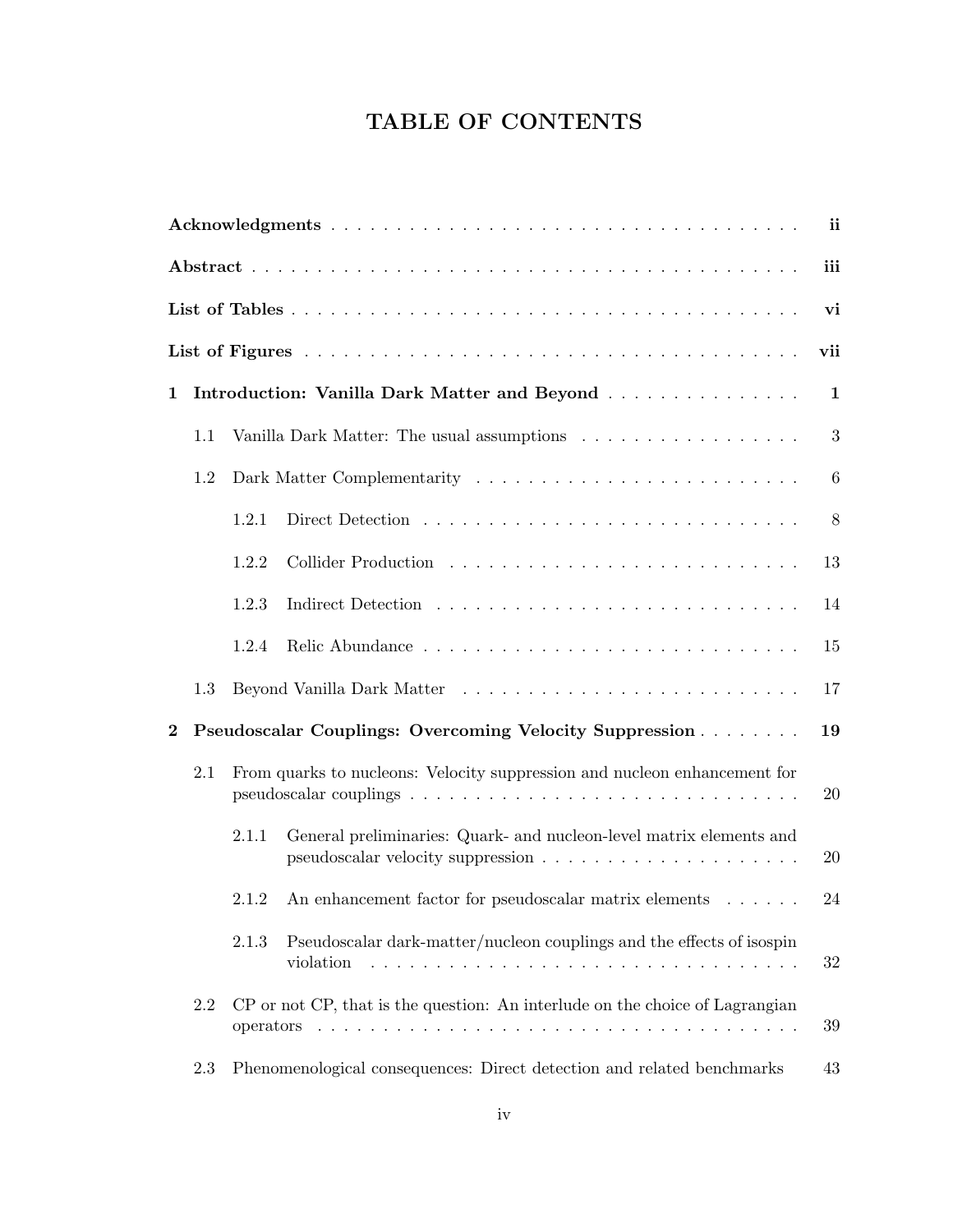|   |     | 2.3.1 |                                              |    |
|---|-----|-------|----------------------------------------------|----|
|   |     | 2.3.2 |                                              |    |
|   |     | 2.3.3 |                                              |    |
|   | 2.4 |       |                                              | 53 |
|   | 2.5 |       |                                              |    |
| 3 |     |       | A New Channel in Dark-Matter Complementarity | 62 |
|   | 3.1 |       |                                              | 68 |
|   | 3.2 |       |                                              | 70 |
|   | 3.3 |       |                                              | 71 |
|   |     |       |                                              | 74 |
|   | 3.5 |       |                                              |    |
|   |     |       |                                              |    |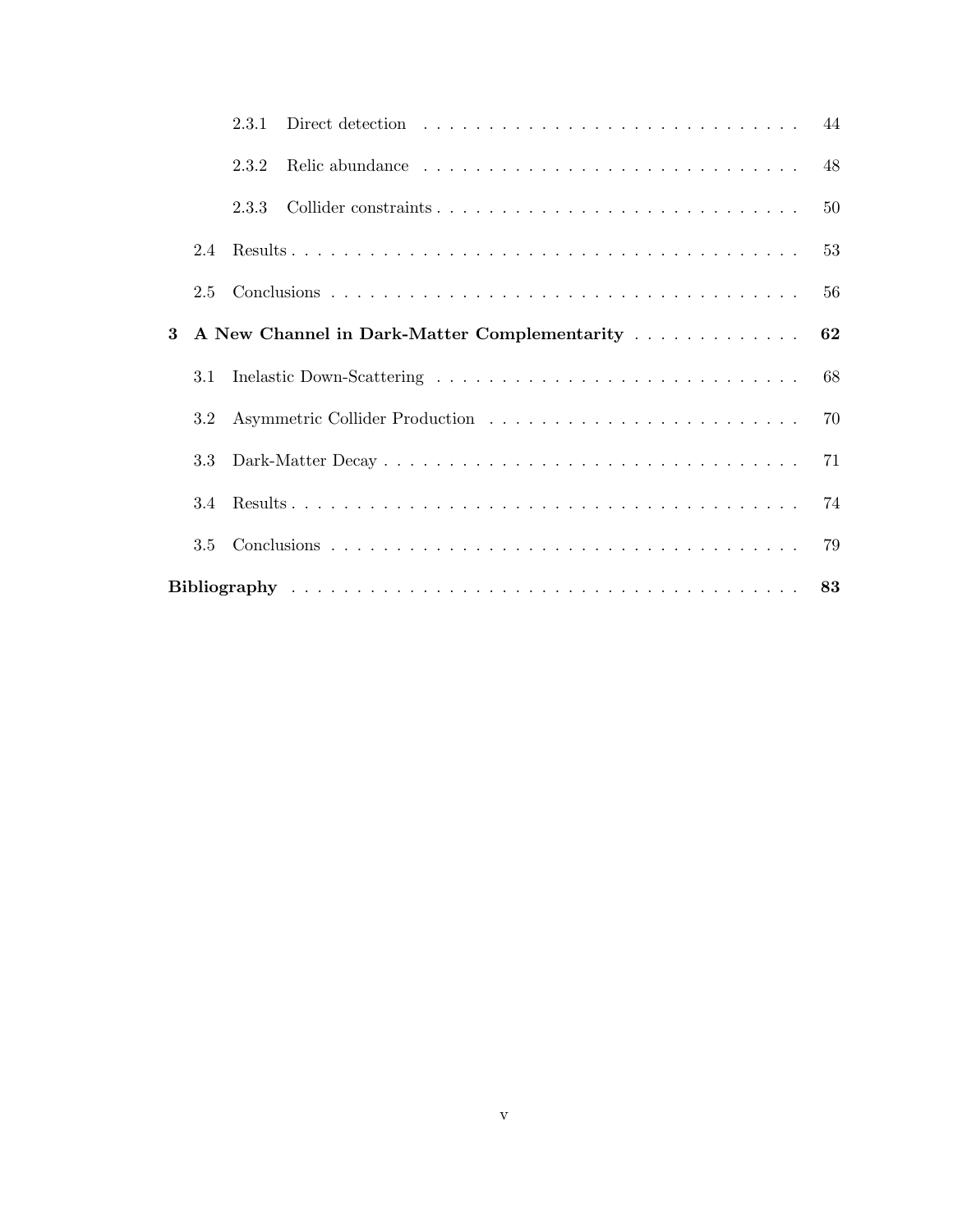## LIST OF TABLES

- 2.1 Values used in this chapter for the axial-vector coefficients  $\Delta q^{(N)}$ . The values for the  $\Delta u^{(N)}$  and  $\Delta d^{(N)}$  are taken from the recent lattice results reported in Ref. [42], while the values for the  $\Delta s^{(N)}$  have been chosen such that they lie between these lattice results and the experimentally measured values in Ref. [40], roughly two standard deviations away from the central value obtained in each analysis.  $\ldots \ldots \ldots \ldots \ldots \ldots \ldots \ldots \ldots \ldots$  25
- 2.2 Numerical values for the pseudoscalar coefficients  $\Delta \tilde{q}^{(N)}$ , as obtained from Eq. (2.15). Details concerning the calculation of these quantities and their associated uncertainties are discussed in the text. It is readily observed that these pseudoscalar coefficients  $\Delta \tilde{q}^{(N)}$  are larger than the corresponding axial-vector coefficients  $\Delta q^{(N)}$  in Table 2.1 by a factor of  $\mathcal{O}(10^2-10^3)$ . This can enhance the dark-matter/nucleon scattering amplitudes associated with pseudoscalar interactions, and thereby potentially overcome the velocity suppression that would otherwise render such cases unobservable in directdetection experiments. . . . . . . . . . . . . . . . . . . . . . . . . . . . . . 29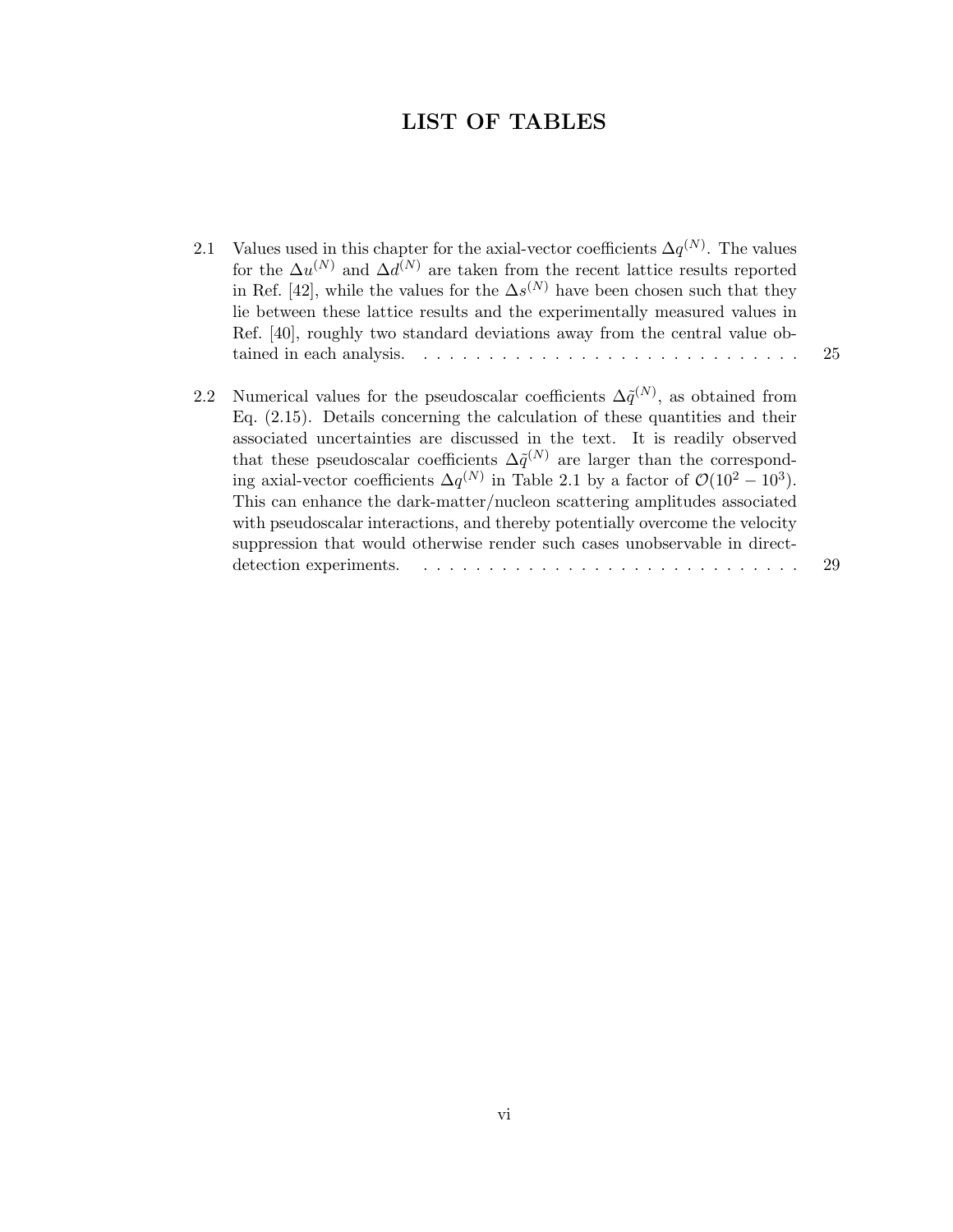### LIST OF FIGURES

| 1.1 | The complimentary processes that are related to each other through matrix<br>element crossing symmetries. $\dots \dots \dots \dots \dots \dots \dots \dots \dots \dots \dots$                                                                                                                                                                                                                    | 8    |
|-----|--------------------------------------------------------------------------------------------------------------------------------------------------------------------------------------------------------------------------------------------------------------------------------------------------------------------------------------------------------------------------------------------------|------|
| 1.2 | Examples of processes which can create dark matter through $\chi$ -quark cou-<br>plings at hadron colliders. The Standard Model bosons which are radiated<br>off the incoming beams are necessary in order to "see" the dark matter which<br>is produced. By detecting these Standard Model particles, we can deduce the<br>presence of the dark matter through missing momentum in the detector | - 13 |
| 2.1 | The effective proton and neutron dark-matter couplings $g_{\chi p}$ (red) and $g_{\chi n}$<br>(blue), plotted as functions of $\theta$ for each of the three coupling scenarios                                                                                                                                                                                                                  |      |

- discussed in the text. Panels in the upper row show the behavior of the pseudoscalar couplings in each scenario, while the panels in the lower row show the behavior of the corresponding axial-vector couplings. The dashed lines in each panel correspond to the central values for these couplings, while the shaded regions indicate the  $1\sigma$  uncertainty bands around these central values. Note that in each panel, both  $g_{\chi p}$  and  $g_{\chi n}$  have been normalized to the maximum possible central value of  $|g_{\chi p}|$  attainable in each scenario. . . 60
- 2.2 Experimental reach of direct-detection experiments, assuming pseudoscalar interactions with the benchmark coupling structures of our Scenario I (top row), Scenario II (center row), and Scenario III (bottom row), with  $\theta = 0$ (left column),  $\theta = \pi/4$  (center column), and  $\theta = \pi/2$  (right column) in each case. These coupling structures are discussed in Sect. 2.1.3, and each panel is plotted as a function of the dark-matter mass  $m<sub>\chi</sub>$  and the mass scale  $M_{\rm I}$ ,  $M_{\rm II}$ , or  $M_{\rm III}$  associated with the corresponding scenario. We see from these plots that there are many situations in which upcoming direct-detection experiments can easily reach into the range of greatest interest for thermallyproduced dark matter and its possible collider signatures — even when only pseudoscalar interactions between dark matter and Standard-Model quarks are assumed. . . . . . . . . . . . . . . . . . . . . . . . . . . . . . . . . . . . 61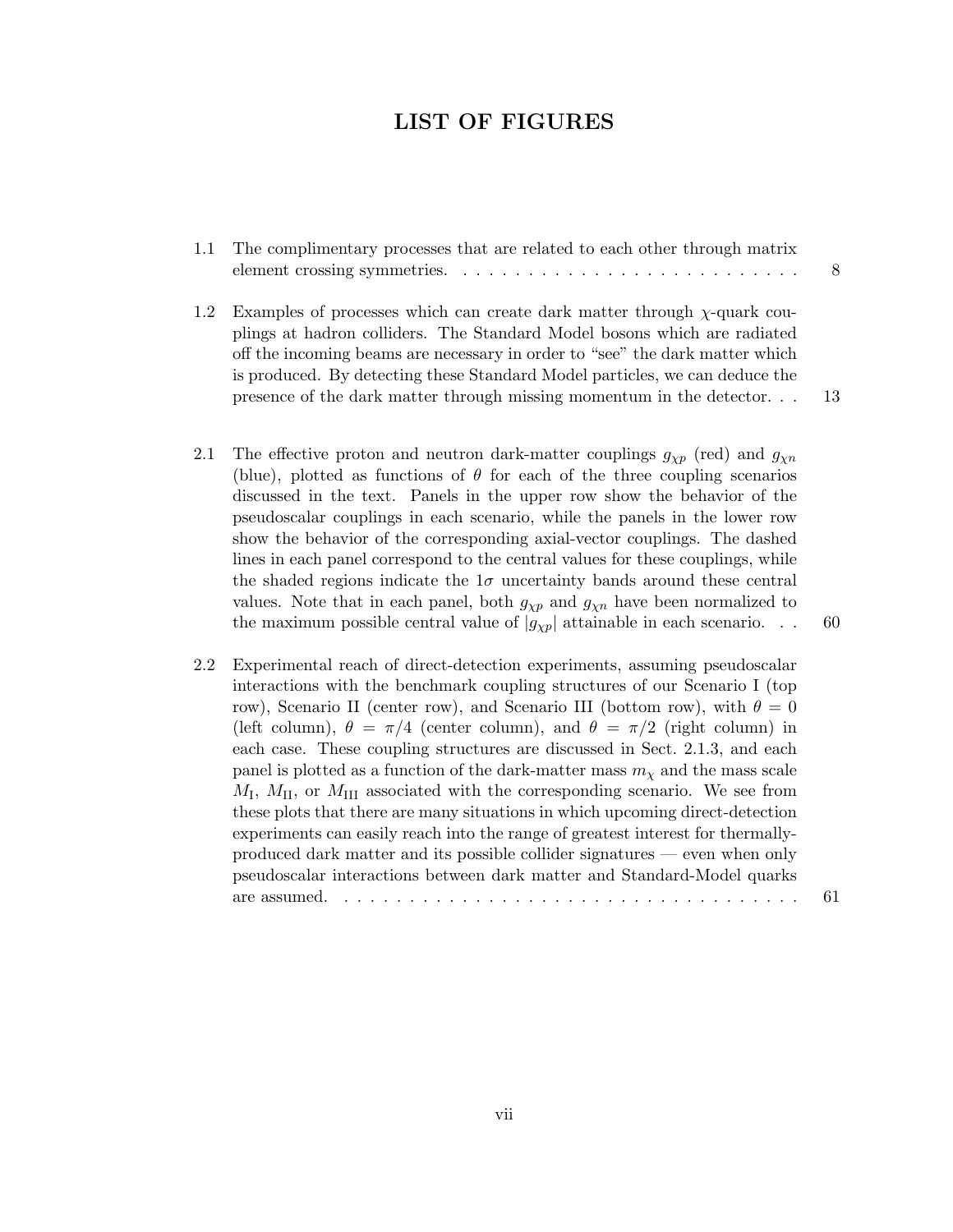- 3.1 (a) In single-component theories of dark matter, the  $2 \rightarrow 2$  amplitudes for dark-matter production, annihilation, and scattering are related to each other through various crossing symmetries. These different processes correspond to different directions (blue arrows) for the imagined flow of time through a single four-point diagram. (b) In multi-component theories of dark matter, by contrast, there can be many different dark-matter components  $\chi_i$  with differing masses  $m_i$ . Taking  $m_i \neq m_j$  then changes the kinematics associated with each of the previous complementary directions: dark-matter production becomes asymmetric rather than symmetric; dark-matter annihilation of one dark particle against itself becomes co-annihilation between two different dark species; and elastic dark-matter scattering becomes *inelastic*, taking the form of either "down-scattering" or "up-scattering" depending on whether it is the incoming or outgoing dark-matter particle which has greater mass. Even more importantly, however, the existence of a non-minimal dark sector opens up the possibility for an additional process which is also related the others by crossing symmetries: dark-matter decay from heavier to lighter dark-matter components. This process corresponds to a *diagonal* direction for the imagined flow of time, as shown, and thus represents a new direction for dark-matter complementarity. . . . . . . . . . . . . . . . . . . . . . . . 63
- 3.2 Recoil-energy spectra for inelastic scattering  $\chi_2 N_i \to \chi_1 N_f$  off a germanium nucleus, with  $m_1 \neq m_2 = 100$  GeV. Left panel: Allowed ranges of recoil energy  $E_R$  as a function of incoming dark-matter particle velocity v for different  $\Delta m \equiv m_2 - m_1$ , for both "down-scattering" ( $\Delta m > 0$ , dotted lines) and "up-scattering" ( $\Delta m < 0$ , solid lines). The elastic case with  $\Delta m = 0$  is also shown (solid black line), as is the maximum velocity cutoff associated with the galactic escape velocity (dashed black line). Right panel: Corresponding recoil spectra  $dE_R/dR$  for both down-scattering (dotted lines) and up-scattering (solid lines), for different values of  $\Delta m$ . The solid black curve represents the  $\Delta m = 0$  elastic-scattering case. For all spectra shown, the scattering is assumed to be spin-independent, with cross-section per nucleon ∼ 10−<sup>46</sup> cm−<sup>2</sup> . . . . . . . . . . . . . . . . . . . . . . . . . . . . . . . . . . . 69
- 3.3 Dominant dark-matter decay processes at energies  $E \leq \mathcal{O}(10^2)$  keV. (a) Dark-matter decay produces two photons through an effective contact operator induced in the chiral perturbation theory by integrating out heavy hadrons. This process is the dominant contributor in the case of the microscopic (quark-level) scalar interaction in Eq. (3.1). (b) Dark-matter decay produces produces two photons via off-shell neutral-pion exchange. Both this process and the process in (a) are the dominant contributors in the case of the microscopic (quark-level) axial-vector interaction in Eq.  $(3.2)$ .  $\ldots$  . . . . . 74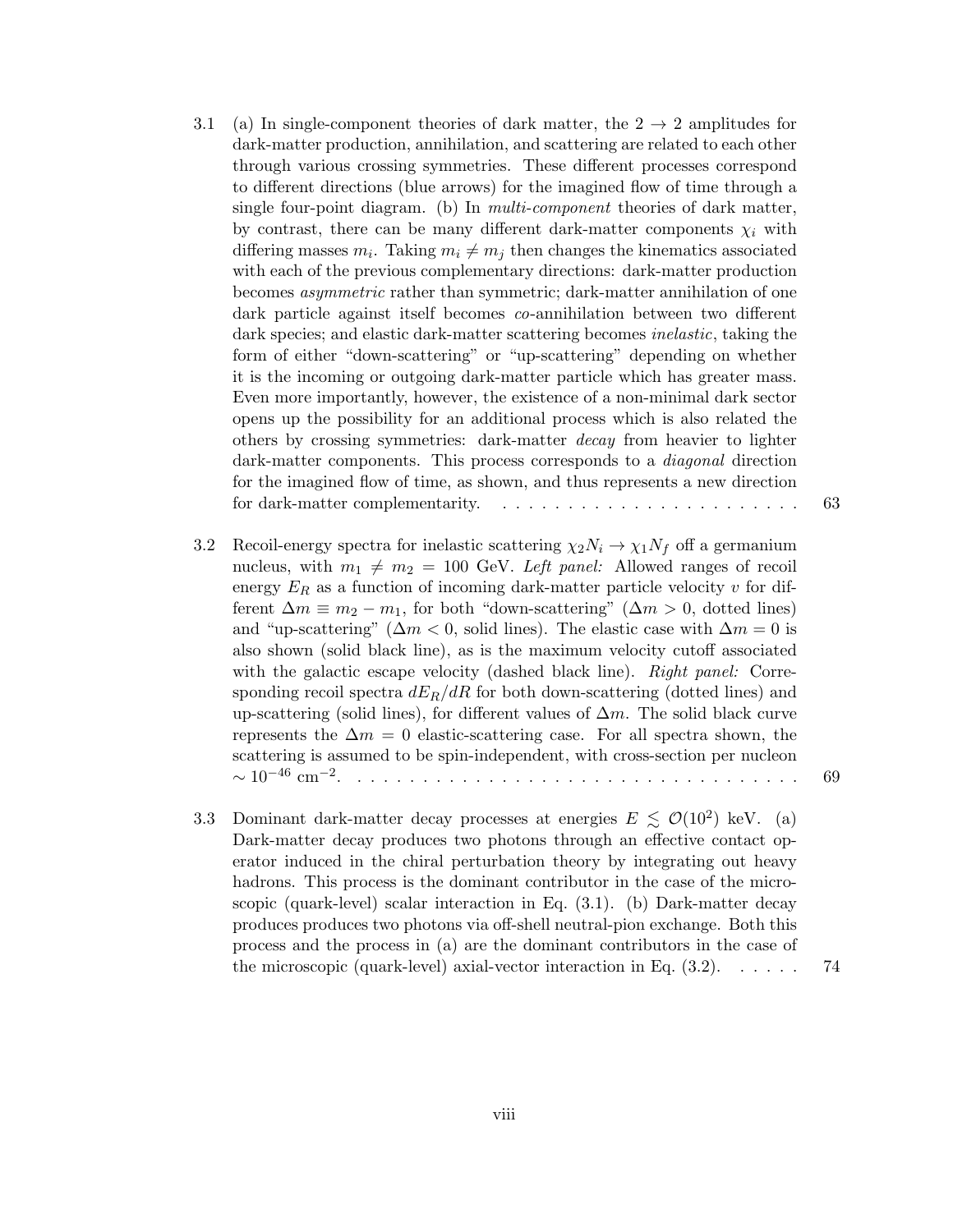3.4 Complementary bounds on the scalar operator in Eq. (3.1) and axial-vector operator in Eq. (3.2), plotted within the associated  $(\Lambda, \Delta m_{12})$  parameter spaces for  $m_2 = \{10, 100, 1000\}$  GeV and  $c^{(S)} = c^{(A)} = 1/\sqrt{2}$ . Bounds from inelastic-scattering direct-detection experiments (pink exclusion regions), asymmetric collider production (blue and cyan vertical lines), and dark-matter decay constraints (yellow and purple exclusion regions) are shown, as discussed in the text; the green dashed lines denote the reaches of possible future directdetection experiments, while the black dashed lines indicate dark-matter decay lifetime contours and the solid black triangular regions in each panel are excluded by metastability constraints. Remarkably, the constraints from dark-matter decay dominate in exactly those regions with relatively large  $\Delta m_{12}$  that lie beyond the reach of current and future direct-detection experiments, thereby illustrating the new sorts of complementarities that are possible for such multi-component dark sectors. . . . . . . . . . . . . . . . 76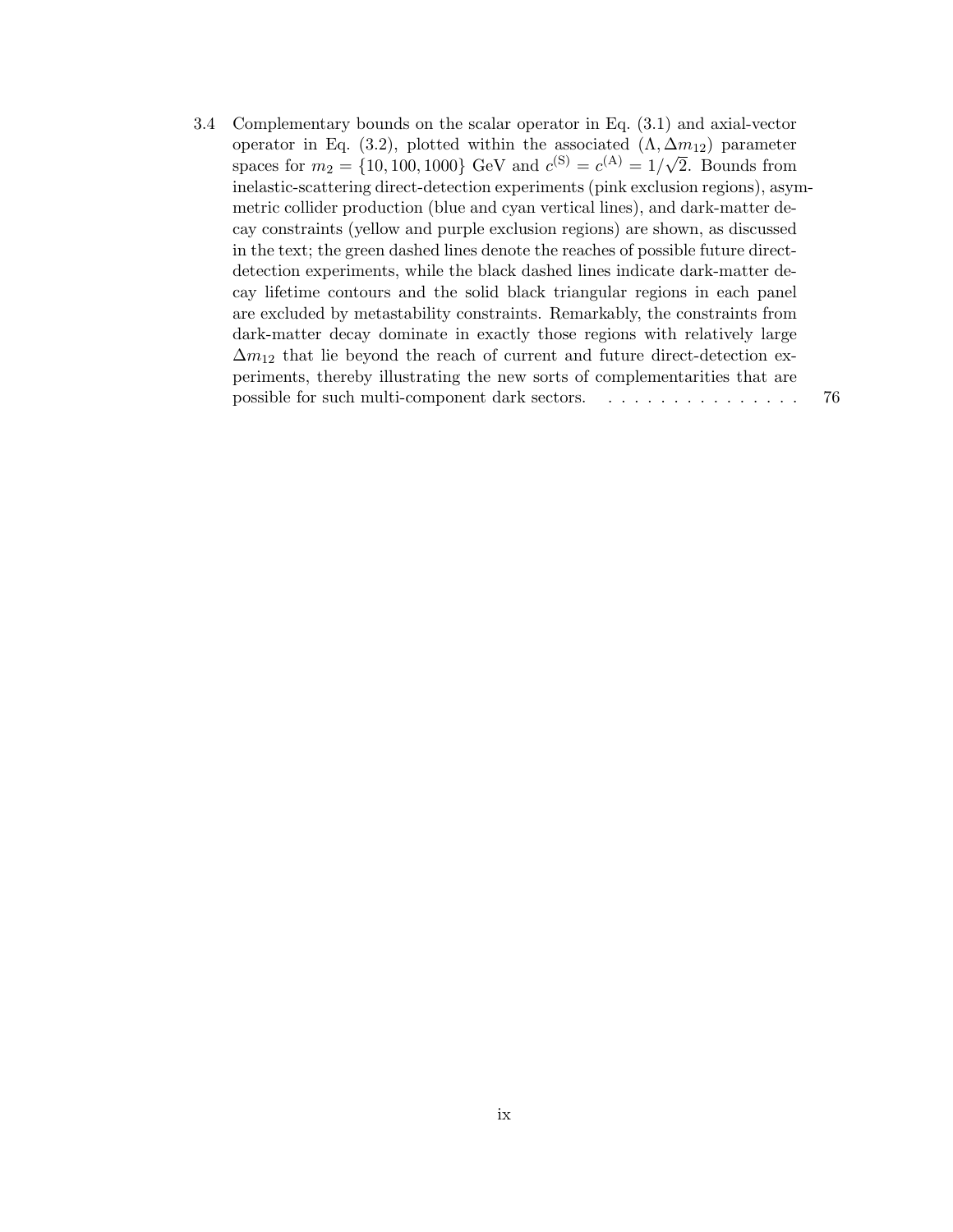# CHAPTER 1 INTRODUCTION: VANILLA DARK MATTER AND BEYOND

There is at this point overwhelming evidence that a substantial fraction of the energy density of the universe is in the form of dark matter. Evidence of its existence has been gathered at all astronomical scales through its gravitational effects on visible matter<sup>1</sup>. The first convincing arguments indicating a substantial amount of "invisible" matter were given by Zwicky in 1933 [2], who studied the velocities of several galaxies within the Coma Cluster. Conservative estimates on the mass of the visible matter, based on standard expectations of the mass-to-light ratio Υ, could account for at most only ten percent of the gravitating matter in the system.

Perhaps the most well known evidence for dark matter came in the subsequent decades, by studying galactic rotation curves. The rotational velocity of an object in orbit around a galaxy at a radius r should scale as  $v(r) \propto \sqrt{M(r)/r}$ , where  $M(r)$  is the mass within the orbit. If one expects that the mass profile in a galaxy should roughly trace the luminosity profile, the rotational velocity of objects orbiting at radii outside of the visible portion of the galaxy should then scale as  $v(r) \propto 1/\sqrt{r}$ . Instead, one finds that the velocity remains roughly constant out to much larger distances than the luminous portion of the galaxy the rotation curve *flattens* instead of falling as expected. This then implies that the visible galaxy is only a small central region within a much larger halo of dark matter, with a density profile that scales as  $\rho(r) \propto 1/r^2$ . This effect has been observed in many galaxies, including our own [3, 4].

On even smaller scales, it has been determined that stellar velocities in the local galactic region, above and below the galactic disk, are too large to be accounted for by the gravitational potential of the matter in the disk. Recent measurements of this effect [5] have determined the DM density in the immediate vicinity of the sun to be  $\rho_{\text{loc}} = 0.3 \pm 0.1 \text{ GeV}/\text{cm}^3$  equivalent to  $\sim$ 3 × 10<sup>5</sup> protons in a cubic-meter box. This value is generally in agreement

 ${}^{1}$ For a review, see [1]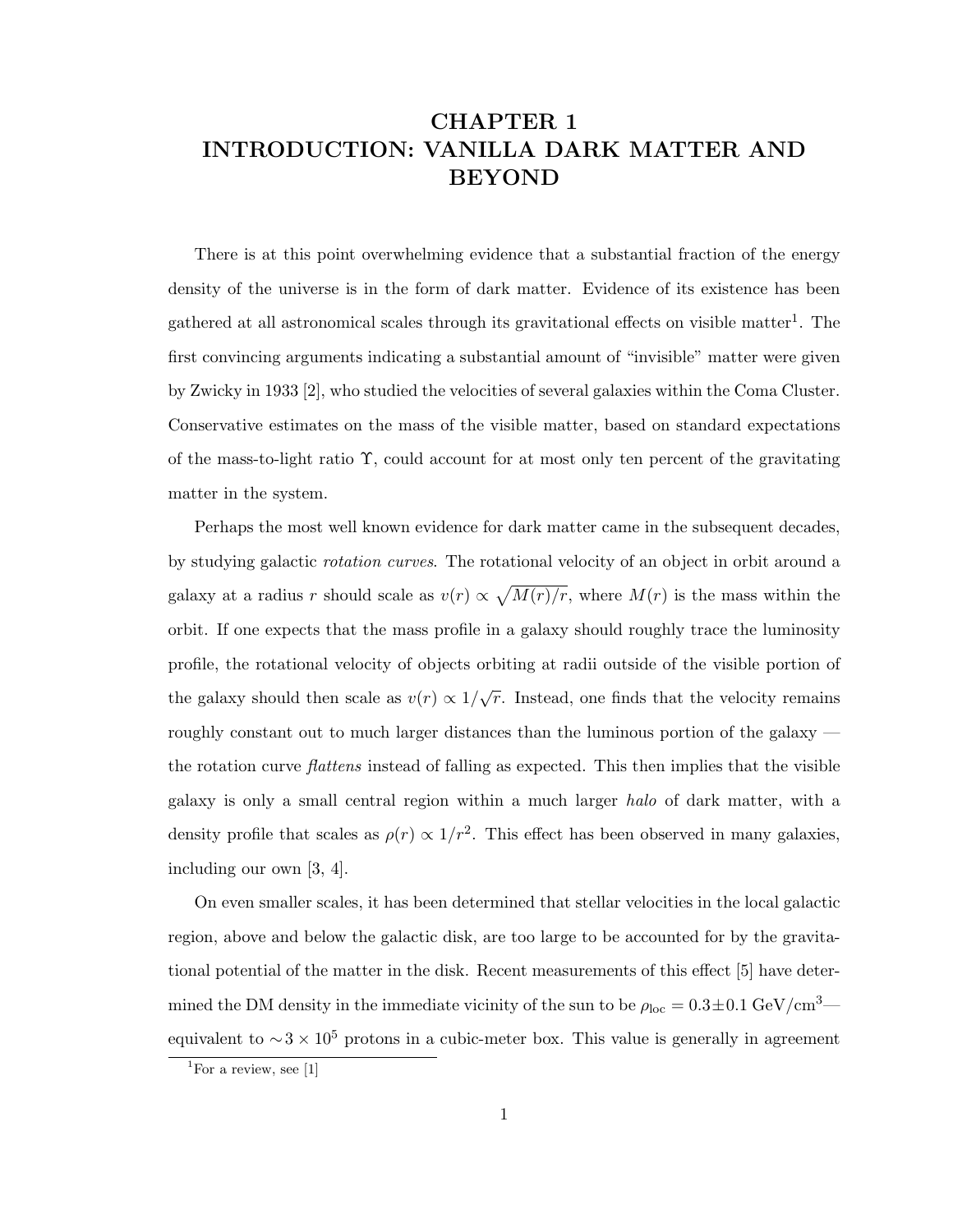with other methods of determining local dark-matter density (as reviewed in Ref. [6]), including extrapolations from the expected density profile as determined from N-body simulations (see below).

The ratio of dark matter to visible matter seems to depend on the scales and types of objects we are observing. Measurements of cosmological parameters, however, can tell us the total amount of dark matter in the universe, which we parametrize as  $\Omega_{DM} \equiv \rho_{DM}/\rho_{crit}$ where  $\rho_{\rm crit}$  is the critical energy density needed for a flat universe.<sup>2</sup> The most reliable measurements of  $\Omega_{DM}$  come from measurements of the cosmic microwave background (CMB).

The anisotropies in the CMB spectrum are sensitive to both the total matter density  $\Omega_{\rm m}$ and the total baryonic density  $\Omega_{\rm b}$ . These anisotropies encode the effects of baryon acoustic oscillations (BAO), which essentially can be thought of as sound waves in the primordial plasma before recombination. Gravitational attraction from overdensities in the plasma act as a restoring force to the outward radiation pressure within these overdense regions. The former effect is proportional to the total amount of gravitating matter, while the latter is proportional only to the baryonic matter which interacts with the photon gas. Density oscillations arising out of this resonating system can thus tell us about both the matter and baryon densities in the plasma, from which we can infer the total dark matter density though  $\Omega_{\rm DM} = \Omega_{\rm m} - \Omega_{\rm b}$ .

The anisotropies on the sky can be expanded as series of spherical harmonics, with different coefficients for each mode in the series represented by the familiar CMB power spectrum. It turns out [7] that the relative positions and heights of the first few peaks and troughs of this power spectrum can place precise bounds on the baryon and matter densities. The most recent measurements, determined by the Planck Collaboration [8], are  $\Omega_{\rm{b}}h^2 = 0.02207 \pm 0.00033$  and  $\Omega_{\rm{DM}}h^2 = 0.1196 \pm 0.0031$ , corresponding to fractions of the total energy density of 4.9% and 26%, respectively.<sup>3</sup>

<sup>&</sup>lt;sup>2</sup>We have determined that the geometry of the universe is very nearly flat  $(\Omega_{\text{tot}} \approx 1)$ , so  $\Omega_i \equiv \rho_i / \rho_{\text{crit}}$ conveniently gives the approximate percentage of the total energy density made up by  $\rho_i$ 

<sup>&</sup>lt;sup>3</sup>This measurement of the baryonic density is in good agreement with predictions from big bang nucle-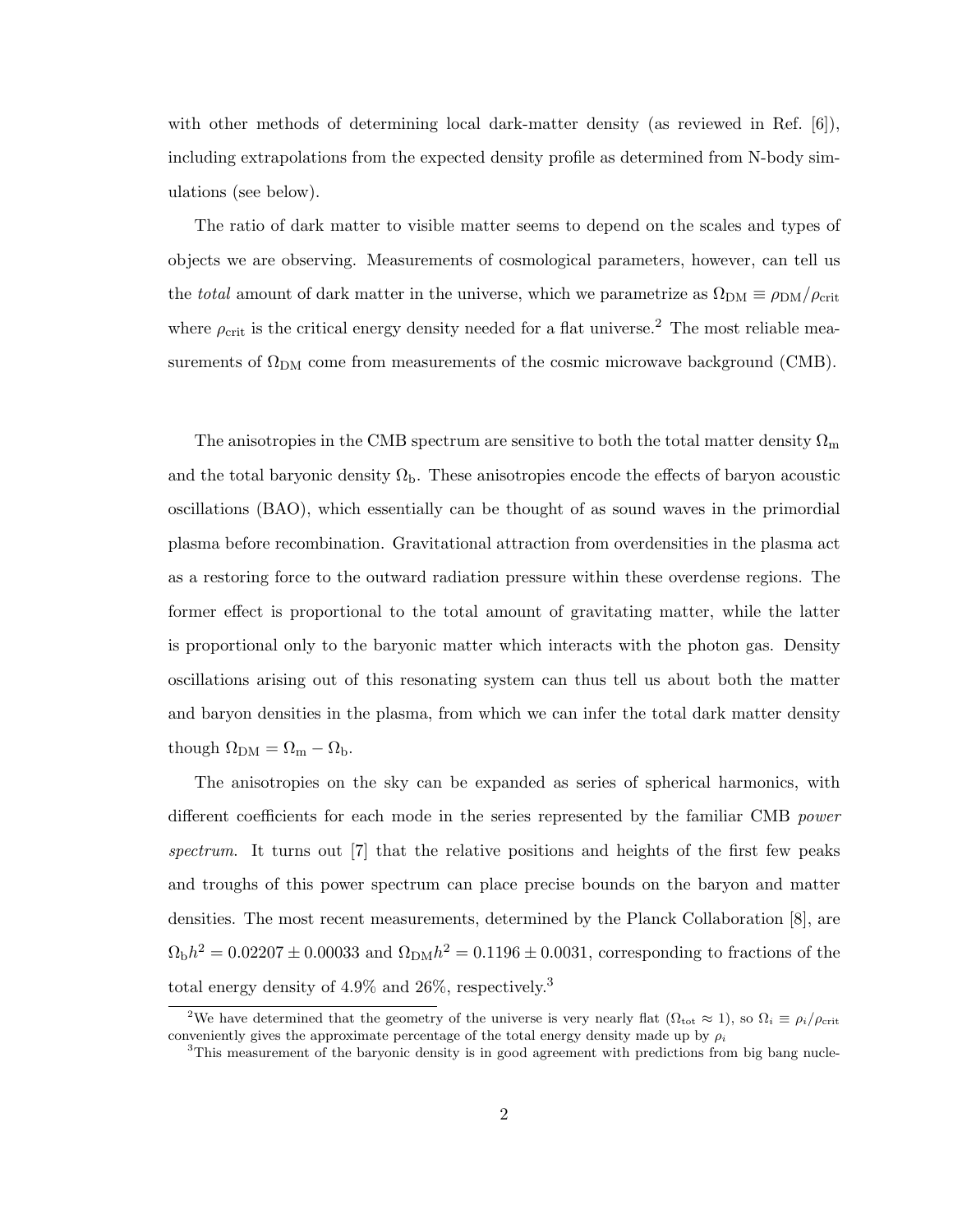Further independent support for a large dark-matter component comes from N-body simulations of large-scale structure development in our universe. Using these computational methods allows us to study the non-linear behavior that leads to structure in universe, such as the emergence of dark matter filaments, clusters, galactic halos, and sub-halos. These simulations are valuable for two reasons. First, they tend to support the general picture of cold dark matter — that is, matter that is non-relativistic during the time of structure emergence in our universe. This can then place lower bounds on the mass of thermally produced dark-matter particles, and simultaneously place upper bounds on the amount of dark matter that can be made up of Standard-Model light neutrinos. Second, N-body simulations provide us with a better grasp on the shapes of the density profiles of the darkmatter halos on galactic and super-galactic scales [10]. Both of these pieces of information have important implications for direct- and indirect-detection experiments.

### 1.1 Vanilla Dark Matter: The usual assumptions

What we know about dark matter — as described in the previous section — is very limited. What we can take from all of the above pieces of evidence, with a good amount of confidence, is the following:

- Dark matter exists, and does not significantly interact with electromagnetic radiation.
- The density of dark matter in the universe as a whole is  $\Omega_{DM} \approx 0.25$ , approximately five times the density of Standard-Model matter.
- Dark matter is clustered in halos around visible astronomical objects, implying that it is comprised of non-relativistic particles.
- The local density of dark matter in the solar neighborhood is  $\rho_{\text{loc}} \approx 0.3 \text{ GeV}/\text{cm}^3$ .

Beyond this, the nature of the dark sector is completely unknown. It is thus necessary, in order to make any progress, to build a general framework based on a certain set of osynthesis [9], which independently constrain the baryon density from the observed primordial abundances of light elements to be  $0.019 \le \Omega_{\rm b} h^2 \le 0.024$ .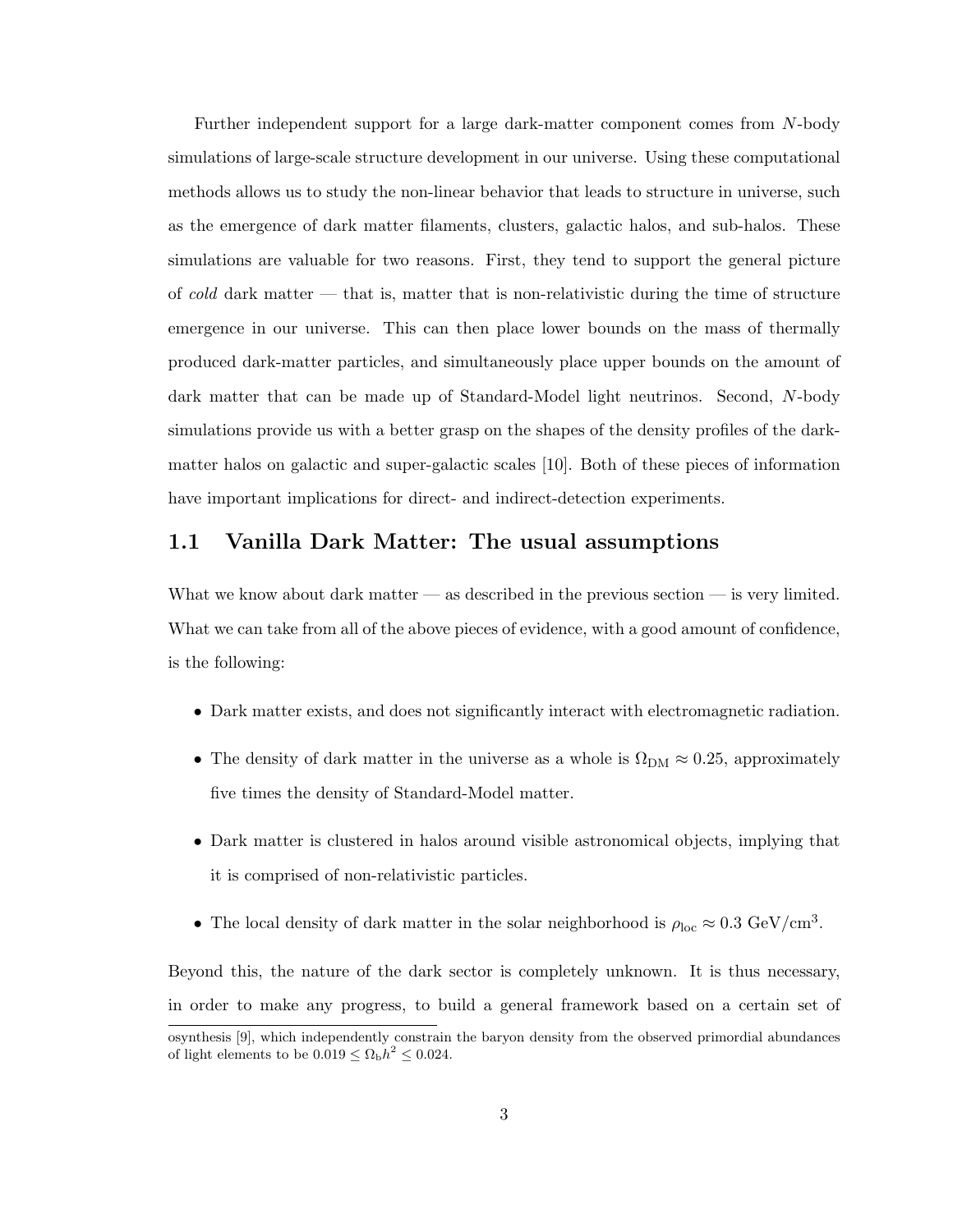assumptions about the dark sector. To use a well-known adage, if we've lost our keys, it is best to first look under the illumination of the streetlight. In our case, the streetlight essentially equates to a simple particle-physics toy model for the dark-matter particles and their interactions. There exists a set of standard assumptions that go into constructing this toy model that the dark-matter community has come to accept as "the vanilla scenario."

One of the biggest assumptions that is typically made is that dark matter has some non-zero (non-gravitational) coupling to the Standard Model. There are several reasons why this is believed to be the case. First, there are theoretical motivations that suggest that the dark matter particle arises out of an extension of the Standard Model electroweak interactions. These weakly interacting massive particles (WIMPs) gained strong support after it was realized that particles characteristic of the weak scale – with masses on the order of 100 GeV and interaction strengths comparable to the electroweak interactions – will be thermally produced in the right quantities in order to account for current dark matter density in our universe. Moreover, thermal production of dark matter is itself a strong motivation for non-zero couplings between the dark sector and the Standard Model; it provides a nice and simple framework for generating the dark matter density in the early universe – the so-called *relic density*.

Another motivation for this assumption is that a significant number of "top-down" models that have been envisioned as natural extensions to the Standard Model tend to predict dark matter candidates that naturally couple to visible matter. In supersymmetric theories, the lightest supersymmetric particle (LSP) will have some non-zero coupling to the Standard Model, and is a natural DM candidate [11]: R-parity, which is usually required to prevent proton decay, ensures that the LSP is completely stable, and exotic isotope searches imply that it must be neutral (the typical candidate that is considered is the neutralino). Heavy neutrinos could also be potential dark matter candidates, and serve as obvious candidates for the typical WIMP scenario. Other common possible candidates which arise naturally in extensions to the Standard Model are the lightest T-odd particle in the so-called little Higgs modes with T-parity (LHT) [12] and the lightest Kaluza-Klein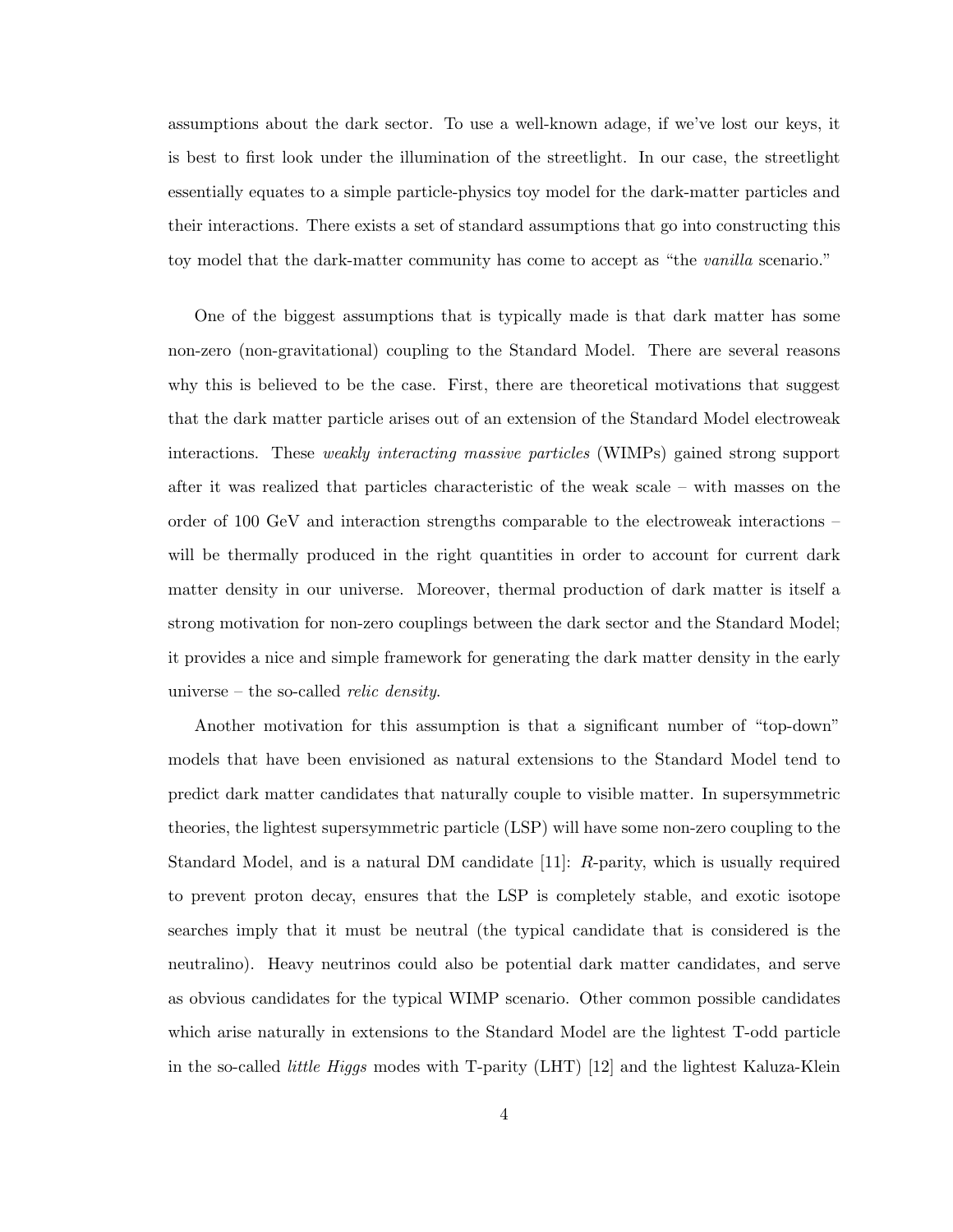particle in theories of universal extra dimensions [13], both of which couple to the Standard Model in potentially detectable ways.

We thus have a variety of possible, and reasonably well motivated, candidates for dark matter which couple to the Standard Model. The way these particles couple, however, is clearly model-dependent, proceeding through exchanges of different types of particles coupled in various different ways. In order to probe the dark sector in the most general possible way, it is thus beneficial to hide all of these model-dependent details within an *effective* dark-matter/visible-matter contact interaction. Indeed, since the interactions between the dark and visible sectors are by definition suppressed, it is somewhat natural to think that they are coupled through high-scale dynamics  $(e, q, \text{extremely heavy mediator-particles})$ which can be safely integrated out. For a (Dirac) fermionic dark-matter particle  $\chi$ , such contact interactions typically involve bilinear coupling structures of the form

$$
(\bar{\chi} \Gamma \chi) (\bar{\psi} \Gamma' \psi) , \qquad (1.1)
$$

where  $\psi$  denotes a Standard-Model particle and where  $\Gamma$  and  $\Gamma'$  represent different possible choices of Dirac gamma-matrix combinations  $\{1, i\gamma^5, \gamma^\mu, \gamma^\mu\gamma^5, \sigma^{\mu\nu}\}\$ . Different choices for  $\Gamma$  and  $\Gamma'$  correspond to different Lorentz and parity properties for the underlying interactions, and can thus lead to drastically different dark-matter phenomenologies (and therefore different predictions for associated event rates) at dark matter experiments. For this reason, coupling structures which lead to attractive phenomenologies and greater event rates tend to be studied ubiquitously in the dark-matter literature, while those leading to suppressed event rates are typically neglected. As we shall see, the scalar ( $\Gamma = \Gamma' = 1$ ) and axial-vector  $(\Gamma = \Gamma' = \gamma_{\mu} \gamma^5)$  couplings generally lead to the highest event rates at direct-detection experiments. Moreover, these types of couplings arise naturally when the dark matter is the LSP, which is by far the most widely studied dark matter candidate. As a result, scalar- and axial-coupled dark matter is, in a sense, synonymous with the vanilla dark matter scenario.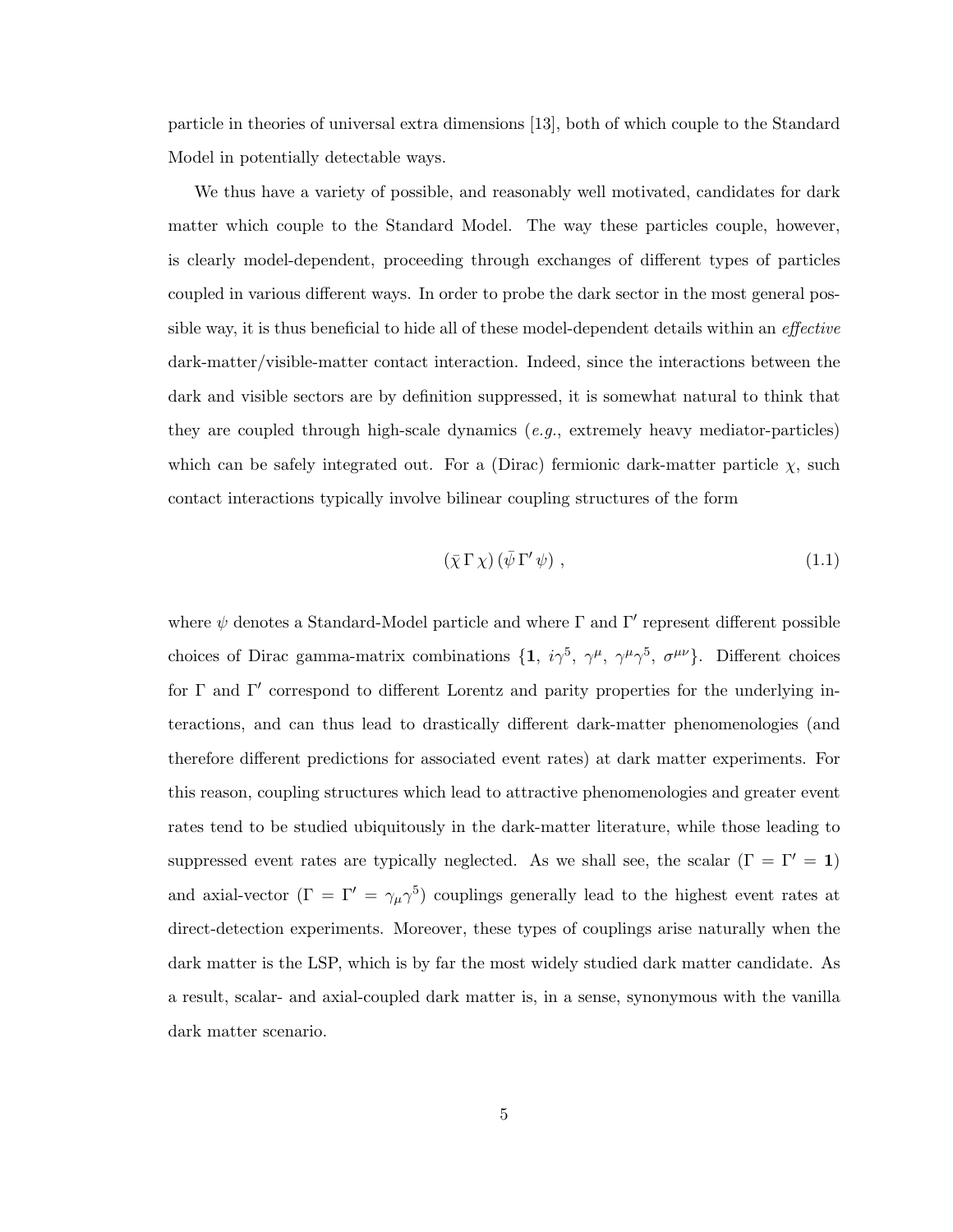Another assumption that is motivated by the various top-down models mentioned above is that the dark matter particles making up  $\Omega_{DM}$  are of a *single species*. This arises in these scenarios due to the conservation of some new  $\mathbb{Z}$ -type symmetry, such as R-parity or  $KK$ parity. In addition to these motivations, assuming a single component in the dark-sector greatly simplifies analyses and search strategies. For this reason, a vast majority of research in the field has been in the context of single-component dark matter.

We will now see how this basic single-component contact-coupled framework can be used to probe dark-matter models in a variety of different ways. By using the generality of this framework, we are able to cast a very wide net in our hunt for dark matter.

### 1.2 Dark Matter Complementarity

In recent years, many search techniques have been exploited in the hunt for dark matter [14–19]. These include possible dark-matter production at colliders; direct detection of cosmological dark matter through its scattering off ordinary matter at underground experiments; and indirect detection of dark matter through observation of the remnants of the annihilation of cosmological dark matter into ordinary matter at terrestrial or satellite-based experiments.

Each search technique is associated with its own set of strengths and weaknesses. Direct detection, for instance, is rather insensitive to dark matter which couples to leptons only, or to dark matter particles with a mass of ∼ 5 GeV or below. In addition, the signal at direct-detection experiments is highly sensitive to the local dark-matter density and velocity distributions; although we have reasonable estimates for these quantities in the general galactic neighborhood, small fluctuations in the immediate solar region could drastically alter results. Collider production of dark matter, on the other hand, is sensitive to a wider variety dark matter couplings, and can be sensitive to models which couple DM only to leptons [20]. These experiments, however, would not be able to make a conclusive dark matter discovery since there is no way to tell whether non-interacting exotic particles that may be produced are stable on cosmological time scales (and are thus good candidates for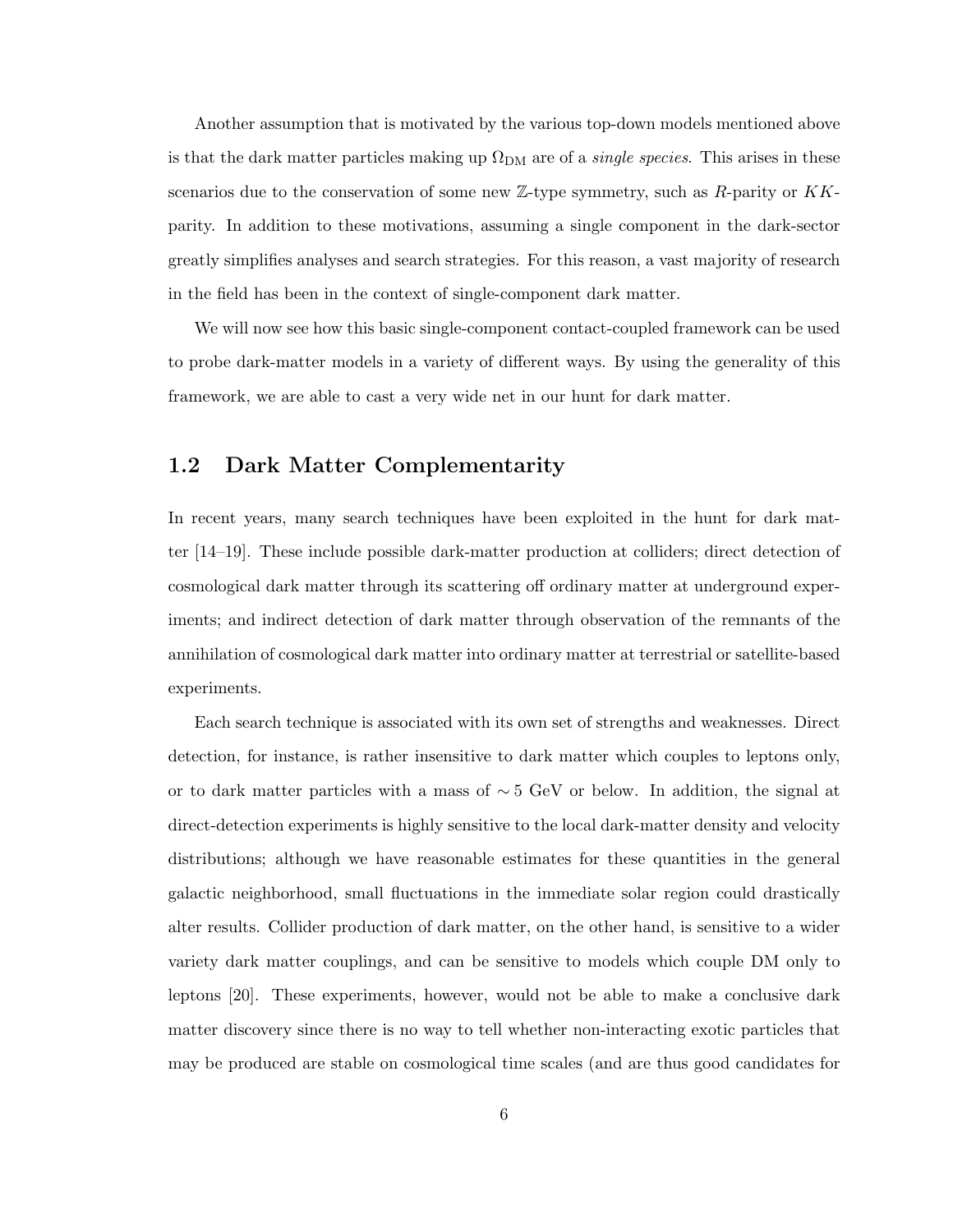particles making up the cosmological dark matter density  $\Omega_{DM}$ ). Lastly, indirect detection and astrophysical probes, which are also potentially sensitive to a wide variety of DM-SM couplings, suffer from severe uncertainties in astrophysical backgrounds. With these issues in mind, a conclusive discovery of dark matter will most likely come from a complementary approach, where compatible discoveries can be confirmed by two or more of the above types of experiments.

At first glance, these different techniques may seem to rely on three independent properties of dark matter, namely its amplitudes for production, scattering, and annihilation. However, these three amplitudes are often related to each other through various crossing symmetries. As a result, the different corresponding search techniques are actually correlated with each other through their dependence on a single underlying interaction which couples dark matter to ordinary matter, and the results achieved through any one of these search techniques will have immediate implications for the others as well as for this underlying interaction. This is the origin of the celebrated **complementarity** which connects the different existing dark-matter search techniques (for a review, see Ref. [21]).

To illustrate this complementarity, let us suppose that a dark matter fermion  $\chi$  can couple to a Standard-Model fermion  $\psi$ , as above, through an effective four-point interaction Lagrangian of the form

$$
\mathcal{L}_{\text{eff}} = c_{\chi\psi} (\bar{\chi} \Gamma^X \chi)(\bar{\psi} \Gamma^Y \psi). \tag{1.2}
$$

Here, we note that since the combined bilinear structures are of dimension six, the coupling constant  $c_{\chi\psi}$  must have units of (energy)<sup>-2</sup>. It can be instructive to think of this coupling as arising from the exchange of a mediator of mass  $M^*$ , so that  $c_{\chi\psi} \sim 1/M^{*2}$ .

This interaction can be pictured generally by the diagram given in Fig. 1.1. This diagram now clearly illustrates that the three experimental processes – collider production, direct detection, and indirect detection – are constructed out of the exact same underlying interaction. Though the specific coupling in Eq. (1.2) describes only the  $\bar{\chi}\chi \leftrightarrow \bar{\psi}\psi$ annihilation/production process indicated by the horizontal arrows, the other directions in the diagrams can directly be found by applying crossing symmetries to the matrix element.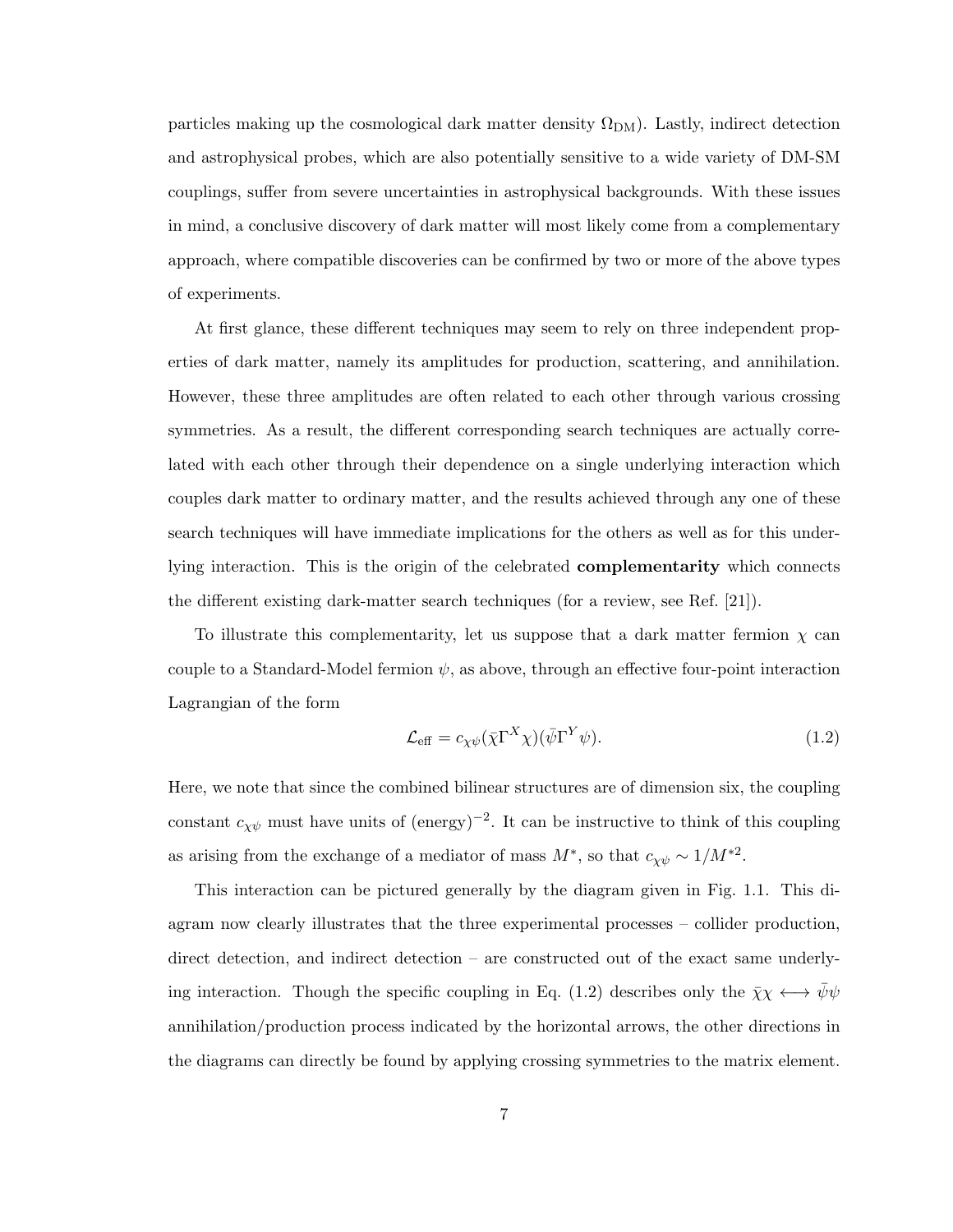Figure 1.1: The complimentary processes that are related to each other through matrix element crossing symmetries.

Thus, though all three processes will have different rates depending on the kinematics and particle densities involved, the rates depend on fundamental theoretical parameters common to all processes — the coupling  $c_{\chi\psi}$  between the dark matter and the Standard-Model matter, the mass  $m<sub>x</sub>$  of the dark matter particle, and the coupling structure of the theory, which here is encoded in the gamma matrix structures  $\Gamma^X$  and  $\Gamma^Y$ . Thus, for specific choices of these variables, we are able to predict the rates for two different processes and search for those correlated rates experimentally.

We will now briefly review each experimental process in order to see how exactly this complementarity can be applied in practice. Some of this will be reiterated in the chapters to come, when we are calculating actual rates for models and applying complementarity in practice.

#### 1.2.1 Direct Detection

The interaction illustrated in Fig. 1.1 schematically implies that there is some non-zero probability for a dark-matter particle to scatter off of a Standard-Model particle. The aim of direct-detection experiments [15, 19] is to discover these potential scattering events within a mass of detector material as galactic-halo dark matter streams through the laboratory. Due to the extremely low cross-sections expected for these scattering events, the detector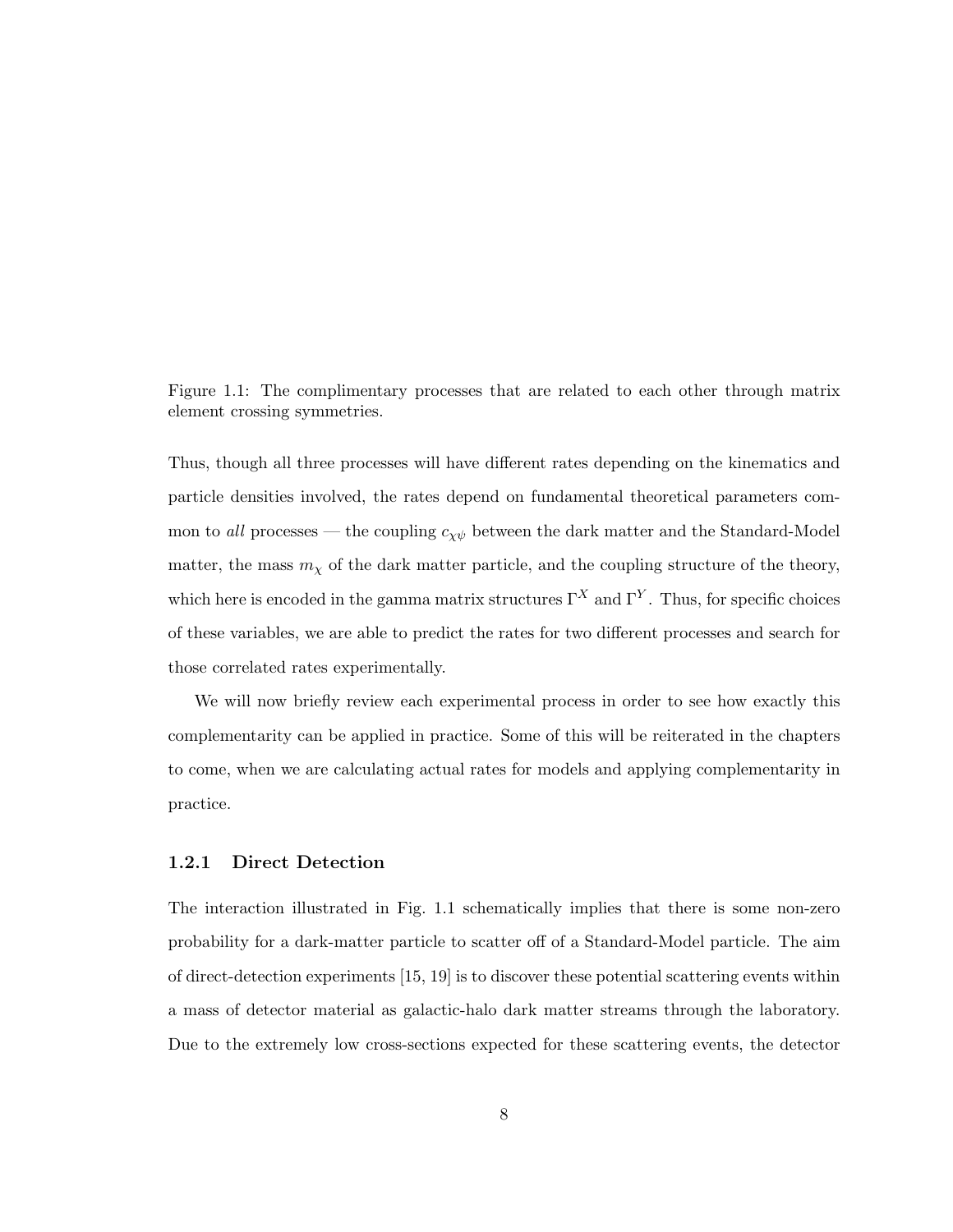mass typically has to be very well isolated and all backgrounds have to be known to a high precision, or strongly suppressed.

In general, there are only three observables at direct detection experiments: directionality, total event rate, and recoil energy spectra. The first of these, directionality, is extremely valuable as it can tell us the general direction of dark matter flow in the solar neighborhood. If we were to discover a dark matter signal with directionality consistent with the motion of the earth through the galaxy (including the Earths annual motion around the Sun), there would virtually be no doubt that the signal was truly dark matter and not a background.

The other two observables, total event rate and recoil energy spectra, encode all of the particle physics that direct detection experiments are able to shed light on. The recoil energy spectra – that is, the scattering rate at a detector as a function of recoil energy – are given generally by,

$$
\frac{dR}{dE_R} = \frac{N\rho^{\rm loc}}{m_\chi} \int_{v_{\rm min}(E_R)}^{v_{\rm esc}} v \mathcal{F}(\vec{v}) \left(\frac{d\sigma_{\chi T}}{dE_R}\right) d^3v,\tag{1.3}
$$

where N represents the number density of nuclei in the detector,  $m<sub>\chi</sub>$  represents the mass of the incoming dark-matter particle, and  $\rho^{\rm loc}$  represents the matter density of dark matter in our local region of the galactic halo. Here,  $\mathcal{F}(\vec{v})$  is the velocity distribution of the darkmatter particles in the reference frame of the detector. Its form is typically determined by assuming a Maxwellian distribution of velocities, with the characteristic velocity of that Maxwellian distribution given by the expected orbital velocity around the galactic center at the location of the Sun. As mentioned earlier, uncertainties and local fluctuations in both  $\rho^{\text{loc}}$  and  $\mathcal{F}(\vec{v})$  can vastly alter the determinations of the fundamental parameters of darkmatter particles which these experiments seek to detect. Also, as indicated in Eq. (1.3), the rate depends on the local dark-matter number density  $\rho^{\rm loc}/m_\chi$ , so that higher-mass dark matter candidates typically lead to lower event rates.

The integration limits deserve some further clarification. The differential event rate  $dR/dE_R$  gives the rate of expected scattering events that have a specific recoil energy  $E_R$ in the detector. The lower integration limit  $v_{\rm min}$  represents the minimum dark matter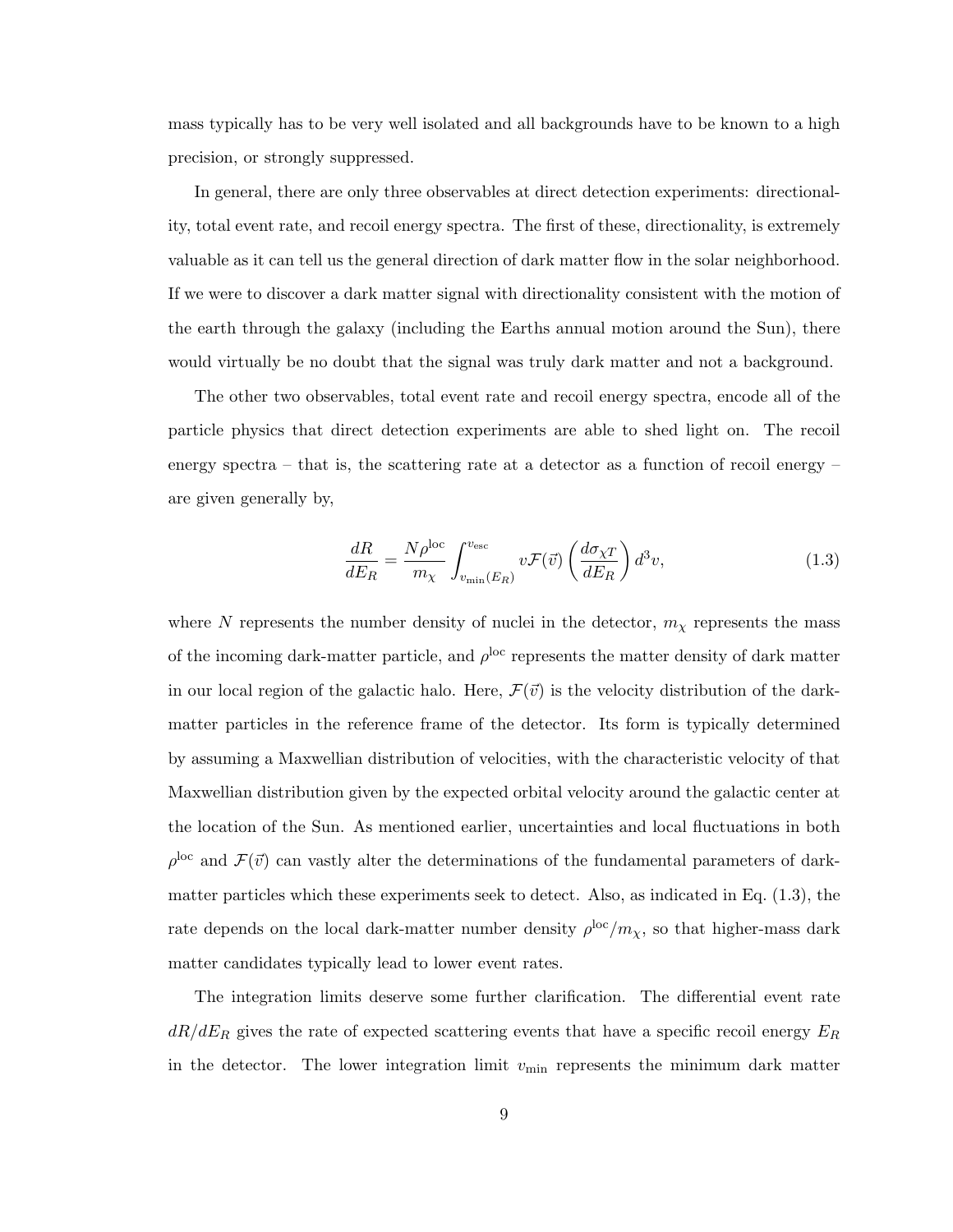velocity needed to impart this recoil energy to a target nucleus of mass  $m<sub>T</sub>$ , and is given by  $v_{\text{min}} = \sqrt{E_R m_T / 2 \mu_{\chi T}^2}$  where  $\mu_{\chi T}$  is the reduced mass of the  $\chi$ /nucleus system. The upper limit  $v_{\text{esc}}$  represents the escape velocity of the galaxy at our radius from the galactic center. It can be assumed that the bulk of the dark matter in the galactic halo is captured in stable orbits around the galactic center, which necessitates  $v \lesssim v_{\text{esc}}$ ; the upper integration limit serves as a cutoff for the otherwise continuous distribution  $\mathcal{F}(\vec{v})$ . It is typical to take  $v_{\text{esc}} \approx 550 \text{ km/s}$  at our radius from the galactic center.

The remaining input to the differential event rate is the differential cross section,  $d\sigma_{\chi T}/dE_R$ , and it is this quantity which encodes the entirety of the particle physics represented in the coupling diagram of Fig. 1.1. For now, for the purposes of illustrating complementarity between experiments, we will qualitatively describe how we translate from a coupling structure such as Eq. (1.2) to the differential cross section  $d\sigma_{\chi T}/dE_R$  at a direct-detection experiment. In the following chapters, we will calculate this transition explicitly.

#### From quark-level to nucleus-level couplings

Since direct-detection is essentially only sensitive to dark matter which couples to nuclei, we will assume there is a four-point effective coupling of the form Eq. (1.2) which couples  $\chi$  to Standard-Model quarks<sup>4</sup>. There are two essential steps we must take, then, before we attempt to calculate the differential  $\chi$ -nucleus cross-section in terms of our fundamental coupling coefficients  $c_{\chi q}$ .

First, we must determine how the individual quark-level couplings translate to effective nucleon-level couplings. This translation is essentially encapsulated by factors  $\Delta q^{(N)}$  which relate the quark-level matrix elements to the nucleon-level matrix elements:

$$
\langle N_f | \bar{q} \Gamma^Y q | N_i \rangle \equiv \Delta q^{(N)} \langle N_f | \bar{N} \Gamma^Y N | N_i \rangle, \tag{1.4}
$$

where  $N = n, p$  is an index labeling the nucleon type as either a neutron or a proton. It is

 $4$ For the sensitivity of direct detection to leptophilic dark matter — which couples only to SM leptons see, e.g., [22, 23].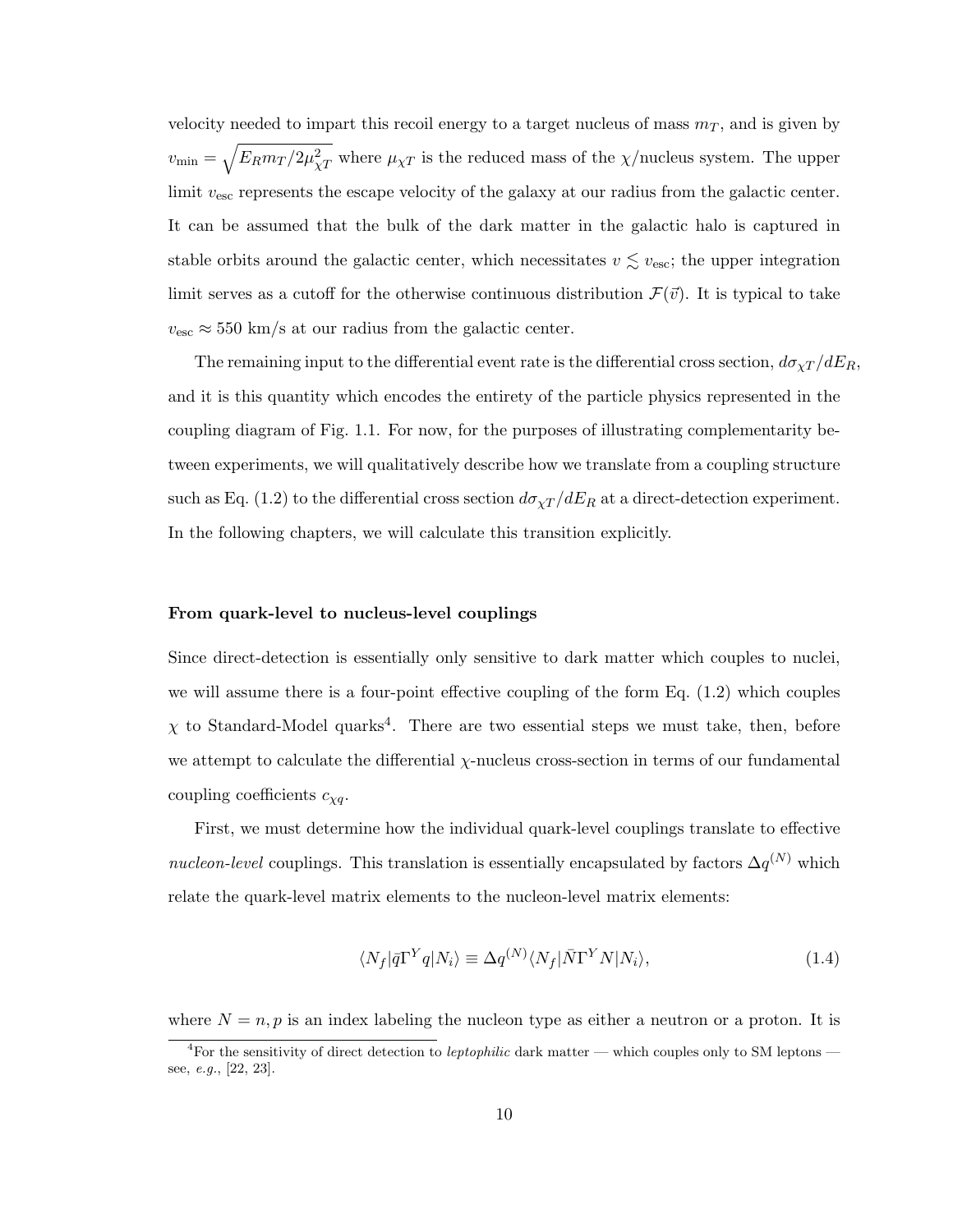clear that, dimensionally, the  $\Delta q^{(N)}$  must be pure numbers. We can thus colloquially think of the  $\Delta q^{(N)}$  factors as the *contribution* of the quark q to the nucleon matrix element. The actual numerical values of the  $\Delta q^{(N)}$  can be determined either experimentally or on the lattice; much more will be said of these quantities in Chapter 2.

The total effective  $\chi$ -nucleon coupling then can be rewritten as

$$
\mathcal{L}_{\text{eff}} = g_{\chi N} (\bar{\chi} \Gamma^X \chi) (\bar{N} \Gamma^Y N), \tag{1.5}
$$

where,

$$
g_{\chi N} = \sum_{q=u,d,c,...} c_q \Delta q^{(N)}.
$$
 (1.6)

We can at this point make an important simplification. Since typical dark-matter velocities are of order  $v \lesssim 10^{-3}$ , we are justified in working in the non-relativistic regime. The full relativistic expressions for the bilinear matrix elements simplify considerably, and can be rewritten in terms of a small set of quantities such as mass, velocity, and spin. For instance, it is easily shown that the matrix element of the scalar bilinear reduces to

$$
\langle \psi_f | \bar{\psi} \psi | \psi_i \rangle \to 2m_{\psi} (\xi_{\psi}^{s'})^{\dagger} \xi_{\psi}^{s}, \tag{1.7}
$$

while, for example, the matrix element for the axial-vector bilinear reduces to

$$
\langle \psi_f | \bar{\psi} \vec{\gamma} \gamma^5 \psi | \psi_i \rangle \to 2m_\psi (\xi_\psi^{s'})^\dagger \vec{\sigma} \xi_\psi^s. \tag{1.8}
$$

Here,  $\xi^s_{\psi}$  represents the two-component spinor corresponding to a fermion  $\psi$  of spin s. We note that, since  $\frac{1}{2}(\xi^{s'}_{\psi})$  $(\psi_s^{s'})^{\dagger} \vec{\sigma} \xi_{\psi}^{s}$  is the quantum mechanical spin operator, the axial-vector coupling leads to an interaction in the non-relativistic limit which is *spin-dependent*. On the other hand,  $(\xi_{\psi}^{s'}$  $\psi^{s'}$ <sup>t</sup> $\xi^s_{\psi}$  essentially contributes unity to the squared matrix element, so that scalar couplings involving bilinears such as Eq.  $(1.7)$  are *spin-independent*.

The final step in the calculation of the  $\chi$ -nucleus differential cross-section  $d\sigma_{\chi T}/dE_R$ now involves summing individual  $\chi$ -nucleon couplings over the entire nucleus. We essen-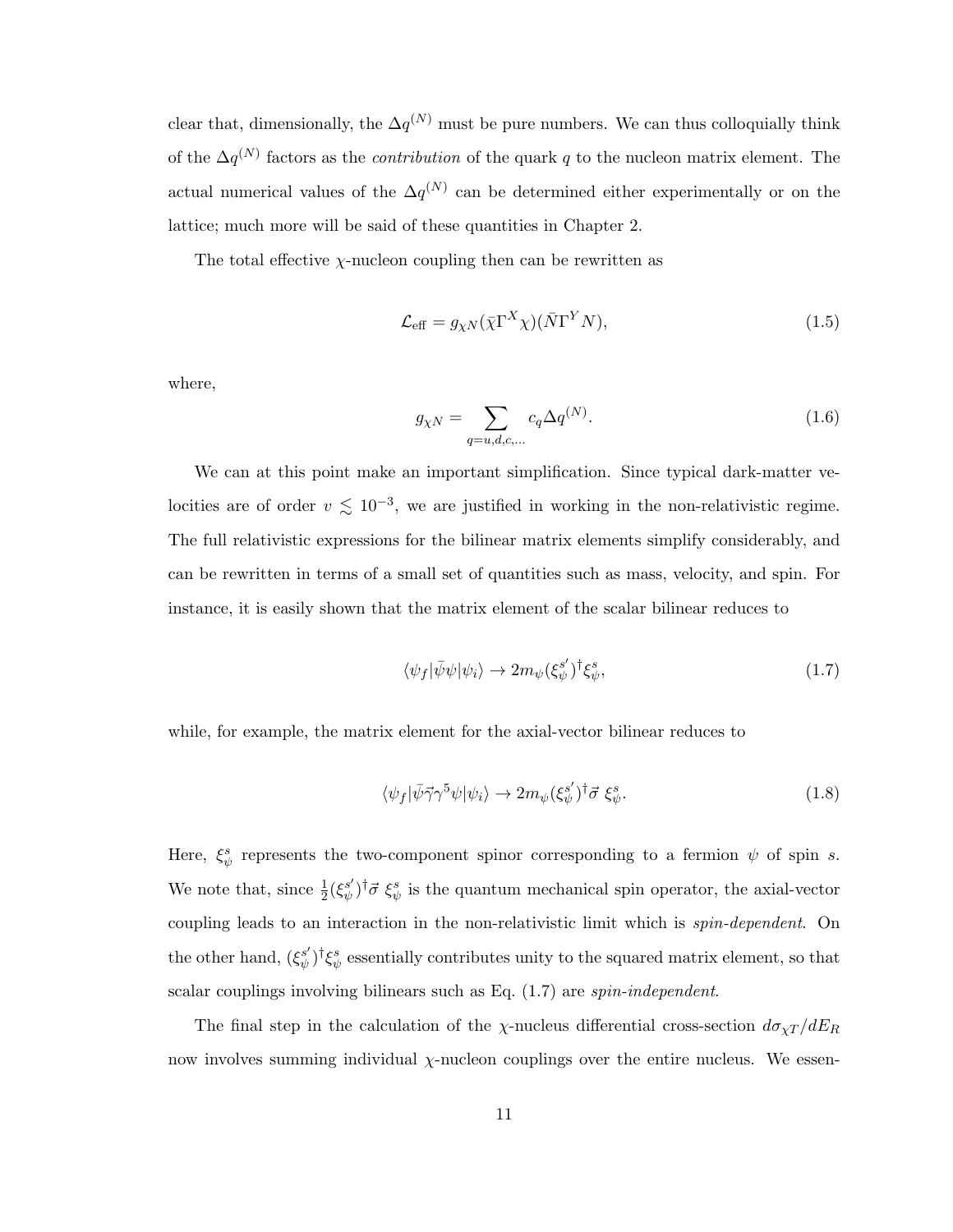tially need the nucleus-level matrix element of the effective nucleon operators found above,  $\langle T_f | \bar{N} \Gamma^{Y} N | T_i \rangle$ , where  $T_{i,f}$  represents the initial and final states of the target nucleus. For operators leading to the scalar interactions as in Eq. (1.7), the matrix element turns out to be proportional to the sum of nucleons in the target nucleus,

$$
\mathcal{M} \propto \{g_{\chi p} Z + g_{\chi n} (A - Z) \},\tag{1.9}
$$

where Z and  $(A - Z)$  are the number of protons and neutrons in the nucleus, respectively. Thus to probe spin-independent dark-matter interactions, experiments can take advantage of an  $\mathcal{O}(A^2)$  enhancement to the cross-section by using heavier nuclei within the detector substrate.

For operators which lead to spin-dependent interactions, as in Eq.  $(1.8)$ , the  $\chi$ -nucleus matrix element is essentially

$$
\mathcal{M} \propto \{g_{\chi p} \langle S_p \rangle + g_{\chi n} \langle S_n \rangle \},\tag{1.10}
$$

where  $\langle S_N \rangle$  represents the total spin of the nucleons of type N within the nucleus. In order to be in the ground state the spins tend to anti-align, so that  $\langle S_N \rangle \sim 0$  or  $\langle S_N \rangle \sim \frac{1}{2}$  for nuclei with an even or odd number of nucleons N, respectively. For this reason, there are no  $\mathcal{O}(A^2)$  enhancements in spin-dependent scattering, so direct-detection bounds tend to be weaker than similar bounds for spin-independent scattering.

The simple summation over nucleons described assumes coherent scattering with the entire nucleus. However, since the Compton wavelength associated with the energy transfer in direct-detection settings can be on the order of the size of the nucleus, there is some coherence loss that must be taken into account. This is accomplished through energydependent form factors, which vary depending on the type of interaction and target nucleus, and will be discussed further in the chapters to come.

The rather qualititive explanation above illustrates how we can probe the mass and cou-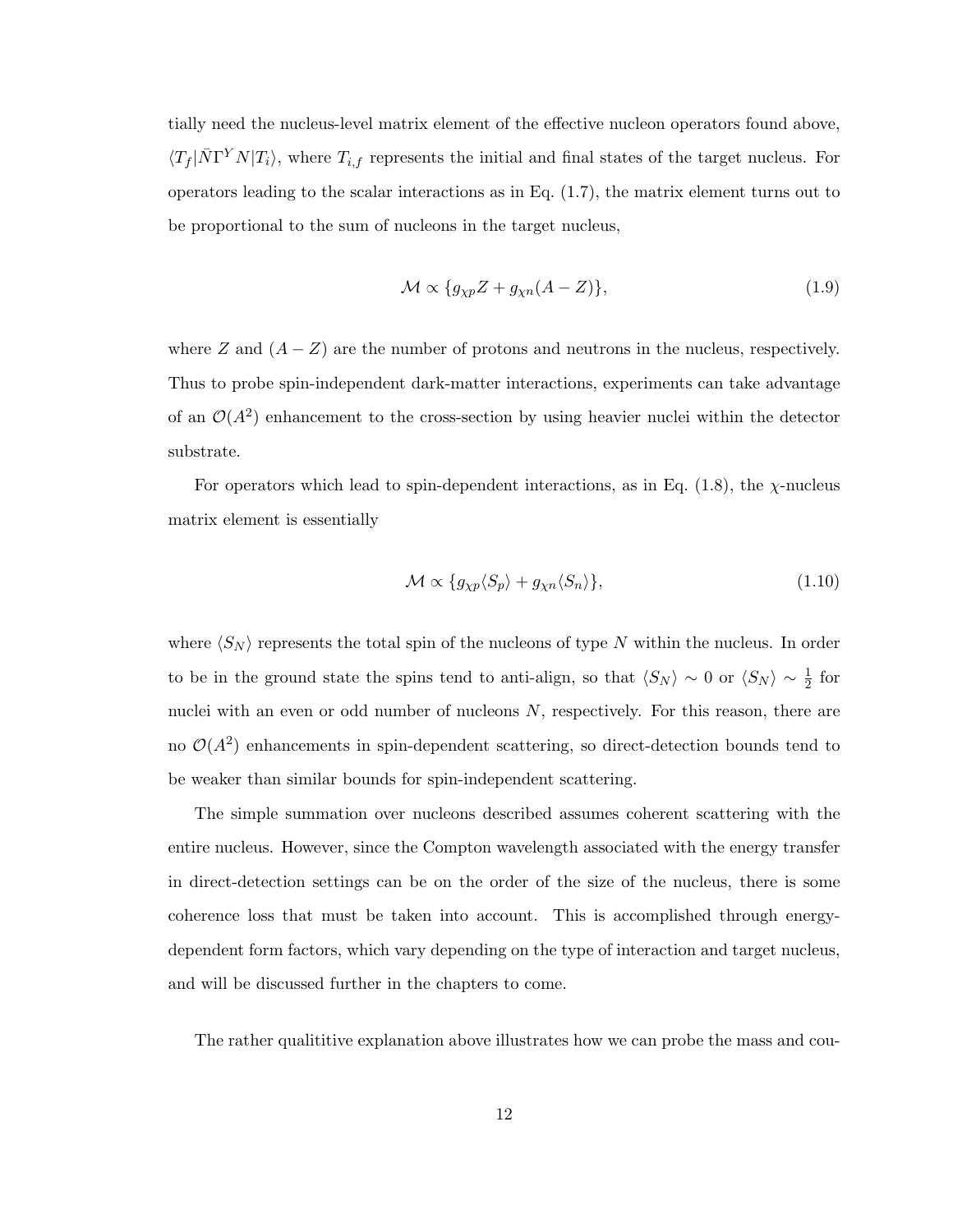Figure 1.2: Examples of processes which can create dark matter through  $\chi$ -quark couplings at hadron colliders. The Standard Model bosons which are radiated off the incoming beams are necessary in order to "see" the dark matter which is produced. By detecting these Standard Model particles, we can deduce the presence of the dark matter through missing momentum in the detector.

plings  $c_{\chi\psi}$  of a given dark-matter theory by searching for nuclear recoils at direct-detection experiments.

#### 1.2.2 Collider Production

If there is some non-zero coupling between dark matter and the Standard Model, it becomes possible to directly produce dark matter at colliders. This process is represented in the complementarity diagram of Fig. 1.1 by the left-pointing horizontal arrow.

Since, by definition, dark matter is weakly interacting, any dark matter produced by the colliding beams will free-stream through the detector and escape detection. However, if dark matter is produced in association with some visible initial-state radiation, one can search for the recoil of this visible matter off of the dark matter. Thus, the main strategy used to search for dark matter at colliders is to search for high- $p_T$  Standard-Model particles in association with missing energy or momentum. A standard subset of event topologies is typically searched, chosen such that background subtraction is straight-forward and can be confidently performed. Examples of such channels, where dark matter couples to Standard-Model quarks, are shown in Fig. 1.2. The LHC collaborations have actively searched for such signals, reporting bounds on cross-sections for the various channels in terms of an effective theory coupling constant  $c_{\chi q}$  as defined in Eq. (1.2). These collaborations have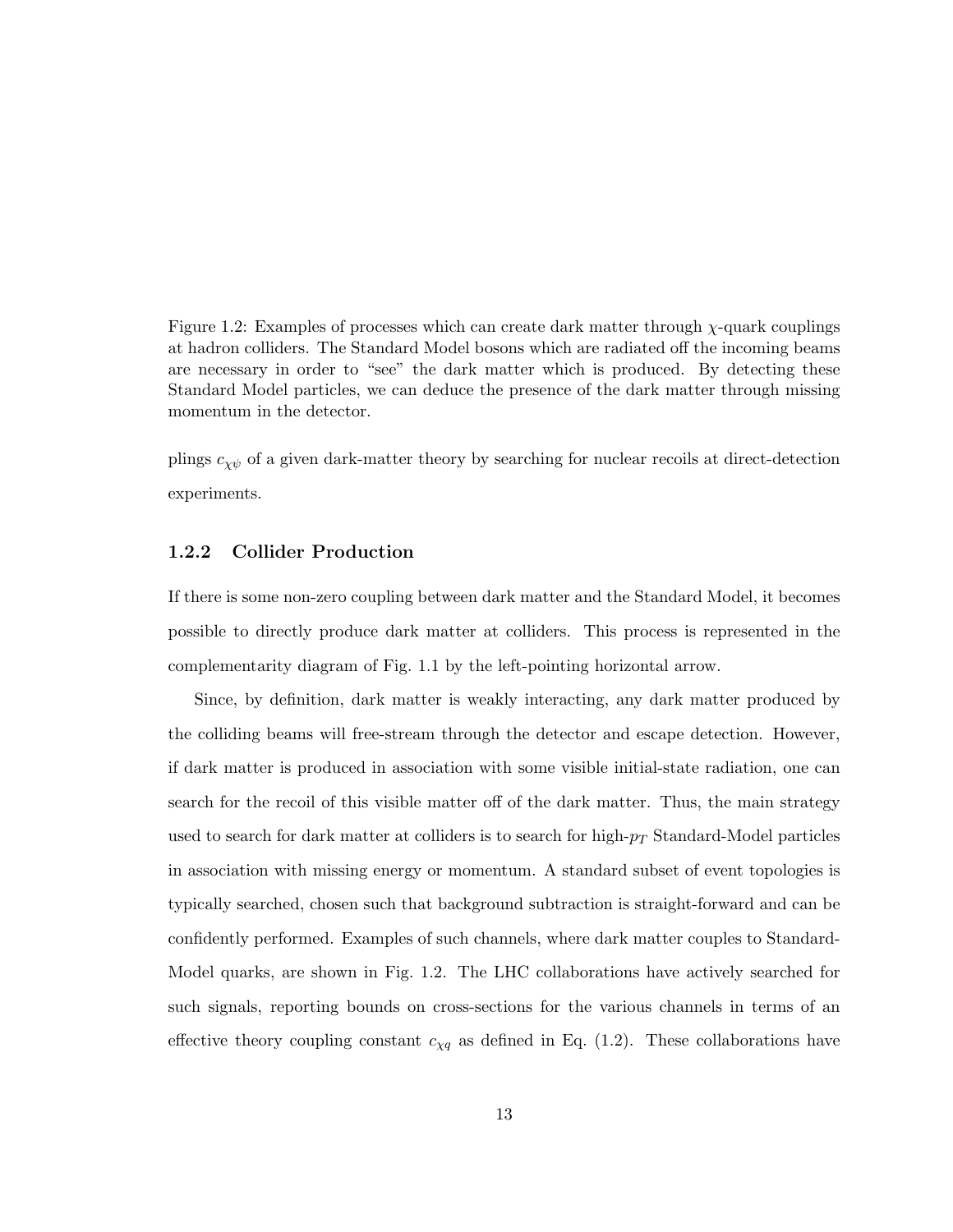typically chosen a small representative subset of coupling types – that is, choices for the gamma matrices  $\Gamma^X$  and  $\Gamma^Y$  – and stated bounds with respect to these choices. The subsets most often chosen are the scalar-scalar interaction ( $\Gamma^{X} = \Gamma^{Y} = 1$ ) representative of spin-independent scattering at direct-detection experiments, and the axial-axial interaction  $(\Gamma^X = \Gamma^Y = \gamma^\mu \gamma^5)$  representative of spin-dependent scattering. To translate these bounds to other couplings structures, one needs to know how the event rates for one coupling structure translate to the rates for another. For basic phenomenological studies, this can be done by calculating rates for both coupling structures using Monte Carlo event generators, thus finding the overall scale factor between two coupling structures. Since collider searches for dark matter experiments are essentially counting experiments (in other words, the collaborations simply look for an excess number of events above background estimates), bounds on the  $c_{\chi\psi}$  essentially scale as the square root of the number of events.

In this way, we can find collider bounds for essentially any contact operator  $-$  even four-point operators involving bosonic scalar- or vector-type dark matter — based on the bounds determined by the LHC collaborations on the scalar-scalar and axial-axial operator. We can thus place bounds on the various  $c_{\chi\psi}$  factors in our effective field theory, subject to the condition that the effective field theory is a good description of the interaction at the energies involved at the LHC.

#### 1.2.3 Indirect Detection

The same processes which lead to a thermal relic dark-matter component also govern annihilation processes which may be occurring at the present time. The relic density from freeze-out is reliant on the fact that annihilation rates fall below the expansion rate of the universe; annihilation ceases to occur in the early universe when this condition is reached. The universe today, however, is a very different place, and small density perturbations have caused matter to clump into dense stable regions in an otherwise expanding universe. Thus, the dark matter which has collapsed into these gravitational wells may once again achieve a density such that annihilation can again take place at observable rates. The essential dif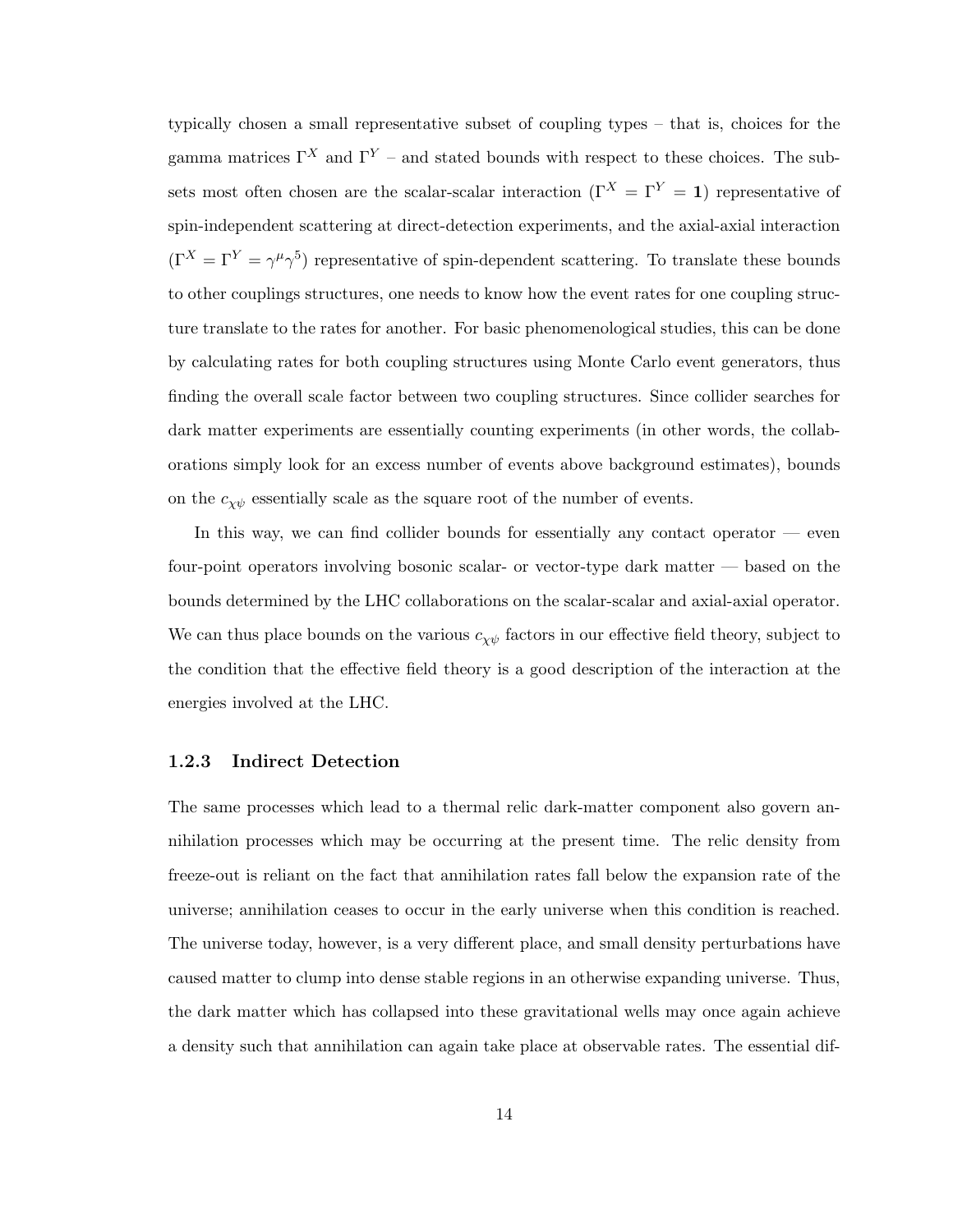ference is that, now, the reverse process of baryonic matter-antimatter annihilation cannot occur; some mechanism has created a matter-antimatter asymmetry.

Thus, in the present day, it is possible that dark matter could be undergoing pairannihilation, producing energetic photons, neutrinos, or cosmic rays. The rate of these annihilations will depend on the square of the density of annihilating dark matter, and also the annihilation cross-section. The former can be inferred from various astrophysical measurements and N-body simulations as described above, and for certain astrophysical objects these densities are known with high confidence. The cross-section, however, is dependent on the fundamental parameters of the effective theory: mass, coupling structure, and coupling constant  $c_{\chi\psi}$ . Thus by searching for excesses in the flux of energetic particles from objects such as clusters or galactic cores, one can in principle place bounds on  $m<sub>\chi</sub>$  and  $c_{\chi\psi}$  given a choice of coupling structure  $\Gamma^X/\Gamma^Y$ .

#### 1.2.4 Relic Abundance

A four-Fermi interaction between dark and visible sectors assures that in the early universe, when temperatures were high enough, dark matter and Standard-Model matter were in thermal equilibrium. Through the interactions pictured in Fig. 1.1, dark matter in the primordial plasma would annihilate to Standard-Model particles, and Standard Model particles would in turn annihilate to dark matter particles. In the early universe, temperatures where high enough such that the kinematics did not favor one direction over the other; even if  $m_\chi > m_\psi$ , the Standard-Model particles had enough kinetic energy from the thermal bath to pair-produce heavier  $\chi$  particles. As the universe continued to expand and cool, however, these mass differences became important and the dark matter fell out of equilibrium; dark matter annihilation can still proceed to lighter particles, but the opposite process which creates dark matter becomes Boltzman-suppressed.

If this were the entire picture, dark matter would continue to annihilate and its number density would asymptotically go to zero. However, since the universe is expanding as it cools, dark matter number density  $n_\chi$  falls and thus the annihilation rate  $\Gamma = n_\chi \langle \sigma_A v \rangle$ ,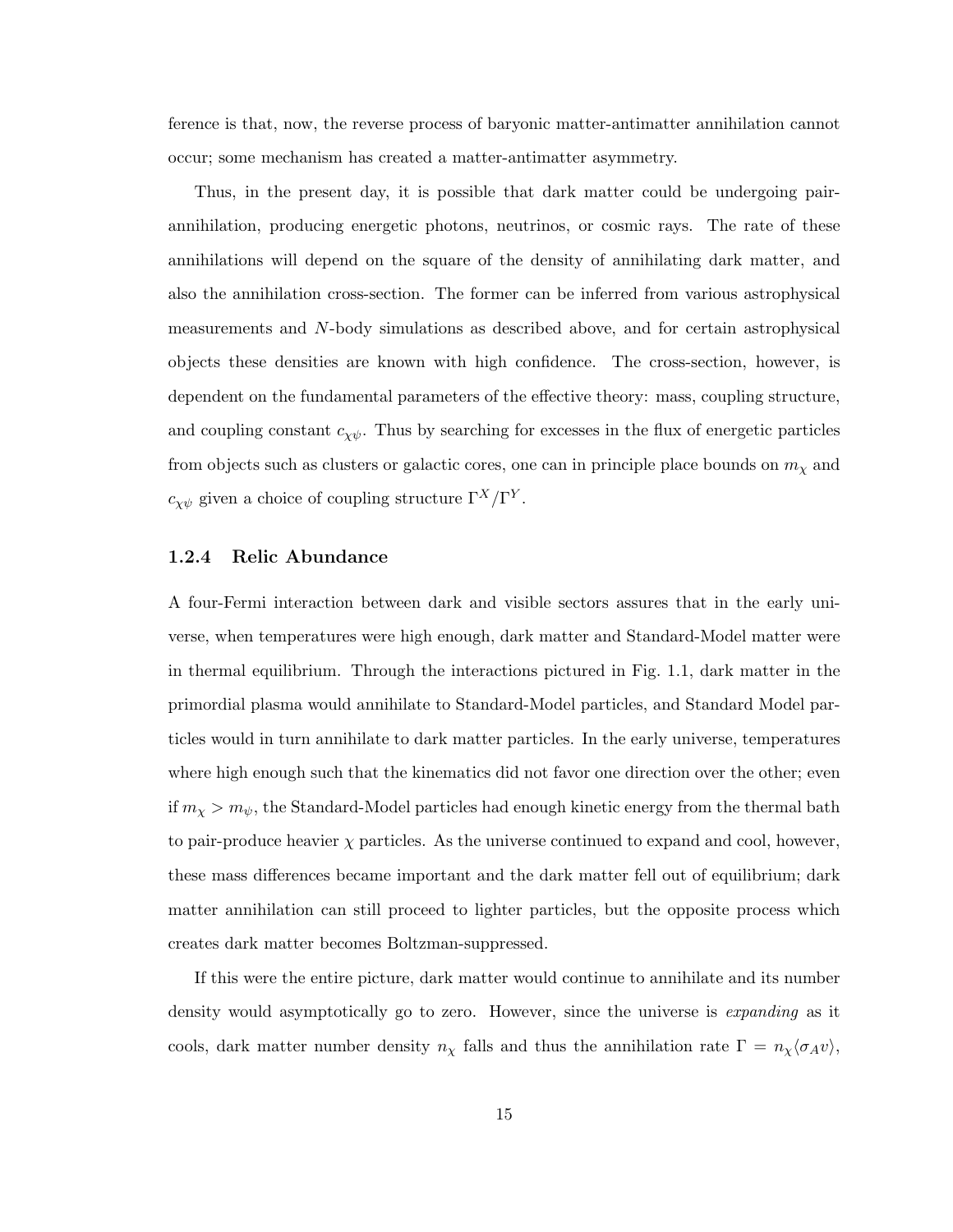where the term in angled brackets is the thermally-averaged annihilation cross-section times the relative velocity, falls as well. Dark matter ceases to annihilate once the annihilation rate falls below the rate of expansion, which is given by the approximate relationship  $\Gamma \sim H$ , where  $H \equiv \dot{a}/a$  is the Hubble parameter characterizing the expansion rate.

This process is called thermal freeze-out, and the dark matter remaining after this process of freeze-out, if stable enough to survive to the present time, is called a *thermal relic*.<sup>5</sup> It turns out that, to first order, the dark-matter density  $\Omega_{DM}$  generated through thermal freeze-out depends only on annihilation cross-section, and not on other details such as dark-matter mass, temperature at freeze-out, or annihilation channels; indeed, to first order, density is given by  $\Omega_{\text{DM}} h^2 \approx 3 \times 10^{-37} \text{ cm}^3 \text{ s}^{-1}/\langle \sigma_A v \rangle$ , and annihilation cross-sections on order of ∼1pb tend to give relic densities on the same order of what we observe today,  $\Omega_{\rm DM} \sim 0.2$ .

Thus there is a clear correspondence between the coupling strength in our theory,  $c_{\chi\psi}$ , and the relic density that will be generated in the early universe. We should be careful to note, however, that this process will not necessarily generate the entire dark-matter density  $\Omega_{\rm DM}$ . If, for instance, there is more than one dark-matter species that couples to the Standard Model by such an interaction, there will be multiple contributions to the overall dark-matter density. Additionally, there could exist stable particles which do not couple at all to the Standard Model, but are created in the early universe by mechanisms of an entirely different nature. These particles, of course, would also contribute to the overall dark-matter density, diluting the components making up  $\Omega_{DM}$  which are thermal relics.

All this being said, it is still important to know the thermal relic-density generated in a certain model. This tells us an important piece of information: barring some caveats<sup>6</sup>, since the density of a thermal relic must be less than the total dark matter density, we can calculate an upper bound to the coupling coefficients  $c_{\chi\psi}$ .

<sup>&</sup>lt;sup>5</sup>Freeze-out generally needs to occur before BBN at  $T \sim 100 \text{ keV}$  so that annihilations do not effect the formation of light elements. In the standard WIMP scenario of GeV-TeV scale masses, freeze-out occurs much earlier, at temperatures  $\sim 10^{1}$ - $10^{3}$  GeV

 ${}^{6}$ For instance, if there are sources which dump additional entropy s into the universe after freeze-out (such that  $s \to \gamma \cdot s$ ), the actual relic density scales down as  $\Omega_{DM} \to \Omega_{DM}/\gamma$ . This can occur, for example, during a first-order phase transition after freeze-out [24].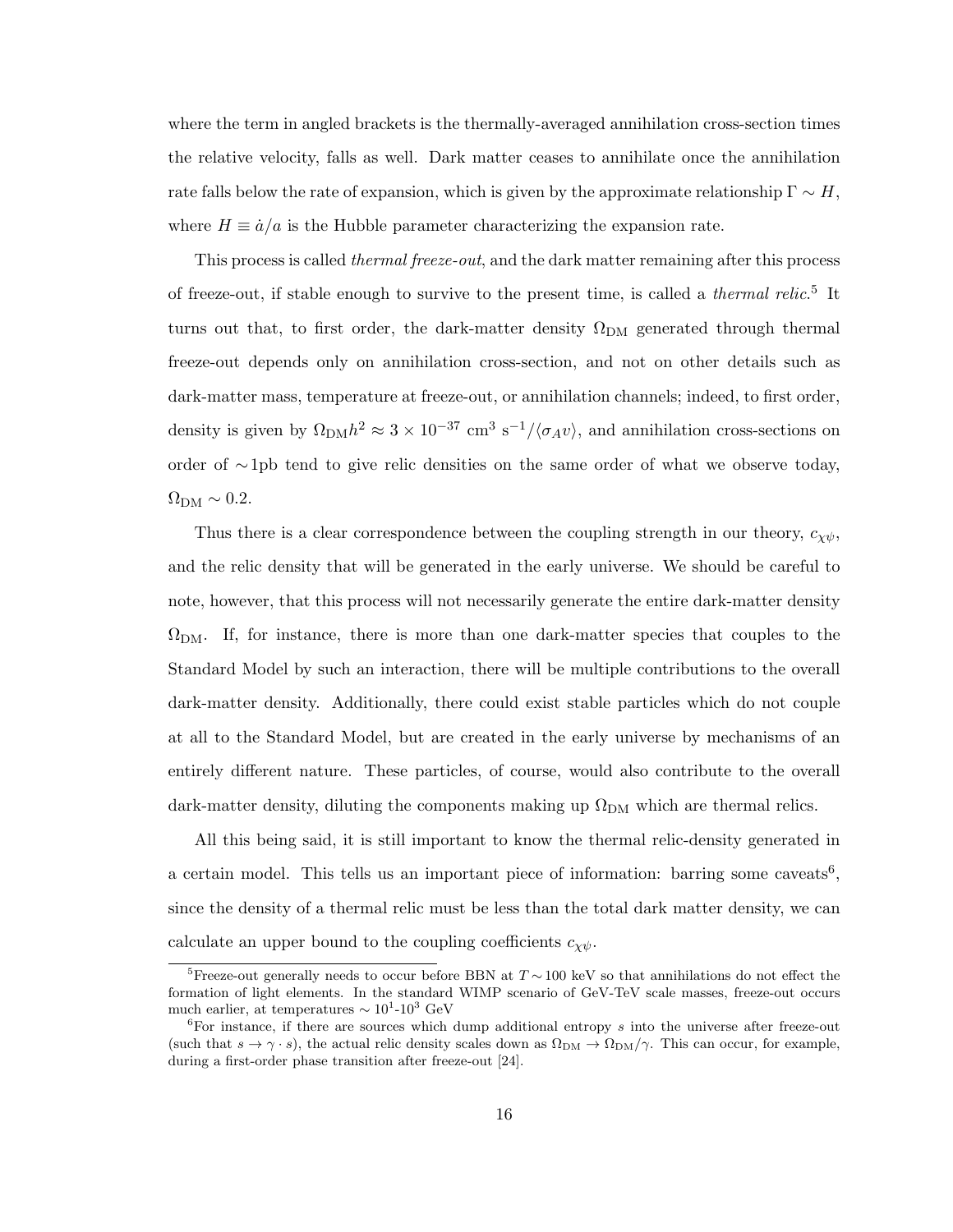We now qualitatively see how the different directions in Fig.  $1.1 -$  dark-matter production, annihilation, and scattering — can serve as independent and complementary probes of the fundamental parameters of a given dark-matter model. This can be advantageous in two different ways. First, using many different search strategies such as these can greatly increase the coverage of our model parameter space. For instance, direct-detection experiments are typically only sensitive to dark-matter masses above  $\sim$  5 GeV due to the kinematics involved in  $\chi$ -nucleus scattering at these experiments. Collider experiments, on the other hand, are excellent at constraining low-mass dark matter, since there is typically more than enough beam energy in the incoming partons to create lighter dark-matter particles. Thus collider experiments and direct-detection experiments are very much complementary in covering the  $m<sub>x</sub>$ -axis of the parameter space.

The second and perhaps more important reason why this complementarity between experiments is advantageous to us is that it provides correlations between the various different phenomenon. As mentioned at the beginning of this section, a claimed discovery in a single one of these experimental routes will almost assuredly be met with a certain amount of skepticism. Indeed, this is very reasonable; we have already mentioned that each experimental channel is associated with certain assumptions and potentially severe uncertainties. But dark matter complementarity provides us with "more handles to grasp," so to speak, and if a discovery in one channel is confirmed in another channel, and if the inferred values of the model parameters  $(m_\chi, c_{\chi\psi}, etc.)$  are compatible with each other, the claim of a "discovery" will hold much more weight.

### 1.3 Beyond Vanilla Dark Matter

In this work, we will explore what happens when we relax certain assumptions that are typically made about the dark sector. The first is that the coupling structure at low energies is described purely by scalar and axial-vector four-point interactions. As we have stated, one reason why these operators tend to be studied is that they lead to two phenomenologically distinct interactions at direct-detection experiments: spin-independent interactions,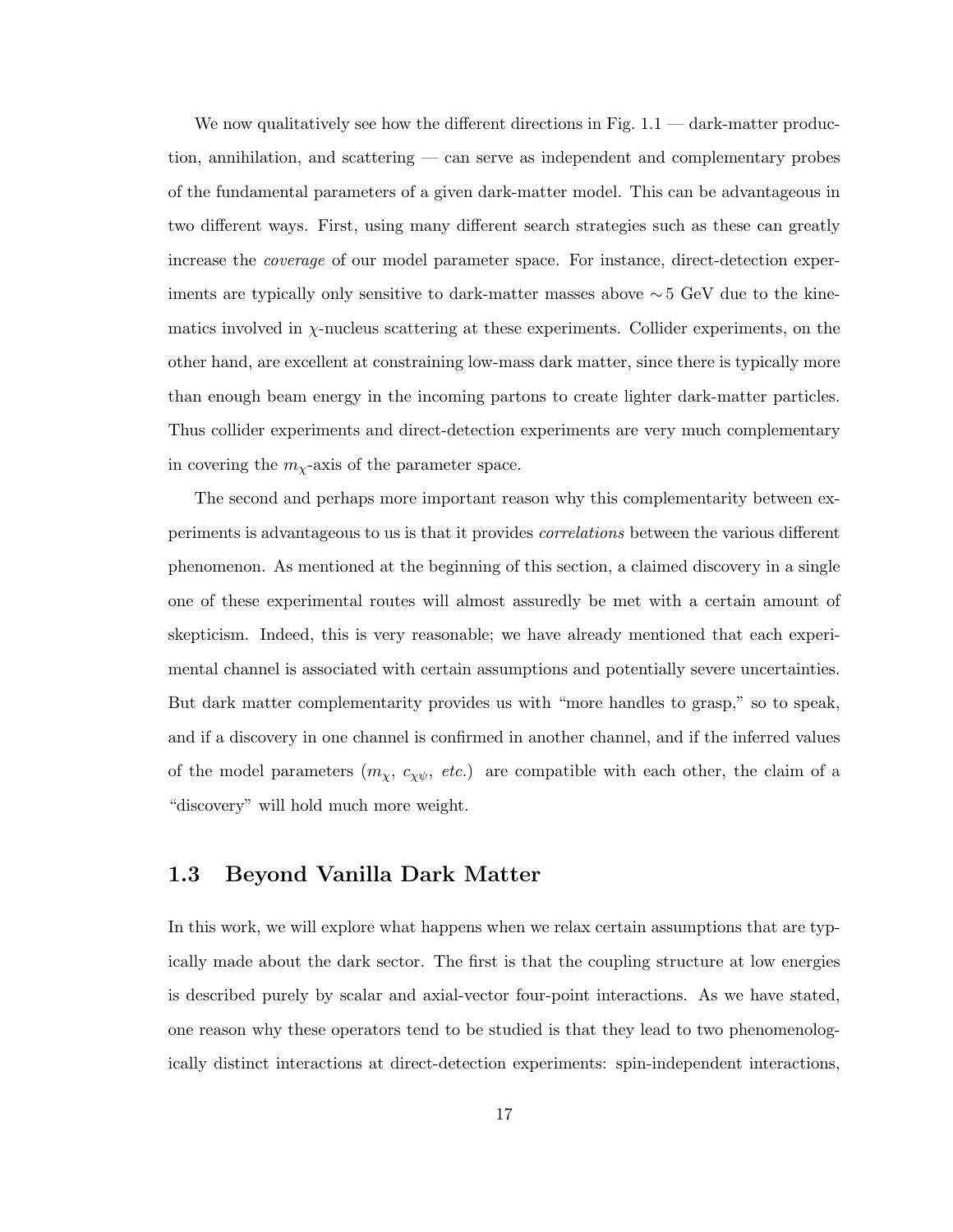which couple to the entire nucleon content of the target nucleus, and spin-dependent interactions, which couple to the unpaired spin of the nucleons within the nucleus. We also mentioned that these interactions arise naturally in one of the most theoretically motivated dark matter candidates, the LSP. There is, however, a more straight-forward reason for considering these specific operators: for other choices of  $\Gamma^X$  and  $\Gamma^Y$  in Eq. 1.2, the matrix elements at direct detection experiments either vanish completely, or are proportional to the relative velocity  $v^2 \sim 10^{-6}$ . Thus, naively these interactions are simply not-detectable at direct-detection experiments, which essentially are the strongest corner-stones in the complementarity relationship.

We will see in the next chapter, however, that neglecting these velocity-suppressed interactions is not always justified. In some cases, specifically the case of a pseudoscalar-type coupling, the velocity suppression is countered by a strong nuclear *enhancement*. Thus entire operator structures that were previously ignored turn out to have potentially important phenomenological consequences.

Next, in Chapter 3, we will explore the new phenomenology which arises when we allow more than one dark matter particle to exist and interact with the Standard Model. We will see that the complementarity structure becomes far more rich, and more importantly, entire new channels open up, giving us new ways to probe the dark sector.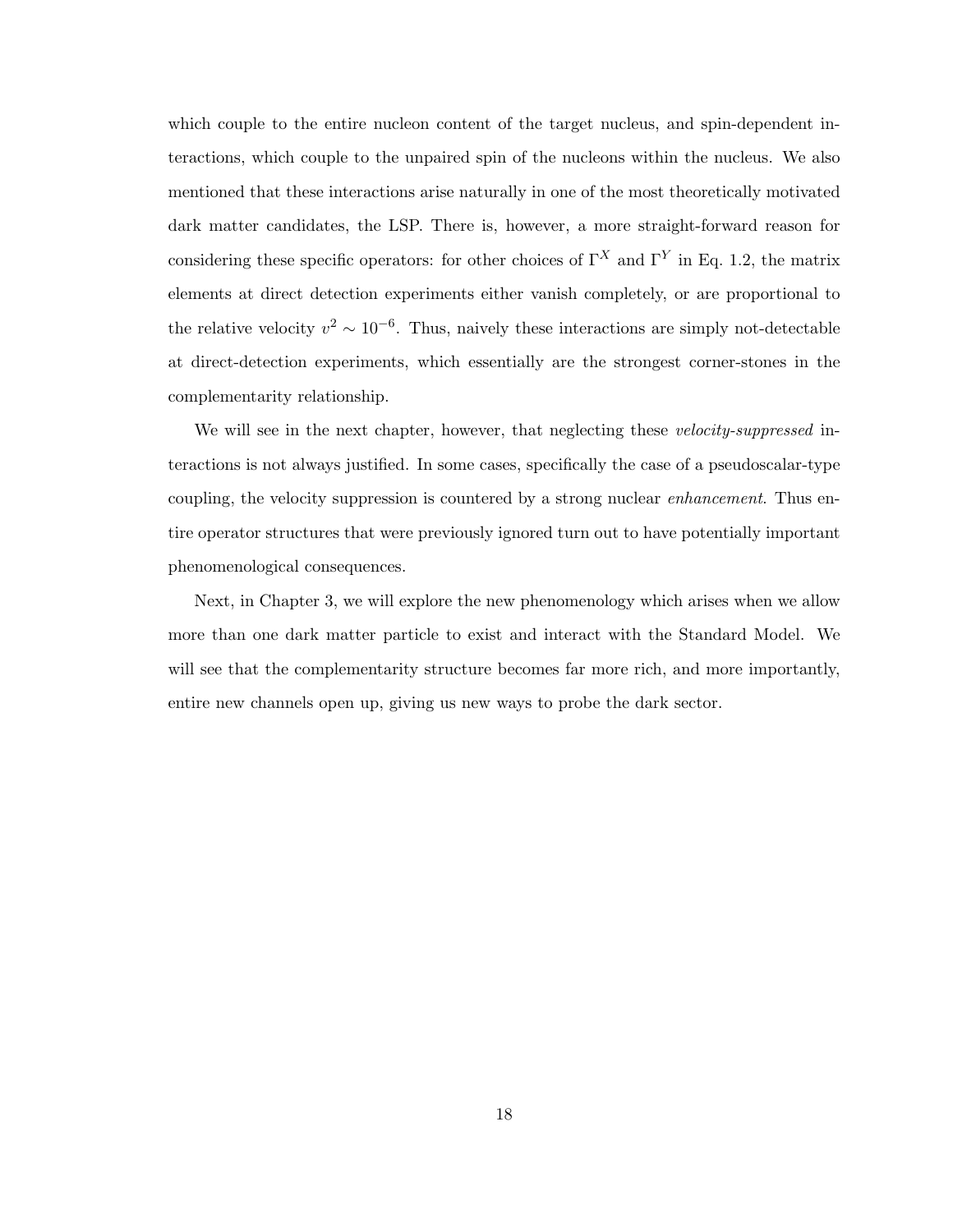# CHAPTER 2 PSEUDOSCALAR COUPLINGS: OVERCOMING VELOCITY SUPPRESSION

There are two coupling structures that are typically studied in the context of darkmatter phenomenology: the scalar and axial-vector interactions. These particular interaction structures receive the most attention because they lead to particularly strong signals at direct-detection experiments, and are thus the most efficient at probing the parameter space using the complementarity framework. Unfortunately, by neglecting other operators within the class of four-Fermi effective interactions, we are leaving many "stones unturned" in the hunt for dark matter. In particular, it may turn out that certain coupling structures which are seemingly suppressed (and thus are not considered) are actually enhanced by other factors. Such enhancements could conceivably overcome the apparent suppressions associated with these operators, implying that the contributions from such operators are not negligible after all.

In this chapter, we show that this is indeed the case for *pseudoscalar* coupling structures between dark matter and SM particles. The standard lore is that such coupling structures lead to direct-detection event rates which are suppressed relative to those associated with similar axial-vector coupling structures by factors of the  $\chi$ /nucleus relative velocity  $v \sim \mathcal{O}(10^{-3})$ . However, the main point of this chapter is to emphasize that there is a corresponding mitigating factor that can potentially overcome this velocity suppression: the process of transitioning from a fundamental pseudoscalar *quark* coupling to an effective pseudoscalar *nucleon* coupling introduces into the corresponding dark-matter scattering rate additional factors of order  $\mathcal{O}(m_N/m_q) \sim 10^3$ , where  $m_{q,N}$  are the masses of the corresponding quarks and nucleons. Such enhancements, for example, are not present for axial-vector interactions, which are the canonical couplings which lead to spin-dependent interactions, and which in some ways the closest cousins to the pseudoscalar interactions. In addition, we find that both axial-vector and pseudoscalar couplings are further enhanced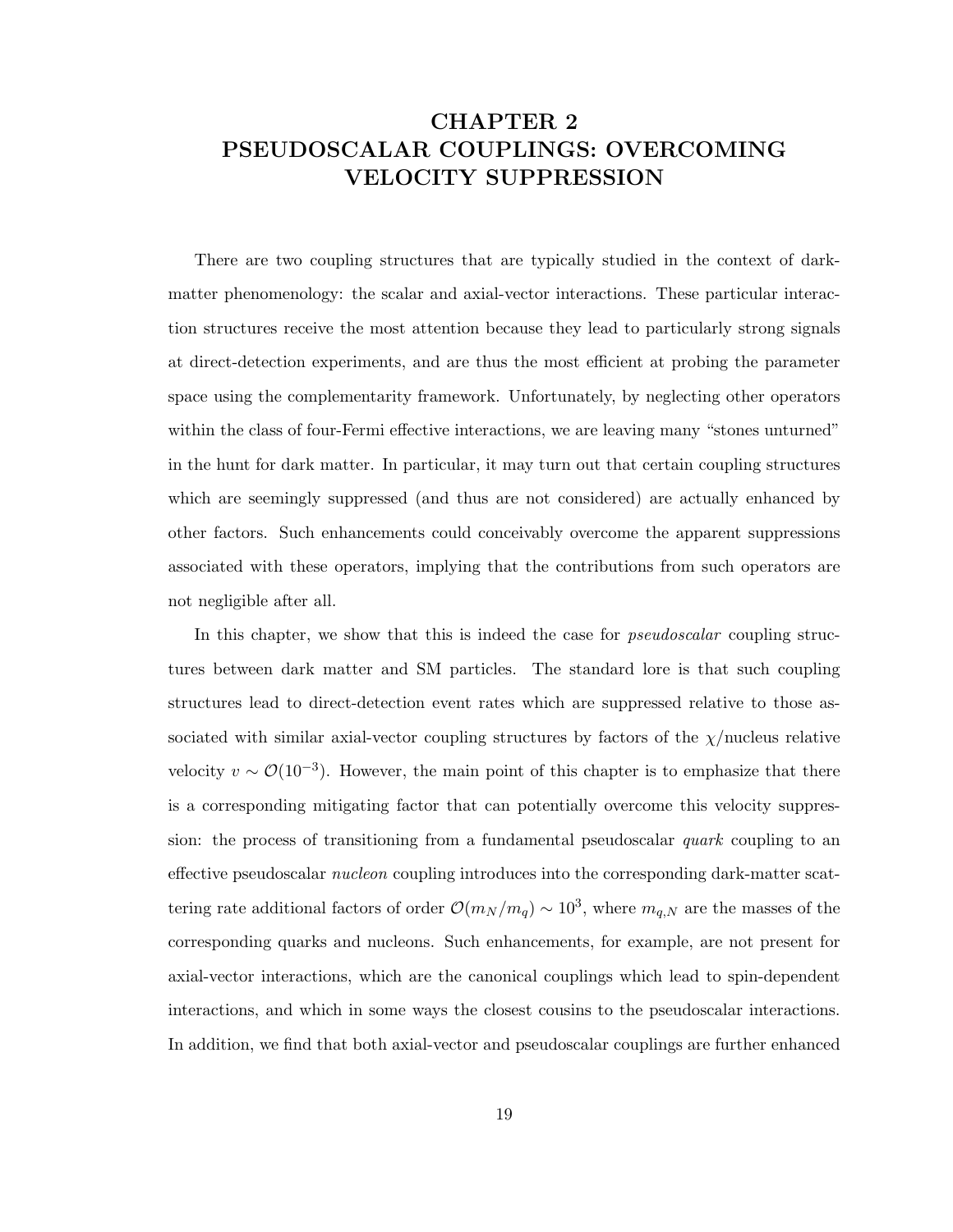in cases in which the dark-matter couplings are ultimately isospin-violating, with these enhancements becoming particularly striking in the case of pseudoscalar interactions. Thus, contrary to popular lore, we conclude that pseudoscalar couplings between dark matter and Standard-Model matter can indeed be probed at dark-matter direct-detection experiments.

This chapter is organized as follows. First, we discuss the origins of the quark-to-nucleon enhancement factor that emerges for pseudoscalar interactions, and provide a careful analysis of the corresponding uncertainties that are inherent in such calculations. We also demonstrate that the possibility of isospin-violating pseudoscalar interactions only enhances these couplings further. We then proceed to present a model-independent analysis of pseudoscalar interactions at direct-detection experiments. In so doing, we also identify those portions of the corresponding dark-matter parameter space which can be probed at current and future experiments of this type.

# 2.1 From quarks to nucleons: Velocity suppression and nucleon enhancement for pseudoscalar couplings

We begin by discussing the matrix elements and couplings that describe the contact interactions between fermionic dark matter and ordinary Standard-Model matter. This will also serve to introduce our notation and provide a point of comparison between interactions involving different Lorentz and parity structures. Ultimately, we shall focus on the cases of axial-vector and pseudoscalar interactions. It turns out that these two cases are closely related, yet have different resulting phenomenologies.

# 2.1.1 General preliminaries: Quark- and nucleon-level matrix elements and pseudoscalar velocity suppression

In general, we shall assume that our dark matter is a Dirac fermion  $\chi$  whose dominant couplings to the visible sector are to Standard-Model quarks through dimension-six four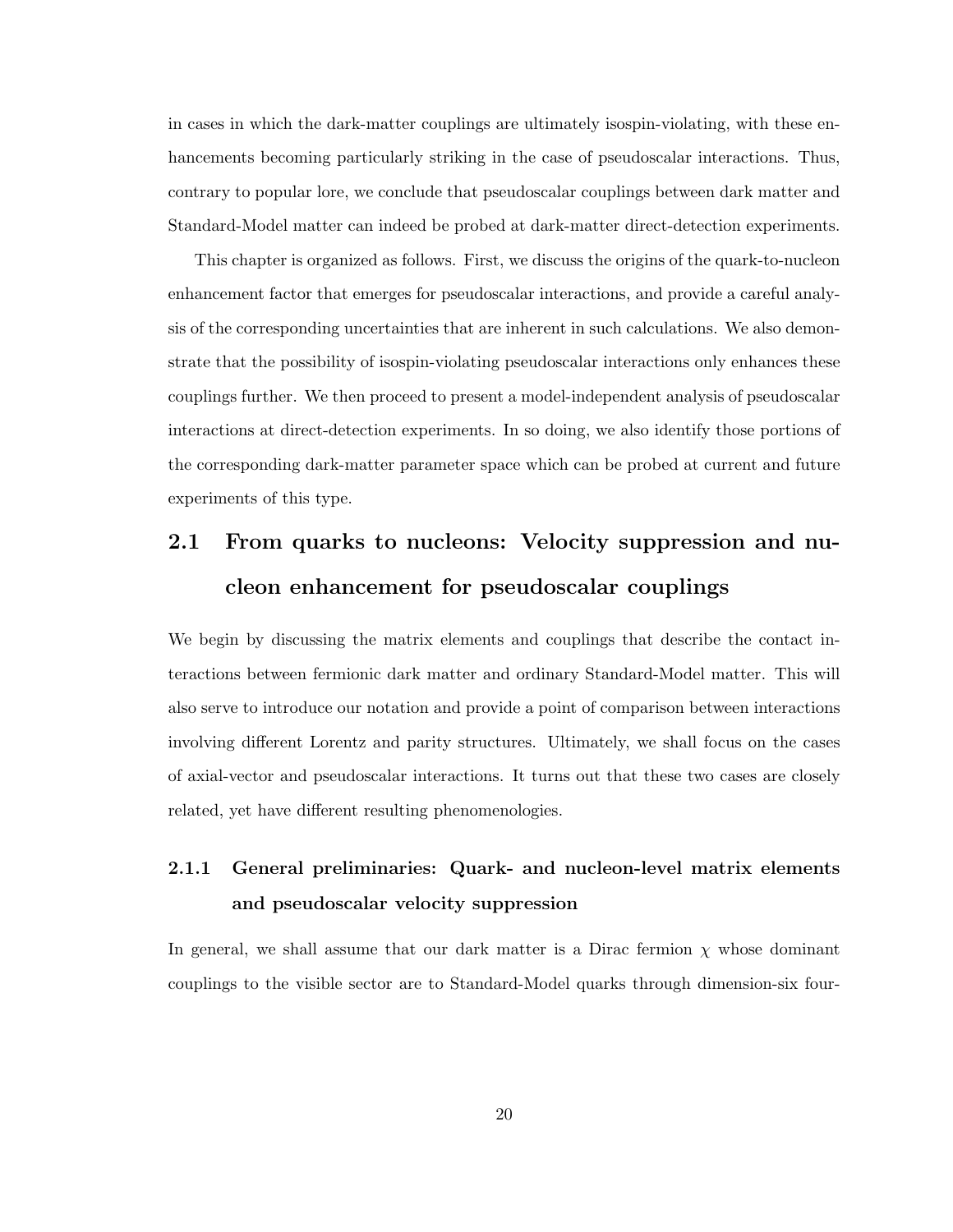fermi contact interactions described by Lagrangian operators of the bilinear form

$$
\mathcal{O}_{\chi q}^{(XY)} = \frac{c_q^{(XY)}}{\Lambda^2} (\overline{\chi} \Gamma^X \chi) (\overline{q} \Gamma^Y q) . \tag{2.1}
$$

Here  $q = u, d, s, ...$  specifies a particular species of quark,  $c_q$  is the corresponding  $\chi/q$ coupling, and  $\Lambda$  corresponds to the mass scale of the new (presumably flavor-diagonal) physics which might generate such an effective interaction. The  $\Gamma^{X,Y}$  factors are appropriate combinations of Dirac gamma-matrices, with the  $X$  and  $Y$  indices ranging over the values  $\{S, P, V, A, T\}$  corresponding to  $\Gamma^{(S)} \equiv 1$  (scalar interaction),  $\Gamma^{(P)} \equiv i\gamma^5$  (pseudoscalar),  $\Gamma^{(V)} \equiv \gamma^{\mu}$  (vector),  $\Gamma^{(A)} \equiv \gamma^{\mu} \gamma^5$  (axial vector), and  $\Gamma^{(T)} \equiv \sigma^{\mu\nu}$  (tensor) respectively. The form in Eq. (2.1) respects  $U(1)_{EM}$  and  $SU(3)_{color}$ , as required, although  $SU(2)_{weak}$  is broken. This is appropriate for energy and momentum scales below the electroweak scale. The operator in Eq.  $(2.1)$  is also Lorentz invariant provided that X and Y are both chosen from the set  $\{S, P\}$ , the set  $\{V, A\}$ , or  $\{T\}$ ; note that in this last case, there are actually two ways in which the spacetime indices on each tensor can be contracted (either  $\sigma_{\mu\nu}\sigma^{\mu\nu}$  or  $\epsilon_{\mu\nu\lambda\rho}\sigma^{\mu\nu}\sigma^{\lambda\rho}$ ) when forming the Lorentz-invariant operator. In general, the operator  $\mathcal{O}_{\chi q}^{(XY)}$ will be CP-even in all Lorentz-invariant cases except when  $XY = SP$ , PS, or TT with a contraction through the  $\epsilon$ -tensor. In direct-detection experiments, these operators induce scattering between the dark-matter fermion  $\chi$  and the individual nucleons N of the detector substrate. The tree-level matrix element describing this  $\chi/N$  scattering is therefore given by

$$
\mathcal{M}_{\chi N}^{(XY)} = \sum_{q} \frac{c_q^{(XY)}}{\Lambda^2} \langle \chi_f | \overline{\chi} \Gamma^{X} \chi | \chi_i \rangle \langle N_f | \overline{q} \Gamma^{Y} q | N_i \rangle \tag{2.2}
$$

where N denotes the particular nucleon species in question (either proton  $p$  or neutron n). Note that because the dark matter is a  $U(1)_{\text{EM}}$  singlet,  $N_i$  and  $N_f$  are both of the same species N and possibly differ only in their momenta and/or spins as the result of the scattering. The same will be assumed true for  $\chi_i$  and  $\chi_f$ , even in cases such as those in Refs. [25–28] in which the dark sector has multiple components.

In general, the nucleonic matrix element of the quark current  $\overline{q}\Gamma^{Y}q$  cannot be evaluated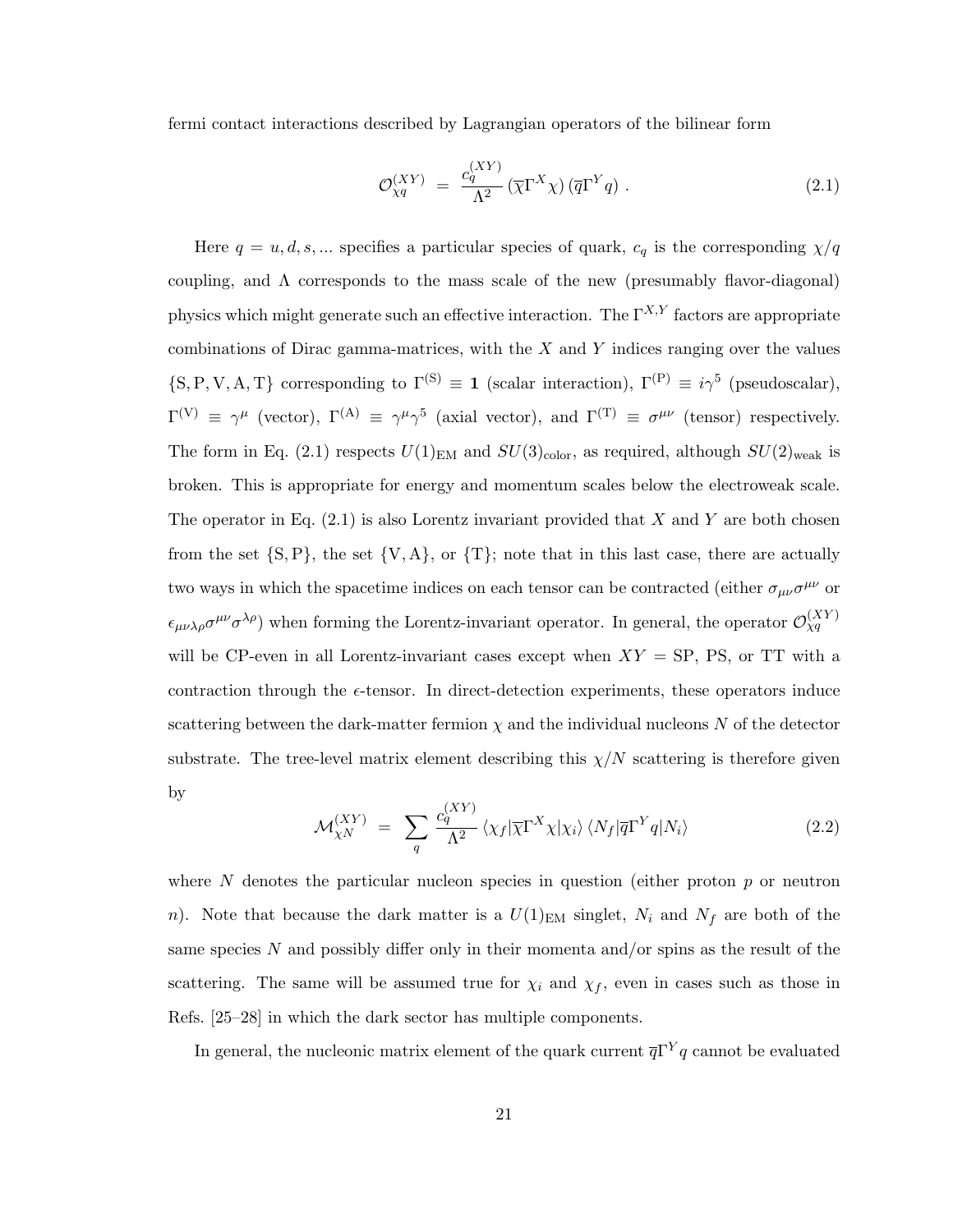analytically within a nucleonic background defined by  $N_i$  and  $N_f$ . Indeed, to do so would require a complete understanding of the manner in which the quark degrees of freedom are directly mapped onto those of the nucleon through the non-perturbative process of confinement. However, it is conventional to make the assumption that the nucleonic matrix element of the quark current is proportional to that of the corresponding nucleon current in the limit of vanishing momentum transfer [29–32]:

$$
\langle N_f | \overline{q} \Gamma^Y q | N_i \rangle \equiv \Delta q^{(N)} \langle N_f | \overline{N} \Gamma^Y N | N_i \rangle \,, \tag{2.3}
$$

where  $\Delta q^{(N)}$  represents a fixed constant of proportionality that encapsulates the nonperturbative physics inherent in low-energy QCD. Indeed, this constant of proportionality is assumed to depend on the quark and nucleon in question, and also the specific choice of the Dirac-matrix structure  $\Gamma^{Y}$  involved, but is otherwise assumed to be independent of all other relevant variables (such as the particular spin and velocity configurations of the initial and final  $N_i$  and  $N_f$  states). In practice, the values of  $\Delta q^{(N)}$  for the different relevant cases are calculated numerically through lattice gauge-theory techniques and/or extracted experimentally. We should emphasize, however, that the relation in Eq. (2.3) holds only as an approximate phenomenological "rule of thumb", and comes with several correction terms which can be taken to be small or even vanishing in various limits. Further details can be found in Ref. [29].

Given the numerical values of  $\Delta q^{(N)}$  in Eq. (2.3), the rest of the matrix element (2.2) is now in a form which can be evaluated analytically. We then find

$$
\mathcal{M}_{\chi N}^{(XY)} = \frac{g_{\chi N}}{\Lambda^2} \left\langle \chi_f |\overline{\chi} \Gamma^X \chi| \chi_i \right\rangle \langle N_f |\overline{N} \Gamma^Y N| N_i \rangle , \qquad (2.4)
$$

where the final dark-matter/nucleon coupling  $g_{\chi N}$  is given by

$$
g_{\chi N} \equiv \sum_{q} c_q^{(XY)} \Delta q^{(N)} . \qquad (2.5)
$$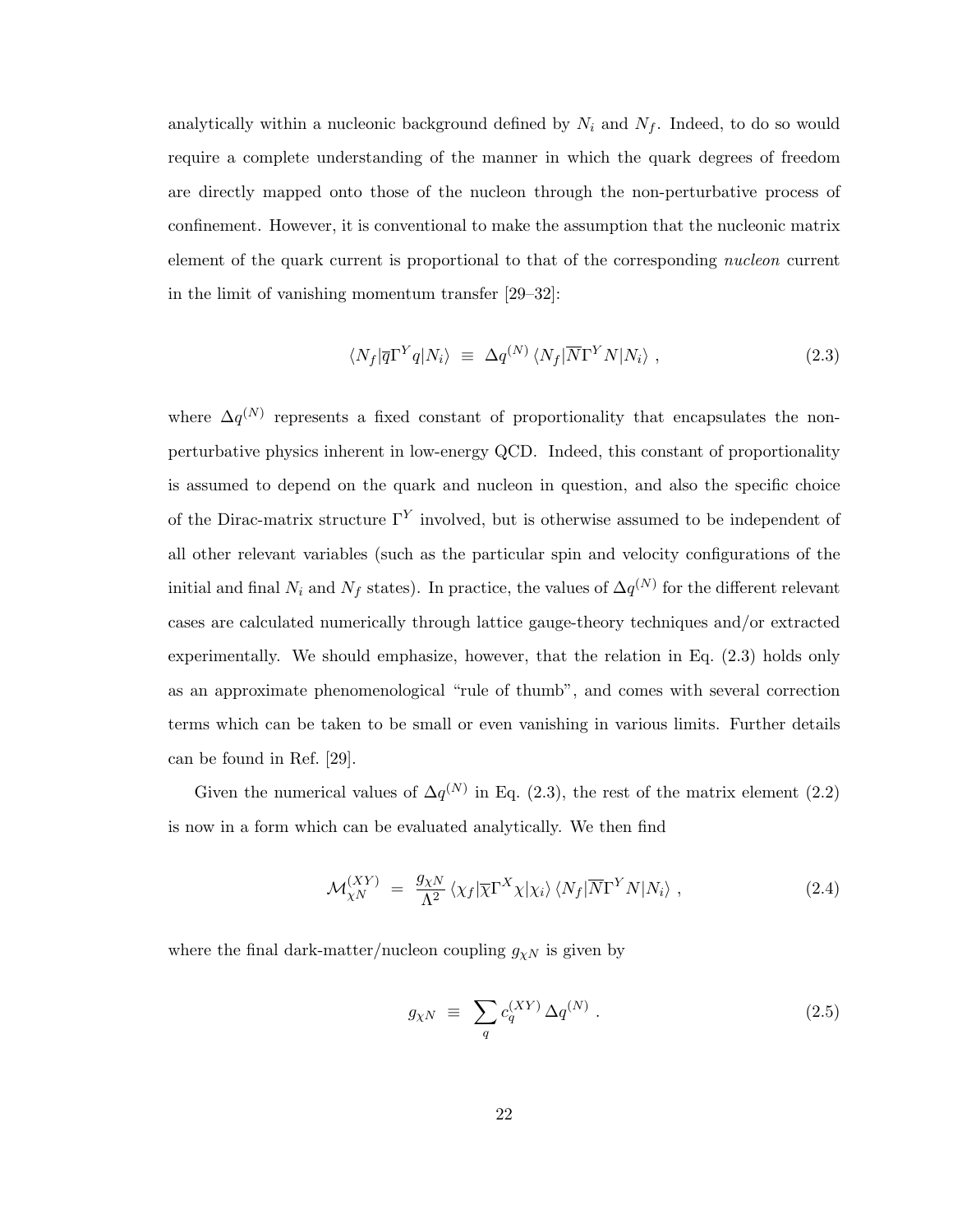In what follows, we shall be concerned with three particular Dirac-matrix bilinears: the scalar  $(S)$ , the pseudoscalar  $(P)$ , and the axial vector  $(A)$ . In the non-relativistic limit, the scalar bilinear matrix element behaves to leading order as

$$
S: \langle \psi_f | \overline{\psi} \psi | \psi_i \rangle \sim 2m_{\psi} (\xi_{\psi}^{s'})^{\dagger} \xi_{\psi}^{s} , \qquad (2.6)
$$

where  $\xi^s_{\psi}$  represents the two-component spinor corresponding to the fermion  $\psi$  with spin s, and where s and s' represent the spins of  $\psi_i$  and  $\psi_f$  respectively. By contrast, the corresponding pseudoscalar and axial-vector bilinear matrix elements behave to leading order as

$$
P: \langle \psi_f | \overline{\psi} \gamma^5 \psi | \psi_i \rangle \sim (\xi_{\psi}^{s'})^{\dagger} [(\vec{p}_f - \vec{p}_i) \cdot \vec{\sigma}] \xi_{\psi}^s
$$
  

$$
A: \begin{cases} \langle \psi_f | \overline{\psi} \gamma^0 \gamma^5 \psi | \psi_i \rangle & \sim 0 \\ \langle \psi_f | \overline{\psi} \vec{\gamma} \gamma^5 \psi | \psi_i \rangle & \sim 2m_{\psi} (\xi_{\psi}^{s'})^{\dagger} \vec{\sigma} \xi_{\psi}^s , \end{cases}
$$
  
(2.7)

where  $\vec{\sigma}$  are the Pauli spin matrices. Taking  $\psi$  to correspond to our nucleon field N, we thus see that both the pseudoscalar and axial-vector cases lead to a spin-dependent scattering amplitude to leading order. It is for this reason that the coefficients  $\Delta q^{(N)}$  for these cases can be interpreted as characterizing the fraction of the spin of the nucleon  $N$  that is carried by the quark  $q$ . Indeed, in the case of pseudoscalar couplings, it is easy to show that all terms — and not just those at leading order — are spin-dependent; this follows directly from the symmetry-based observation that any CP-odd Lorentz-scalar quantity which depends on only the properties of the nucleon must involve the nucleon spin [33–36]. On the other hand, we see that the pseudoscalar case also leads to a *velocity suppression*: the corresponding matrix element in Eq. (2.7) is proportional to the velocity transfer  $\Delta \vec{v} \equiv \vec{v}_f - \vec{v}_i$ , which is  $\mathcal{O}(10^{-3})$  for most regions of interest involving dark-matter particles originating in the galactic halo. It is this velocity suppression which lies at the root of the relative disregard for pseudoscalar interactions in the dark-matter literature.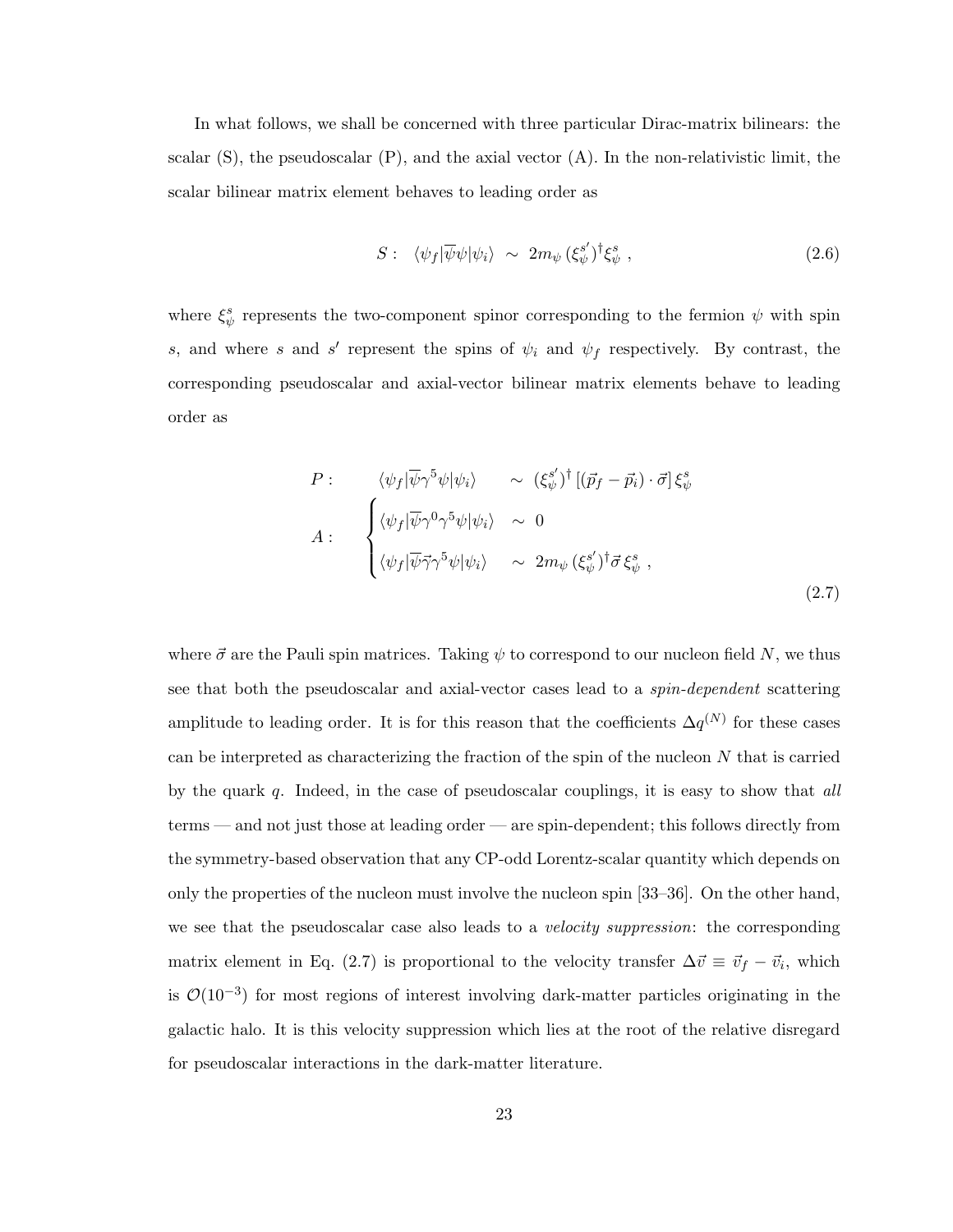#### 2.1.2 An enhancement factor for pseudoscalar matrix elements

Given these observations, our next task is to determine the numerical values of the  $\Delta q^{(N)}$ coefficients for the different cases of interest. In this chapter, our interest in the scalar coupling structure will be restricted to the dark-matter bilinear rather than the quark bilinear — *i.e.*, in the language of Eq. (2.1) we will wish to consider the case with  $X = S$ , but never Y = S. Consequently, we shall only require the values of the coefficients  $\Delta q^{(N)}$ for the axial-vector  $(Y = A)$  and pseudoscalar  $(Y = P)$  cases. We also emphasize that we are not merely interested in the "central values" of these coefficients; we are also interested in understanding their associated statistical and experimental uncertainties. As we shall see, it is only by keeping track of these uncertainties that we can make solid statements about the phenomenological consequences of the different couplings in each case.

Historically, the numerical values of the  $\Delta q^{(N)}$  coefficients for the axial-vector case have been extracted through nucleon-structure scattering experiments [37–41] and through lattice gauge-theory calculations [42]. The results that we shall use in this chapter are quoted in Table 2.1, and represent the most current values taken from experiment and theory. In this context, it is important to note that there are rather significant uncertainties associated with the values of the  $\Delta q^{(N)}$ . While the measured values for  $\Delta u^{(N)}$  and  $\Delta d^{(N)}$  tend to agree reasonably well with results from lattice calculations, the values for  $\Delta s^{(N)}$  obtained using these two methods can differ quite significantly. In this chapter, we shall therefore adopt the  $\Delta u^{(N)}$  and  $\Delta d^{(N)}$  values quoted in Ref. [42], but choose values for the  $\Delta s^{(N)}$ such that they lie between these lattice results and the experimentally measured values in Ref. [40], roughly two standard deviations away from the central value obtained in each analysis.

We also observe that the results quoted in Table 2.1 respect *quark-level* isospin invariance  $-$  *i.e.*, they satisfy

$$
\Delta u^{(p,n)} = \Delta d^{(n,p)} \,, \quad \Delta s^{(p)} = \Delta s^{(n)} \,. \tag{2.8}
$$

This makes sense, as the results in Table 2.1 are derived in the limit in which the three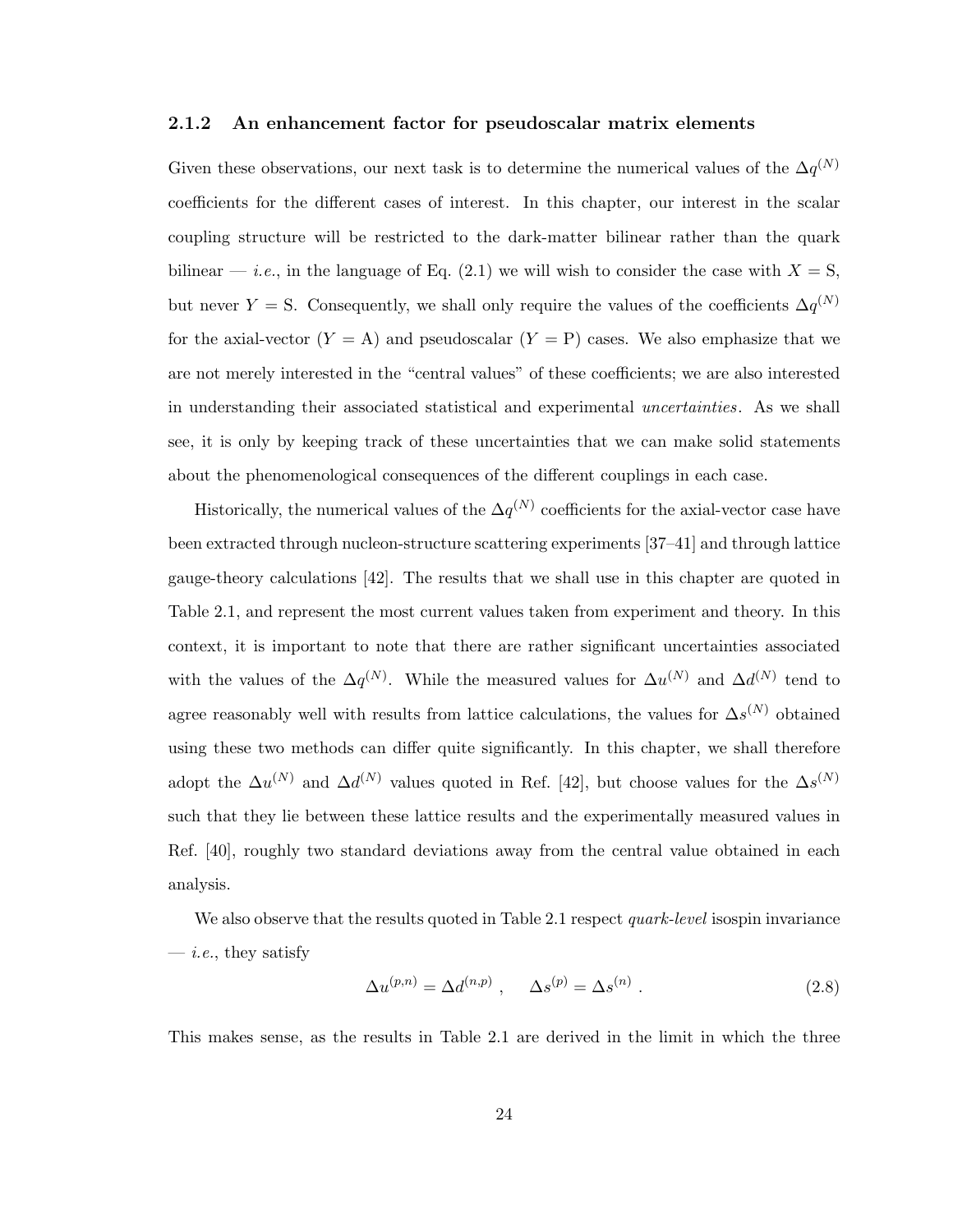|                  | $N=p$              | $N = n$            |
|------------------|--------------------|--------------------|
| $\Delta u^{(N)}$ | $0.787 \pm 0.158$  | $-0.319 \pm 0.066$ |
| $\Delta d^{(N)}$ | $-0.319 \pm 0.066$ | $0.787 \pm 0.158$  |
| $\Lambda_S(N)$   | $-0.040 \pm 0.03$  | $-0.040 \pm 0.03$  |

Table 2.1: Values used in this chapter for the axial-vector coefficients  $\Delta q^{(N)}$ . The values for the  $\Delta u^{(N)}$  and  $\Delta d^{(N)}$  are taken from the recent lattice results reported in Ref. [42], while the values for the  $\Delta s^{(N)}$  have been chosen such that they lie between these lattice results and the experimentally measured values in Ref. [40], roughly two standard deviations away from the central value obtained in each analysis.

light quarks are considered to be effectively massless. Likewise, in this approximation, the remaining quarks are considered to be too heavy to contribute significantly to proton-level and neutron-level couplings. Thus, in the axial-vector case, we shall additionally take

$$
\Delta c^{(p,n)} = \Delta b^{(p,n)} = \Delta t^{(p,n)} = 0.
$$
\n(2.9)

We now turn to consider the corresponding coefficients in the pseudoscalar case. In order to distinguish these coefficients from the axial-vector coefficients above, we shall denote the pseudoscalar coefficients as  $\Delta \tilde{q}^{(N)}$ .

Rather than representing an independent degree of freedom, it turns out [43–45] that the pseudoscalar coefficients  $\Delta \tilde{q}^{(N)}$  can actually be determined theoretically in terms of the axial-vector coefficients  $\Delta q^{(N)}$ . This is ultimately because a general axial-vector current  $j^{\mu 5} \equiv \overline{\psi} \gamma^{\mu} \gamma^{5} \psi$  is not conserved in a theory in which  $m_{\psi} \neq 0$ , but is instead related to the pseudoscalar current  $j^5 \equiv \overline{\psi} i \gamma^5 \psi$  through a divergence relation of the form

$$
\partial_{\mu}j^{\mu 5} = 2m_{\psi}j^{5} + \frac{\alpha_{s}}{4\pi}G_{\mu\nu}\tilde{G}^{\mu\nu} , \qquad (2.10)
$$

where the final term reflects the possible additional contribution to the non-conservation of  $j^{\mu 5}$  coming from a chiral anomaly (such as the chiral anomaly of QCD). Indeed, amongst all the fermion bilinears  $\overline{\psi} \Gamma^{Y} \psi$  with which we started, it is only the axial-vector and pseudoscalar bilinears which can be connected to each other through such a direct relation.

Exploiting this observation and following Ref. [43, 44], we can now proceed to derive an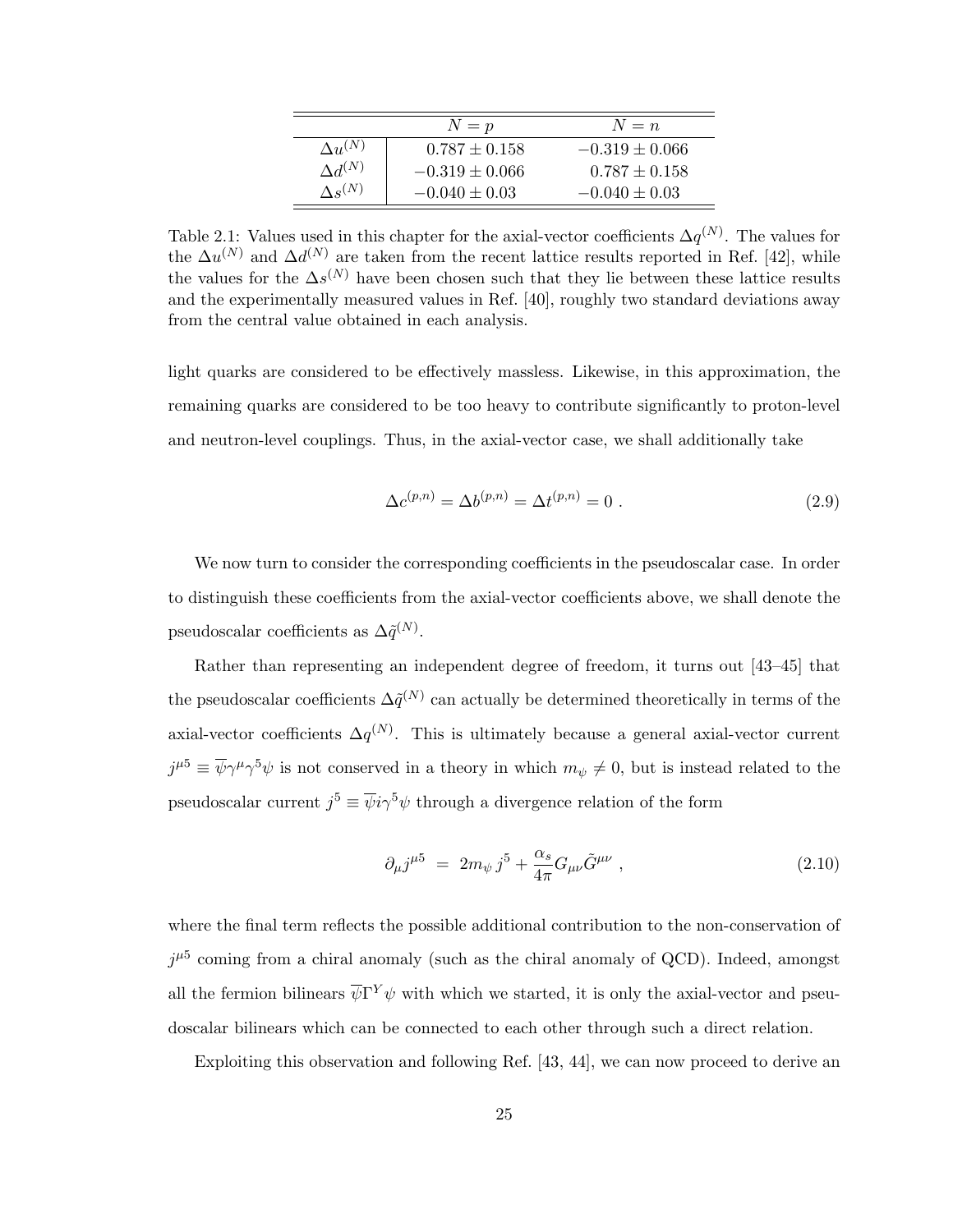expression for the pseudoscalar coefficients  $\Delta \tilde{q}^{(N)}$  in terms of the axial-vector coefficients  $\Delta q^{(N)}$ . We begin by noting that

$$
m_N \Delta q^{(N)} \langle N_f | \overline{N} i \gamma^5 N | N_i \rangle
$$
  
\n
$$
= \frac{1}{2} \Delta q^{(N)} \partial_\mu \langle N_f | \overline{N} \gamma^\mu \gamma^5 N | N_i \rangle
$$
  
\n
$$
= \frac{1}{2} \partial_\mu \left[ \Delta q^{(N)} \langle N_f | \overline{N} \gamma^\mu \gamma^5 N | N_i \rangle \right]
$$
  
\n
$$
= \frac{1}{2} \partial_\mu \langle N_f | \overline{q} \gamma^\mu \gamma^5 q | N_i \rangle
$$
  
\n
$$
= m_q \langle N_f | \overline{q} i \gamma^5 q | N_i \rangle + \frac{\alpha_s}{8\pi} \langle N_f | G \tilde{G} | N_i \rangle .
$$
 (2.11)

In Eq.  $(2.11)$ , the first equality follows from the current relation  $(2.10)$  in the nucleonlevel theory, where (since all nucleons are color-neutral) no QCD chiral anomaly exists. The second equality, by contrast, follows from the fact that the  $\Delta q^{(N)}$  coefficients are presumed to be constants without spacetime dependence, while the third equality follows from the definition of  $\Delta q^{(N)}$  as relating the nucleon-level and quark-level axial-vector matrix elements. The final equality then again follows from Eq. (2.10), now evaluated in the quarklevel theory for which the QCD chiral anomaly is non-zero.

For each nucleon  $N$ , the relation in Eq.  $(2.11)$  furnishes three constraint equations (one for each of the light quarks  $q = u, d, s$ ). However, recognizing that our three desired coefficients  $\Delta \tilde{q}^{(N)}$  are nothing but the ratios between the  $\langle N_f | \overline{q} i \gamma^5 q | N_i \rangle$  and  $\langle N_f | \overline{N} i \gamma^5 N | N_i \rangle$ matrix elements, we see that we still have one unknown remaining, namely the matrix element involving the QCD anomaly. An additional constraint equation is therefore called for. Towards this end, it is traditional (see, e.g., Ref. [43, 44]) to assume that the large- $N_c$ chiral limit is a valid approximation. This then implies the additional constraint [46]

$$
\langle N_f | \overline{u} \gamma^5 u | N_i \rangle + \langle N_f | \overline{d} \gamma^5 d | N_i \rangle + \langle N_f | \overline{s} \gamma^5 s | N_i \rangle = 0.
$$
 (2.12)

In principle, we could then proceed with this as our remaining constraint equation. However, the appeal to the large- $N_c$  limit introduces a rather significant new source of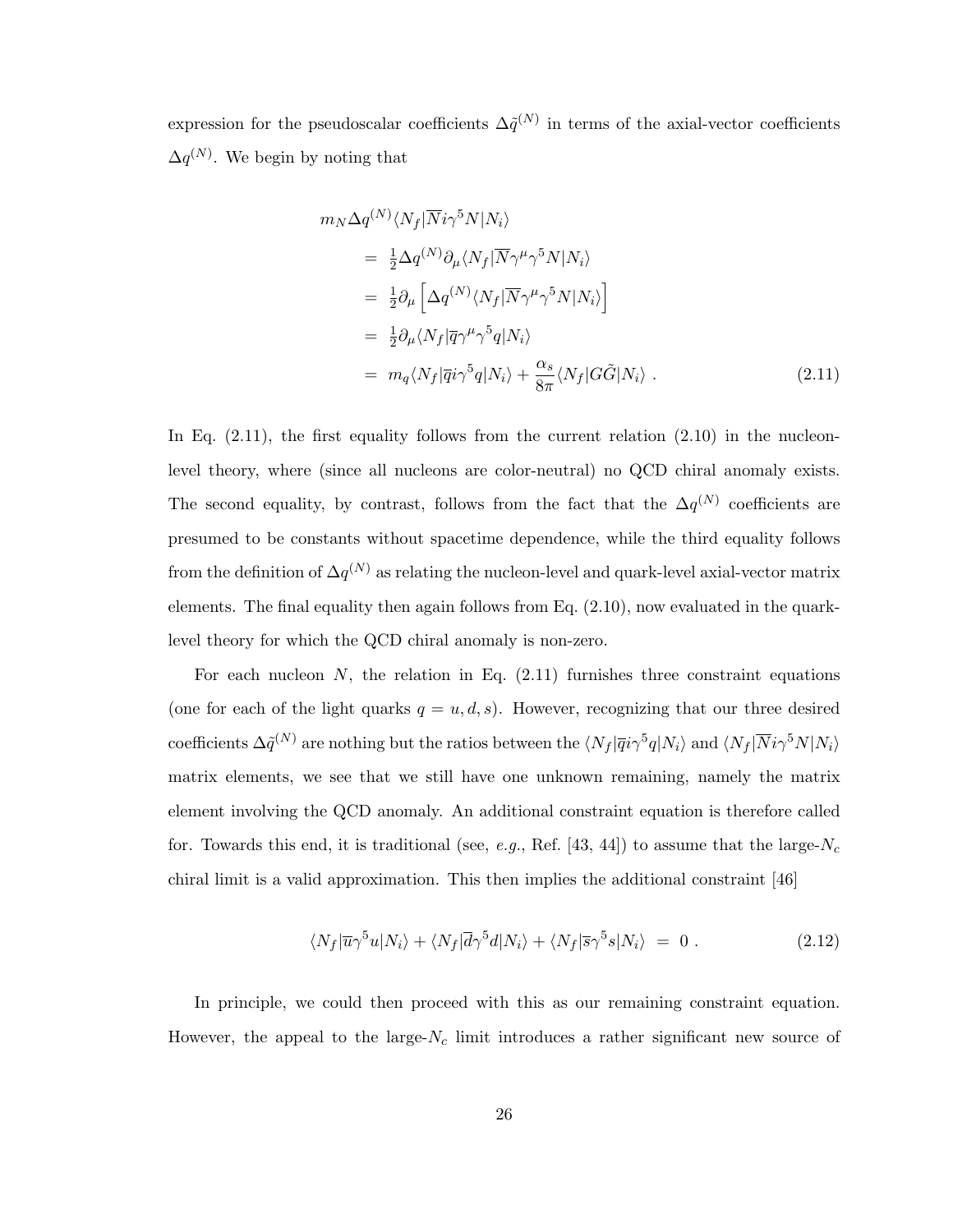uncertainties of order  $\mathcal{O}(1/N_c)$  into our calculation. Since we wish to keep track of these uncertainties, we will ultimately need to find a way to parametrize the uncertainties inherent in the relation  $(2.12)$ . We shall therefore write Eq.  $(2.12)$  in the modified form

$$
\langle N_f | \overline{u} \gamma^5 u | N_i \rangle + \langle N_f | \overline{d} \gamma^5 d | N_i \rangle + \langle N_f | \overline{s} \gamma^5 s | N_i \rangle
$$
  
= 
$$
\eta \langle N_f | \overline{N} \gamma^5 N | N_i \rangle
$$
 (2.13)

where the right side of this equation is designed to reflect this uncertainty, with the numerical coefficient  $\eta$  assumed to have a vanishing central value but a relatively large uncertainty  $\delta \eta \sim \mathcal{O}(1/N_c)$ .

This system of equations (2.11) and (2.13) may now be solved for the coefficients  $\Delta \tilde{q}^{(N)}$   $\equiv$  $\langle N_f | \overline{q} i\gamma^5 q | N_i \rangle / \langle N_f | \overline{N} i\gamma^5 N | N_i \rangle$  as well as an analogous anomaly coefficient

$$
\Delta \tilde{G}^{(N)} \equiv \frac{\alpha_s}{8\pi} \frac{\langle N_f | G\tilde{G} | N_i \rangle}{\langle N_f | \overline{N} i \gamma^5 N | N_i \rangle} . \tag{2.14}
$$

The results are then given by

$$
\Delta \tilde{q}^{(N)} = \frac{m_N}{m_q} \left[ \Delta q^{(N)} - X^{(N)} \right]
$$
  

$$
\Delta \tilde{G}^{(N)} = m_N X^{(N)},
$$
\n(2.15)

where we have defined

$$
X^{(N)} \equiv \left(\sum_{q=u,d,s} \frac{1}{m_q}\right)^{-1} \left[ \left(\sum_{q=u,d,s} \frac{\Delta q^{(N)}}{m_q}\right) - \frac{\eta}{m_N} \right] \,. \tag{2.16}
$$

As we see in Eq. (2.15), the natural scale of the pseudoscalar  $\Delta \tilde{q}^{(N)}$  coefficients is greater than the natural scale of the axial-vector  $\Delta q^{(N)}$  coefficients by a factor of  $m_N/m_q$ . This effect thus tends to enhance the pseudoscalar couplings relative to the axial-vector couplings, thereby giving us hope that we might eventually be able to overcome the velocity suppression that afflicts the case of pseudoscalar scattering.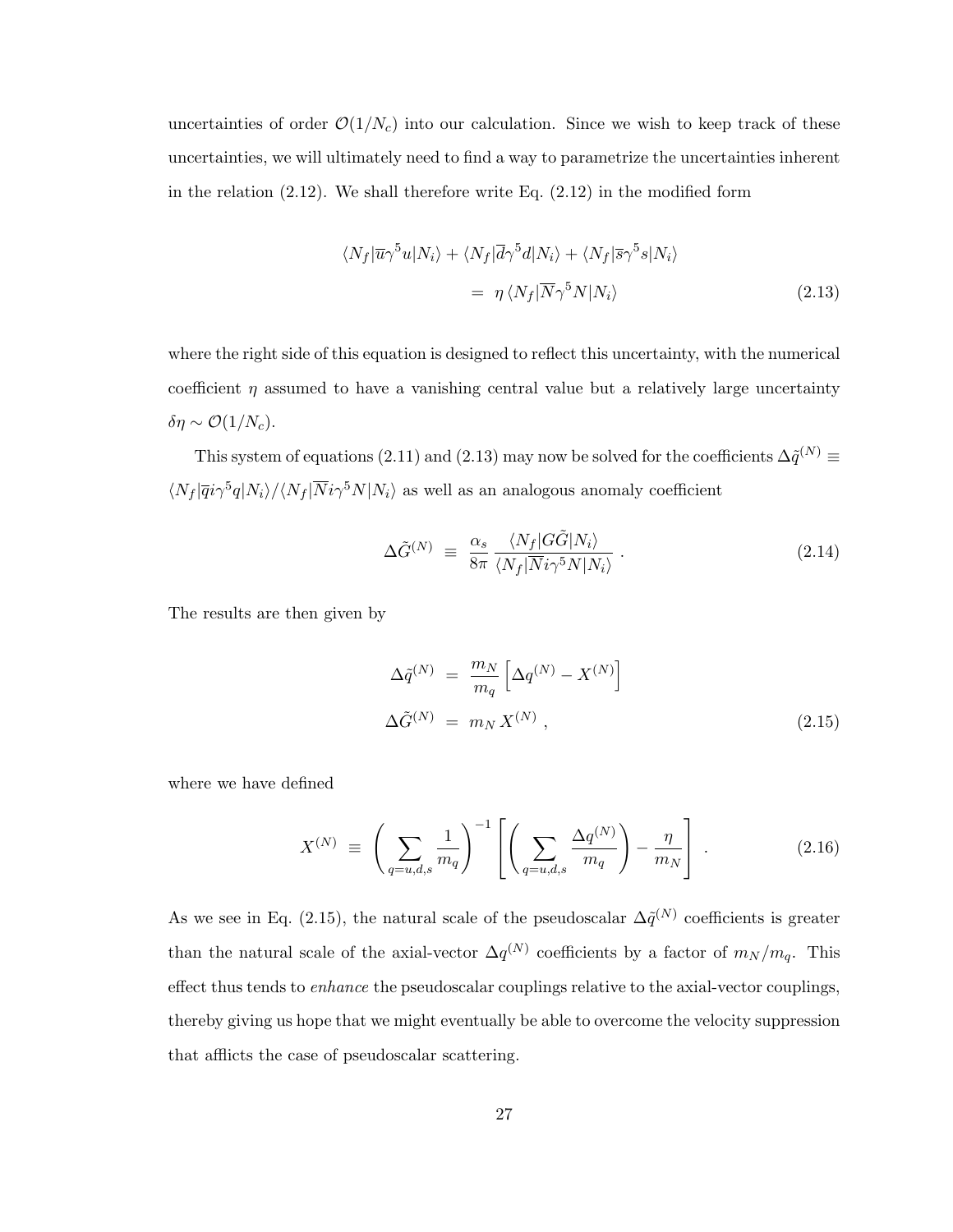It is perhaps worth pausing to discuss the theoretical origin of this enhancement factor. In general, the definition of the  $\Delta q^{(N)}$  coefficients in Eq. (2.3) suggests that these coefficients are fractional quantities which describe "how much" of some physical quantity associated with the nucleon N can be attributed to a constituent quark  $q$ . For example, in the case of the axial-vector coefficients, this physical quantity is spin, and the corresponding  $\Delta q^{(N)}$ coefficient is known as a spin fraction. Na¨ıvely, this would lead one to expect that the quantities  $\Delta q^{(N)}$  should be relatively small, and certainly less than one. However, there is also another feature whose effects are reflected in the magnitudes of these coefficients: this is the difference in the intrinsic overall normalizations associated with the quark and nucleon fields  $q$  and  $N$  respectively. Indeed, as is conventional, each field  $q$  or  $N$  is normalized to its mass so that the corresponding state kets will satisfy relations such as  $\langle q|q\rangle = 2m_q$  and  $\langle N|N\rangle = 2m_N$  [or equivalently, relations such as those in Eq. (2.6)]. Thus, quantities such as the  $\Delta q^{(N)}$  coefficients which convert from quark currents to nucleon currents will also intrinsically include factors that reflect this change in normalization.

Given this, it might be tempting to identify the pseudoscalar enhancement factor  $m_N/m_q$ appearing in Eq. (2.15) as reflecting this second contribution, namely a change in normalization. However, we can easily see that this is *not* the case: the axial-vector coefficients  $\Delta q^{(N)}$  and the pseudoscalar coefficients  $\Delta \tilde{q}^{(N)}$  each already intrinsically incorporate such normalization factors, yet our enhancement factor in Eq. (2.15) is one which rescales our pseudoscalar coefficients relative to the axial-vector coefficients. Indeed, this is an extra enhancement which emerges *beyond* the mere effects of normalization, and which ultimately reflects the fact that the pseudoscalar and axial-vector coefficients are locked together as a single degree of freedom through a relation such as that in Eq.  $(2.10)$ . Or, phrased somewhat differently, the factor of  $2m_{\psi}$  which appears in Eq. (2.10) — and which ultimately leads directly to our enhancement factor in Eq. (2.15), thereby driving the  $\Delta \tilde{q}^{(N)}$  coefficients above unity  $-$  follows not from a normalization but rather from an *equation of motion*. Thus, our enhancement factor reflects far more than mere normalization conversion; it is instead deeply rooted in the dynamics of the quark and nucleon fields and the fact that their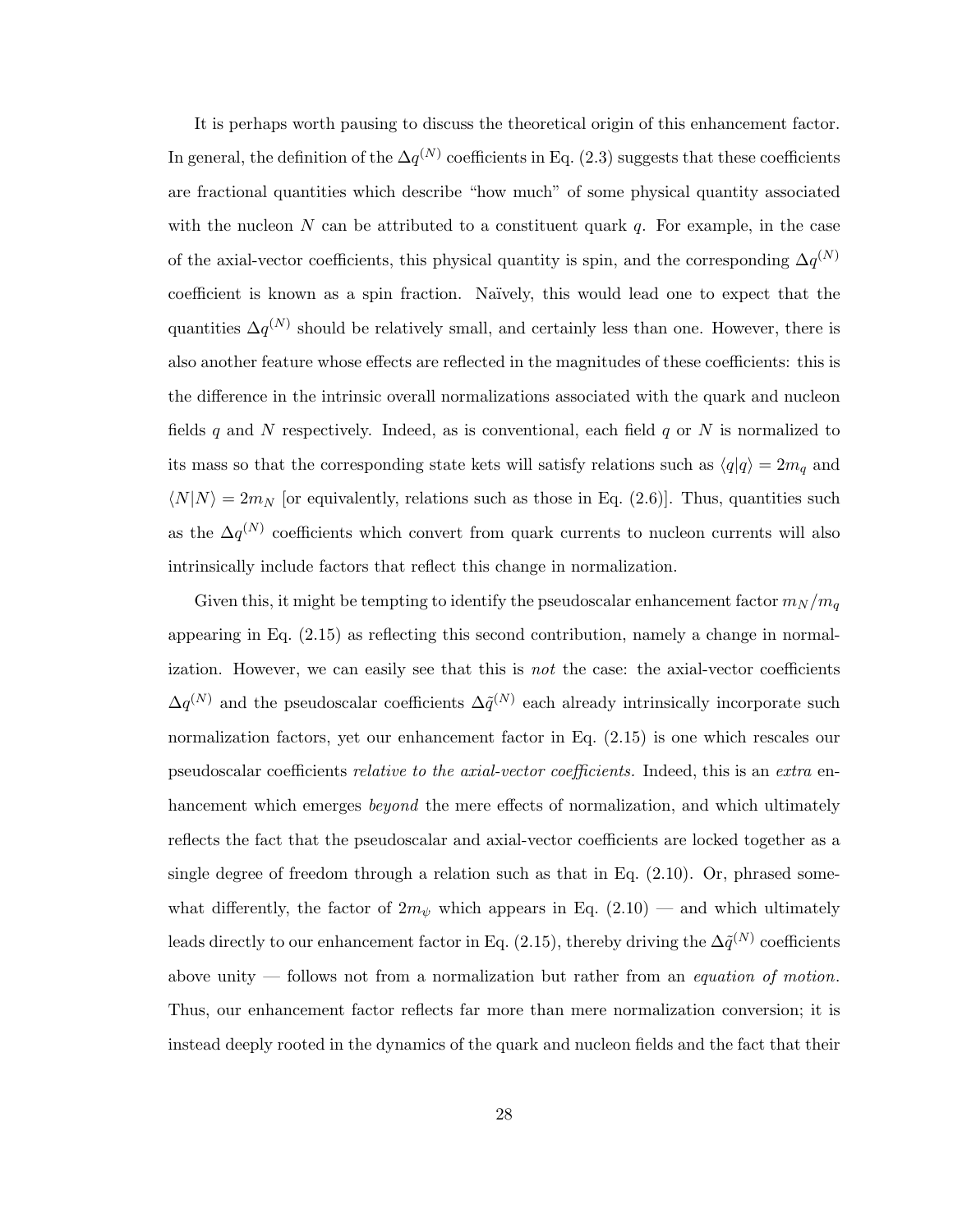|                           | $N = p$                 | $N = n$               |
|---------------------------|-------------------------|-----------------------|
| $\Delta \tilde{u}^{(N)}$  | $110.55 \pm 21.87$      | $-108.03 \pm 21.33$   |
| $\Delta \tilde{d}^{(N)}$  | $-107.17 \pm 21.14$     | $108.60 \pm 21.29$    |
| $\Lambda \tilde{s}^{(N)}$ | $-3.37 \pm 1.01$        | $-0.57 \pm 0.78$      |
| $\Lambda \tilde{G}^{(N)}$ | $(395.2 \pm 124.4)$ MeV | $(35.7 \pm 95.4)$ MeV |

Table 2.2: Numerical values for the pseudoscalar coefficients  $\Delta \tilde{q}^{(N)}$ , as obtained from Eq. (2.15). Details concerning the calculation of these quantities and their associated uncertainties are discussed in the text. It is readily observed that these pseudoscalar coefficients  $\Delta \tilde{q}^{(N)}$  are larger than the corresponding axial-vector coefficients  $\Delta q^{(N)}$  in Table 2.1 by a factor of  $\mathcal{O}(10^2 - 10^3)$ . This can enhance the dark-matter/nucleon scattering amplitudes associated with pseudoscalar interactions, and thereby potentially overcome the velocity suppression that would otherwise render such cases unobservable in direct-detection experiments.

corresponding pseudoscalar and axial-vector currents are tied together through Eq. (2.10).

Using the algebraic results in Eq.  $(2.15)$  and the numerical results in Table 2.1, we can evaluate the  $\Delta \tilde{q}^{(N)}$  coefficients explicitly. Our results, along with associated uncertainties, are shown in Table 2.2. As we see, the pseudoscalar  $\Delta \tilde{q}^{(N)}$  coefficients are indeed larger than the corresponding axial-vector  $\Delta q^{(N)}$  coefficients in Table 2.1 by a factor of  $\mathcal{O}(10^2 -$ 10<sup>3</sup> ) in each case, as promised. Indeed, as we shall demonstrate below, it is precisely the relatively large size of the pseudoscalar coefficients  $\Delta \tilde{q}^{(N)}$  which compensates for the velocity suppression. For these numerical calculations, we have taken  $\eta = 0.0 \pm 0.33$ , as discussed above, and we have taken the masses of the light quarks (and their associated uncertainties) from Ref. [9]. In particular, we have taken  $m_u = 2.3 \pm 0.7$  MeV,  $m_d = 4.8 \pm 0.5$  MeV, and  $m_s = 95 \pm 5$  MeV, corresponding to the quark masses at the renormalization scale  $\mu = 2 \text{ GeV}$ in the  $\overline{\text{MS}}$  renormalization scheme, and then rescaled each mass and uncertainty by a factor of 1.35 in order to account for the effect of renormalization-group running down to the scale  $\mu \approx 1$  GeV appropriate for dark-matter/nucleon scattering [9]. All uncertainties were then added together in quadrature in order to produce the final uncertainties quoted in Table 2.2.

As evident from Table 2.2, the results for the pseudoscalar  $\Delta \tilde{q}^{(N)}$  coefficients no longer respect quark-level isospin invariance, as defined in Eq. (2.8). [In this connection we observe that quark-level isospin invariance would also require  $\Delta \tilde{G}^{(p)} = \Delta \tilde{G}^{(n)}$ . This is a clear distinction relative to the axial-vector case in Table 2.1, but there are several ways in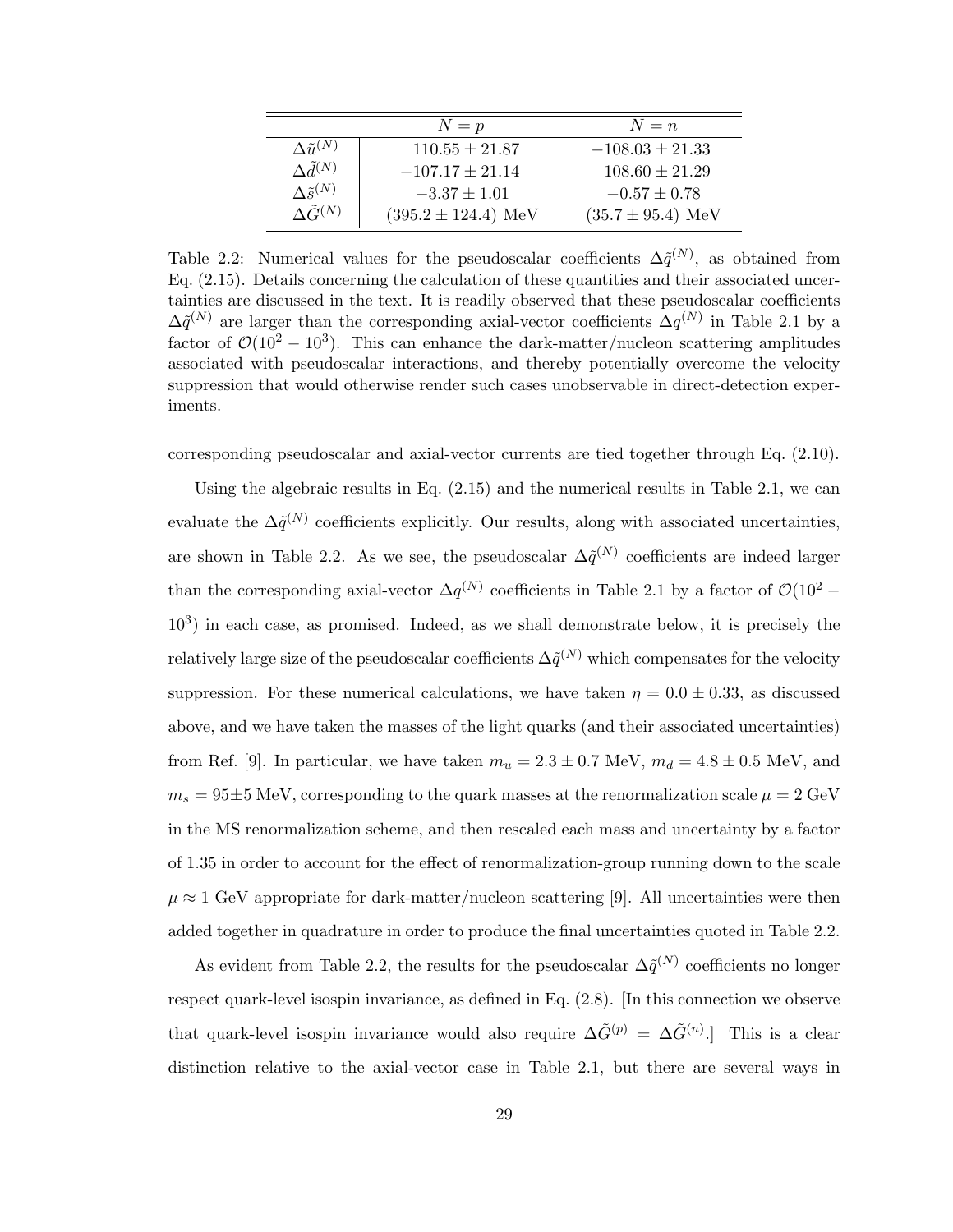which to understand this result. At an algebraic level, the breaking of quark-level isospin invariance arises because the transition from the axial-vector coefficients to the pseudoscalar coefficients explicitly involves the quark masses; by contrast, the axial-vector coefficients were derived under approximations in which the light quarks are effectively treated as massless. Or, phrased somewhat differently, the leading terms in the axial-vector matrix elements are independent of the quark masses; it is only the subleading terms which depend on these masses explicitly. This is different from the situation one faces in dealing with the pseudoscalar matrix elements, for which the leading terms are already mass dependent. On a more physical level, this difference can alternatively be understood as arising from the fact that the axial-vector current is somewhat special in that its matrix element essentially counts the number of fermions minus anti-fermions, weighted by chirality and normalized to the mass of the nucleon bound state. [This is analogous to the vector-current matrix element, which also counts the normalized number of fermions minus anti-fermions but without a chirality weighting.] As a result, the leading-order results in the axial-vector case depend on the number and charges of the parton constituents, but not their masses. This is to be contrasted with the pseudoscalar matrix elements, for which an additional quark mass dependence can arise. It should also be noted that while the uncertainties quoted in Table 2.2 are reliable in terms of their approximate overall magnitudes, there are certain effects which we have not taken into account which might alter these results slightly. Such effects will be discussed more fully as part of an exhaustive uncertainty analysis in Ref. [47]. For example, we have treated the uncertainties in Table 2.1 for the axial-vector  $\Delta q^{(N)}$ coefficients as independent of each other  $(i.e.,$  uncorrelated), but in truth (see, e.g., Ref. [32]) the  $\Delta u^{(N)}$  and  $\Delta d^{(N)}$  coefficients are actually extracted as linear combinations of two more fundamental variables  $a_3^{(N)}$  $_3^{(N)}$  and  $a_8^{(N)}$  $8^{(N)}$ . It is actually the uncertainties on these latter variables which are independent, not those on the  $\Delta q^{(N)}$  coefficients. Likewise, the uncertainties on the quark masses are also not independent, as these masses are typically extracted in terms of a single reference quark mass (typically that of the down quark) and the ratios of the other quark masses relative to this reference mass. The truly independent uncertainties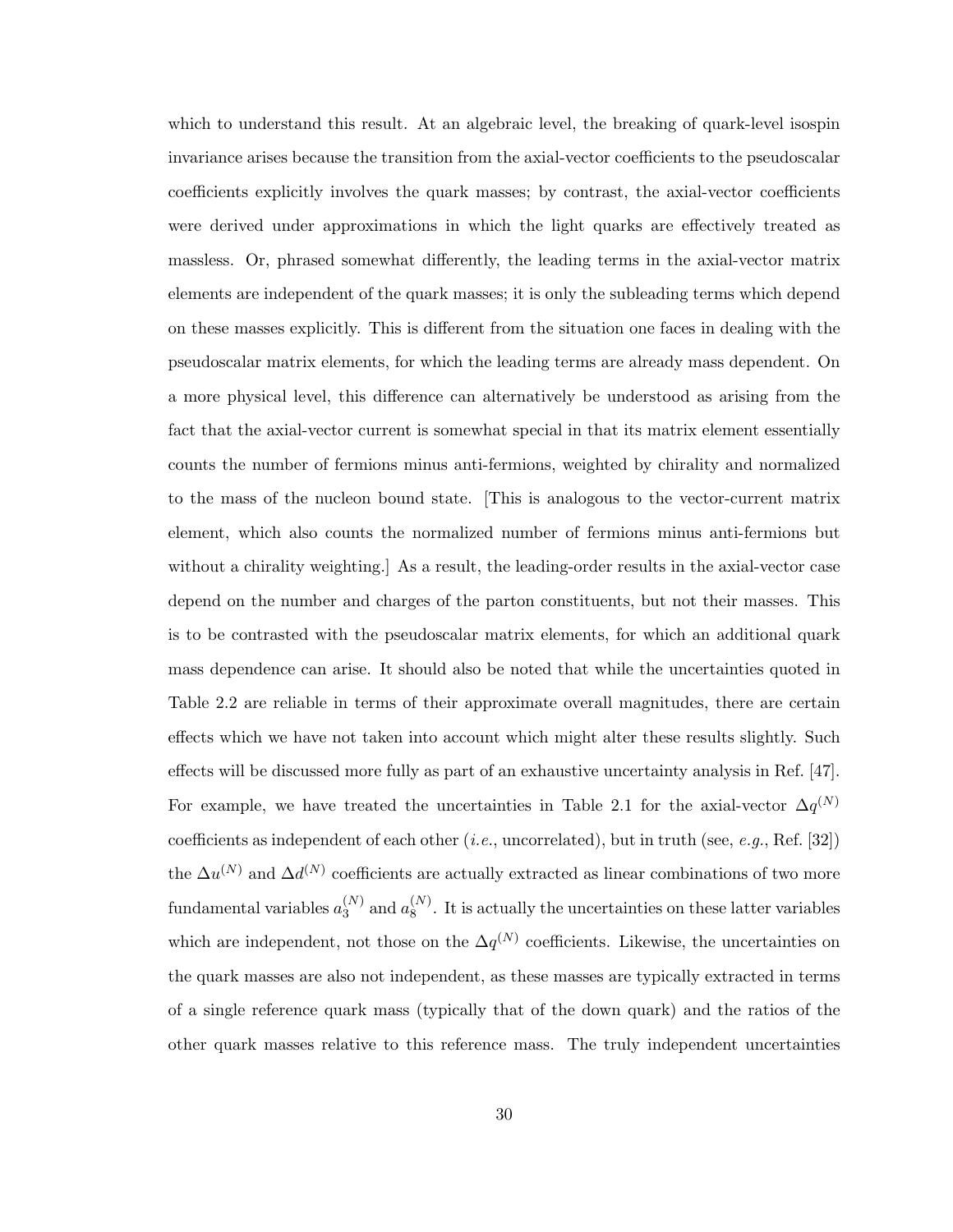are therefore those for the down-quark mass and the corresponding ratios. Moreover, the uncertainties on the quark masses are not necessarily Gaussian, since they typically have both systematic and random contributions. Combining these into a single uncertainty, as we have done here, and then treating this single uncertainty as Gaussian when performing a quadrature-based analysis represents yet another approximation. Indeed,  $\eta$  is an example of a variable whose uncertainty is completely systematic rather than experimental, yet its uncertainty is being treated as if were Gaussian as well. Finally, there is even some leeway concerning how one treats isospin symmetry in a rigorous uncertainty analysis. Isospin symmetry, as mentioned above, is usually invoked in order to relate quantities such as  $\Delta u^{(p)}$  and  $\Delta d^{(n)}$  — indeed, it is typically the case that these quantities are not measured independently. As a result of this presumed isospin symmetry, these quantities are necessarily quoted as having the same central values and same quoted uncertainties, as indicated in Table 2.1. However, it is not clear whether these uncertainties should be treated as independent or correlated when performing a quadrature-based uncertainty analysis of the sort we are performing here. While isospin symmetry would dictate that these uncertainties be treated as completely correlated, we know that isospin symmetry is only approximate in nature. Indeed, as mentioned above, the results in Table 2.2 for the central values of our pseudoscalar  $\Delta \tilde{q}^{(N)}$  coefficients already fail to respect isospin symmetry because of their explicit dependence on the light-quark masses. We have therefore opted to treat the uncertainties in Table 2.1 as completely independent and uncorrelated.

Despite these observations, the uncertainties quoted in Table 2.2 are correct in terms of their overall magnitudes. It is also evident that the pseudoscalar uncertainties quoted in Table 2.2 are somewhat larger, in relative terms, than the corresponding axial-vector uncertainties quoted in Table 2.1. This is partially due to the dependence of the pseudoscalar results on a constraint which stems from a large- $N_c$  approximation. As a result of these larger uncertainties, we see that certain quantities in Table 2.2, such as  $\Delta \tilde{s}^{(n)}$  and  $\Delta \tilde{G}^{(n)}$ , are actually consistent with zero. As we shall see, these results will lead to considerably larger uncertainties for our eventual pseudoscalar dark-matter/nucleon couplings.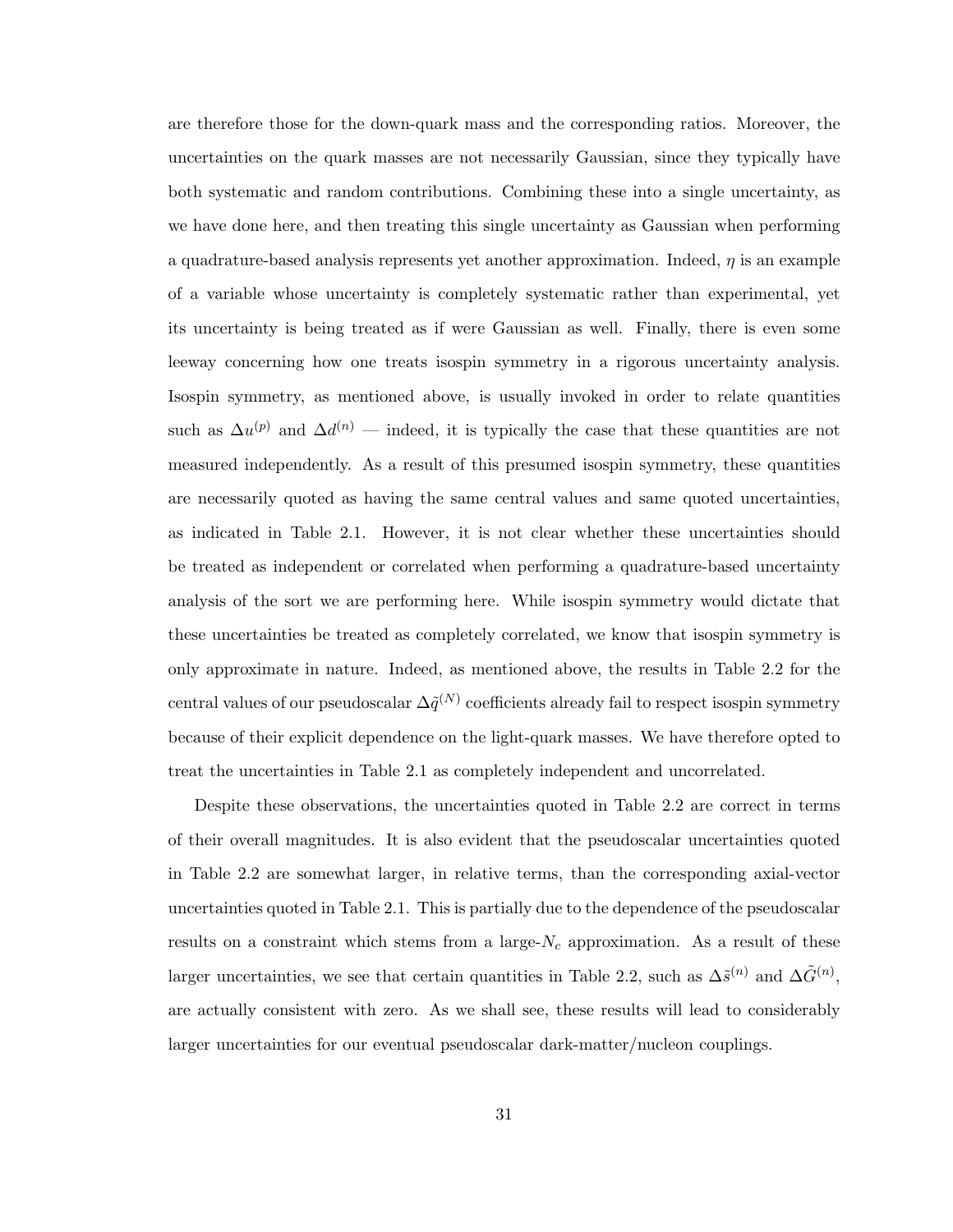Finally, we now turn to the pseudoscalar  $\Delta \tilde{q}^{(N)}$  coefficients for the heavy quarks  $q=Q\equiv$  $c, b, t$ . As we shall see, these quantities will be relevant if our dark matter couples to such quarks. In the axial-vector case, the analogous coefficients were taken to be zero, reflecting the fact that such quarks are heavy and make only negligible contributions to axial-vector couplings. For pseudoscalar couplings, by contrast, the situation is different. Because of the current-algebra relation in Eq. (2.10), we see that the pseudoscalar current is related to the derivative of a different current involving the same heavy fermions. However, if the fermions in question are sufficiently heavy, they will have no dynamics and this derivative must vanish. We thus obtain the relation

$$
2m_Q \langle N_f | \overline{Q} i \gamma^5 Q | N_i \rangle = -\frac{\alpha_s}{4\pi} \langle N_f | G \tilde{G} | N_i \rangle , \qquad (2.17)
$$

from which we see that

$$
\langle N_f | \overline{Q} i \gamma^5 Q | N_i \rangle = -\frac{1}{m_Q} \frac{\alpha_s}{8\pi} \langle N_f | G \tilde{G} | N_i \rangle
$$
  
= 
$$
-\frac{1}{m_Q} \Delta \tilde{G}^{(N)} \langle N_f | \overline{N} i \gamma^5 N | N_i \rangle ,
$$
 (2.18)

where the values of  $\Delta \tilde{G}^{(N)}$  are given algebraically in Eq. (2.15). We thus find that

$$
\Delta \tilde{Q}^{(N)} = -\frac{1}{m_Q} \Delta \tilde{G}^{(N)} . \qquad (2.19)
$$

## 2.1.3 Pseudoscalar dark-matter/nucleon couplings and the effects of isospin violation

We now turn to the actual quantities  $g_{\chi N}$  which parametrize how the dark-matter fermion  $\chi$  couples to nucleons N in the case of pseudoscalar interactions. As evident in Eq. (2.5), these effective couplings  $g_{\chi N}$  are directly determined in terms of the  $\Delta \tilde{q}^{(N)}$  coefficients for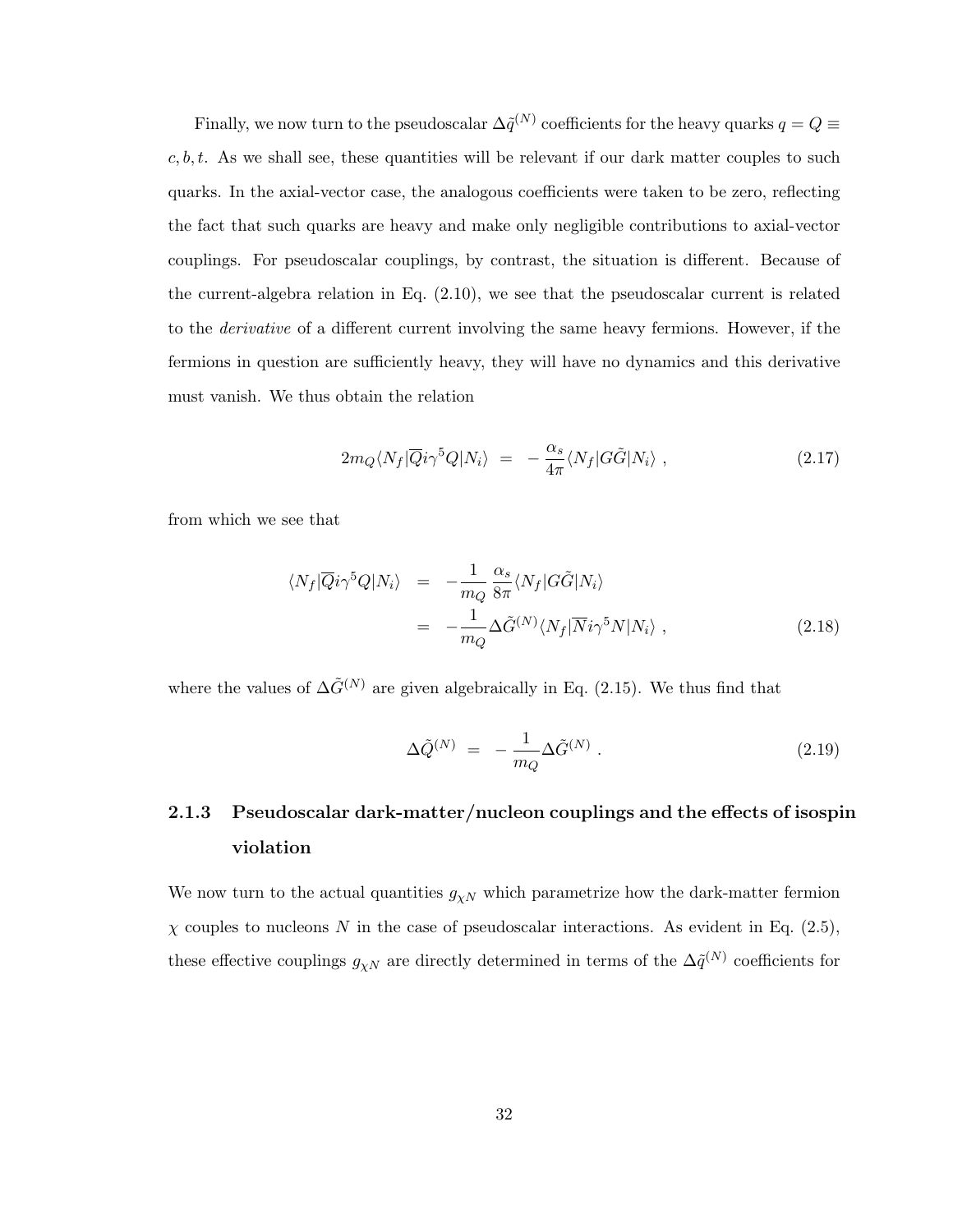both light and heavy quarks:

$$
g_{\chi N} = \sum_{q=u,d,s} c_q \Delta \tilde{q}^{(N)} - \sum_{Q=c,b,t} \frac{c_Q}{m_Q} \Delta \tilde{G}^{(N)} , \qquad (2.20)
$$

where the numerical values of the  $\Delta \tilde{q}^{(N)}$  and  $\Delta \tilde{G}^{(N)}$  coefficients are listed in Table 2.2.

The only task remaining, then, is to determine the values for the quark couplings  $c_q$ (henceforth taken to collectively denote the couplings for both light and heavy quarks). Of course, the expression in Eq. (2.20) for the  $g_{\chi N}$  is completely general and applicable for any choice of operator coefficients  $c_q$  in the fundamental theory. In principle, any assignment of the  $c_q$  consistent with phenomenological constraints is therefore permitted. However, for concreteness, we shall here focus primarily on three particular benchmark scenarios:

- Scenario I: The case in which the  $c_q$  for all up-type quarks take a common value  $c_u = c_c = c_t$  and the  $c_q$  for all down-type quarks likewise take a (potentially different) common value  $c_d = c_s = c_b$ . For this scenario, we parametrize these two independent operator coefficients in terms of a mass scale  $M_I$  and an angle  $\theta$  such that  $c_u/\Lambda^2 =$  $\cos \theta / M_{\rm I}^2$  and  $c_d / \Lambda^2 = \sin \theta / M_{\rm I}^2$ . It then follows that  $\tan \theta = c_d / c_u$  and  $M_{\rm I}^2 =$  $\Lambda^2/\sqrt{c_u^2+c_d^2}$ . Note that for  $\theta = \pi/4$ , this coupling structure respects quark-level isospin invariance. Varying  $\theta$  will thus allow us to study the effects of isospin violation in a continuous fashion.
- Scenario II: A generalization of the oft-studied case in which the  $c_q$  are proportional to the Yukawa couplings  $y_q$  between the quarks and the SM Higgs boson, and thus to  $m_q$ . This scenario is motivated by the minimal-flavor-violation (MFV) assumption that the quark Yukawa couplings are wholly responsible for flavor violations. The generalization we consider here is one in which the  $c_q$  for the up-type quarks may also be scaled by an overall multiplicative factor relative to the  $c_q$  for the down-type quarks. Specifically, for this scenario, we define a mass scale  $M_{\text{II}}$ and an angle  $\theta$  such that  $c_q/\Lambda^2 = m_q \cos \theta / M_{\rm II}^3$  for up-type quarks and  $c_q/\Lambda^2 =$  $m_q \sin \theta / M_{\text{II}}^3$  for down-type quarks. It then follows that  $\tan \theta = (c_d m_u)/(c_u m_d)$  and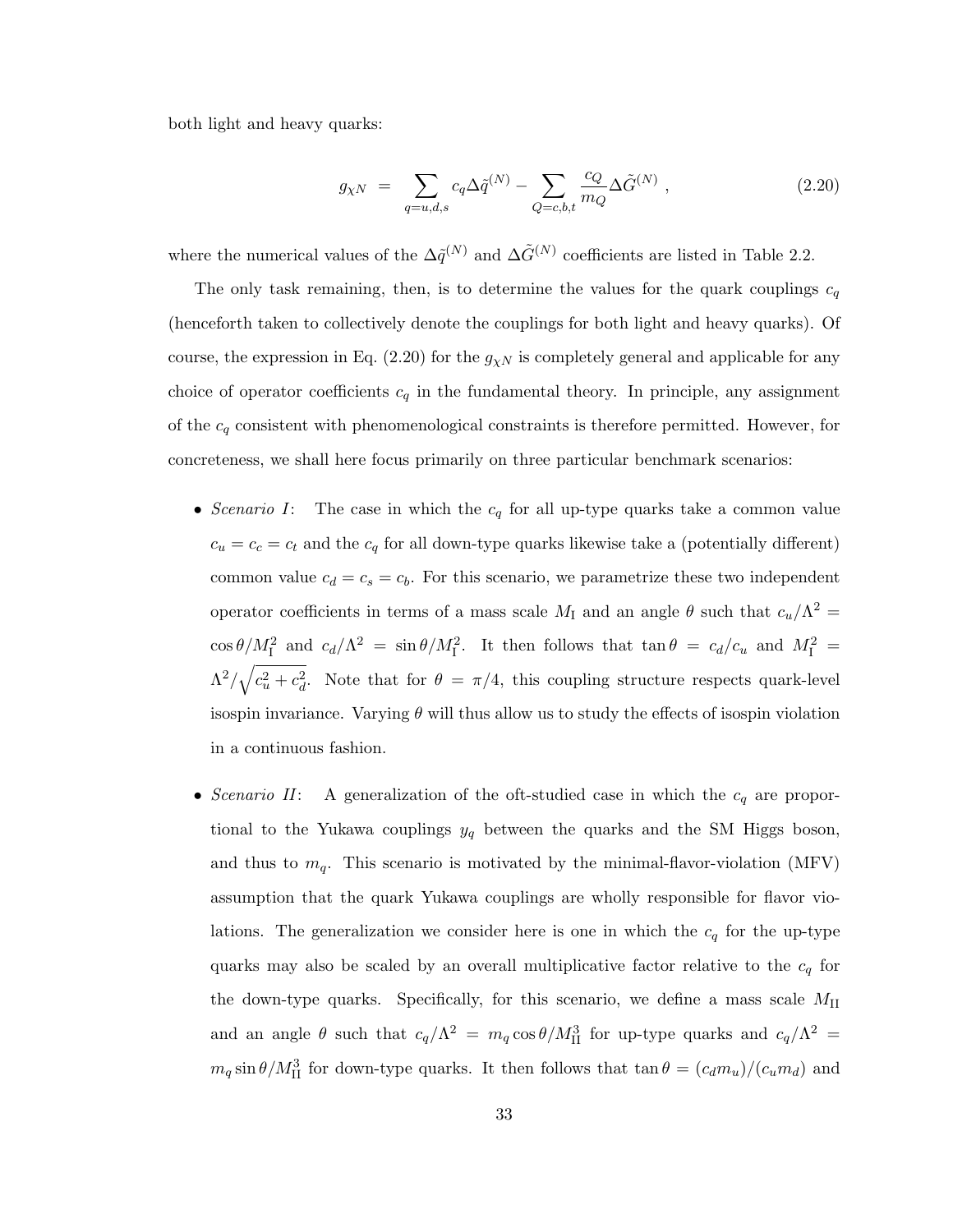$M_{\rm II}^3 = \Lambda^2/\sqrt{(c_u/m_u)^2 + (c_d/m_d)^2}$ , where  $c_u/m_u = c_c/m_c = c_t/m_t$  and  $c_d/m_d = c_d/m_t$  $c_s/m_s = c_b/m_b.$ 

• Scenario III: The related case in which the  $c_q$  are non-vanishing only for the firstgeneration quarks — *i.e.*, in which  $c_u$  and  $c_d$  are arbitrary, but in which  $c_s$  =  $c_c = c_b = c_t = 0$ . For this scenario, we likewise define  $M_{\rm III}$  and  $\theta$  such that  $c_u/\Lambda^2 = m_u \cos \theta / M_{\text{III}}^3$  and  $c_d/\Lambda^2 = m_d \sin \theta / M_{\text{III}}^3$ . This coupling structure is of particular interest from a direct-detection perspective, implying that  $c_u$  and  $c_d$  uniquely determine the effective dark-matter/nucleon couplings  $g_{\chi p}$  and  $g_{\chi n}$  in Eq. (2.21), and vice versa. Moreover, with the couplings for the second- and third-generation quarks set to zero, this scenario is the only one which does not involve couplings which are essentially irrelevant for direct detection. Since non-zero couplings for second- and third-generation quarks could potentially have a significant effect on the rates for dark-matter production at colliders [48], this scenario is therefore in some sense the most "conservative" in that it does not assume any channels which might enhance collider signatures without affecting direct-detection signals. Study of this scenario will therefore lead to the most conservative set of limits consistent with collider data.

We emphasize that these three scenarios represent physically distinct coupling structures between  $\chi$  and the SM quarks. It is for this reason that each scenario has been associated with its own independent mass scale above.

Given these three scenarios, we can now proceed to examine the behavior of our pseudoscalar dark-matter/nucleon couplings as functions of  $\theta$  in each scenario. For Scenario I, the results in Table 2.2 yield the effective pseudoscalar couplings

$$
g_{\chi p} = 110.2 \cos \theta - 110.6 \sin \theta
$$
  

$$
g_{\chi n} = -108.1 \cos \theta + 108.0 \sin \theta
$$
 (2.21)

Likewise, given the uncertainties in Table 2.2, we find that the associated *uncertainties* in these couplings are given by rather complicated expressions which can be extremely well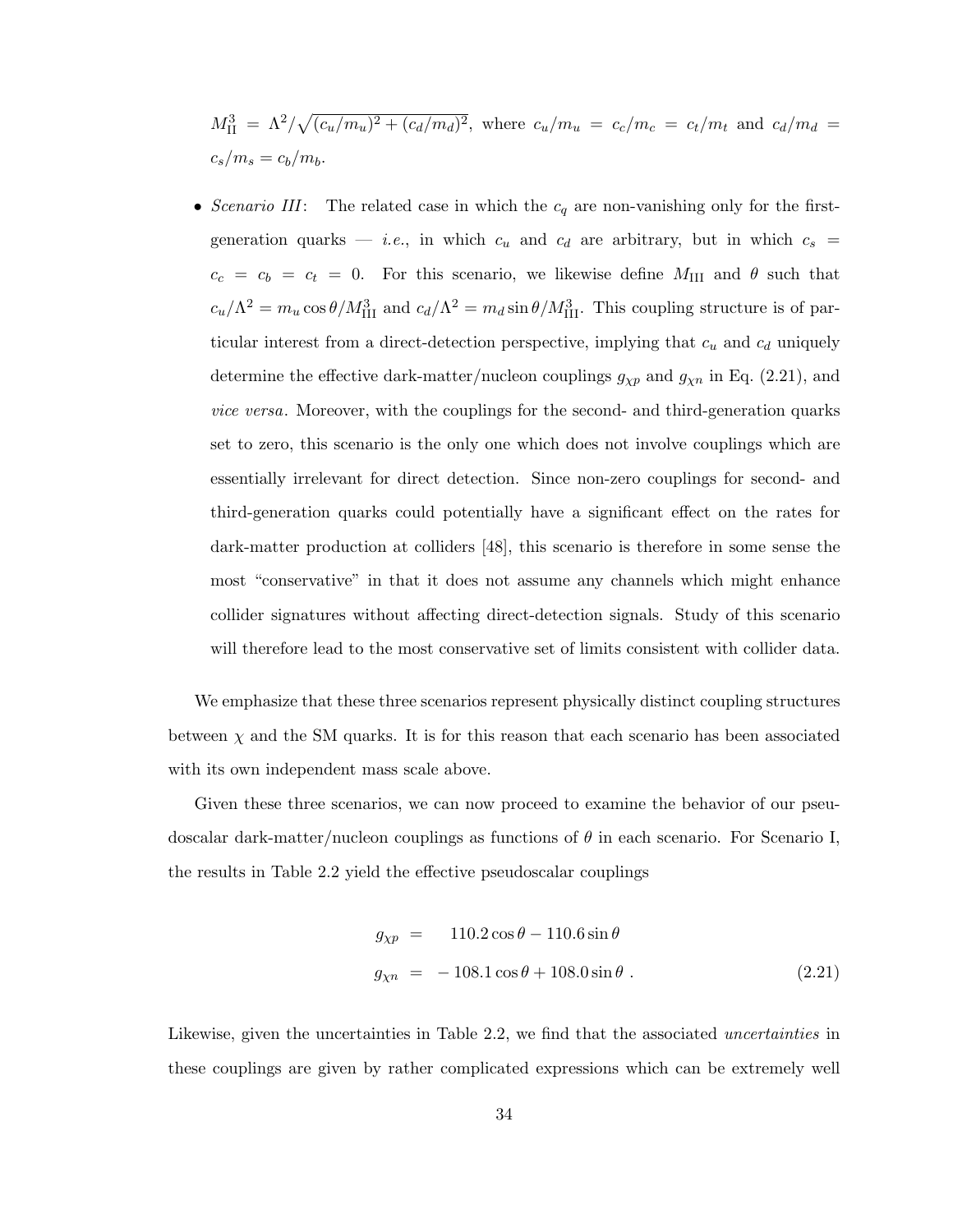approximated as

$$
\delta g_{\chi p} \approx |21.79 \cos \theta - 21.88 \sin \theta|
$$
  

$$
\delta g_{\chi n} \approx |21.32 \cos \theta - 21.33 \sin \theta|.
$$
 (2.22)

We immediately note that both the couplings and their associated uncertainties are nearly vanishing at the quark-level isospin-preserving point  $\theta = \pi/4$ . Alternatively, given the couplings in Eq.  $(2.21)$ , we can solve for the value  $\theta^*$  at which *nucleon-level* isospin preservation takes place — *i.e.*, the value  $\theta^*$  at which  $g_{\chi p} = g_{\chi n}$ . We find that in this scenario, the nucleon-level isospin-preserving point is extremely close to the quark-level isospin-preserving point, with only a very small net displacement  $\theta^* - \pi/4 \approx -8.45 \times 10^{-4}$  radians.

At the nucleon-level isospin-preserving point, we find that  $g_{\chi p} = g_{\chi n} \approx -0.155 \pm 0.25$ — a value consistent with zero. This is remarkable, representing a situation in which dark matter couples to quarks, but not to nucleons! Moreover, this is to be compared with the couplings that emerge for other, isospin-violating values of  $\theta$ . For example, we find that the proton coupling takes the value  $|g_{\chi p}| \approx 110.6 \pm 21.9$  at  $\theta = \pi/2$ , and reaches a maximum value  $|g_{\chi p}| \approx 156.2 \pm 30.9$  at  $\theta \approx 3\pi/4$ . The behavior of the neutron coupling  $|g_{\chi n}|$  is similar. Thus, relative to the central values of these couplings at the isospin-preserving point  $\theta = \theta^*$ , we see that these couplings experience a huge enhancement which can grow as large as a factor of  $10^3$ !

We therefore conclude that isospin violation in Scenario I produces a huge enhancement in the corresponding pseudoscalar proton and neutron couplings. This is the direct result of the relatively large pseudoscalar coefficients  $\Delta \tilde{q}^{(N)}$  in Table 2.2, operating within the framework of the particular quark coupling structure associated with Scenario I. However, it is important to stress that there is nothing intrinsic to the coupling structure of Scenario I by itself which causes such large proton and nucleon couplings to emerge. For example, as an algebraic exercise, we can calculate the proton and neutron couplings that would emerge under Scenario I in the *axial-vector* case — *i.e.*, using the axial-vector coefficients  $\Delta q^{(N)}$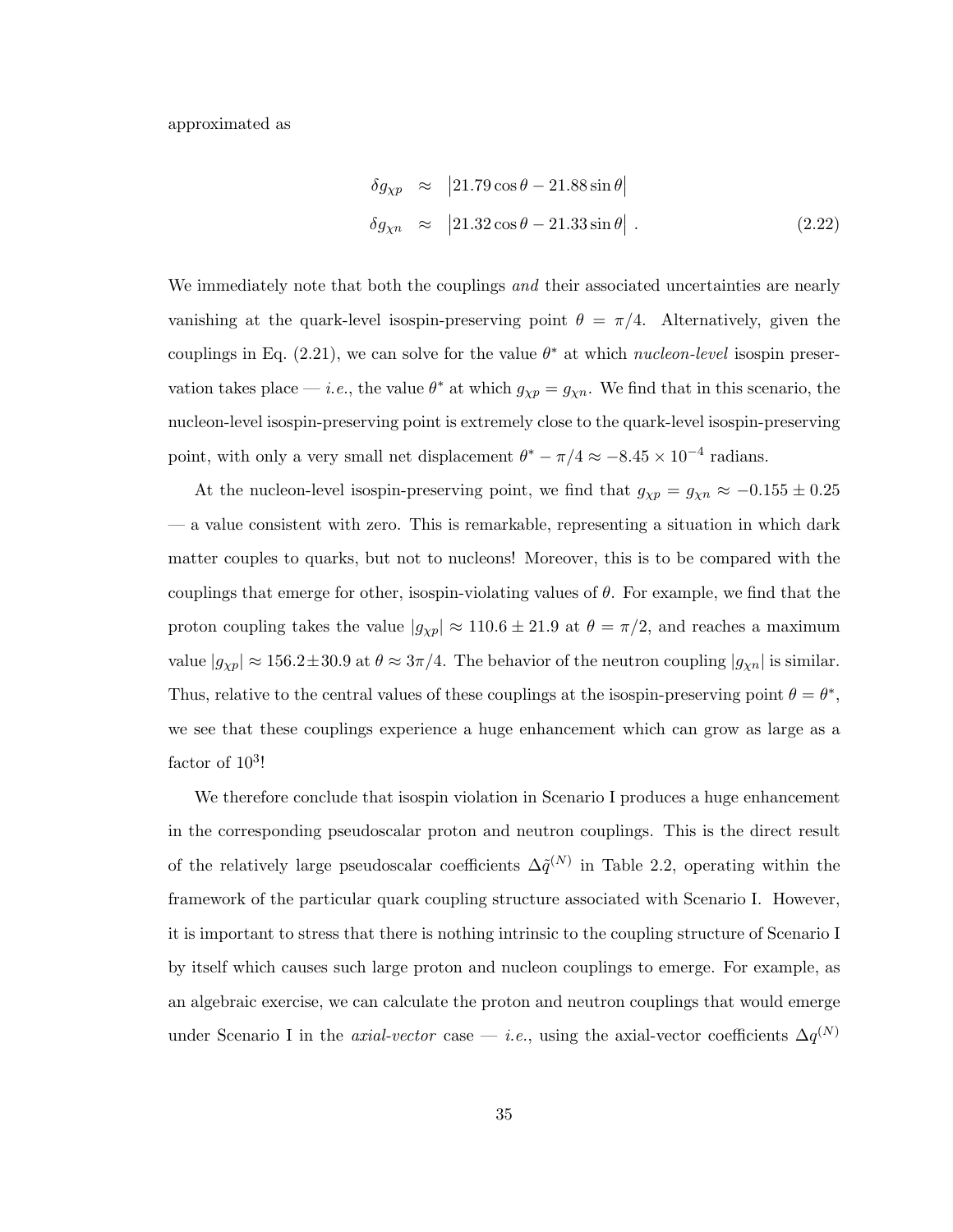in Table 2.1 rather than the pseudoscalar coefficients  $\Delta \tilde{q}^{(N)}$  in Table 2.2. In this case, because of the fact that isospin symmetry is exactly preserved for the  $\Delta q^{(N)}$  coefficients, both quark-level and nucleon-level isospin preservation coincide exactly at  $\theta = \pi/4$ . Indeed, at this point we find  $g_{\chi p} = g_{\chi n} \approx 0.303 \pm 0.12$ , while the maximum value taken by these couplings for any isospin-violating value of  $\theta$  is  $|g_{\chi p}| \approx 0.865 \pm 0.15$  at  $\theta \approx 2.714$  and  $g_{\chi n} \approx 0.812 \pm 0.15$  at  $\theta \approx 1.974$ . Thus, for the axial-vector case, we see that isospin violation is capable of increasing the proton and neutron couplings only by mere factors of 2.85 and 2.68 respectively.

We also note, of course, that the overall *scale* of the axial-vector couplings is significantly smaller than that for the pseudoscalar couplings. While it is perhaps inappropriate to compare the magnitudes of these different couplings against each other (because they correspond to different operators with gamma-matrix bilinears exhibiting entirely different tensorial properties), at a purely algebraic level this difference can once again be attributed to the larger values of the  $\Delta \tilde{q}^{(N)}$  coefficients that enter the calculation of the pseudoscalar proton and neutron couplings as compared with the values of the  $\Delta q^{(N)}$  coefficients that enter the calculation of their axial-vector counterparts.

In Fig. 2.1, we have plotted the pseudoscalar proton and neutron couplings  $g_{\chi p}$  and  $g_{\chi n}$ , along with their corresponding uncertainties, as functions of  $\theta$  for all three of our coupling scenarios. For comparison purposes, we have also plotted the corresponding axial-vector couplings as functions of the same variable  $\theta$ . Moreover, in each case we have normalized the proton and neutron couplings to the maximum value that the proton coupling ever attains as a function of  $\theta$ .

Many features of these plots are worthy of note. Focusing first on the pseudoscalar couplings, we have already remarked that a significant degree of cancellation occurs within Scenario I when isospin is conserved at the nucleon level: both the proton and neutron pseudoscalar couplings, along with their associated uncertainties, become extremely small as a result of a near-perfect cancellation between their individual up-quark and down-quark contributions. As remarked earlier, this is then a situation in which our dark matter cou-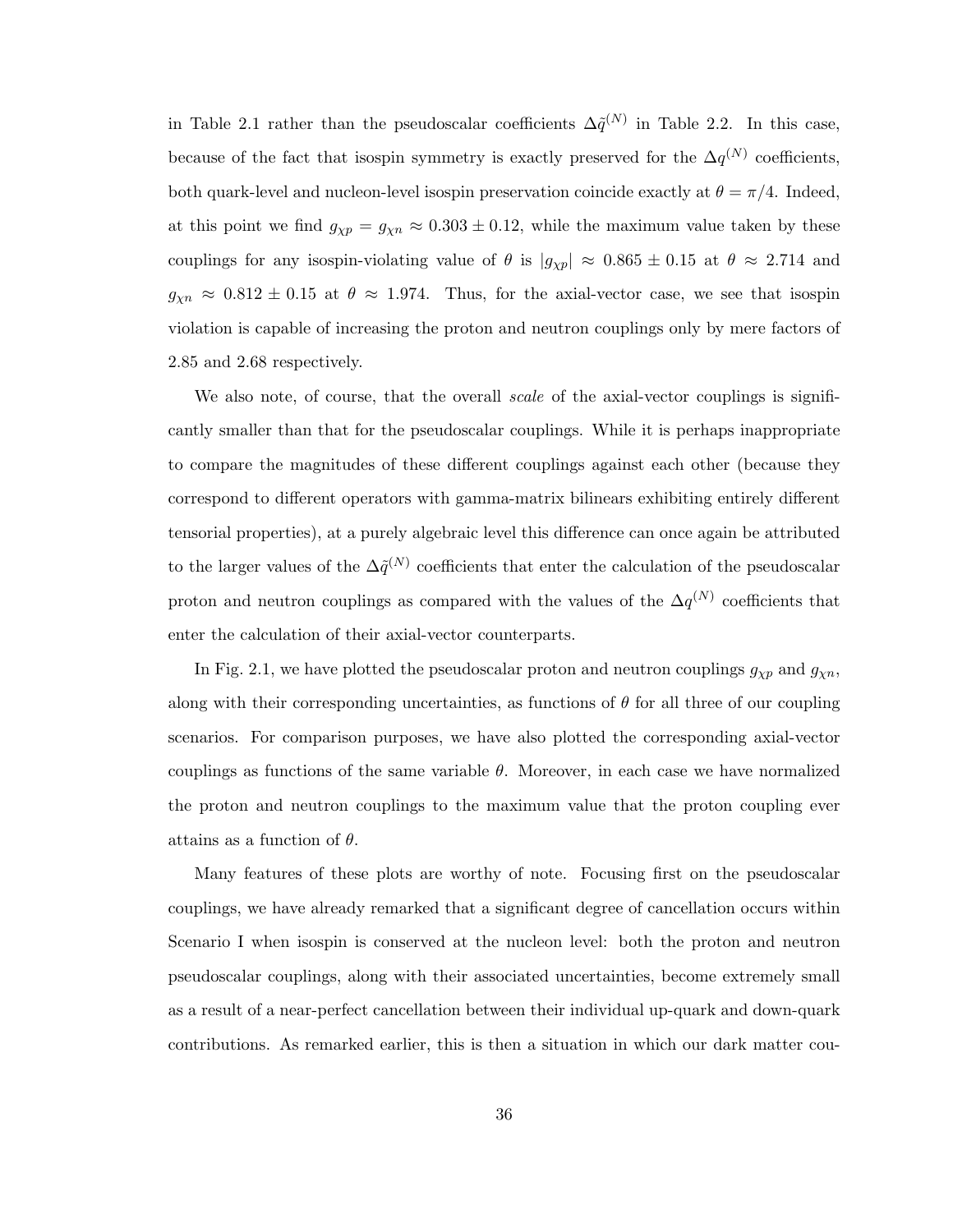ples to quarks, but not to nucleons! What is now apparent from Fig. 2.1, however, is that this cancellation is a relatively sharp one, and that any movement away from this isospin-conserving value of  $\theta$  in either direction results in a significant enhancement of these pseudoscalar nucleon couplings. As indicated above, this results in an  $\mathcal{O}(10^3)$  enhancement in the pseudoscalar couplings for isospin-violating scenarios relative to the naïve isospinconserving case, and thus to an  $\mathcal{O}(10^6)$  enhancement in the cross-section for the scattering of  $\chi$  off atomic nuclei. Thus, we see that even a relatively small amount of isospin violation can have a dramatic effect on direct-detection rates! The above behavior occurs for Scenario I. However, we now see from Fig. 2.1 that similar behavior also occurs for Scenario III, albeit at a somewhat shifted value of  $\theta$ . This feature is also easy to understand. In Scenario I, the cancellation that occurs at  $\theta^*$  truly reflects an approximate isospin symmetry. Indeed, while the term in Eq. (2.20) proportional to  $\Delta \tilde{G}^{(N)}$  is manifestly isospin-violating, this contribution is suppressed by several orders of magnitude compared to the contributions from the light quarks in this scenario. Moreover, since the  $c_q$  are independent of the quark masses in Scenario I and since the  $\Delta \tilde{q}^{(N)}$  are approximately isospin-conserving (particularly for the two lightest quarks), this cancellation occurs for a value of  $\theta^*$  very close to  $\theta \approx \pi/4$ . Of course, in Scenario III, the  $\Delta \tilde{G}^{(N)}$  contribution to the couplings vanishes outright because the dark-matter particle does not couple to the heavy quarks. However, the above cancellation now occurs at the value  $\theta^* = \tan^{-1}(m_u/m_d) \approx 0.45$  rather than at  $\theta^* \approx \pi/4$ , for within Scenario III it is only at this shifted angle that  $c_u = c_d$ . Furthermore, within Scenario III, we see that the uncertainties are no smaller at  $\theta^*$  than they are at any other angle — another distinction relative to Scenario I.

Finally, we observe that the pseudoscalar couplings shown for Scenario II differ quite significantly from those shown for Scenario III, both in terms of the locations of the nucleonlevel isospin-preserving points as well as the overall magnitudes of the associated uncertainties. These differences ultimately reflect the contributions from the second- and thirdgeneration quarks. One notable feature in Scenario II, for example, is the fact that the sort of cancellation which occurs for Scenarios I and III does not occur for Scenario II. The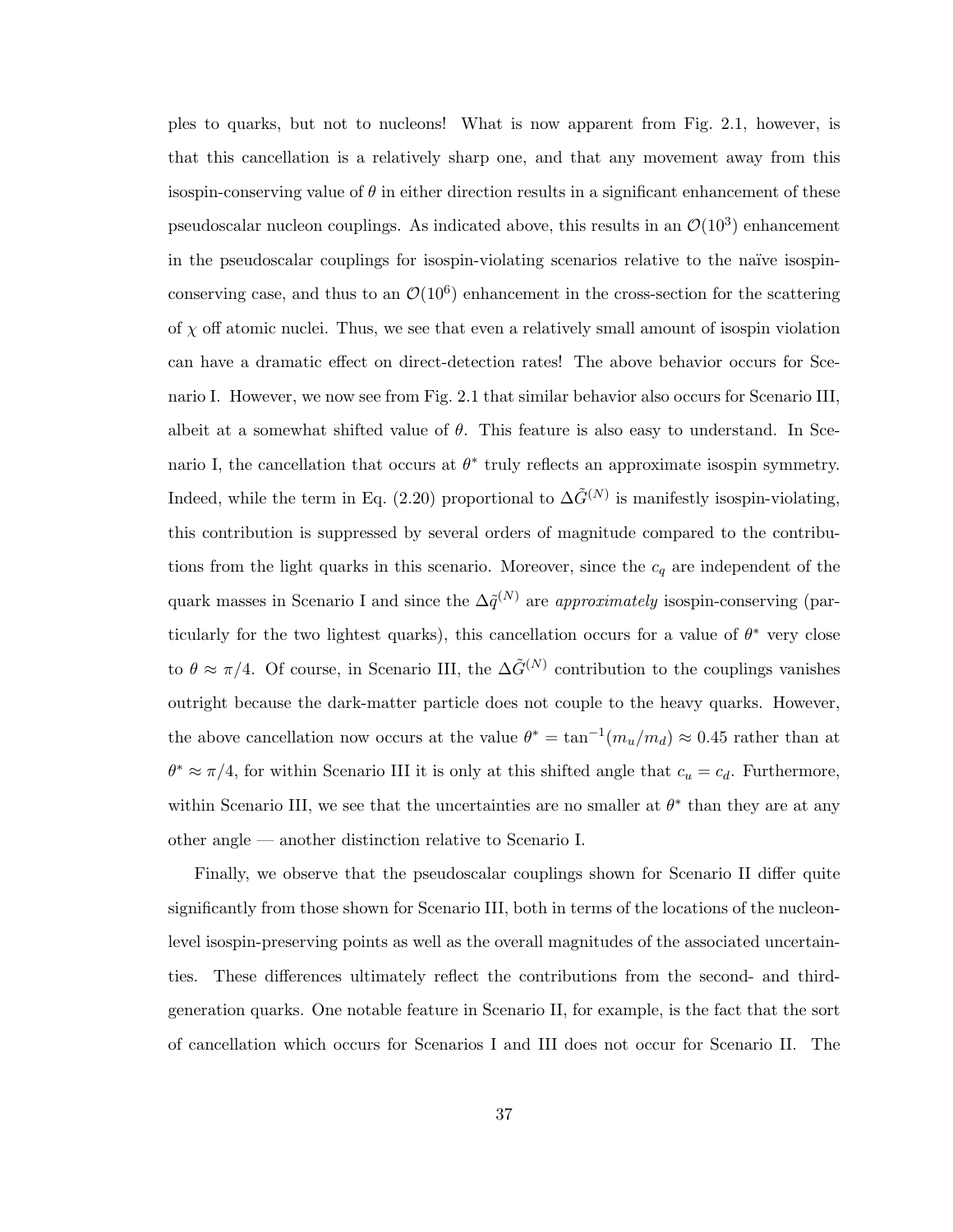reason for this is also easy to understand. In Scenario II, we have  $c_q \propto m_q$  for all quark species. For such a coupling structure, it turns out that the magnitudes of the two terms on the right side of Eq. (2.20) are roughly commensurate. Thus, even if  $\theta$  were set at a value for which the light-quark contributions roughly cancelled, the heavy-quark contributions would still be significant. Indeed, for this scenario, we find that nucleon-level isospin preservation arises at  $\theta^* \approx 3.12$  — a value much closer to  $\pi$  than to  $\pi/4$  — but the proton and neutron couplings at this point are clearly non-zero.

In Fig. 2.1 we have also illustrated what occurs for the corresponding *axial-vector* couplings in each scenario. For example, as already discussed above, we see that the isospinpreserving points no longer correspond to vanishing proton and neutron couplings — even for Scenarios I and III. Thus isospin violation will no longer produce as dramatic an enhancement for the axial-vector proton and neutron couplings as it does for the corresponding pseudoscalar couplings, even in these scenarios. Moreover, we observe that unlike the situation for the pseudoscalar couplings, there are no values of  $\theta$  in Scenarios I or III for which both  $g_{\chi p}$  and  $g_{\chi n}$  vanish simultaneously. Thus, for axial-vector couplings, dark-matter couplings to quarks always imply a dark-matter coupling to at least one nucleon. Furthermore, we see that the uncertainties are so large for the axial-vector neutron coupling in Scenario II that the value of this coupling is consistent with zero for almost all values of  $\theta$ . Finally, although it is not visible from the plots in Fig. 2.1, we again stress that the overall magnitude of the axial-vector couplings is a factor of  $\mathcal{O}(10^2 - 10^3)$  smaller than the magnitude of the pseudoscalar couplings. This is perhaps the most important difference of all.

Despite the rather compelling nature of these differences, it is important to bear in mind that the pseudoscalar and axial-vector couplings correspond to entirely different operators. Thus, a direct comparison between these couplings is fraught with a number of theoretical subtleties. For example, Scenarios II and III are rather unnatural within an axial-vector framework, and it is difficult to imagine a high-scale model which might yield such an axial-vector effective operator with the quark-level couplings of Scenarios II or III at lower energies. This is completely different from what happens within the pseudoscalar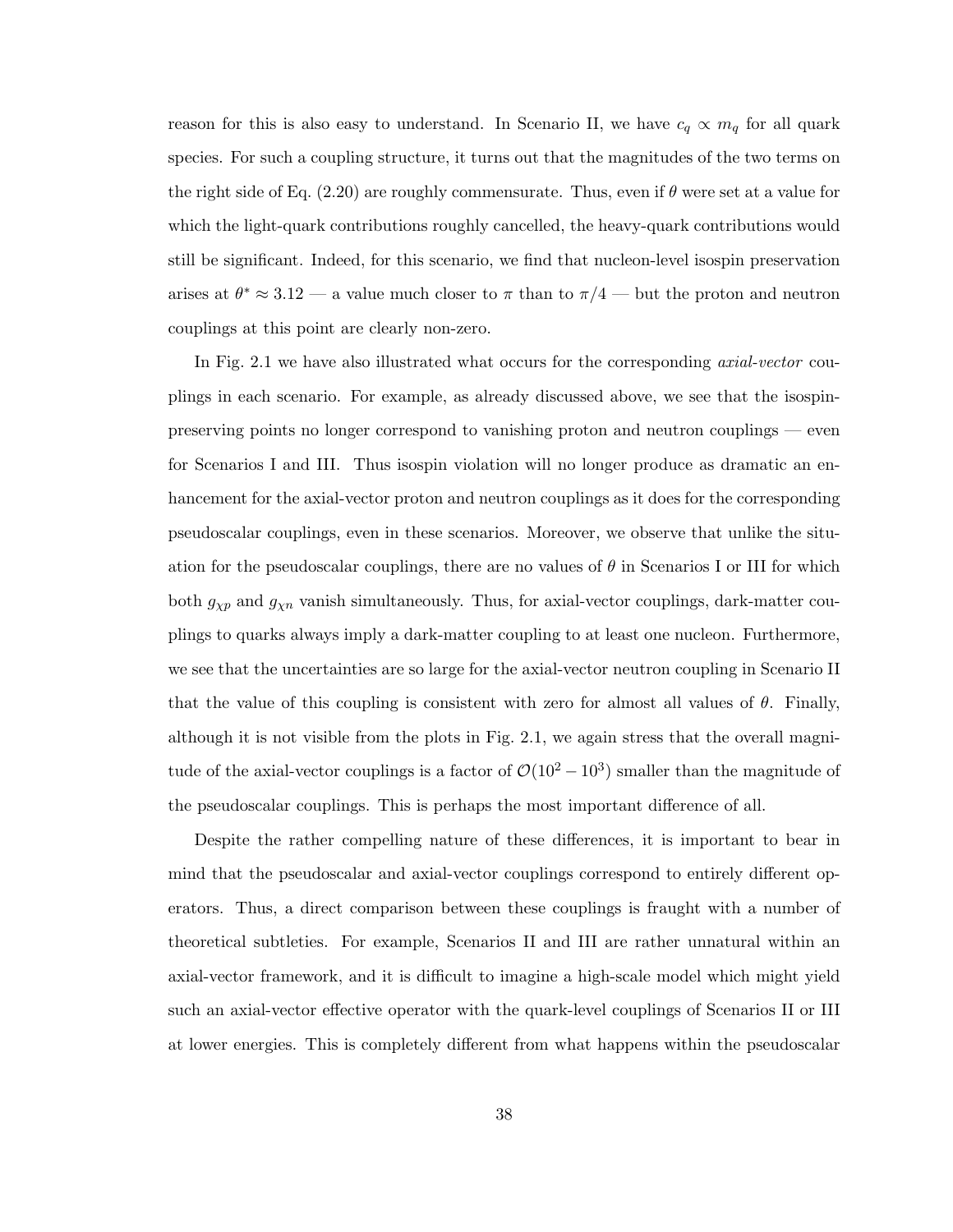framework, where the coupling structures of Scenarios II and III are particularly well motivated. Nevertheless, we have undertaken such a direct coupling-to-coupling comparison in order to expose the primary numerical differences that emerge when the axial-vector  $\Delta q^{(N)}$ coefficients of Table 2.1 are replaced with the pseudoscalar  $\Delta \tilde{q}^{(N)}$  coefficients of Table 2.2. Indeed, from a purely bottom-up perspective, the coupling structures of all three scenarios can be taken to represent interesting benchmarks which are introduced purely for the purpose of studying varying resulting phenomenologies in a model-independent framework. We have therefore chosen to study the resulting couplings free of any theoretical prejudice stemming from considerations of high-scale physics.

Of course, what ultimately matters in each case are not the couplings themselves, but rather the implications of these couplings for the reach of actual direct-detection experiments. For example, we have seen that even a small amount of isospin violation can dramatically enhance our pseudoscalar couplings, but it remains to be seen whether this effect is large enough to compensate for the velocity suppression which is also associated with pseudoscalar interactions, and thereby render such interactions potentially relevant for detection at the next generation of spin-dependent dark-matter direct-detection experiments. This is therefore the topic to which we now turn.

# 2.2 CP or not CP, that is the question: An interlude on the choice of Lagrangian operators

In this work, our analysis has focused on those interactions between dark matter and Standard-Model matter which take the form of effective four-Fermi contact interactions whose operators exhibit the double-bilinear form in Eq.  $(2.1)$ . Thus far, our interest has focused on the unique physics that emerges from assuming a pseudoscalar structure for the quark bilinear in Eq. (2.1), and indeed all of our results thus far have relied on this choice. However, we have yet to select a tensor structure for the corresponding dark-matter bilinear,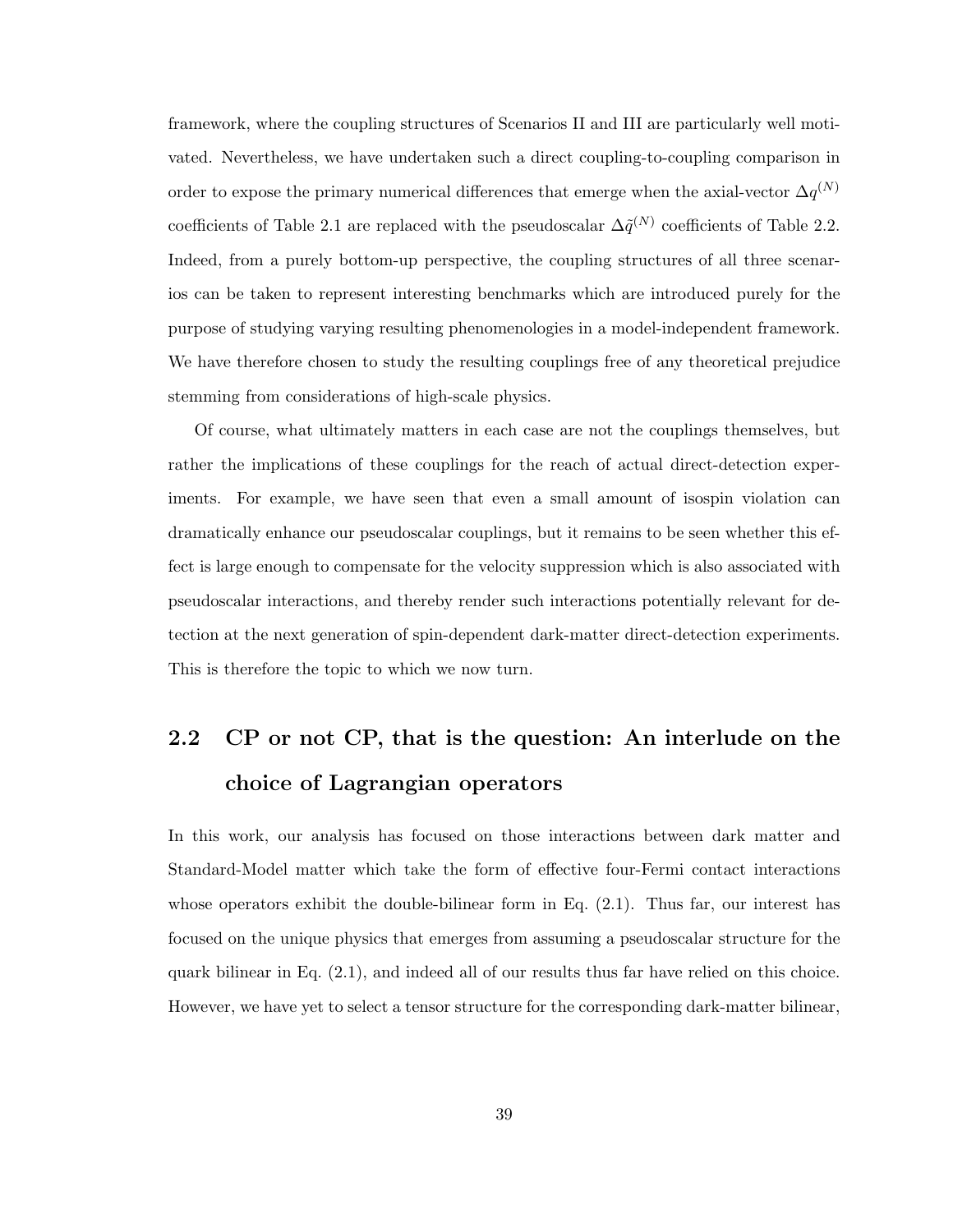and Lorentz invariance dictates that there are only two possible choices open to us:

$$
\mathcal{O}_{\chi q}^{(\rm SP)} \equiv \frac{c_q}{\Lambda^2} (\overline{\chi}\chi) (\overline{q}i\gamma^5 q) \n\mathcal{O}_{\chi q}^{(\rm PP)} \equiv \frac{c_q}{\Lambda^2} (\overline{\chi}i\gamma^5 \chi) (\overline{q}i\gamma^5 q) .
$$
\n(2.23)

The first of these operators breaks CP symmetry, while the second preserves it. Unfortunately, we can proceed no further in our discussion of actual direct-detection experimental prospects without making a specific choice between these two operators. The CP-violating operator  $\mathcal{O}_{\chi q}^{(\rm SP)}$  is often neglected in direct-detection studies, even in comparison with  $\mathcal{O}_{\chi q}^{(\rm PP)}$ . One reason for this is that  $\mathcal{O}_{Xq}^{(PP)}$  is CP-invariant and can therefore be generated at a nontrivial level in many top-down theoretical constructions which yield a stable dark-matter candidate, such as the constrained minimal supersymmetric model (CMSSM) in which there is no additional source of CP violation. However, in a bottom-up effective-theory approach such as the one we adopt here, the aim is to examine and constrain the properties of all possible interactions which could arise between the dark-matter candidate and the particles of the SM in as model-independent a framework as possible, without theoretical prejudice. Indeed, while the operator  $\mathcal{O}_{Xq}^{(PP)}$  is typically assumed to be irrelevant for direct detection, it is instructive to revisit why this is the case — and also why this is *not* the case for  $\mathcal{O}_{\chi q}^{(\rm SP)}$ , despite the fact that the structure of the quark bilinear is the same in both cases.

Let us first consider the situation in which  $\chi$  couples to SM particles primarily via  $\mathcal{O}_{\chi q}^{(\text{PP})}$ . We assume for the purposes of this discussion that this operator provides the dominant contribution both to the cross-section for nuclear scattering events at directdetection experiments and to the annihilation rate of  $\chi$  and  $\overline{\chi}$  in the early universe. For purposes of illustration, we also restrict our attention to the case in which  $\chi$  couples to only one quark flavor; thus only one of the  $c_q$  is non-vanishing. We have already seen for  $\mathcal{O}_{\chi q}^{(\rm PP)}$ that both the dark-matter bilinear and the quark-bilinear give rise to a velocity suppression in the dark-matter/nucleon cross-section for direct detection. Thus, for  $\mathcal{O}_{\chi q}^{(\text{PP})}$ , the resulting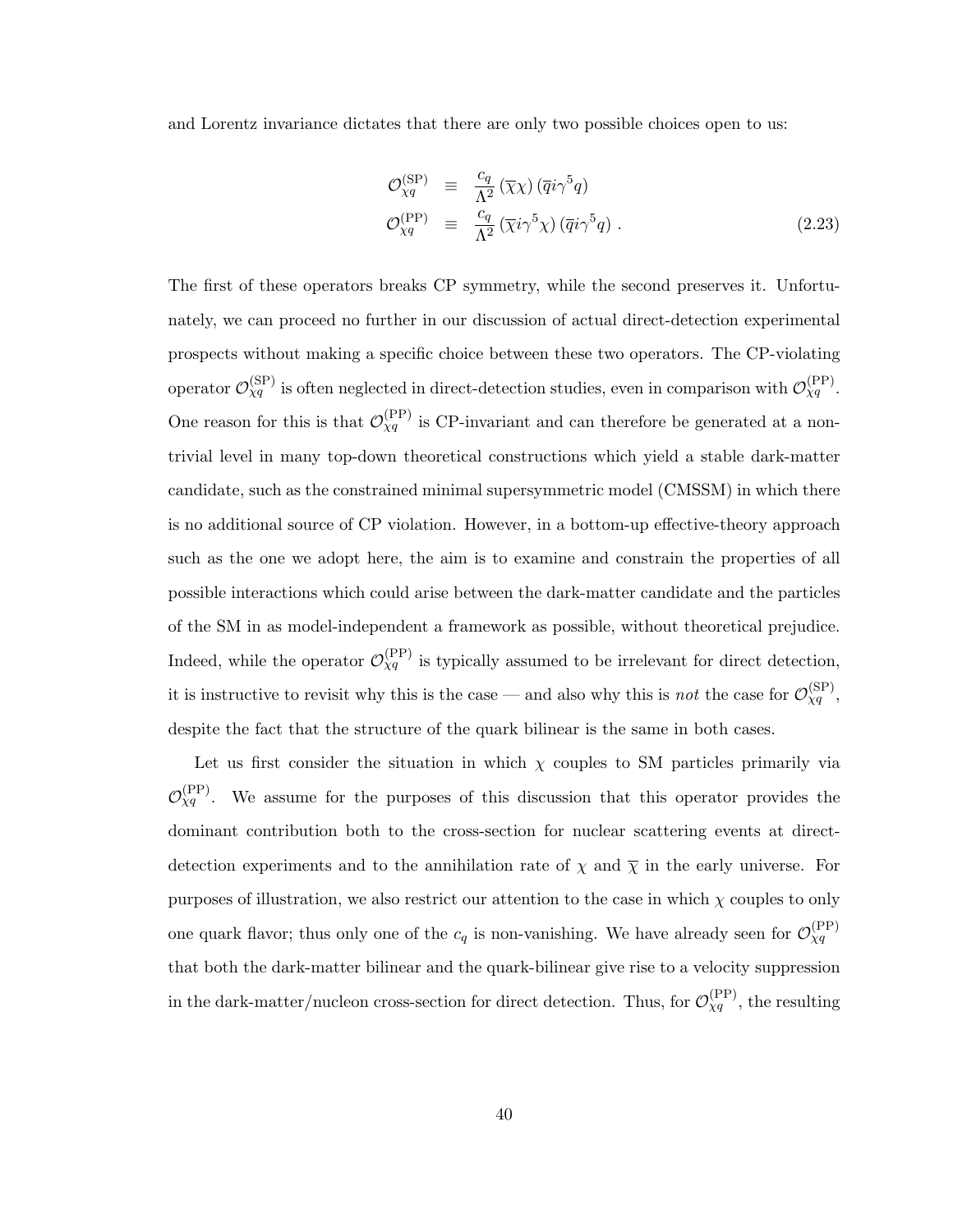(spin-dependent) cross-section can be expected to scale like

$$
\text{PP}: \quad \sigma_{\text{SD}}^{(\chi N)} \sim \frac{c_q^2 \left[\Delta \tilde{q}^{(N)}\right]^2 \mu_{\chi N}^6 v^4}{m_{\chi}^2 m_N^2 \Lambda^4} \,, \tag{2.24}
$$

where  $\mu_{\chi N} \equiv m_{\chi} m_N / (m_{\chi} + m_N)$  denotes the reduced mass of the  $\chi$ /nucleon system.

There are clearly many unknown parameters in Eq. (2.24), making it difficult to provide an actual numerical estimate of this cross-section. However, we may appeal to a somewhat orthogonal constraint which applies to any thermal dark-matter candidate: that through which the annihilation rate of  $\chi$  and  $\overline{\chi}$  sets an overall dark-matter abundance in the early universe. For  $\mathcal{O}_{\chi q}^{(\text{PP})}$ , the annihilation of  $\chi$  and  $\overline{\chi}$  in the early universe has no chirality suppression since the initial state is CP-odd, with quantum numbers  $S = 0, L = 0$ , and  $J = 0$  [36]. In an s-wave annihilation scenario of this sort, the thermal annihilation crosssection  $\langle \sigma |v| \rangle$  scales like

$$
\text{PP} : \qquad \langle \sigma |v| \rangle \sim \frac{c_q^2 m_\chi^2}{\Lambda^4} \tag{2.25}
$$

at around the time of freeze-out. Moreover, in order for the relic-abundance contribution from freeze-out to agree with observation (*i.e.*,  $\Omega_{\chi} \approx \Omega_{DM}$ ), this cross-section must be roughly  $\langle \sigma |v| \rangle \sim 1$  pb at such times.

Given this constraint, we can substitute back into Eq.  $(2.24)$  in order to find that

$$
\text{PP}: \quad \sigma_{\text{SD}}^{(\chi N)} \sim (1 \text{ pb}) \times \frac{\left[\Delta \tilde{q}^{(N)}\right]^2 \mu_{\chi N}^6 v^4}{m_{\chi}^4 m_N^2} \,. \tag{2.26}
$$

Since  $v^4 \sim \mathcal{O}(10^{-12})$ , we see that extremely large values of  $\Delta \tilde{q}^{(N)}$  would be required to overcome this velocity suppression and yield a  $\chi$ /nucleon cross-section of sufficient magnitude to be probed at any foreseeable direct-detection experiment, even for low-mass dark matter. Indeed, since both  $\langle \sigma |v| \rangle$  and  $\sigma_{SD}^{(\chi N)}$  depend on  $\Lambda$  in the same manner for a thermal relic, this unhappy consequence exists regardless of the scale  $\Lambda$  at which  $\Omega_{\chi}$  is generated via thermal freeze-out for a dark-matter particle with this coupling structure. Unfortunately, we have already seen that our pseudoscalar  $\Delta \tilde{q}^{(N)}$  coefficients, although significantly en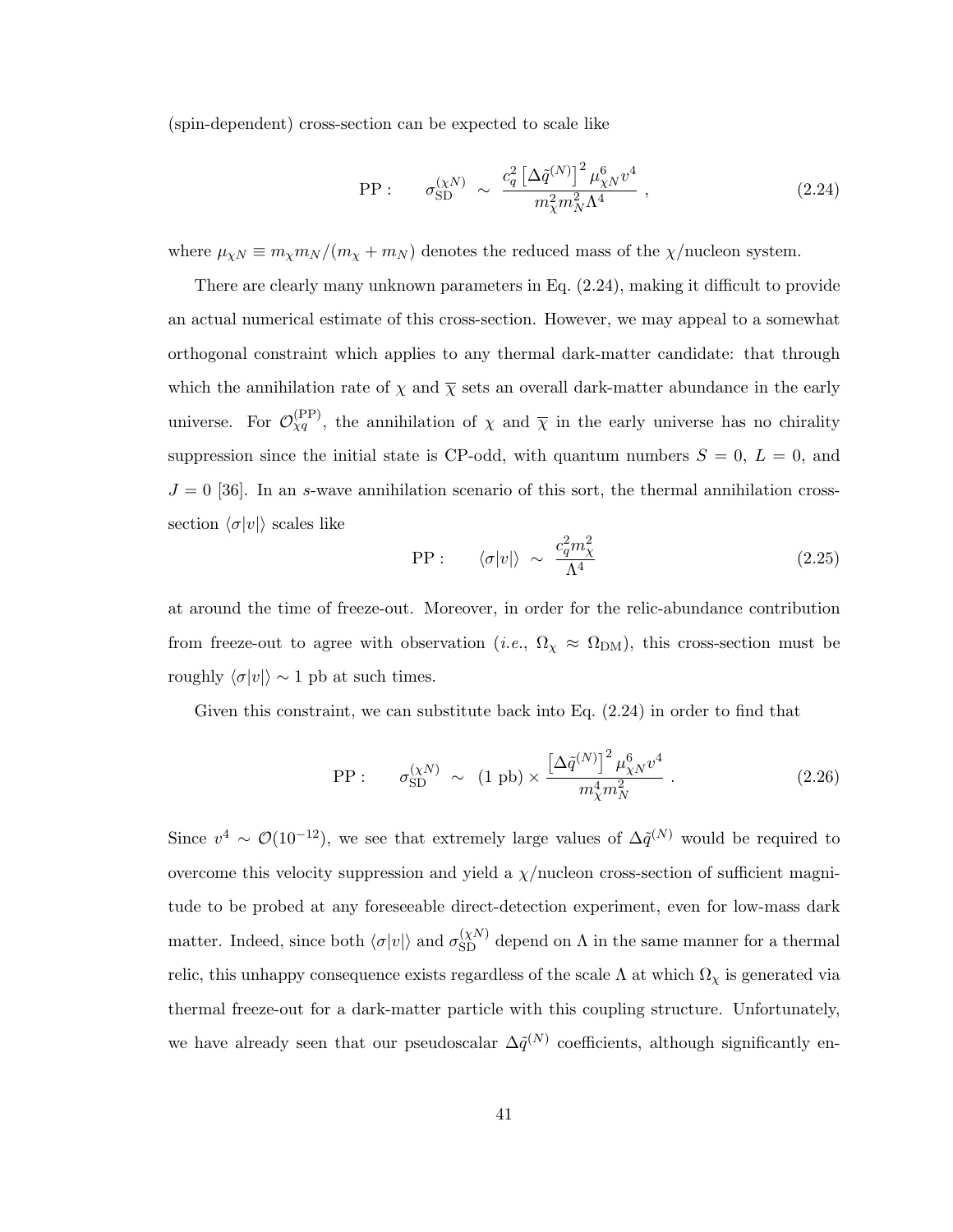hanced relative to their axial-vector counterparts, are not large enough to overcome this degree of velocity suppression. Thus we do not expect the operator  $\mathcal{O}_{\chi q}^{(\text{PP})}$  to have much relevance for direct-detection experiments.

Let us now turn to the situation in which  $\chi$  primarily couples to SM particles through the operator  $\mathcal{O}_{\chi q}^{(\rm SP)}$ . In sharp contrast to the  $\mathcal{O}_{\chi q}^{(\rm PP)}$  case discussed above, in this case only the quark bilinear gives rise to a velocity suppression in the cross-section for non-relativistic  $\chi$ /nucleon scattering. This cross-section therefore scales like

SP: 
$$
\sigma_{\text{SD}}^{(\chi N)} \sim \frac{c_q^2 \left[\Delta \tilde{q}^{(N)}\right]^2 \mu_{\chi N}^4 v^2}{m_N^2 \Lambda^4}
$$
 (2.27)

Moreover, in this case we see that dark-matter annihilation in the early universe is  $p$ -wave suppressed, since the initial state is CP-even, with quantum numbers  $S = 1, L = 1$ , and  $J = 0$ . The annihilation cross-section in this case scales like

SP: 
$$
\langle \sigma | v | \rangle \sim v_{\chi, \text{fr}}^2 \frac{c_q^2 m_\chi^2}{\Lambda^4},
$$
 (2.28)

where  $v_{\chi,\text{fr}}$  denotes the average speed of  $\chi$  and  $\overline{\chi}$  at freeze-out. Typically,  $v_{\chi,\text{fr}}^2 \sim 0.1$ . Imposing, as before, the condition  $\langle \sigma |v| \rangle \sim 1$  pb in order to ensure that  $\Omega_{\chi} \approx \Omega_{DM}$ , we find that

SP: 
$$
\sigma_{SD}^{(\chi N)} \sim (1 \text{ pb}) \times \frac{10 \left[\Delta \tilde{q}^{(N)}\right]^2 \mu_{\chi N}^4 v^2}{m_{\chi}^2 m_N^2}
$$
 (2.29)

Since the velocity suppression  $v^2 \sim \mathcal{O}(10^{-6})$  obtained in this case is far less severe than that obtained in Eq. (2.26), we see that only moderately large values for the  $\Delta \tilde{q}^{(N)}$  coefficients are required in order to compensate for this velocity suppression and render the operator  $\mathcal{O}_{\chi q}^{(\rm SP)}$  relevant for direct detection. Moreover, as we have seen in Sect. 2.1, these coefficients are indeed enhanced by the required amount.

We thus conclude that  $\mathcal{O}_{\chi q}^{(\rm SP)}$ , rather than  $\mathcal{O}_{\chi q}^{(\rm PP)}$ , has greater prospects for being relevant to future direct-detection experiments. As a result, we shall concentrate on  $\mathcal{O}_{\chi q}^{(\rm SP)}$  in the remainder of this chapter.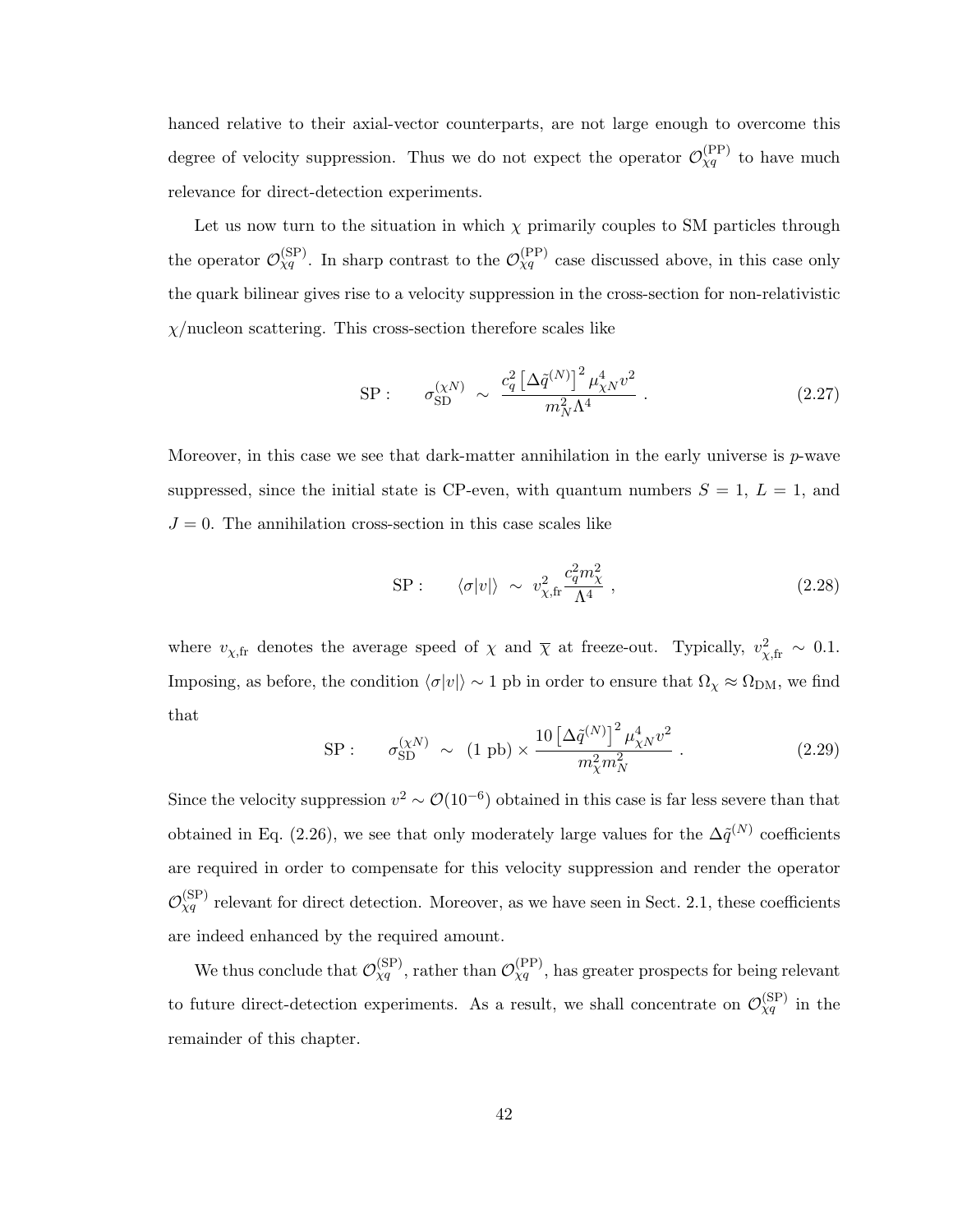# 2.3 Phenomenological consequences: Direct detection and related benchmarks

We now turn to investigate the direct-detection prospects for a dark-matter candidate in each of the three benchmark coupling scenarios defined in Sect. 2.1.3. In particular, we wish to determine the bounds imposed by existing direct-detection data on the corresponding suppression scale  $M_I$ ,  $M_{II}$ , or  $M_{III}$  in each of these scenarios as a function of the dark-matter mass  $m<sub>\chi</sub>$  and the coupling angle  $\theta$ , and to assess the extent to which the next generation of direct-detection experiments will be able to probe the remaining parameter space in each scenario.

In interpreting the results of such a direct-detection analysis, it is also useful to examine the relationship between the region of parameter space accessible by direct-detection experiments in each of these coupling scenarios and regions of parameter space which are relevant for other aspects of dark-matter phenomenology. For example, thermal freeze-out offers a natural mechanism for generating a relic abundance of the observed magnitude for a massive dark-matter particle which can annihilate to SM particles. It is therefore interesting to examine whether successful thermal freeze-out can be realized within the region of parameter space accessible to the next generation of direct-detection experiments for a dark-matter particle which annihilates primarily via  $\mathcal{O}_{\chi q}^{(\rm SP)}$ . In addition, new-physics searches in a variety of channels at the LHC constrain the parameter space of operators which couple the dark and visible sectors. It is therefore also interesting to examine the interplay between these constraints and those from direct-detection data.

The plan of this section is as follows. We begin by briefly reviewing the physics of direct detection and assessing the extent to which the next generation of direct-detection experiments will be capable of probing the parameter space of each of our benchmark coupling scenarios. We then identify the regions of that parameter space which yield a thermal dark-matter relic abundance of the correct order, and discuss how LHC data serve to constrain that parameter space. As we shall see, the magnitudes of the pseudoscalar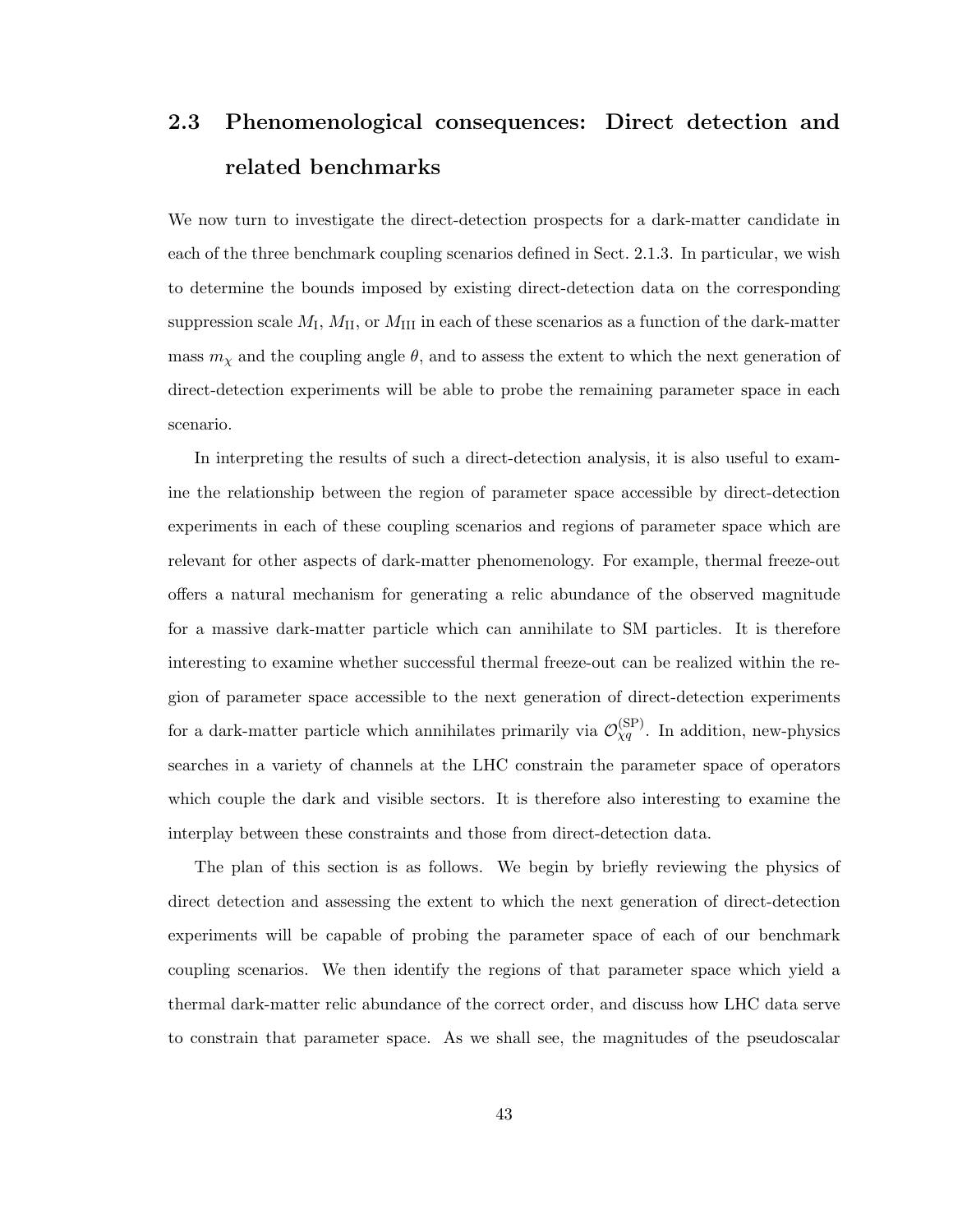$\Delta \tilde{q}^{(N)}$  coefficients have a profound effect on the direct-detection phenomenology of a darkmatter particle which interacts with the visible sector primarily via the  $\mathcal{O}_{\chi q}^{(\rm SP)}$  operators.

#### 2.3.1 Direct detection

The principal physical quantity probed by direct-detection experiments is the total event rate R for dark-matter scattering off the nuclei in the detector target. For a generic darkmatter model, the expectation value for  $R$  at any particular such experiment is obtained by integrating the differential rate  $dR/dE_R$  over the range of recoil energies  $E_R$  probed by that experiment, convolved with the appropriate detector-efficiency function  $\mathcal{E}(E_R)$ . This differential event rate (for reviews, see, e.g., Refs.  $[14, 15]$ ) is given by the general expression

$$
\frac{dR}{dE_R} = \frac{N_T \rho_{\chi}^{\text{loc}}}{m_{\chi}} \int_{v>v_{\text{min}}}^{\infty} v f(\vec{v}) \left(\frac{d\sigma_{\chi T}}{dE_R}\right) d^3 v \;, \tag{2.30}
$$

where  $N_T$  is the number of nuclei in the detector target, where  $\rho_{\chi}^{\rm loc}$  is the local density of  $\chi$ within the galactic halo, where  $f(\vec{v})$  is the velocity distribution of dark-matter particles in the reference frame of the detector, where  $v \equiv |\vec{v}|$ , and where  $d\sigma_{\chi T}/dE_R$  is the differential scattering cross-section. The lower limit  $v_{\text{min}}$  on the integral over halo velocities corresponds to the kinematic threshold for non-relativistic scattering of a dark-matter particle off one of the target nuclei.

While substantial uncertainties exist concerning many of the aforementioned quantities which characterize the properties of the dark-matter halo, our focus here is on the pseudoscalar nucleon coefficients  $\Delta \tilde{q}^{(N)}$  and their implications for direct detection. We therefore adopt a set of standard benchmark assumptions about the dark-matter halo. In particular, we take  $\rho_{\chi}^{\rm loc} = 0.3 \text{ GeV cm}^{-3}$ ; we take  $f(\vec{v})$  to be Maxwellian, but truncated above the galactic escape velocity  $v_{\text{esc}} \approx 550 \text{ km/s}$  in the halo frame; and we take  $v_e = 232 \text{ km/s}$  as the speed of the Earth with respect to the dark-matter halo. Moreover, we focus on the case in which  $\chi$ /nucleus scattering is purely elastic, for which  $v_{\rm min} = \sqrt{E_R m_T / 2 \mu_{\chi T}^2}$ , where  $m_T$ denotes the mass of the target nucleus and where  $\mu_{\chi}$  is the reduced mass of the  $\chi$ /nucleus system.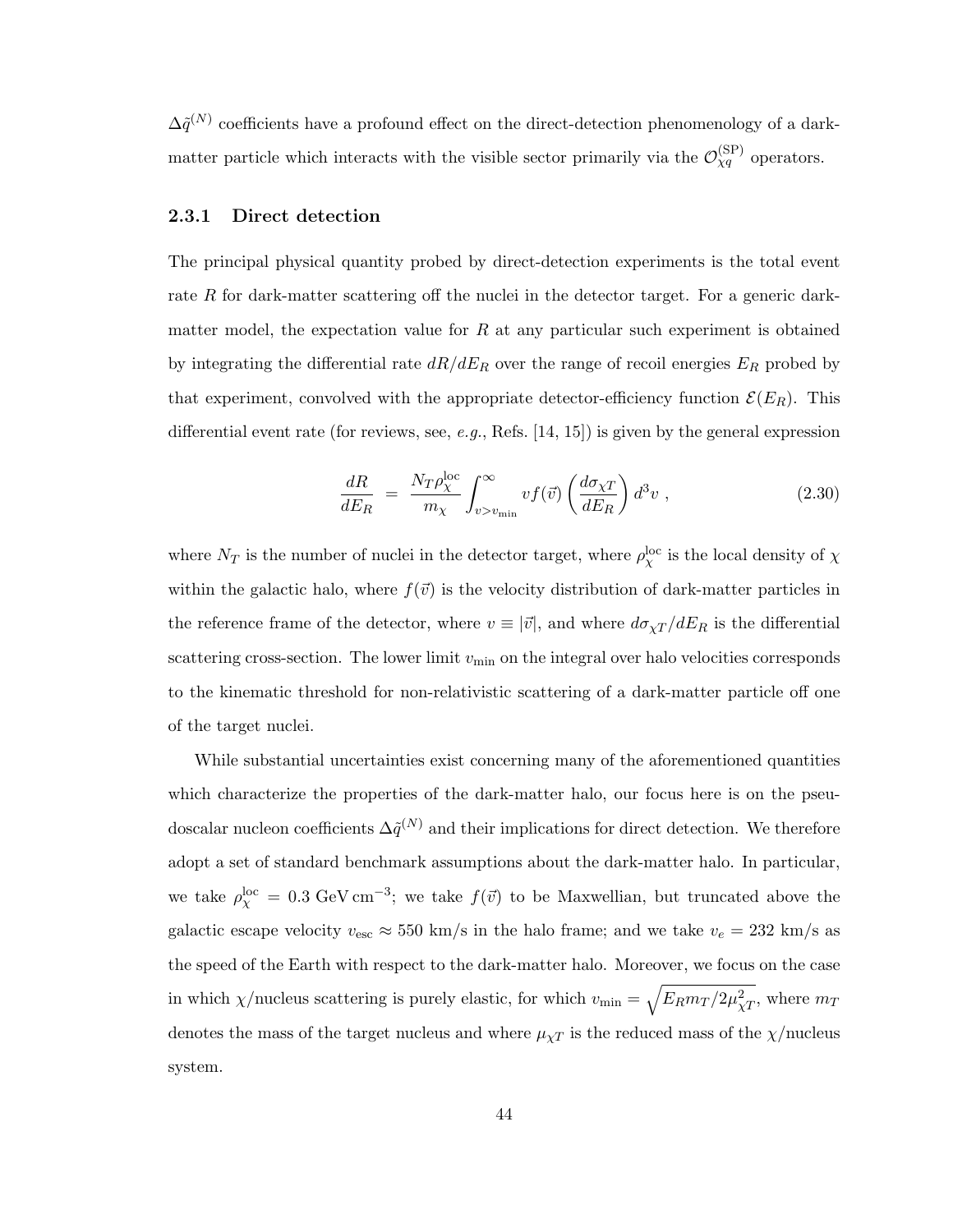The differential cross-section for  $\chi$ /nucleus scattering is given by the general expression

$$
\frac{d\sigma_{\chi T}}{dE_R} = \frac{m_T}{2\pi v^2} \langle |\mathcal{M}_{\chi T}|^2 \rangle \tag{2.31}
$$

where  $\langle |M_{\chi}r|^2 \rangle$  is the corresponding squared S-matrix element, averaged over initial spin states and summed over final spin states. For the scalar-pseudoscalar interaction we are considering here, we recall Eq.  $(2.7)$  to find that this matrix element in the non-relativistic limit takes the form

$$
\mathcal{M}_{\chi T} = \sum_{N=n,p} \frac{g_{\chi N}}{\Lambda^2} \langle \chi_f | \overline{\chi} \chi | \chi_i \rangle \langle T_f | \overline{N} \gamma^5 N | T_i \rangle
$$
  

$$
\approx \frac{4m_{\chi} m_T}{\Lambda^2} (\xi_{\chi}^{s'})^{\dagger} \xi_{\chi}^s \sum_{N=n,p} \frac{g_{\chi N}}{m_N} \langle T_f | \vec{q} \cdot \vec{S}_N | T_i \rangle , \qquad (2.32)
$$

where  $\langle T_f | \vec{S}_N | T_i \rangle$  denotes the matrix element for the nucleon-spin operator within the target nucleus and where  $\vec{q}$  is the momentum transferred to the nucleus. Note that the  $m_T/m_N$  factor in Eq. (2.32) arises due the difference in normalization between the constituent nucleons and the bound-state nucleus, where we have retained the relativistic normalization in both cases. Proceeding by analogy with the axial-vector case [49], we invoke the Wigner-Eckart theorem in order to make the replacement

$$
\langle T_f | \vec{S}_N | T_i \rangle \rightarrow \frac{\langle S_N \rangle}{J_T} \langle T_f | \vec{J}_T | T_i \rangle \tag{2.33}
$$

in Eq. (2.32), where  $\langle S_N \rangle /J_T = \langle T_f |S_N |T_i \rangle /J_T$  again represents the fraction of the total nuclear spin carried by the nucleon N. In the approximation that  $m_p \approx m_n$ , this yields

$$
\mathcal{M}_{\chi T} = \frac{4m_{\chi}m_{T}}{J_{T}\Lambda^{2}m_{N}} \left(g_{\chi p} \langle S_{p} \rangle + g_{\chi n} \langle S_{n} \rangle\right) (\xi_{\chi}^{s'})^{\dagger} \xi_{\chi}^{s}
$$
\n
$$
\times \langle T_{f} | \vec{q} \cdot \vec{J}_{T} | T_{i} \rangle . \tag{2.34}
$$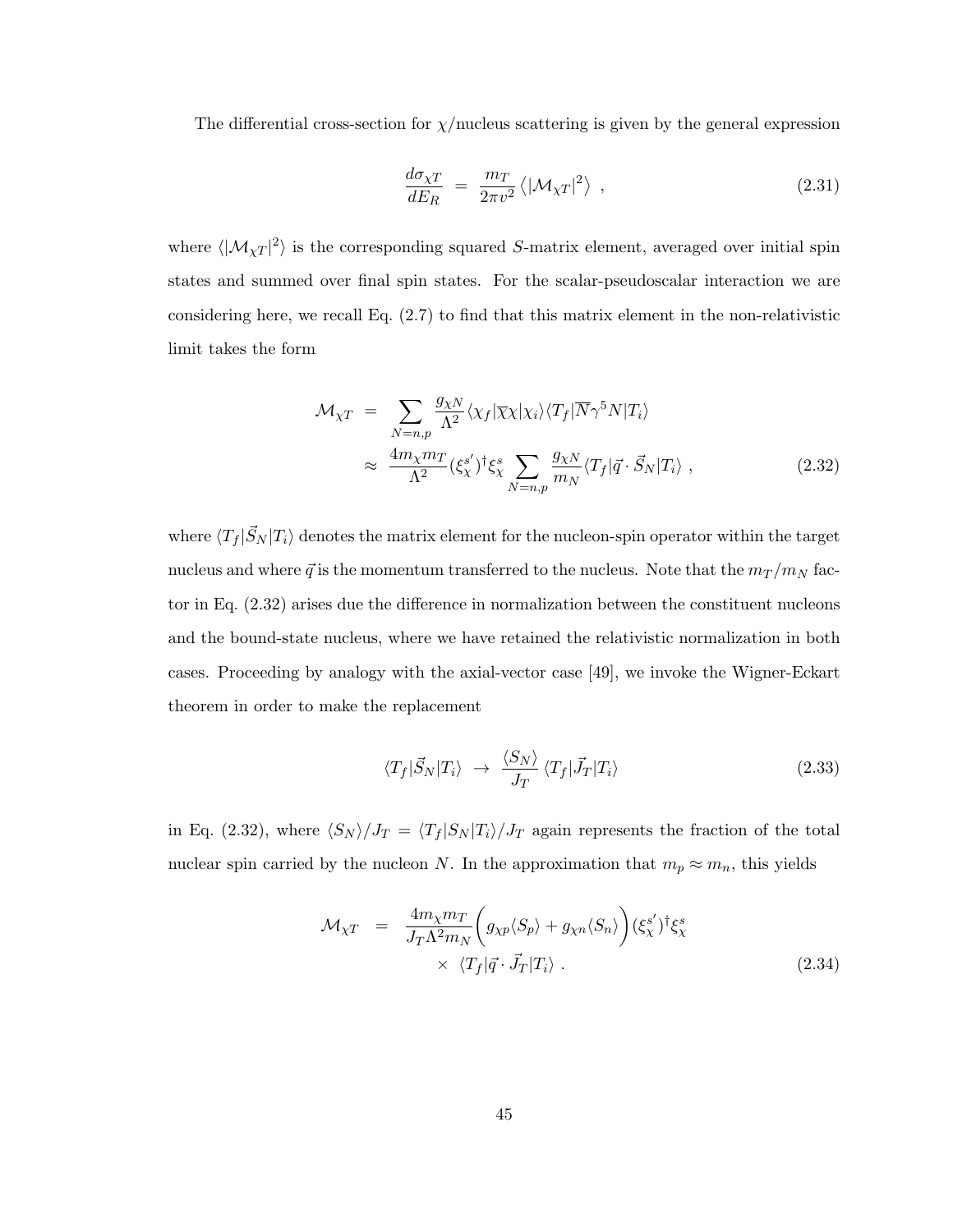The spin-averaged squared matrix element is therefore

$$
\langle |\mathcal{M}_{\chi T}|^2 \rangle = \frac{16m_{\chi}^2 m_T^2}{J_T^2 (2J_T + 1) m_N^2 \Lambda^4} \left( g_{\chi p} \langle S_p \rangle + g_{\chi n} \langle S_n \rangle \right)^2
$$
  
 
$$
\times \sum_{T_i, T_f} \langle T_f | \vec{q} \cdot \vec{J}_T | T_i \rangle \langle T_i | \vec{q} \cdot \vec{J}_T | T_f \rangle
$$
  
= 
$$
\frac{16m_{\chi}^2 m_T^2 |\vec{q}|^2}{3m_N^2} \frac{J_T + 1}{J_T} \left( \frac{g_{\chi p}}{\Lambda^2} \langle S_p \rangle + \frac{g_{\chi n}}{\Lambda^2} \langle S_n \rangle \right)^2.
$$
 (2.35)

Substituting this result into Eq. (2.31) and dividing by  $16m_{\chi}^2m_T^2$  in order to account for the difference between relativistic and non-relativistic normalization conventions for the  $\chi$ and nucleus states, we arrive at our final expression for the differential cross-section for  $\chi$ /nucleus scattering:

$$
\frac{\partial \sigma_{\chi T}^{(\rm SP)}}{\partial E_R} = \frac{m_T^2 E_R}{3\pi v^2 m_N^2} \frac{J_T + 1}{J_T} \times \left(\frac{g_{\chi p}}{\Lambda^2} \langle S_p \rangle + \frac{g_{\chi n}}{\Lambda^2} \langle S_n \rangle\right)^2 \tilde{F}^2(E_R) ,
$$
\n(2.36)

where  $\widetilde{F}^2(E_R)$  is a nuclear form factor. Note that we have explicitly distinguished this form factor from the usual form factor  $F^2(E_R) = S(E_R)/S(0)$  associated with spin-dependent scattering via an axial-vector interaction. Indeed, in the axial-vector case, the scattering cross-section depends on the projection of  $\vec{S}_N$  along the direction of the spin vector  $\vec{S}_\chi$  of the dark-matter particle. By contrast, in the scalar-pseudoscalar case, the corresponding crosssection depends on the projection of  $\vec{S}_N$  along the direction of the momentum transfer [50].

A wealth of data from direct-detection experiments already significantly constrains the set of possible interactions between dark-matter particles and atomic nuclei, and several additional experiments are poised to probe even more deeply over the coming decade into the parameter space of allowed couplings between the dark and visible sectors. For each of our three benchmark coupling scenarios for scalar-pseudoscalar interactions, the relevant parameter space comprises  $m_{\chi}, \theta$ , and the corresponding suppression scale  $M_{\rm I}$ ,  $M_{\rm II}$ , or  $M_{\text{III}}$ . The first of these parameters enters the expected event rate for a given detector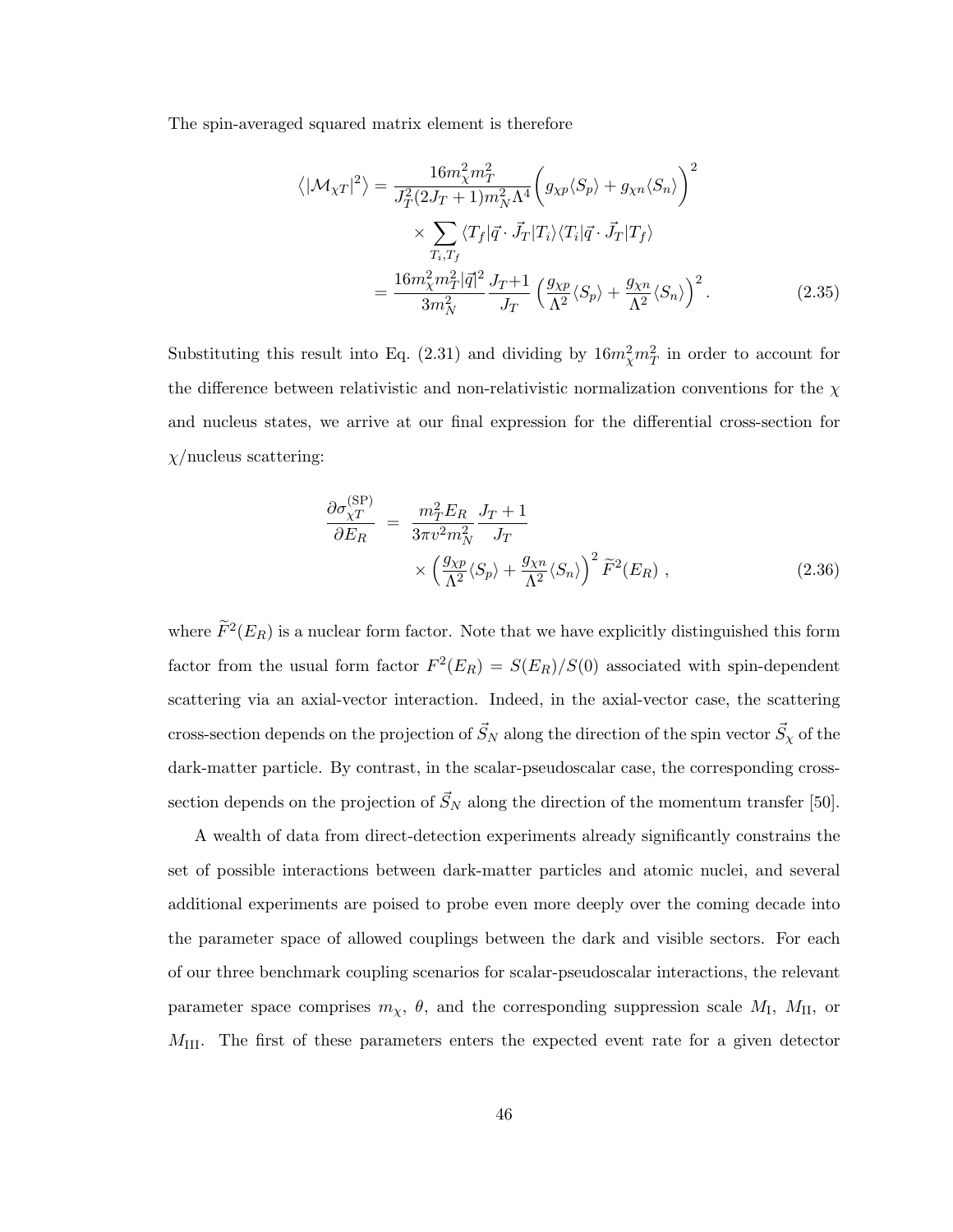in a complicated way through the scattering kinematics, while the second and third enter through the ratios  $g_{\chi p}/\Lambda^2$  and  $g_{\chi n}/\Lambda^2$  in Eq. (2.36), as discussed in Sect. 2.1.3.

Since the  $\chi$ /nucleus interactions which follow from  $\mathcal{O}_{\chi q}^{(\rm SP)}$  involve the nuclear spin  $\vec{S}_N$ , the relevant constraints on these parameters are those which pertain to spin-dependent scattering. Several direct-detection experiments already provide comparable, stringent limits on spin-dependent scattering [51–53]. Moreover, the next generation of these experiments, including COUPP-60 and PICO-250L, are projected to significantly extend the reach of these experiments in the near future [54]. In this chapter, our primary aim is to investigate the sensitivity of these latter experiments to scalar-pseudoscalar interactions between darkmatter particles and atomic nuclei. We therefore focus on the results from COUPP-4, for which the experimental setup and analysis parallel those for COUPP-60 and PICO-250L, when discussing existing limits on spin-dependent scattering. These limits are typically expressed as bounds on the spin-dependent dark-matter/proton scattering cross-section  $\sigma_{\chi p}^{(\text{AA})}$ for a dark-matter particle whose interactions with nuclei are primarily due to the axialvector operators  $\mathcal{O}_{Xq}^{(AA)}$ . This cross-section may be parametrized as

$$
\sigma_{\chi p}^{(\rm AA)} = \frac{3a_{\chi p}^2 \mu_{\chi p}^2}{\pi \Lambda^4} \,, \tag{2.37}
$$

where  $\mu_p$  is the reduced mass of the  $\chi/\text{proton}$  system and where

$$
a_{\chi N} \equiv \sum_{q=u,d,s} c_q^{(\text{AA})} \Delta q^{(N)} \tag{2.38}
$$

are the axial-vector analogues of the  $\chi$ /nucleon couplings  $g_{\chi N}$  given in Eq. (2.20). Note that because we take  $\chi$  to be a Dirac fermion, this expression differs by a factor of 4 from the standard expression for a Majorana fermion. The differential cross-section for  $\chi$ /nucleus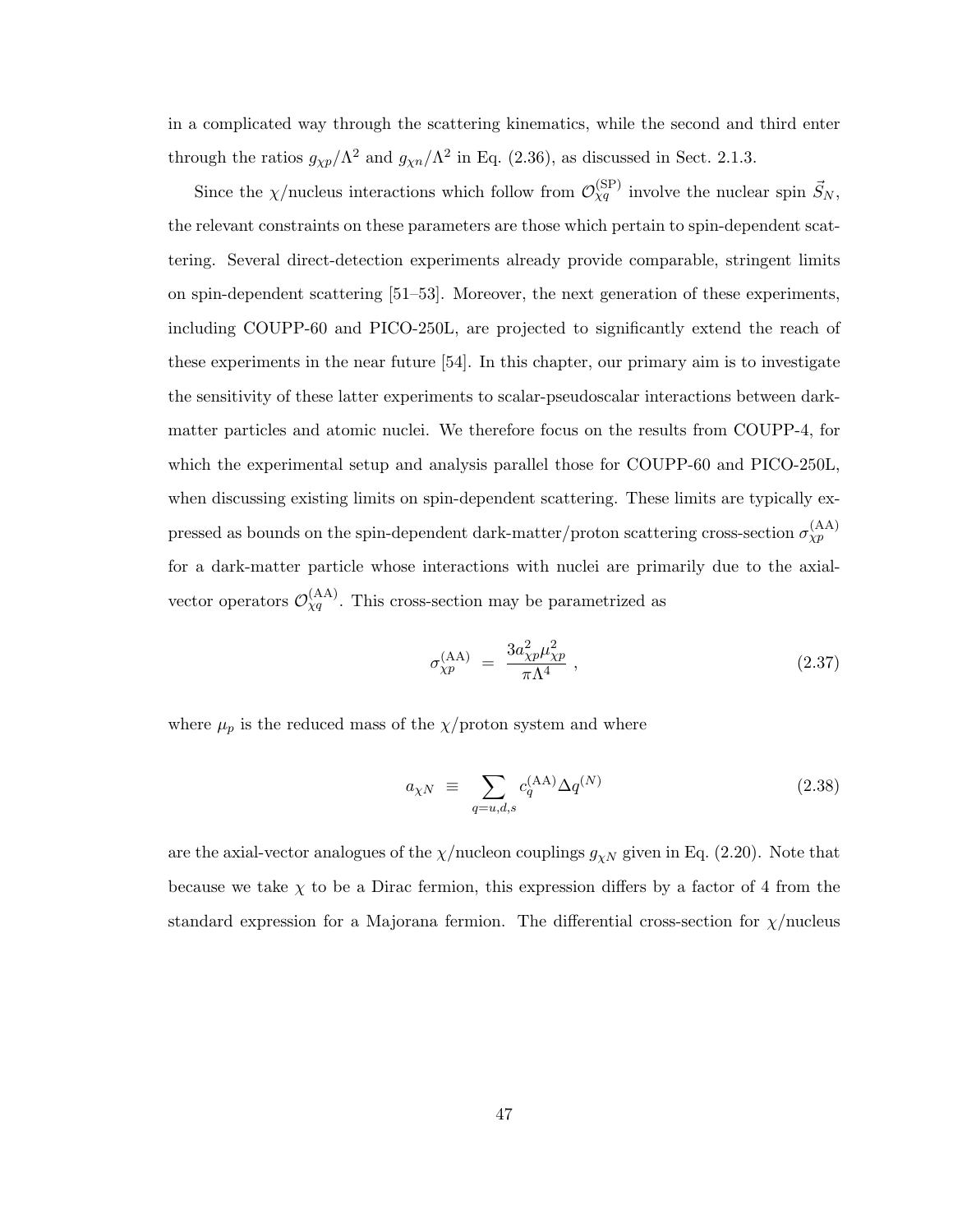scattering for such an interaction, expressed in terms of  $\sigma_{\chi p}^{(AA)}$ , is given by

$$
\frac{\partial \sigma_{\chi}^{(\text{AA})}}{\partial E_R} = \frac{2\sigma_{\chi p}^{(\text{AA})}m_T J_T + 1}{3\mu_p^2 v^2 J_T} \times \left(\langle S_p \rangle + \frac{a_{\chi n}}{a_{\chi p}} \langle S_n \rangle\right)^2 F^2(E_R) .
$$
\n(2.39)

It is therefore straightforward to convert the limits on  $\sigma_{\chi p}^{(\text{AA})}$  into limits on the expected event rate for dark-matter scattering off nuclei within the detector volume. The latter limits are model-independent and applicable to any interaction between dark-matter and atomic nuclei, including the scalar-pseudoscalar interactions which are the focus of this current work.

The bounds implied by COUPP-4 data on the parameter space of each of our three coupling scenarios, along with the projected reach into that parameter space for both COUPP-60 and PICO-250L, will be discussed in the next section. These bounds and sensitivities will be expressed as contours in  $(m<sub>x</sub>, M<sub>*</sub>)$  space for each scenario and for several benchmark values of  $\theta$ , where  $M_*$  denotes the corresponding suppression scale  $M_I$ ,  $M_{II}$ , or  $M_{III}$ . In evaluating these contours, we will make use of the DMFormFactor package [50]. We will also include bands indicating the uncertainties in these contours which arise as a result of the uncertainties in the nucleon couplings  $g_{\chi N}$  discussed in Sect. 2.1.

#### 2.3.2 Relic abundance

Thermal freeze-out is a natural mechanism through which a sizable relic abundance can be generated for a massive particle with suppressed couplings to SM states. It is therefore useful to identify the regions of parameter space within which the relic abundance of a dark-matter particle which annihilates via the  $\mathcal{O}_{\chi q}^{(\rm SP)}$  operator reproduces the observed dark-matter relic abundance  $\Omega_{\rm DM} \approx 0.26$  [8]. In this section, we briefly summarize the relic-abundance calculation for an interaction of this sort. Note that we take  $\chi$  to be a Dirac fermion throughout and make use of the general formalism in Ref. [55] for multi-particle freeze-out dynamics in order to evaluate the total relic abundance of  $\chi$  and its conjugate  $\overline{\chi}$ , which in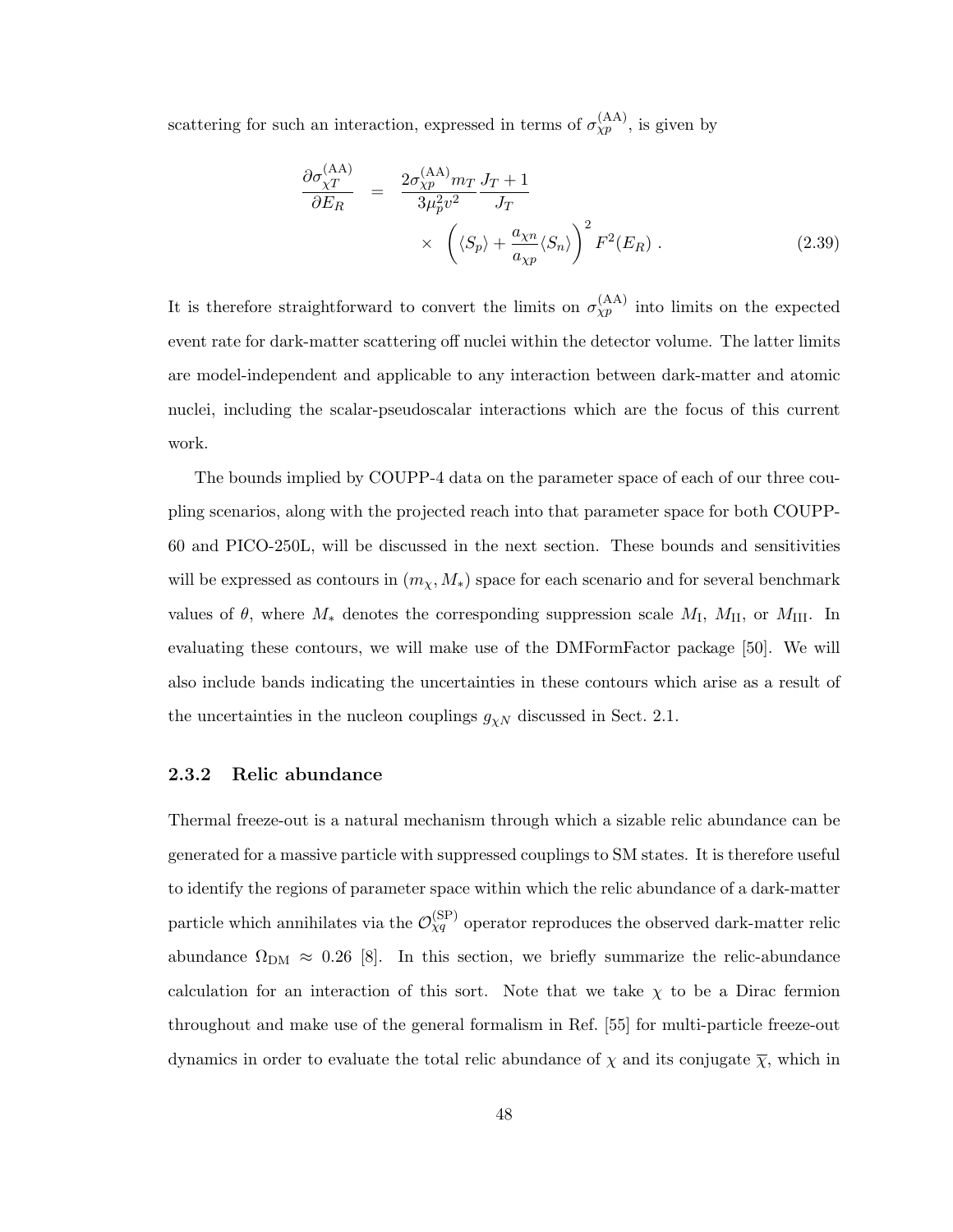this case represent distinct degrees of freedom.

The evolution of the total number density  $Y \equiv Y_{\chi} + Y_{\bar{\chi}}$  of particles which contribute to the dark-matter abundance at late times due to thermal freeze-out in this scenario can be described by the single differential equation

$$
\frac{dY}{dt} = -s \langle \sigma | v | \rangle \left[ Y^2 - (Y^{\text{eq}})^2 \right], \qquad (2.40)
$$

where  $Y^{\text{eq}}$  is the value which Y would have were  $\chi$  and  $\overline{\chi}$  in thermal equilibrium at time t; where  $s = 2\pi^2 g_{*s}(T) T^3/45$  is the entropy density of the universe, expressed here in terms of the temperature  $T$  of the thermal bath at time  $t$  and the number of effectively massless degrees of freedom  $g_*(T)$  at that temperature T; and where  $\langle \sigma |v| \rangle$  is the thermally-averaged total cross-section for dark-matter annihilation. The total present-day dark-matter-abundance contribution from  $\chi$  and  $\overline{\chi}$  due to thermal freeze-out is related to the present-day value  $Y_{\text{now}}$  of Y by

$$
\Omega_{\chi} \equiv \frac{\rho_{\chi}}{\rho_{\text{crit}}} = \frac{s_{\text{now}} m_{\chi} Y_{\text{now}}}{\rho_{\text{crit}}} , \qquad (2.41)
$$

where  $s_{\text{now}} \approx 2.22 \times 10^{-38} \text{ GeV}^3$  and  $\rho_{\text{crit}} \approx 4.18 \times 10^{-47} \text{ GeV}^4$  are the present-day entropy density and present-day critical energy density of the universe, respectively.

In the case in which  $\chi$  and  $\overline{\chi}$  annihilate primarily to SM quarks via  $\mathcal{O}_{\chi q}^{(\rm SP)}$ , we find that the thermally-averaged annihilation cross-section for processes of the form  $\overline{\chi}\chi \to \overline{q}q$  is given by

$$
\langle \sigma | v | \rangle = \frac{3x}{256\pi m_{\chi}^5 K_2(x)} \sum_{q} \frac{c_q^2}{\Lambda^4} \mathcal{I}_q(x) , \qquad (2.42)
$$

where we have defined

$$
\mathcal{I}_q(x) \equiv \int_{4m_\chi^2}^{\infty} ds \sqrt{s(s-4m_\chi^2)^3(s-4m_q^2)} \, K_1\left(\frac{x\sqrt{s}}{m_\chi}\right) \,. \tag{2.43}
$$

In these expressions,  $x \equiv m_\chi/T$ ,  $s = (p_\chi + p_{\bar{\chi}})^2$  is the usual Mandelstam variable (*not* the entropy density of the universe, and *not* the strange quark either), and  $K_1(x)$  and  $K_2(x)$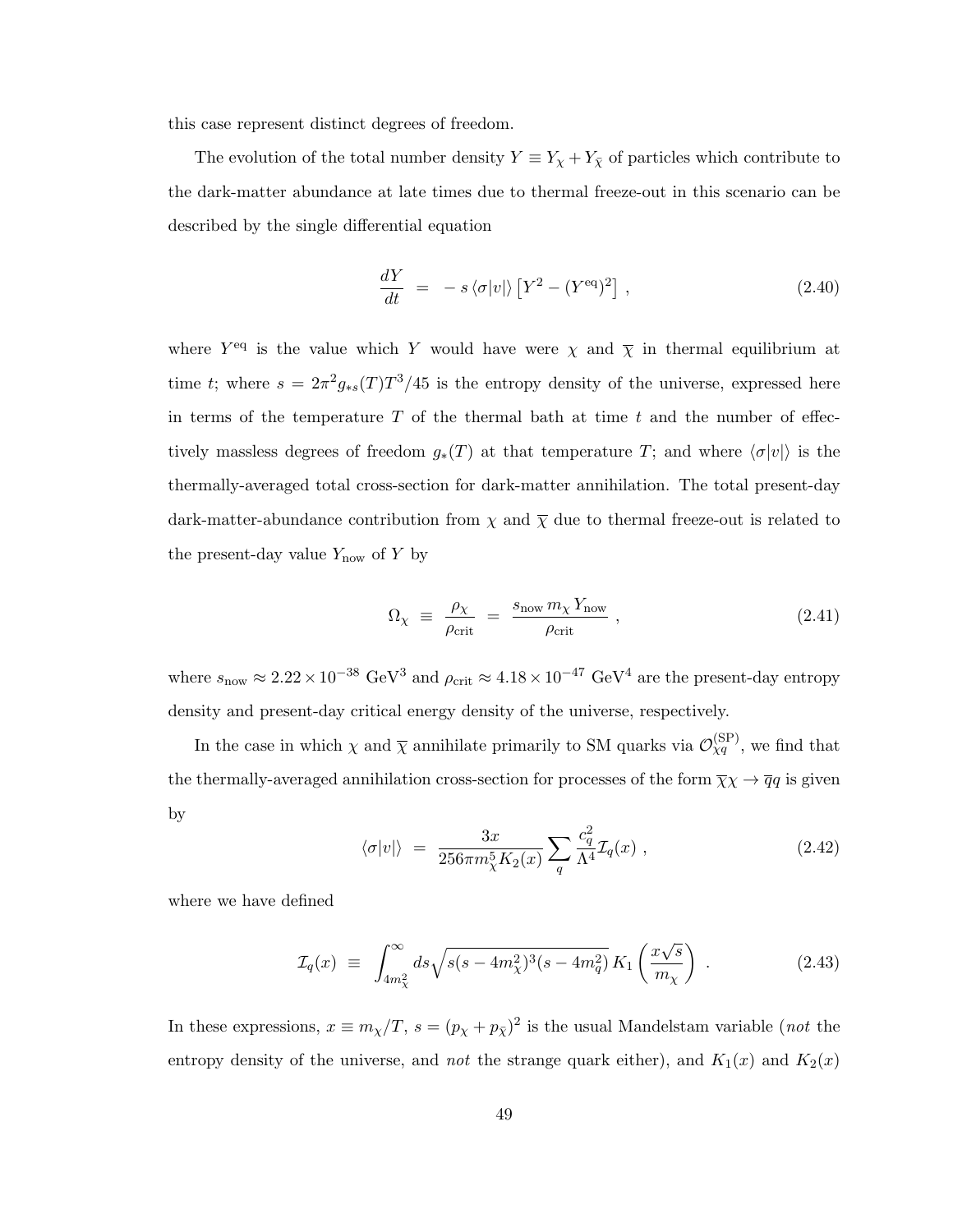denote the modified Bessel functions of the second kind of degree one and two, respectively.

In the next section we will display contours corresponding to the condition  $\Omega_{\chi} = \Omega_{DM}$ , as well as contours of  $\langle \sigma |v| \rangle$ . In accord with expectation, we will find that a relic abundance of the correct order is obtained for  $\langle \sigma |v| \rangle \approx 1$  pb. In interpreting these results, it should be noted that  $\Omega_{\chi}$  depends on  $m_{\chi}$  in the usual manner, whereas this quantity depends on  $\theta$ and the corresponding suppression scale  $M_I$ ,  $M_{II}$ , or  $M_{III}$  in each of our coupling scenarios through the ratio  $c_q^2/\Lambda^4$  in Eq. (2.42). Generally speaking,  $\Omega_\chi \propto \langle \sigma |v| \rangle^{-1}$  for thermal freezeout, and therefore a higher suppression scale corresponds to a smaller  $\langle \sigma |v| \rangle$  and a larger relic abundance.

#### 2.3.3 Collider constraints

Colliders offer a complementary way of probing the couplings between dark-sector and visible-sector fields. In particular, the effective operators given in Eq. (2.1) generically contribute to the event rate for processes of the form  $pp \rightarrow X + \not\!\! E_T$  at the LHC — *i.e.*, so-called "mono-anything" processes — where  $X$  denotes a single SM particle such as a photon (the monophoton channel), an electroweak gauge boson, or even a "particle" such as a hadronic jet (the monojet channel). While the results depend on the particular operator and the relative values of the coupling coefficients (see, e.g., Ref. [56–61]), the most stringent constraints on such operators are typically those derived from limits on monojet production at ATLAS [62, 63] and CMS [64, 65] and from limits on the production of a hadronically decaying  $W^{\pm}$  or Z boson at ATLAS [66, 67]. We will henceforth focus on these channels, but we also note that a combined analysis [68, 69] involving all relevant  $pp \rightarrow X + \not\!\!E_T$ processes would lead to a slight enhancement of the bounds from these two leading channels individually. Moreover, we also note that searches in the mono-b and  $t\bar{t} + \not{E}_T$  channels can potentially supersede these limits for models in which the couplings between the dark matter and the third-generation quarks are enhanced [48], as is the case in our Scenario II.

We now proceed to derive a set of rough limits on the corresponding suppression scale  $M_{\rm I}$ ,  $M_{\rm II}$ , or  $M_{\rm III}$  associated with each of our benchmark coupling scenarios. We derive these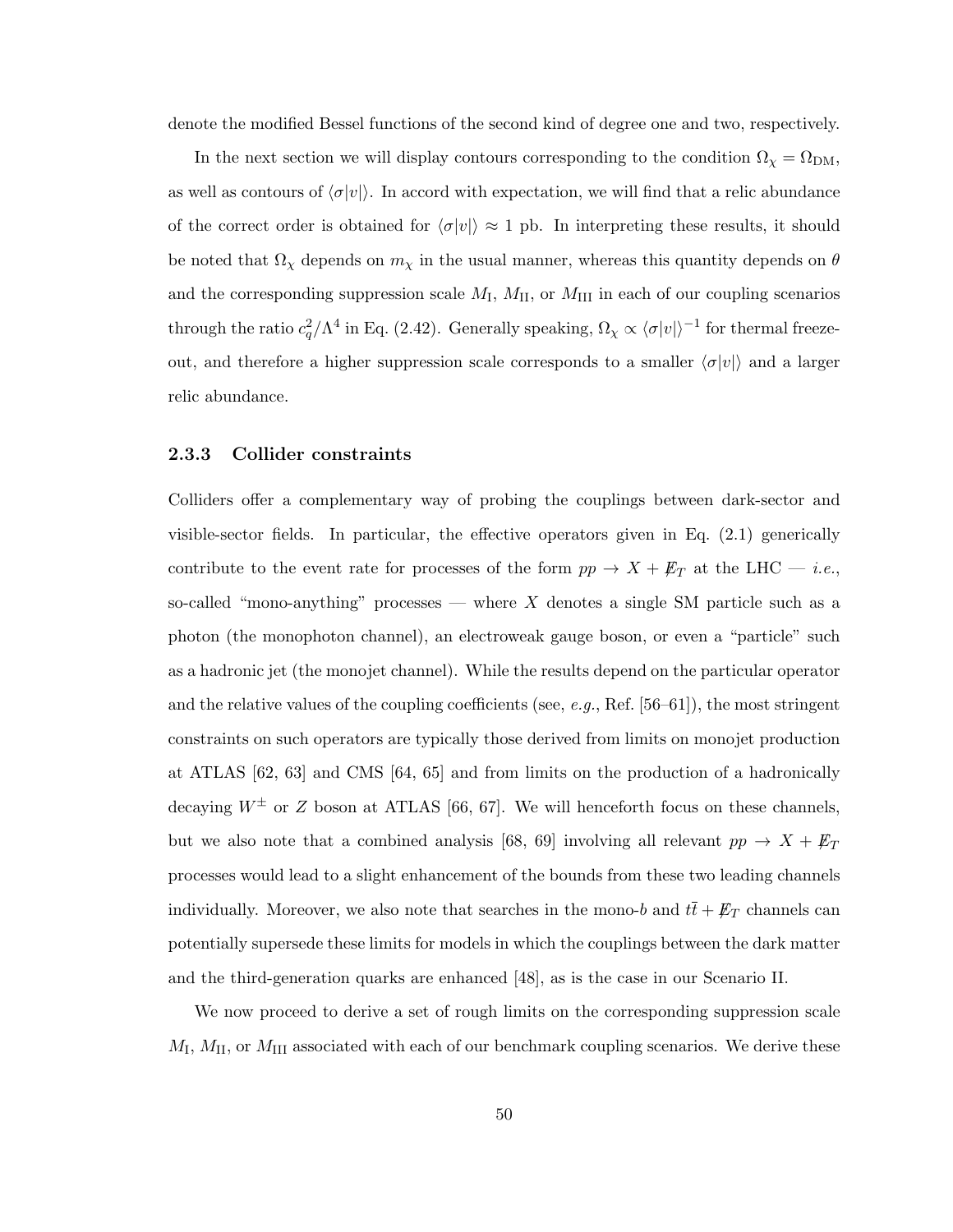limits under the assumption that a contact-operator description of the interactions between  $\chi$  and the SM quarks remains valid up to the center-of-mass-energy scale  $\sqrt{s} \approx 8$  TeV of the LHC. We then return to discuss how these results are altered in cases in which the contact-operator description is valid at scales relevant for direct detection, but breaks down at scales well below  $\sqrt{s}$ .

We begin by noting that the monojet [65] and mono- $W/Z$  [66, 67] analyses which correspond to the most stringent current limits on dark-matter production at the LHC are effectively counting experiments which serve to constrain the total cross-section for the corresponding production processes. A lower limit  $M_* > M_{\text{min}}$  on the heavy mass scale  $M_*$  defined for the operator D3 in the standard operator-classification scheme of Ref. [70] [which corresponds to our scalar-pseudoscalar operator  $\mathcal{O}_{Xq}^{(SP)}$ ] from either of these analyses corresponds to a limit  $M_{\rm II} > M_{\rm min}/2^{1/6}$  in our Scenario II with  $\theta = \pi/4$ . We also note that the production cross-section for each process scales like  $\sigma_1(m_\chi, M_I, \theta) \propto M_I^{-4}$  in Scenario I, whereas it scales like  $\sigma_{\text{II,III}}(m_{\chi}, M_{\text{II,III}}, \theta) \propto M_{\text{II,III}}^{-6}$  in Scenarios II and III. It therefore follows that bounds on  $M<sub>I</sub>$  can be derived from the bounds on  $M<sub>min</sub>$  quoted in Refs. [65] and [66, 67] and the ratio of the corresponding production cross-sections for the same  $m_{\chi}$ and the same fiducial value of  $M<sub>I</sub>$ . In this analysis, we choose 1 TeV as our fiducial mass scale. We therefore have

$$
\frac{M_{\rm I}}{\rm GeV} \ \gtrsim \ \left[ \frac{\sigma_{\rm I}(m_{\chi}, 1 \, \text{TeV}, \theta)}{2 \, \sigma_{\rm II}(m_{\chi}, 1 \, \text{TeV}, \pi/4)} \right]^{1/4} \left( \frac{M_{\rm min}}{10 \, \text{GeV}} \right)^{3/2} \ . \tag{2.44}
$$

Likewise, lower limits on  $M_{\text{II}}$  and  $M_{\text{III}}$  may be derived using the relation

$$
M_{\rm II,III} \geq \left[ \frac{\sigma_{\rm II,III}(m_{\chi}, 1 \,\text{TeV}, \theta)}{2 \,\sigma_{\rm II}(m_{\chi}, 1 \,\text{TeV}, \pi/4)} \right]^{1/6} M_{\rm min} \,. \tag{2.45}
$$

Constraint contours corresponding to the limits on contact-operator interactions from these most recent monojet and mono- $W/Z$  analyses will be discussed in the next section for each of our three coupling scenarios. The relevant cross-sections in each case are evaluated at parton level using the MadGraph/MadEvent package [71] (with the CTEQ6L1 PDF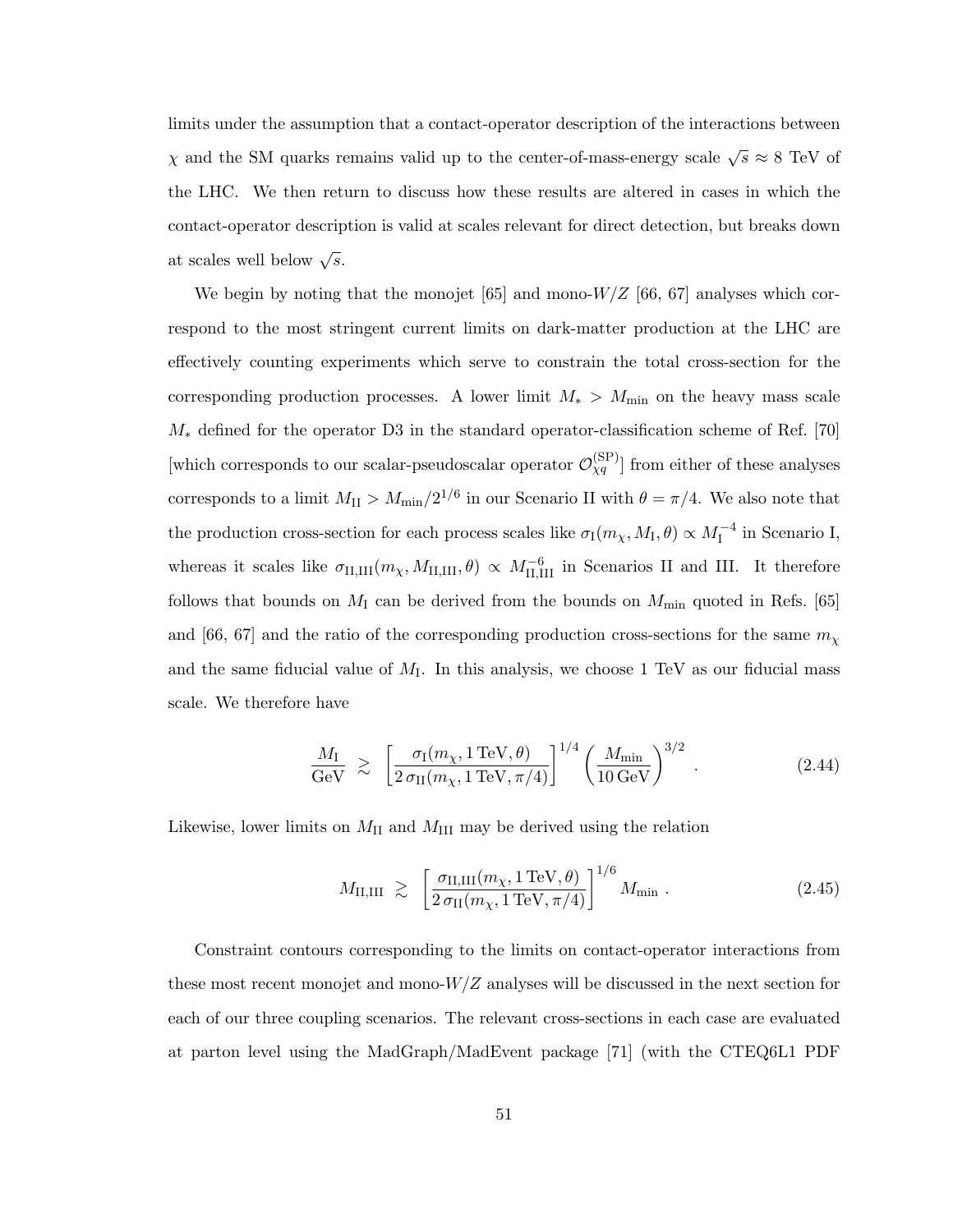set [72]) including the contribution from processes involving b quarks in the initial state. The event-selection criteria we employ in estimating these limits are modeled on those described in Ref. [65] for the mono-jet channel and Ref. [66, 67] for the mono- $W/Z$  channel. and we have verified that minor alterations in these cuts do not have significant effects on our results.

As mentioned above, it is important to note that constraints derived in this manner are valid only in the regime in which interactions between dark-matter particles and SM quarks can legitimately be modeled as contact operators at energies comparable to  $\sqrt{s}$ . In other words, they are valid for processes in which the mass  $m_{\phi}$  of the particle  $\phi$  which mediates the interaction is much larger than the momentum transfer to the dark-matter system. By contrast, for lower mediator masses  $m_{\phi} \lesssim 1$  TeV, these limits are no longer applicable even for  $m_{\phi} > m_{\chi}$ . Constraints on interactions between dark-matter particles and SM quarks can still be derived from LHC data for theories in which  $m_{\phi} \lesssim 1$  TeV; however, such constraints are highly model-dependent, sensitive to the full structure of the dark sector, and frequently weaker than the naïve limits one would obtain for these same channels in the contact-operator regime [73, 74].

On the other hand, while the contact-operator approximation becomes unreliable from the perspective of collider phenomenology for  $m_{\phi} \lesssim 1$  TeV, it remains valid for directdetection phenomenology down to far lower values of  $m_{\phi}$ . Indeed, interactions involving light mediators can still be reliably modeled as contact interactions at energies relevant for direct detection, provided that  $m_{\phi} \gtrsim 1$  GeV. Moreover, the relic-density calculation in Sect. 2.3.2 also remains qualitatively unaltered in the presence of a light mediator down to the kinematic threshold  $m_{\phi} = m_{\chi}$ . Below this threshold, annihilation into pairs of on-shell mediators becomes kinematically accessible. Moreover, below this threshold, the behavior of the thermally-averaged annihilation cross-section transitions from  $\langle \sigma |v| \rangle \propto m_{\chi}^2/m_{\phi}^4$  to  $\langle \sigma |v| \rangle \propto 1/m_{\chi}^2$  because  $m_{\chi}$  is always the dominant energy scale entering into the propagators for all diagrams contributing to this annihilation cross-section. Above this kinematic threshold, by contrast, we find that the correct relic density can be obtained for perturba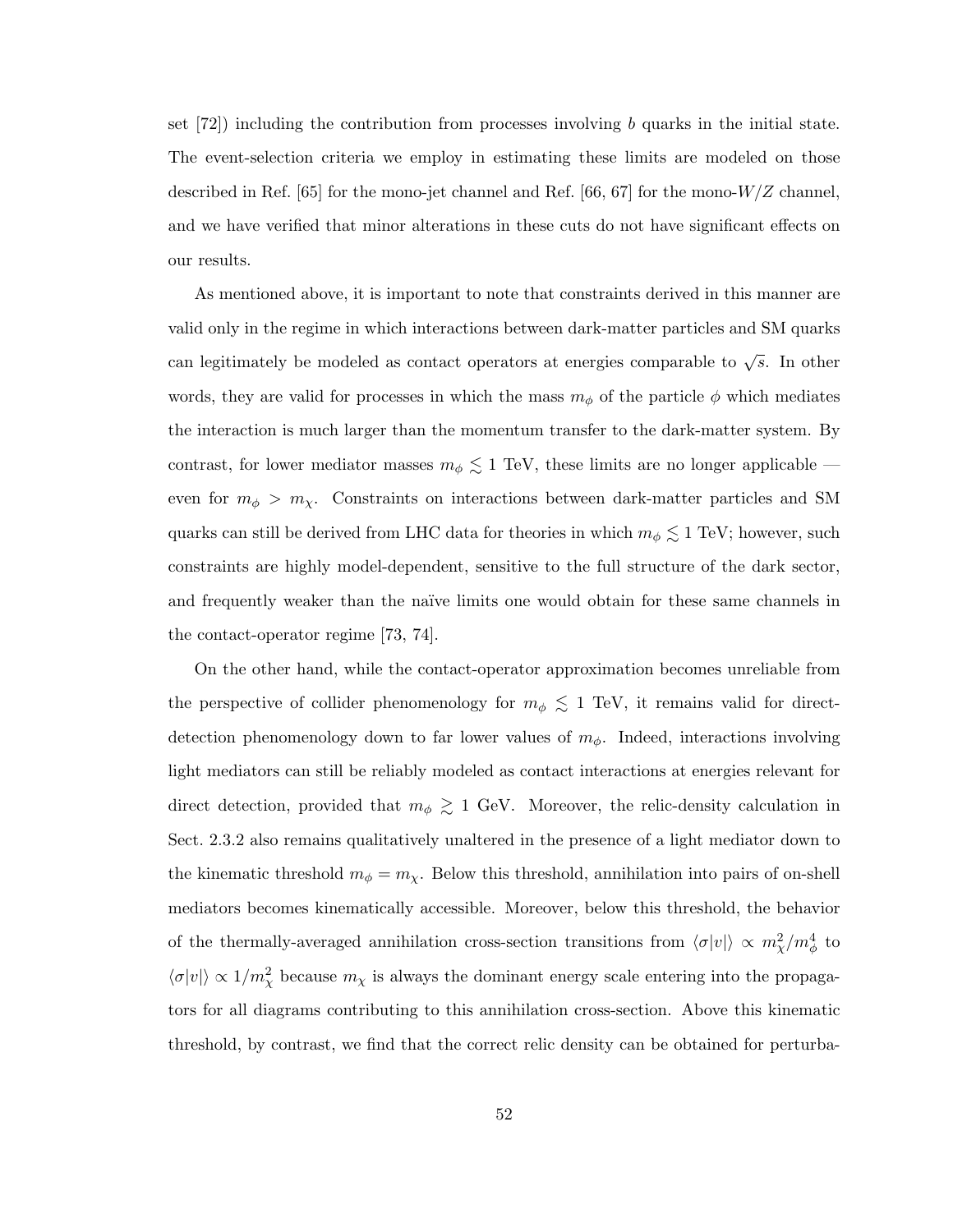tive couplings between  $\phi$  and both the dark-sector and visible-sector fermions in our theory, provided that  $m_{\chi} \lesssim \mathcal{O}(10 \text{ TeV}).$ 

In light of these considerations, we emphasize that the monojet and mono- $W/Z$  limits we have discussed here should not be interpreted as exclusion bounds, but rather as relations which indicate the regions within which LHC data can be interpreted as requiring that the mediator particle(s)  $\phi$  not be particularly heavy. Indeed, the suppression scale  $M_I$ ,  $M_{II}$ , or  $M_{\text{III}}$  in each of our three coupling scenarios can still be large even if  $m_{\phi}$  is light, provided the coupling between  $\phi$  and either  $\chi$  or the SM quarks is small.

### 2.4 Results

In the previous section, we outlined the physics that determines the reach of various directdetection experiments, assuming only pseudoscalar interactions between dark matter and Standard-Model quarks. We also outlined the physics that determines the cosmological dark-matter abundances after freeze-out, and summarized the physics that determines the reach of monojet and mono- $W/Z$  searches at the LHC. As we saw in Sect. 2.3, all of these calculations depend to varying degrees on the particular flavor coupling structure assumed (i.e., whether we are operating within Scenario I, Scenario II, or Scenario III), and on the particular value of  $\theta$  in each case.

The results of these analyses are shown in Fig. 2.2. The reaches of the current and future direct-detection experiments considered in this study are shown in red, purple, and blue (along with their associated uncertainties); for the COUPP-60 experiment we have assumed an exposure of  $10^5$  kg d while for the PICO-250L experiment we have assumed three years of running with a 500 kg fiducial mass [54]. Likewise, the black contour in each case corresponds to the condition  $\Omega_{\chi} = \Omega_{DM}$ , which one would naïvely expect to occur for  $\langle \sigma |v| \rangle \approx 1$  pb. The orange dashed curve, by contrast, explicitly indicates the points for which  $\langle \sigma |v| \rangle = 1$  pb, and the peach-colored and yellow-colored bands around it correspond to the regions within which the annihilation cross-section matches this value to within an increasing number of powers of ten (i.e., 0.1 pb  $\leq \langle \sigma |v| \rangle \leq 10$  pb and 0.01 pb  $\leq \langle \sigma |v| \rangle \leq 100$  pb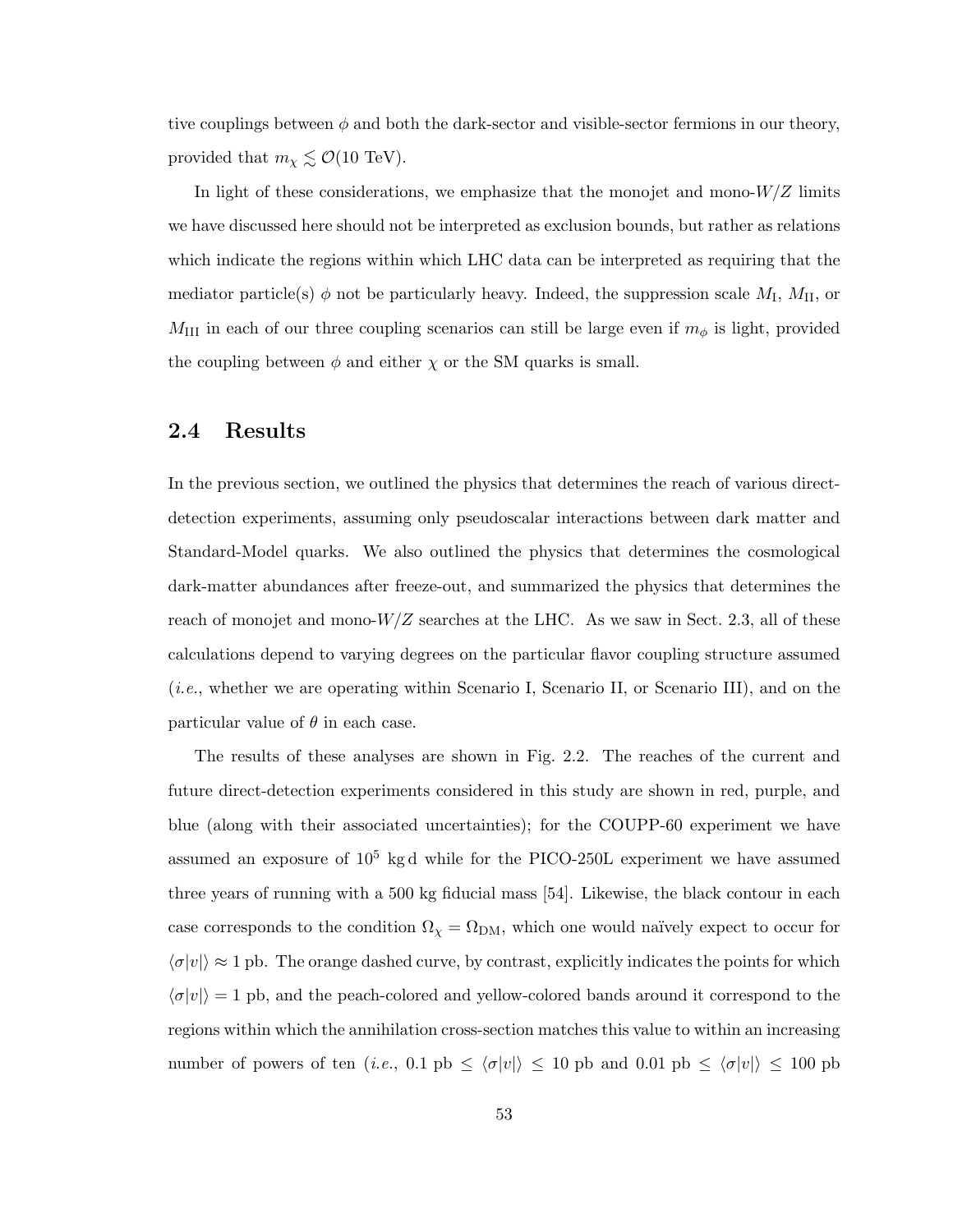respectively). Finally, the blue dashed curve and cyan dot-dashed curve respectively indicate the lower limits on  $M_{\rm I}$ ,  $M_{\rm II}$ , or  $M_{\rm III}$  from monojet and mono- $W/Z$  searches at the LHC in the case of a heavy mediator.

Note that we have included the abundance and collider curves within these plots merely in order to provide guidance when interpreting the impact of the direct-detection curves, and to indicate regions of specific interest. In particular, the collider and abundance curves do not represent strict bounds in any sense. For example, within each panel of Fig. 2.2, the region of the  $(m_\chi, M_*)$  plane below the  $\Omega_\chi \sim \Omega_{\rm DM}$  contour (with  $M_*$  representing either  $M_{\rm I}$ ,  $M_{\rm II}$ , or  $M_{\rm III}$ , as appropriate) is actually consistent with observational limits under the assumption that some additional contribution makes up the remainder of  $\Omega_{DM}$ . Conversely, the region above this contour can also be consistent with a thermal relic dark-matter candidate if the branching fraction for dark-matter annihilation into visible-sector particles is less than unity due to the presence of additional annihilation channels. This will also be true if an additional source of entropy production dilutes the relic abundance after freezeout. Moreover, as discussed in Sect. 2.3.2, the abundance-related orange and black curves in Fig. 2.2 do not represent true relic-density limits if  $m_{\phi} < m_{\chi}$ . Similarly, as discussed in Sect. 2.3, our monojet and mono-W/Z collider curves only represent exclusion bounds under the assumption that the contact-operator description of our scalar/pseudoscalar interaction remains valid up to the TeV scale. When this is not the case, the bounds can be far weaker or even effectively disappear.

As we see from Fig. 2.2, the dark-matter abundance does not depend significantly on the value of  $\theta$  in Scenarios I or III. By contrast, in Scenario II, our results depend sensitively on  $\theta$  due to the enhanced couplings to third-generation quarks relative to those of the first and second generations. Indeed, in Scenario II the abundance contours have sharp kinks or discontinuities that are not apparent in Scenarios I or III. This behavior ultimately arises because the couplings to the SM quarks in Scenario II are proportional to their masses, leading to a dramatic enhancement in the annihilation rate when the thresholds for new annihilation channels into heavy quark species are crossed. However, this assumes that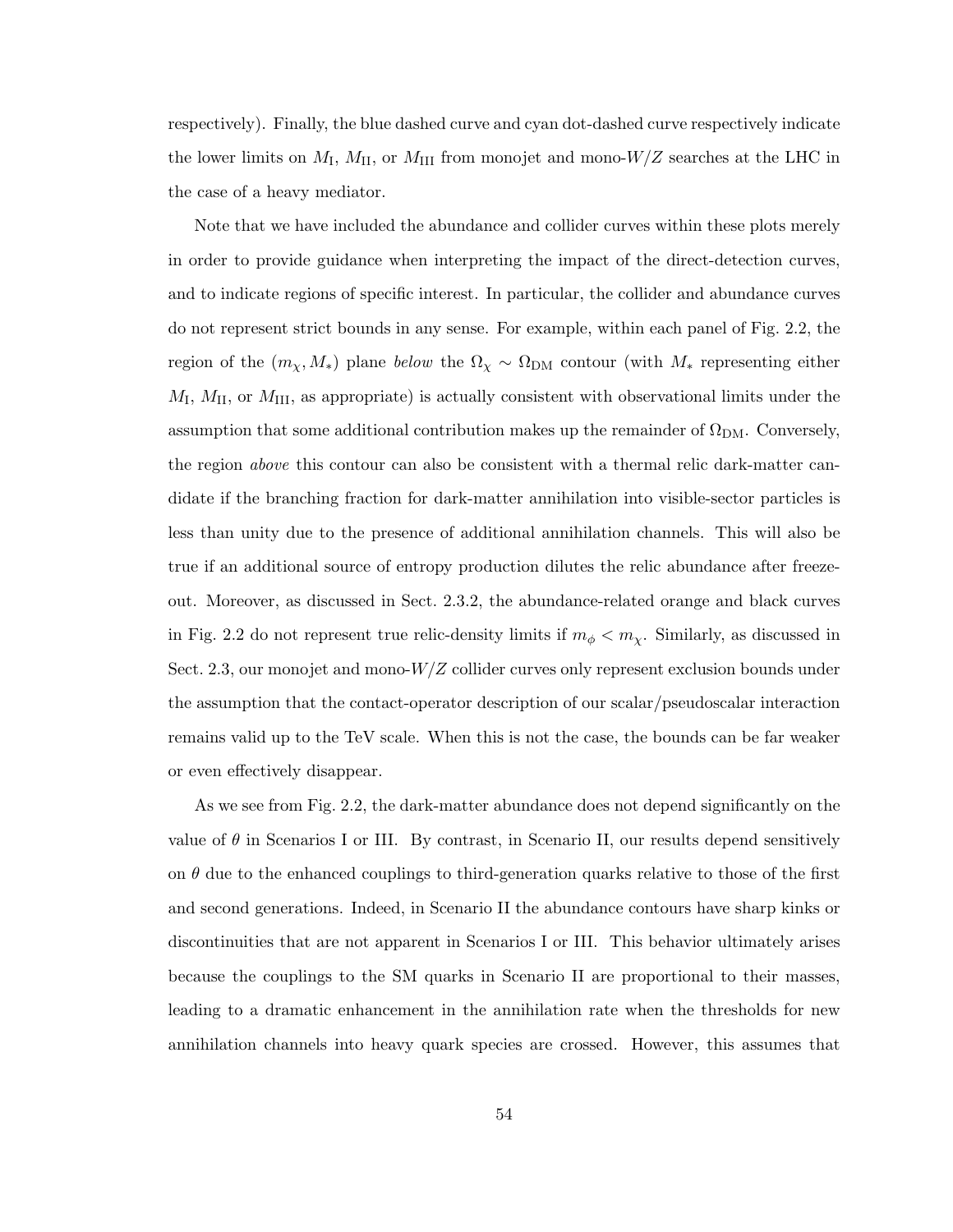the dark-matter coupling to these heavy-quark species is substantial — a feature that is ultimately  $\theta$ -dependent.

Overall, examining the plots in Fig. 2.2, we see that there are three main conclusions which may be drawn. The first and most significant result demonstrated in Fig. 2.2 is that there are regions of parameter space for which a thermal abundance matching  $\Omega_{\text{DM}}$  is not only consistent with current experimental limits on the pseudoscalar operator, but can actually be probed by the next generation of direct-detection experiments. This does not occur in merely one or two fine-tuned cases, but rather as a fairly generic result for all three scenarios defined in Sect. 2.1 and for most values of  $\theta$ .

Second, we observe that in some cases, the opposite is true: the reach of our directdetection experiments is significantly less than might be expected based on the magnitudes of the  $\Delta \tilde{q}^{(N)}$  coefficients. This is particularly true for the  $\theta = \pi/4$  case of Scenario I, or the  $\theta = 0$  case of Scenario II. Indeed, in such cases, we see that the direct-detection experiments cannot even probe that portion of the parameter space that would be associated with a thermal relic. Moreover, we see from Fig. 2.2 that the uncertainties in these cases are sufficiently broad that the direct-detection experiments may not even have any significant reach at all! Ultimately, these effects can easily be understood in relation to Fig. 2.1, where we have seen that for both of these cases the effective dark-matter/nucleon couplings themselves come extremely close to vanishing. (A similar thing would also have happened for  $\theta \approx \pi/8$  in Scenario III, if such a  $\theta$ -value were being plotted in Fig. 2.2.) As discussed in Sect. 2.1, these are situations in which the dark matter couples significantly to quarks, but not to nucleons. In such cases, we conclude that the non-observation of a dark-matter signal in COUPP-4 and in future direct-detection experiments need not rule out the existence of dark matter which nevertheless still couples to quarks and which could therefore potentially produce a signal at collider experiments.

Finally, conversely, we see that the effects of isospin violation (*i.e.*, variations in the value of  $\theta$ ) can have dramatic effects, potentially enhancing the reach of direct-detection experiments quite significantly compared with the reach of these experiments when nucleon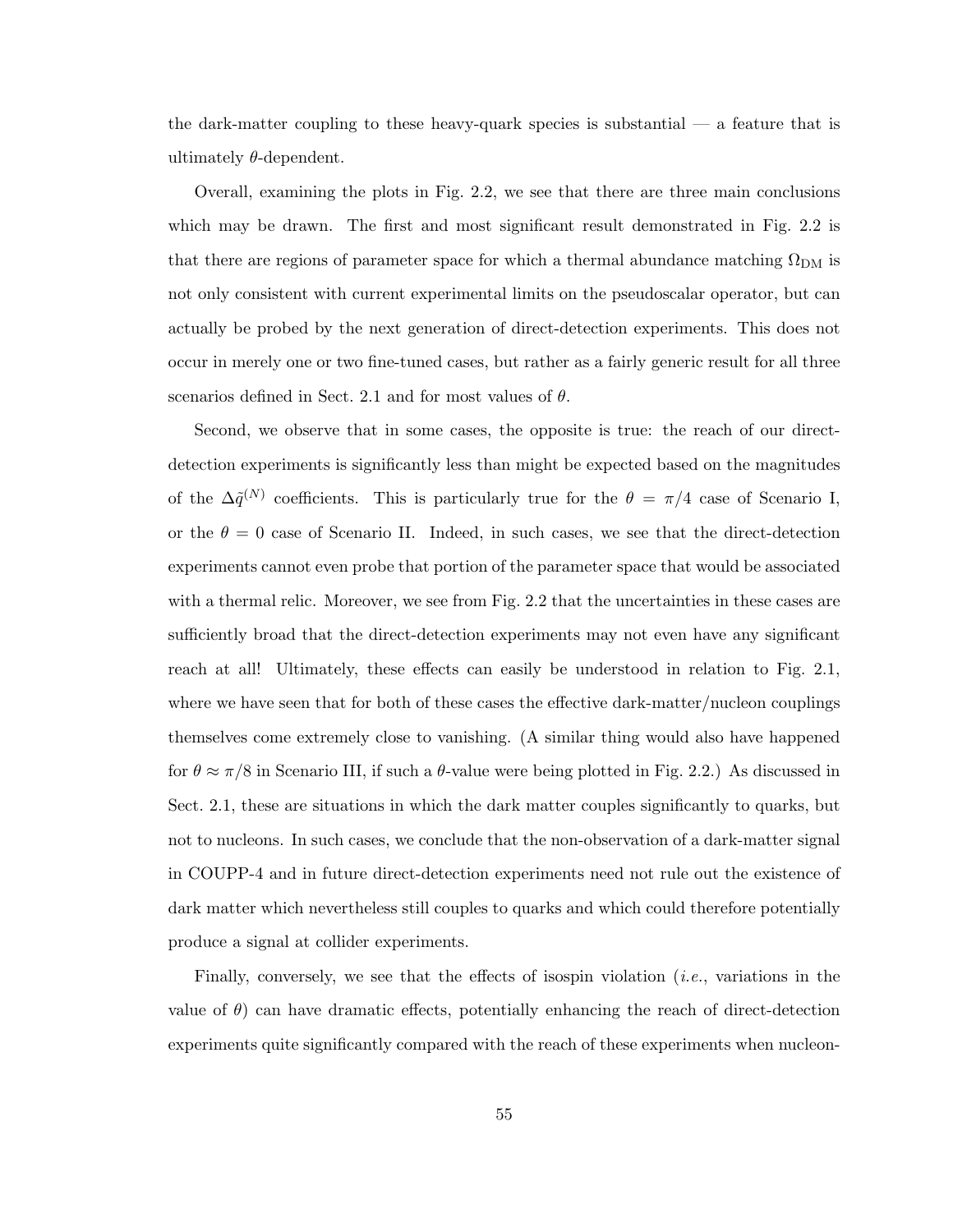level isospin symmetry is preserved. For example, in Scenario I, we note that the reach of PICO-250L is approximately 20 times greater (in terms of the values of  $M<sub>I</sub>$  being probed) for  $\theta = 0$  than for  $\theta = \pi/4$ .

### 2.5 Conclusions

In this chapter, we have studied the sensitivity of direct-detection experiments to dark matter which couples to quarks through dimension-six effective operators of the form  $\mathcal{O}_{\chi q}^{(\rm SP)} \sim c_q(\overline{\chi}\chi)(\overline{q}i\gamma^5 q)$ , utilizing (for illustrative purposes) several distinct benchmark choices for the quark couplings  $c_q$ . As we discussed, such effective operators give rise to velocity-suppressed spin-dependent dark-matter/nucleon scattering. Such operators can also give rise to  $\overline{\chi}\chi \to \overline{q}q$  annihilation from a p-wave initial state, as well as "mono-anything" signals at the LHC.

Although it might naïvely be supposed that velocity-dependent spin-dependent scattering would produce an unobservably small event rate at direct-detection experiments, we have demonstrated that this in fact need not be the case. Indeed, as we have seen, the velocitysuppression factors that arise in the pseudoscalar matrix element can be compensated by extra enhancement factors which also emerge in the pseudoscalar case when relating the corresponding pseudoscalar quark currents to effective pseudoscalar nucleon currents. These latter enhancement factors are of size  $\mathcal{O}(10^2-10^3)$  relative to similar factors associated with velocity-independent spin-dependent scattering (such as arises through axial-vector interactions). As a result, contrary to popular lore, we see that velocity-suppressed scattering may actually be within reach of current and upcoming direct-detection experiments. This then necessitates a sensitivity study of the sort that we have performed.

Specifically, our main conclusions are as follows:

- We have shown that there exist a large class of models for which the couplings of the  $\mathcal{O}_{\chi q}^{(\rm SP)}$  operators are consistent with a thermal relic density which matches observation.
- A subset of the above parameter space is excluded by current bounds from COUPP-4,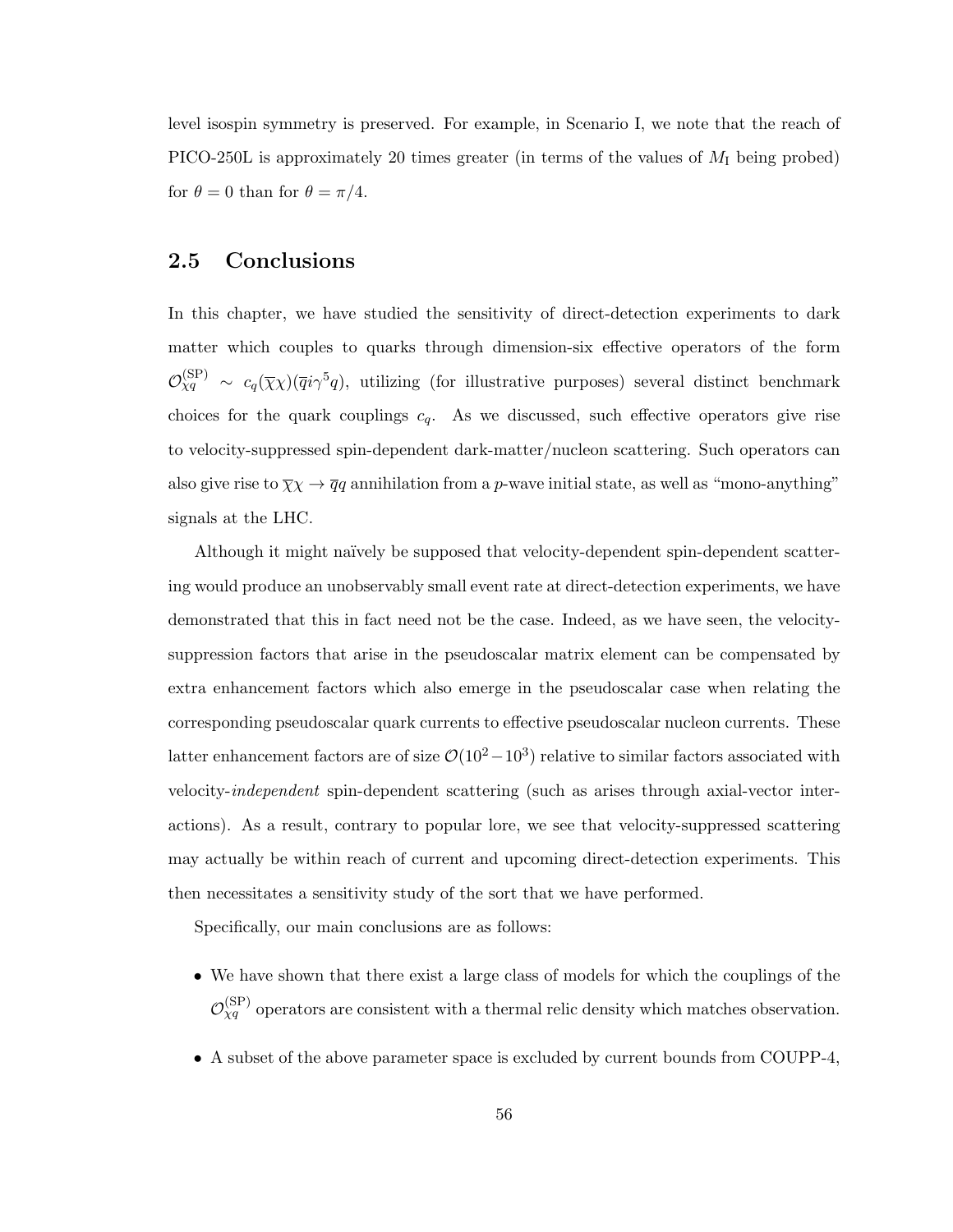and it is expected that an even larger region of this viable parameter space will be probed by COUPP-60 and PICO-250L.

- While part of the parameter space may be constrained by LHC bounds if the contactoperator approximation remains valid at the TeV scale, there are a wide range of models for which spin-dependent scattering is actually the discovery channel. As we have seen, this is true because the velocity-suppression effects normally associated with pseudoscalar couplings can be overcome through nucleonic effects that emerge in relating quark pseudoscalar currents to nucleon pseudoscalar currents.
- Conversely, there are special situations (often associated with isospin-preserving limits) in which these same nucleonic effects render direct-detection experiments utterly insensitive to non-zero couplings between dark matter and SM quarks. In other words, we have seen that dark matter can have a significant, non-vanishing coupling to quarks and yet simultaneously have no coupling to nucleons! This opens up the intriguing possibility that collider experiments and other indirect-detection experiments could potentially see dark-matter signals to which direct-detection experiments would be utterly blind. This may be extremely relevant in case of future apparent conflicts between positive signals from collider experiments and negative results from directdetection experiments.
- Finally, we see that isospin-*violation* generally tends to *enhance* dark-matter signals in direct-detection experiments relative to the signals which would have been expected if the quark/nucleon couplings were isospin-preserving. Moreover, for pseudoscalar couplings, this enhancement is not just a factor of two or three (as would be the case for axial-vector interactions), but a factor of ten or more. This then opens up the possibility that direct-detection experiments can be sensitive to such pseudoscalar couplings.

A few comments are in order, especially in relation to the last two points above. In Scenario I, dark-matter/nucleon couplings are maximally isospin-violating when  $\theta \approx 0$  or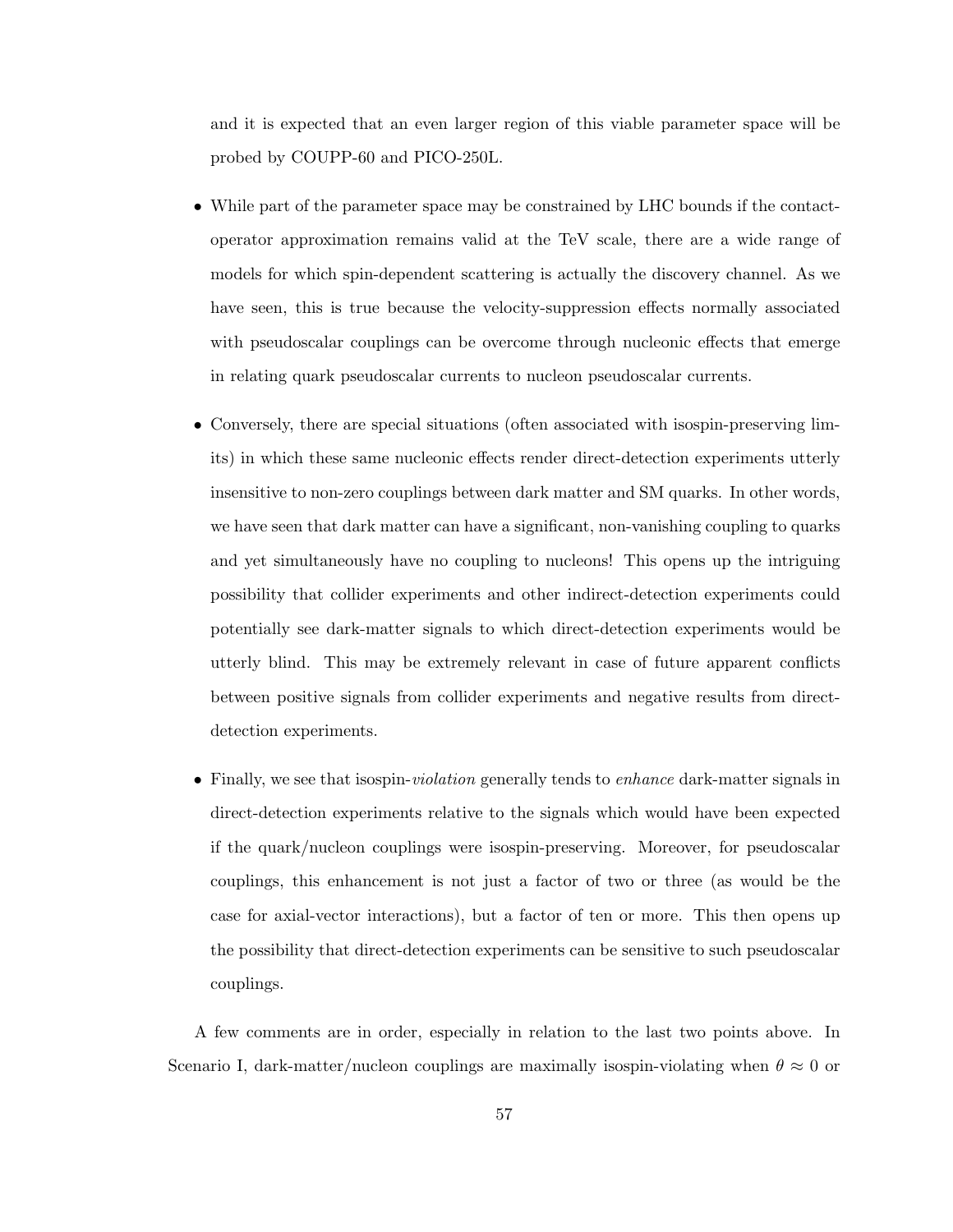$\theta = \pi/2$ . Interestingly, these cases provide the greatest sensitivity for direct-detection experiments (such as PICO-250L) which are sensitive to spin-dependent scattering. By contrast, detectors which are only sensitive to spin-independent scattering would have no chance of discovering such events, even if velocity-dependent effects are included. This is because, as discussed in Sect. 2.1, all terms originating from  $\mathcal{O}_{\chi q}^{(\rm SP)}$  which contribute to the scattering cross-section — and not just those at leading order — are spin-dependent.

On the other hand, we have seen that the sensitivity of direct-detection experiments is especially poor in the isospin-conserving cases (such as  $\theta \approx \pi/4$  in our Scenario I) for which the couplings to up- and down-quarks are similar. This poor sensitivity is ultimately the result of a destructive interference amongst these quark-level couplings, resulting in a small net coupling to both protons and neutrons. Indeed, in the limit within Scenario I for which  $m_{u,d} \ll m_s$  and  $\Delta \tilde{G}^{(N)} \sim 0$ , we find  $g_{\chi p}, g_{\chi n} \to 0$  identically at  $\theta = \pi/4$ . Note that result is detector-independent: one obtains a large suppression in the event rate *regardless* of whether the detector is sensitive to spin-dependent scattering from protons or neutrons. Moreover, since the dark-matter bilinear is a scalar, dark-matter annihilation is  $p$ -wavesuppressed. Thus, although the annihilation rate at the time of freeze-out may have been large enough to ensure the correct relic density, the annihilation cross-section at the current epoch would be so small as to be unobservable. Dark-matter models of this sort would be difficult to probe via any direct- or indirect-detection experiments.

In this chapter, we considered three different scenarios for the couplings  $c_{\boldsymbol{q}}$  between the dark matter and SM quarks. These correspond to different weightings for the various contributions from the light quarks to the resulting dark-matter/nucleon couplings and their associated dark-matter scattering rates. In Scenario I, for example, the dominant contributions came from the couplings of the quarks of the first generation, but we found that there also exist small contributions from the strange quark and heavier quarks. Likewise, in Scenario I we found that  $g_{\chi p}, g_{\chi n} \to 0$  for  $\theta = \pi/4$ . In Scenario III, by contrast, the additional contributions from the strange and heavier quarks are absent. Moreover, since the  $c_q$  coefficients of Scenario III scale with the masses of the quarks, we instead find that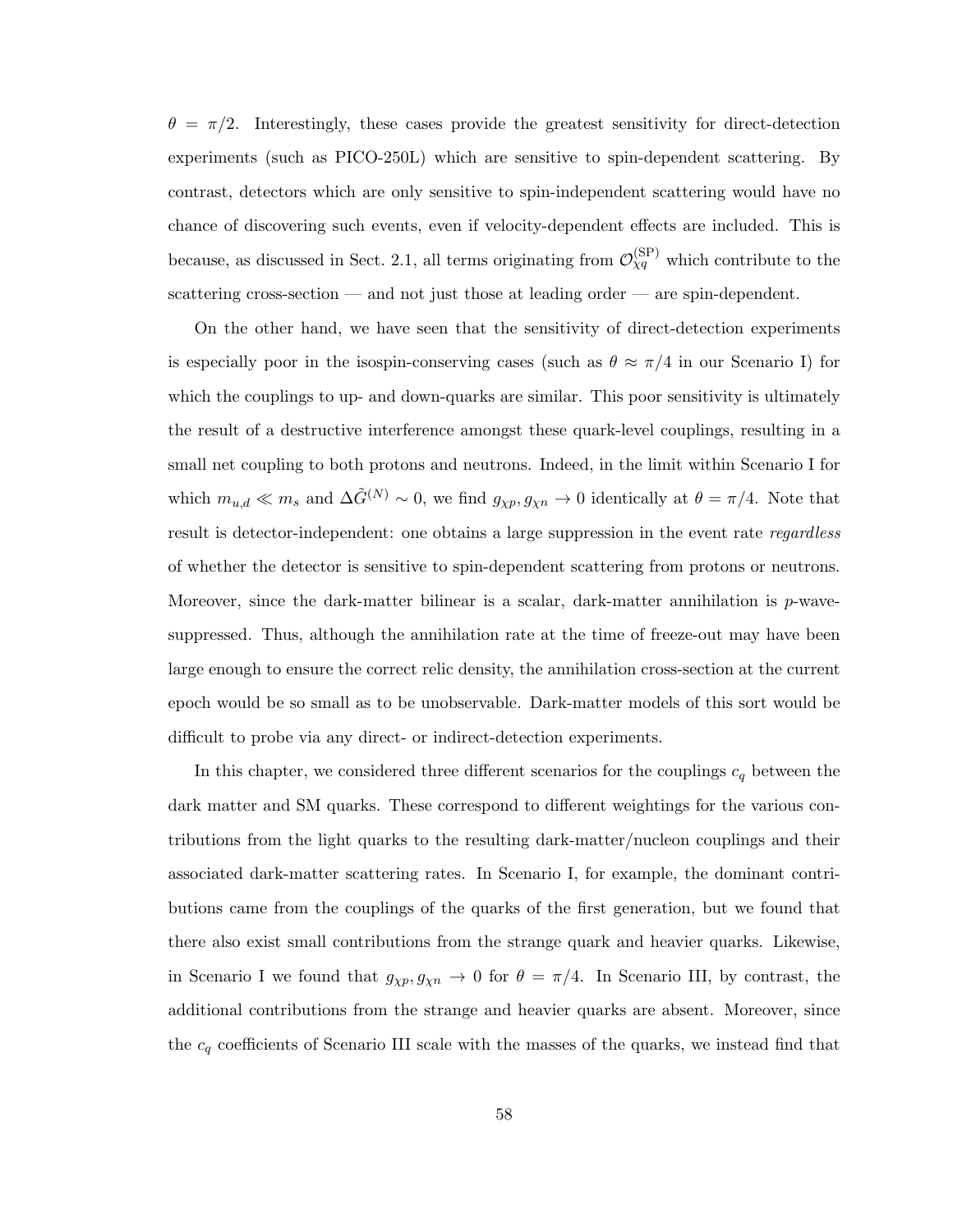$g_{\chi p}, g_{\chi n} \to 0$  for  $\tan \theta = m_u/m_d$ . In this connection, it is perhaps worth emphasizing that it is only for the pseudoscalar interactions that there exist values of  $\theta$  for which both  $g_{\chi p}$ and  $g_{\chi n}$  vanish simultaneously. As can be seen in Fig. 2.1, this does not happen for any of the analogous couplings in the axial-vector case.

Finally, Scenario II is an example of a class of models in which the largest dark-matter coupling is to the strange quark or the heavy quarks. As discussed earlier, this particular example is motivated by minimal flavor-violation. As evident from Fig. 2.2, the sensitivity of direct-detection experiments to viable dark-matter models is suppressed for such cases. It is clear why this occurs. In Scenario II, the largest dark-matter couplings are those to the second- and third-generation quarks — indeed, these are ultimately bounded by constraints on the relic density. Unfortunately, the contributions from these second- and third-generation quark couplings to dark-matter scattering are relatively small as a result of a suppression of the corresponding nucleon enhancement factors, while the coupling to first-generation quarks is necessarily small by assumption in this scenario.

Depending on the details of the short-distance (ultraviolet) physics model we imagine, dark matter which couples to quarks through an effective operator such as  $\mathcal{O}_{\chi q}^{(\rm SP)}$  may also be amenable to "mono-anything" searches at the LHC. In particular, for isospin-conserving variants in which the first-generation quarks dominate the scattering, LHC searches may be the only viable options for discovery. Moreover, LHC sensitivity may be enhanced for flavor structures such as those in Scenario II which are motivated by minimal flavor-violation, due to the large contribution to the LHC event rate that arises from the couplings to the heavy quarks. Ultimately, however, LHC sensitivity depends on the details of the model, and in particular on the flavor structure of the couplings. For the wide class of models in which such large LHC event rates do not occur, spin-dependent direct-detection will then be the discovery search channel.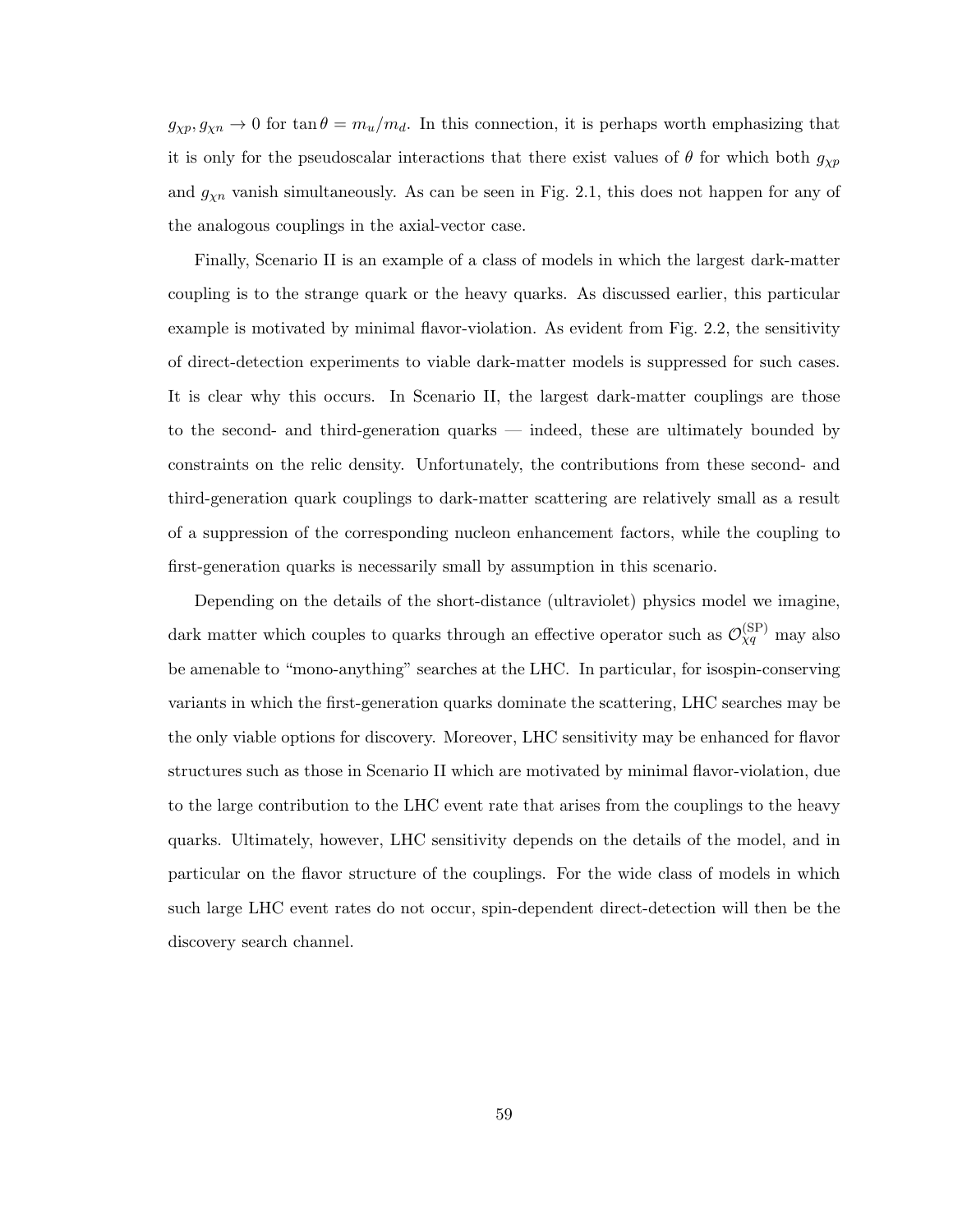for comparison purposes:

Figure 2.1: The effective proton and neutron dark-matter couplings  $g_{\chi p}$  (red) and  $g_{\chi n}$  (blue), plotted as functions of  $\theta$  for each of the three coupling scenarios discussed in the text. Panels in the upper row show the behavior of the pseudoscalar couplings in each scenario, while the panels in the lower row show the behavior of the corresponding axial-vector couplings. The dashed lines in each panel correspond to the central values for these couplings, while the shaded regions indicate the  $1\sigma$  uncertainty bands around these central values. Note that in each panel, both  $g_{\chi p}$  and  $g_{\chi n}$  have been normalized to the maximum possible central value of  $|g_{\chi p}|$  attainable in each scenario.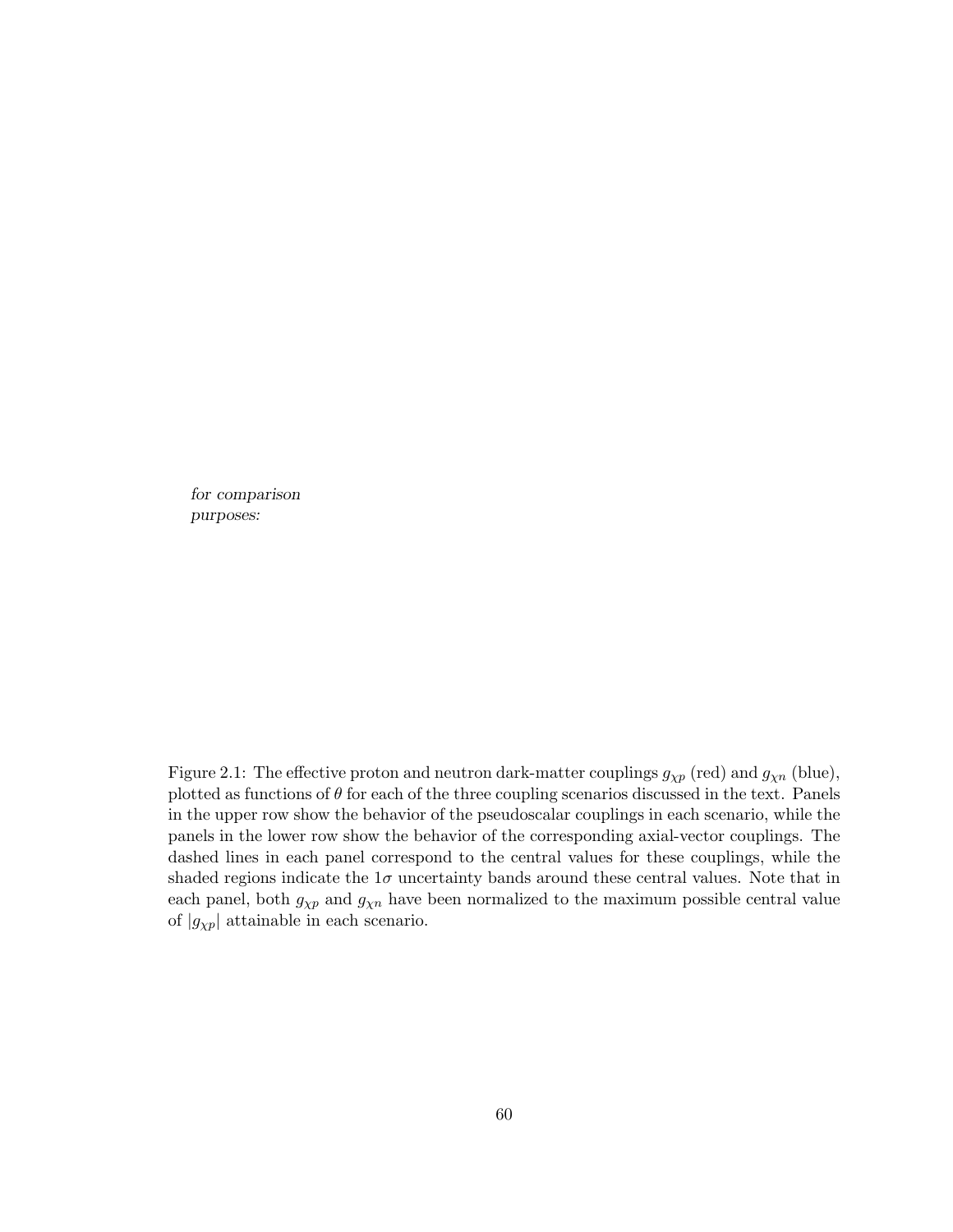Figure 2.2: Experimental reach of direct-detection experiments, assuming pseudoscalar interactions with the benchmark coupling structures of our Scenario I (top row), Scenario II (center row), and Scenario III (bottom row), with  $\theta = 0$  (left column),  $\theta = \pi/4$  (center column), and  $\theta = \pi/2$  (right column) in each case. These coupling structures are discussed in Sect. 2.1.3, and each panel is plotted as a function of the dark-matter mass  $m<sub>\chi</sub>$  and the mass scale  $M_I$ ,  $M_{II}$ , or  $M_{III}$  associated with the corresponding scenario. We see from these plots that there are many situations in which upcoming direct-detection experiments can easily reach into the range of greatest interest for thermally-produced dark matter and its possible collider signatures — even when only pseudoscalar interactions between dark matter and Standard-Model quarks are assumed.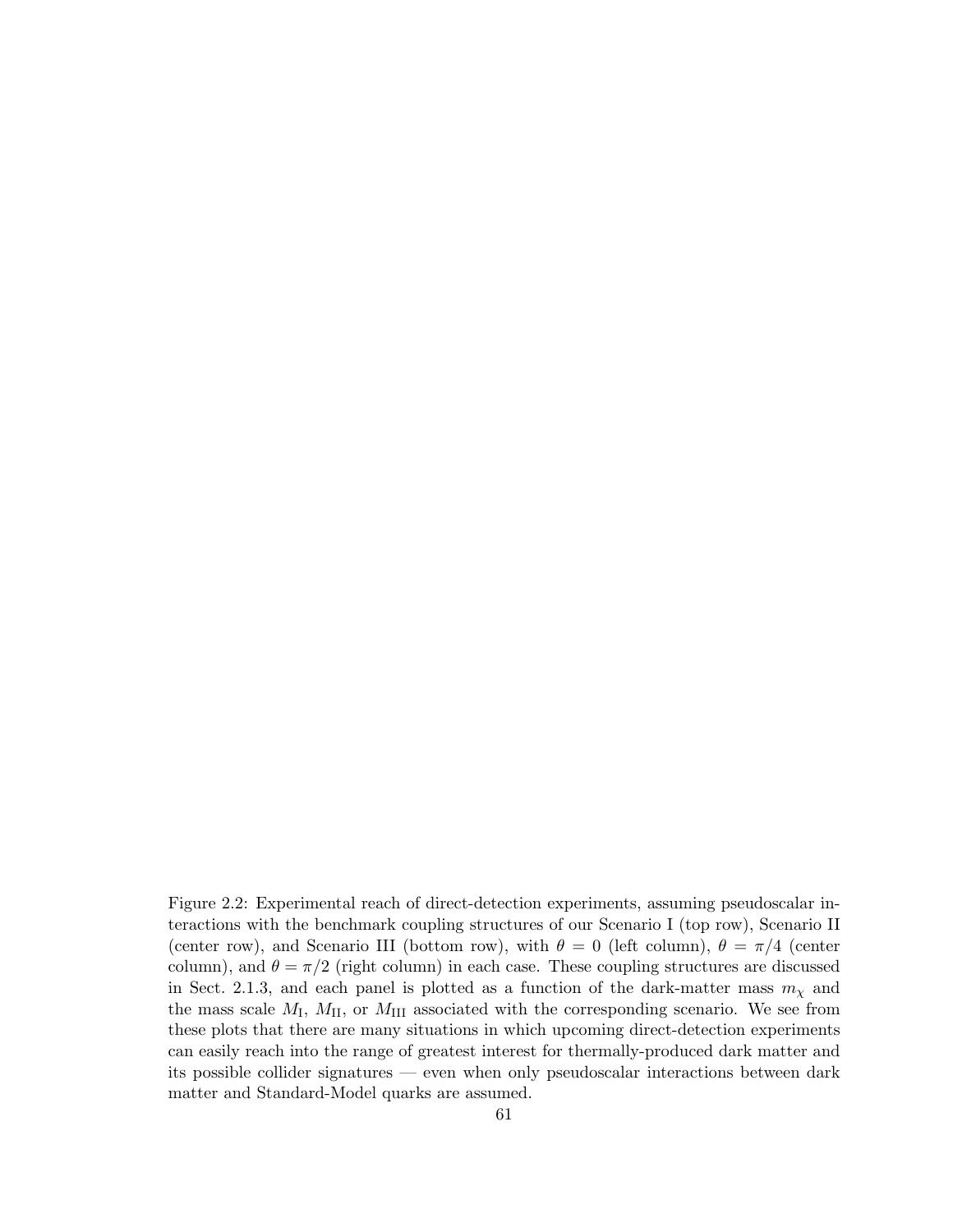## CHAPTER 3 A NEW CHANNEL IN DARK-MATTER COMPLEMENTARITY

There are many seemingly-independent signals we can search for in the hunt for dark matter. At colliders, we can search for dark matter production by searching for high  $p_T$  jets and  $W/Z$  bosons associated with large missing energy/momentum – a sign of the inert dark matter streaming freely through the detector. Another possibility is the direct detection of interactions between galactic-halo dark matter and standard model target material at sensitive underground detectors. A third avenue involves the indirect detection of dark matter through self-annihilations of it's cosmological abundance into standard model decay products. These indirect searches can be carried out by observing, with both terrestrial and satellite telescopes, astrophysical objects expected to have high densities of cosmological dark matter. As we have discussed, these seemingly-different processes are often related to each other through crossing symmetries, and thus can lead to a rich *complementarity* structure between the processes. In this way, we can use different experiments to cover different areas of the parameter space and thus "cover more ground." Alternatively, we can use the results (ideally, the detection of dark matter) at one experiment to predict the results of another experiment.

Most studies of this complementarity implicitly assume that the dark sector consists of a single particle  $\chi$ . Indeed, many studies further focus on a particular effective  $2 \to 2$ interaction between dark matter and ordinary matter, as sketched in Fig. 3.1(a); the three complementary search strategies then correspond to physical processes in which we imagine time flowing in the directions associated with the three different blue arrows. Indeed, because of the assumed single-particle nature of the dark sector, we further observe that the scattering that underlies direct-detection experiments is necessarily elastic. Likewise, the dark-matter-induced production of ordinary matter that underlies indirect-detection experiments exclusively takes place through annihilation of the dark-matter particle with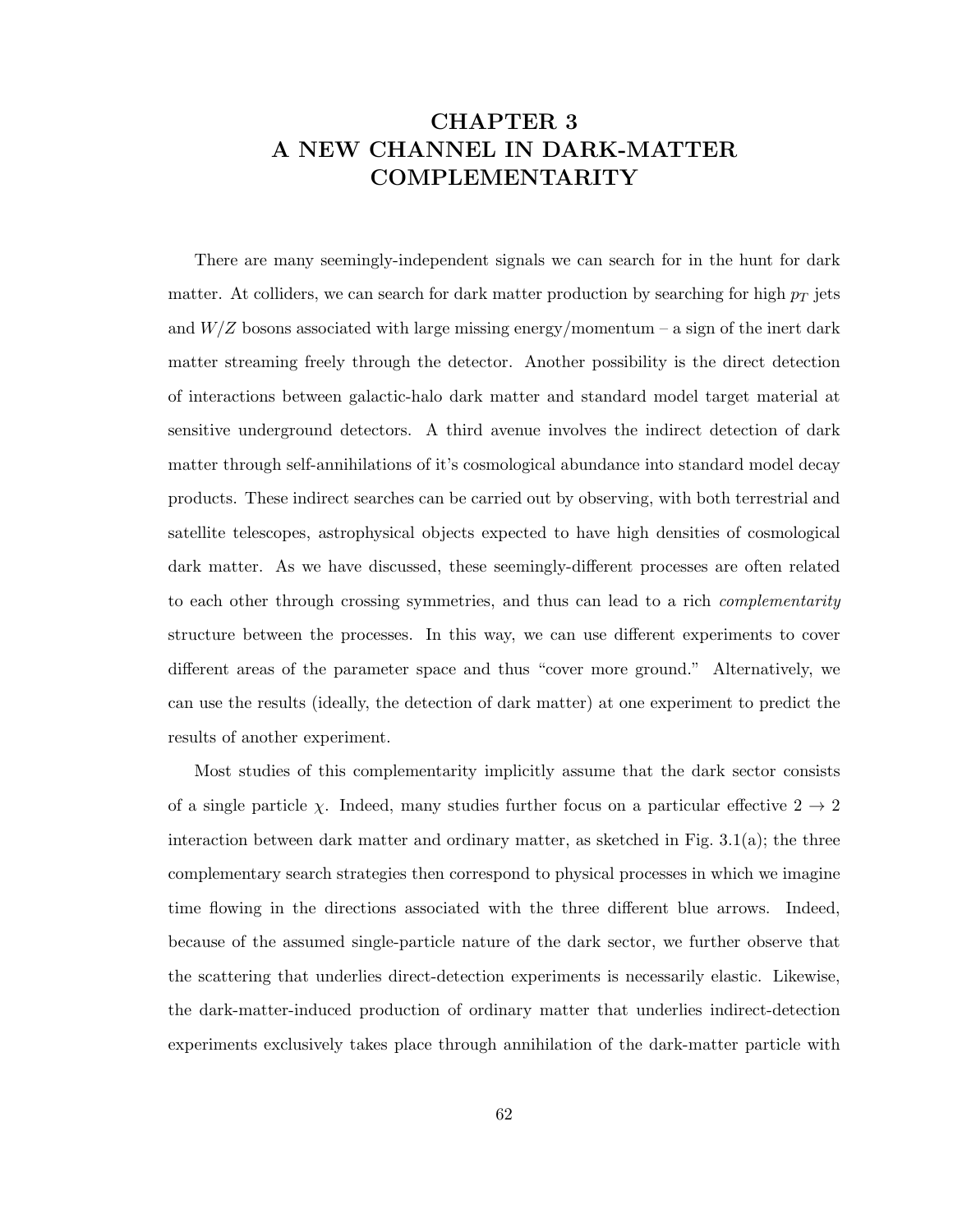Figure 3.1: (a) In single-component theories of dark matter, the  $2 \rightarrow 2$  amplitudes for dark-matter production, annihilation, and scattering are related to each other through various crossing symmetries. These different processes correspond to different directions (blue arrows) for the imagined flow of time through a single four-point diagram. (b) In multicomponent theories of dark matter, by contrast, there can be many different dark-matter components  $\chi_i$  with differing masses  $m_i$ . Taking  $m_i \neq m_j$  then changes the kinematics associated with each of the previous complementary directions: dark-matter production becomes asymmetric rather than symmetric; dark-matter annihilation of one dark particle against itself becomes co-annihilation between two different dark species; and elastic darkmatter scattering becomes *inelastic*, taking the form of either "down-scattering" or "upscattering" depending on whether it is the incoming or outgoing dark-matter particle which has greater mass. Even more importantly, however, the existence of a non-minimal dark sector opens up the possibility for an additional process which is also related the others by crossing symmetries: dark-matter decay from heavier to lighter dark-matter components. This process corresponds to a *diagonal* direction for the imagined flow of time, as shown, and thus represents a new direction for dark-matter complementarity.

itself or its antiparticle.

This situation becomes far richer in *multi-component* theories of dark matter<sup>1</sup>. In particular, if we assume that the dark sector consists of at least two different dark-matter components  $\chi_i$  and  $\chi_j$  with differing masses  $m_i \neq m_j$ , then for  $i \neq j$  the situation differs from the single-particle case in two fundamental ways. First, the kinematics associated with each of the traditional complementarity directions is altered: dark-matter production becomes asymmetric rather than symmetric; dark-matter annihilation of one dark particle against itself or its antiparticle becomes co-annihilation between two different dark

<sup>1</sup>For examples of top-down models which give rise to specific multi-component scenarios, see [75–80]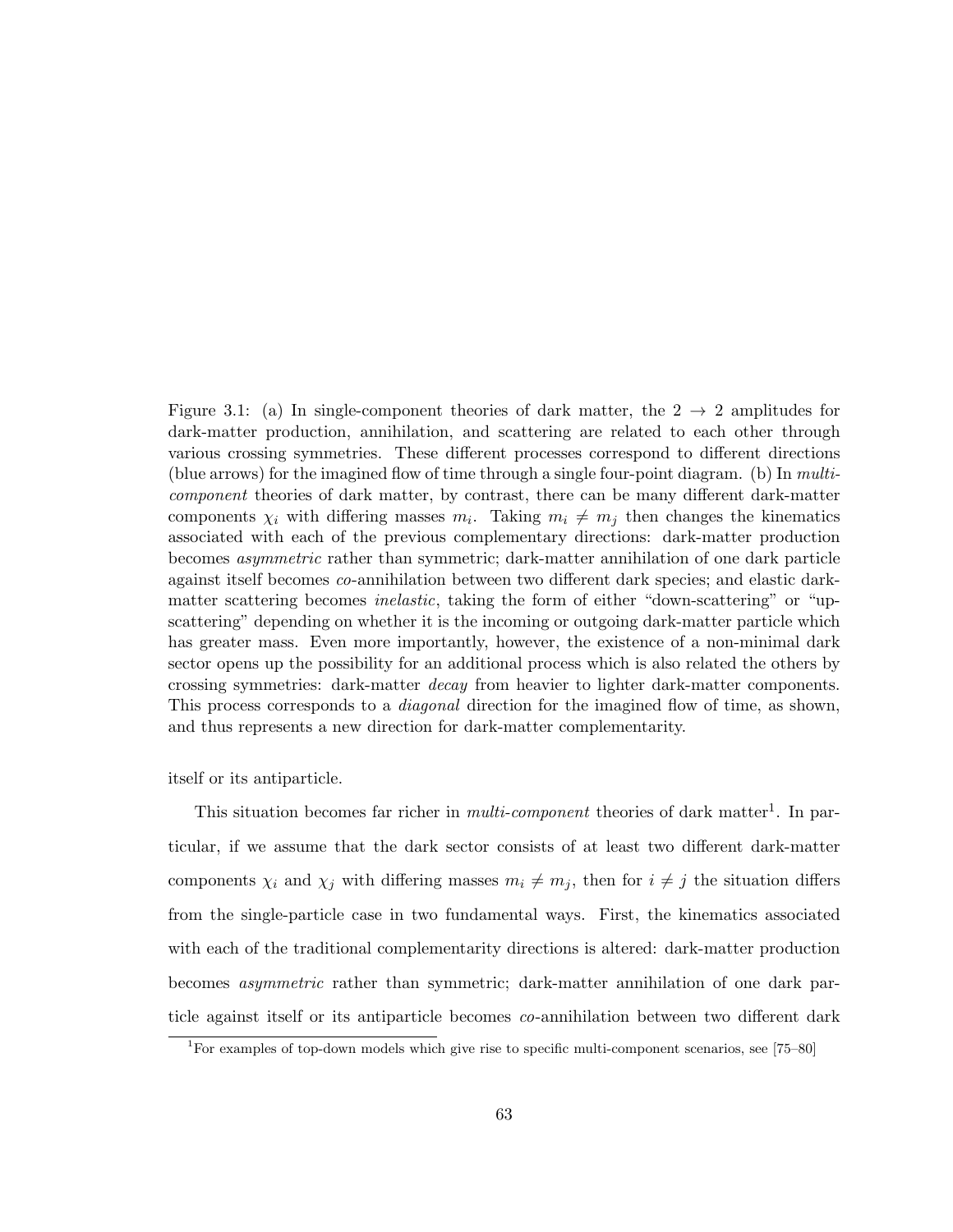species; and dark-matter scattering — previously exclusively elastic — now becomes *inelas*tic, taking the form of either "up-scattering" [25, 81–83] or "down-scattering" [27, 84–86] depending on whether it is the incoming or outgoing dark-matter particle which has greater mass. These kinematic changes are illustrated in Fig. 3.1(b), and can significantly affect the phenomenology of the corresponding processes. But perhaps even more importantly, an entirely new direction for dark-matter complementarity also opens up: this is the possibility of dark-matter decay from heavier to lighter dark-matter components. Indeed, this process corresponds to the *diagonal* direction for the imagined flow of time, as shown in Fig.  $3.1(b)$ , and thus represents an entirely new direction for dark-matter complementarity. Such a direction was not available in single-component theories of dark matter due to phase-space constraints, and is ultimately driven by the non-zero mass difference between the associated parent and daughter dark-matter particles.

Thus, if the dark sector consists of multiple components, a generic four-point interaction of the sort shown in Fig. 3.1 will lead to an enhanced set of complementarities across different classes of dark-matter experiments. Direct-detection experiments will potentially be sensitive to nuclear recoils from elastic scattering, up-scattering, and down-scattering, while indirect-detection experiments will potentially be able to measure fluxes from dark-matter self-annihilation, dark-matter co-annihilation, and dark-matter decay. Likewise, collider experiments will potentially involve dark-matter production which is both symmetric and asymmetric. Of course, neither inelastic down-scattering nor dark-matter decay will be relevant for present-day experiments unless the more massive dark-matter components have significant cosmological abundances at the present time; indeed, this already places one set of constraints on their decay widths. In this connection, we also note that this same four-point interaction can in principle also give rise to an additional process in which a heavy ordinary-matter particle decays to a lighter ordinary-matter particle along with two dark-sector particles. However, for all cases involving two quarks (which will be our main interest in this chapter), such processes cannot occur in a flavor-conserving theory. Processes of this type will therefore not be considered further in this work. We nevertheless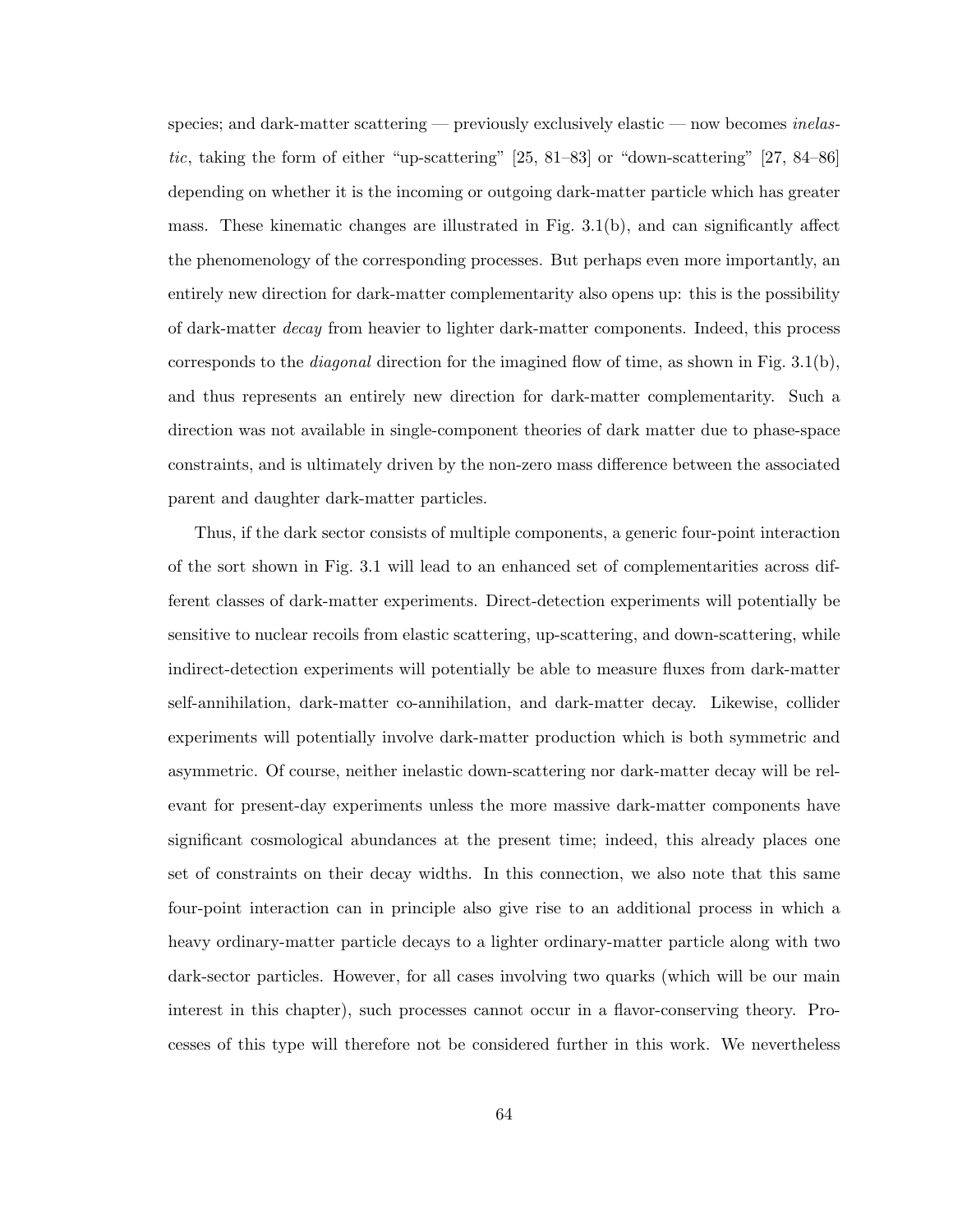note that in general, exotic decays of the Higgs or of Standard-Model electroweak gauge bosons could potentially provide yet another complementary probe into the nature of the dark sector [87–90].

#### Two Examples

In order to illustrate these extra complementarities and the power they provide in surveying the parameter space of theories with multi-component dark sectors, let us imagine that the dark sector consists of two Dirac fermions  $\chi_1$  and  $\chi_2$  which are neutral under all Standard-Model gauge symmetries and have corresponding masses  $m_1$  and  $m_2$  respectively, with  $m_2 > m_1$ . We shall also assume that our fundamental four-point interaction in Fig. 3.1(b) is described by an effective dimension-six four-fermi contact Lagrangian operator that couples these two dark-matter particles to two Standard-Model quarks  $q$ . For concreteness, in this chapter we shall consider two distinct examples of such operators, with the first taking the form of a flavor-conserving scalar (S) interaction

$$
\mathcal{L}_{int}^{(S)} = \sum_{q=u,d,s,...} \frac{c_q^{(S)}}{\Lambda^2} (\overline{\chi}_2 \chi_1)(\overline{q}q) + \text{h.c.} ,
$$
\n(3.1)

and the second taking the form of a flavor-conserving axial-vector (A) interaction

$$
\mathcal{L}_{int}^{(A)} = \sum_{q=u,d,s,...} \frac{c_q^{(A)}}{\Lambda^2} (\overline{\chi}_2 \gamma_\mu \gamma^5 \chi_1)(\overline{q} \gamma^\mu \gamma^5 q) + \text{h.c.}
$$
 (3.2)

We have chosen these two forms of interactions as canonical examples of operators giving rise to spin-independent (SI) and spin-dependent (SD) interactions, respectively. In these operators,  $q = u, d, s, ...$  specifies a particular quark flavor while  $c_q$  is the corresponding dark-matter/quark coupling and  $\Lambda$  denotes the mass scale of the new (presumably flavordiagonal) physics which might generate such effective interactions. Note that these operators are separately invariant under both charge conjugation (C) and parity (P).

Within the operators in Eqs. (3.1) and (3.2), we shall make two further assumptions. First, in each case, we shall assume a flavor structure for our dark-matter/quark couplings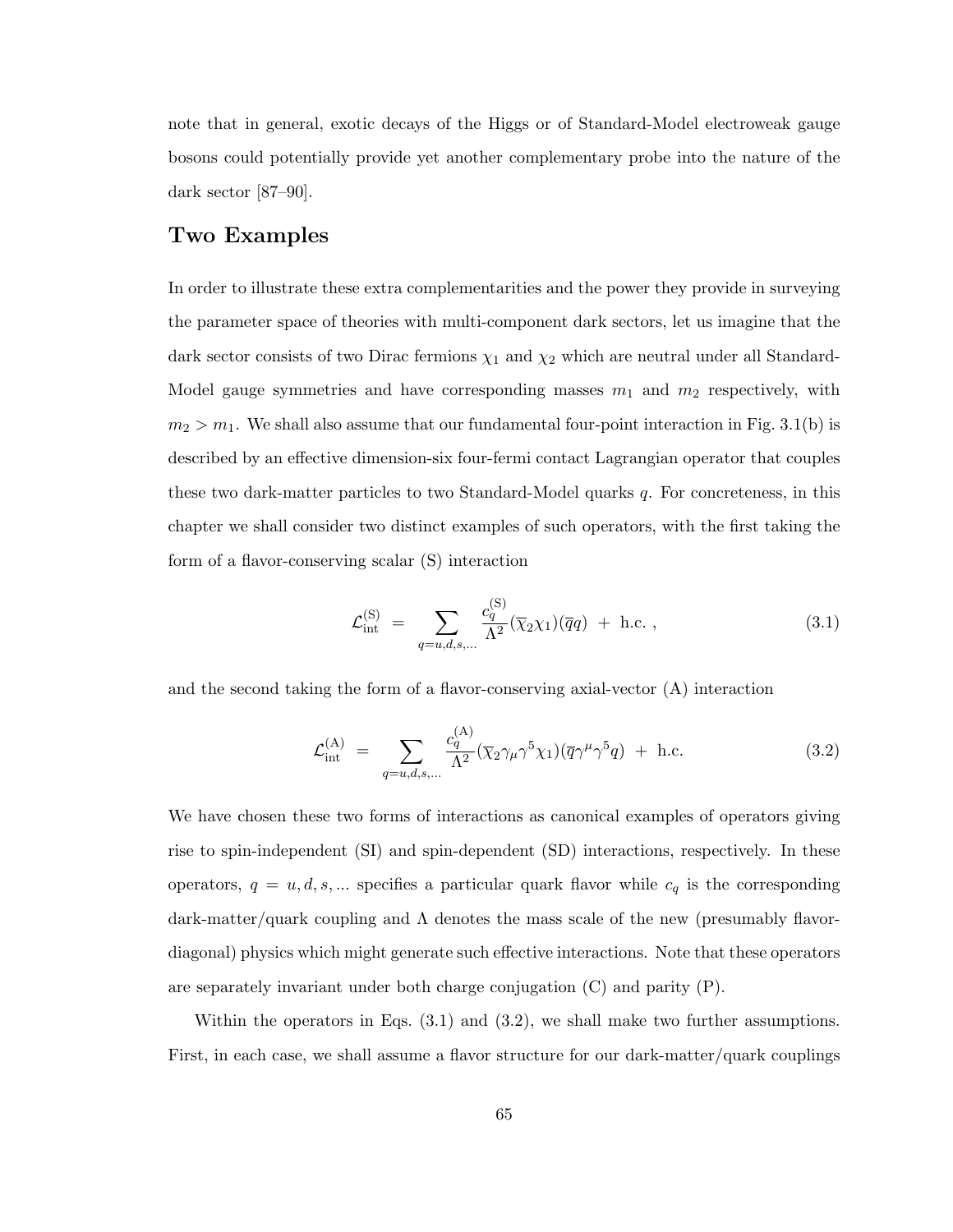$c_q$  such that

$$
c_u = -c_d = c_c = -c_s = c_t = -c_b \equiv c \ . \tag{3.3}
$$

We have chosen this flavor structure, which is maximally isospin-violating within each generation, because it ultimately maximizes the axial-vector decay rate and thereby places the strongest bounds on our examples. Second, we shall assume (as a cosmological input) that the heavier dark-matter particle  $\chi_2$  is metastable and carries the vast majority of the darkmatter abundance, *i.e.*,  $\Omega_2 = \Omega_{CDM} \approx 0.26$  and  $\Omega_1 = 0$ . As we shall see, this assumption also maximizes the rates for all relevant processes and thereby places the strongest bounds on our examples. This assumption also simplifies our analysis somewhat. We shall therefore take this to be a conservative "benchmark" for our study. We remark, however, that none of the primary qualitative aspects of our results will ultimately depend on this choice, and indeed other choices such as  $\Omega_1 \approx \Omega_2 \approx \Omega_{CDM}/2$  also lead to results which are very similar to those we shall obtain here. Such general scenarios will be explored in Ref. [47].

Given these assumptions, our examples each have three fundamental parameters: the effective coupling  $c/\Lambda^2$ , the mass  $m_2$  of the heavier dark-matter component, and the darksector mass splitting  $\Delta m_{12} \equiv m_2 - m_1$ . Our goal is to explore the resulting  $(c/\Lambda^2, \Delta m_{12})$ parameter space for different values of  $m_2$ . In this connection, however, we remark that since the operators in Eqs. (3.1) and (3.2) are non-renormalizable, they can only be interpreted within the context of an effective field theory whose cutoff scale is parametrically connected to  $\Lambda$ . As a result, our use of such operators when calculating phenomenological bounds already presupposes that the energy scales associated with the relevant processes in each case do not exceed Λ. Assuming  $\mathcal{O}(1)$  operator coefficients, this requires  $\Lambda \gtrsim \mathcal{O}(\text{GeV})$  for directdetection bounds; indeed, as we shall see, this value corresponds to nuclear recoil energies  $E_R \lesssim 100$  keV in direct-detection experiments. Likewise, for indirect-detection bounds, our requirement for  $\Lambda$  depends on whether we are dealing with dark-matter annihilation or decay: for annihilation this requires  $\Lambda \gtrsim \mathcal{O}(m)$  where m is a typical mass of a darksector component, while for a dark-matter decay of the form  $\chi_2 \to \chi_1 \overline{q} q$  this requires  $\Lambda \gtrsim \mathcal{O}(\Delta m_{12})$ . Finally, for calculating collider-production bounds, the use of such operators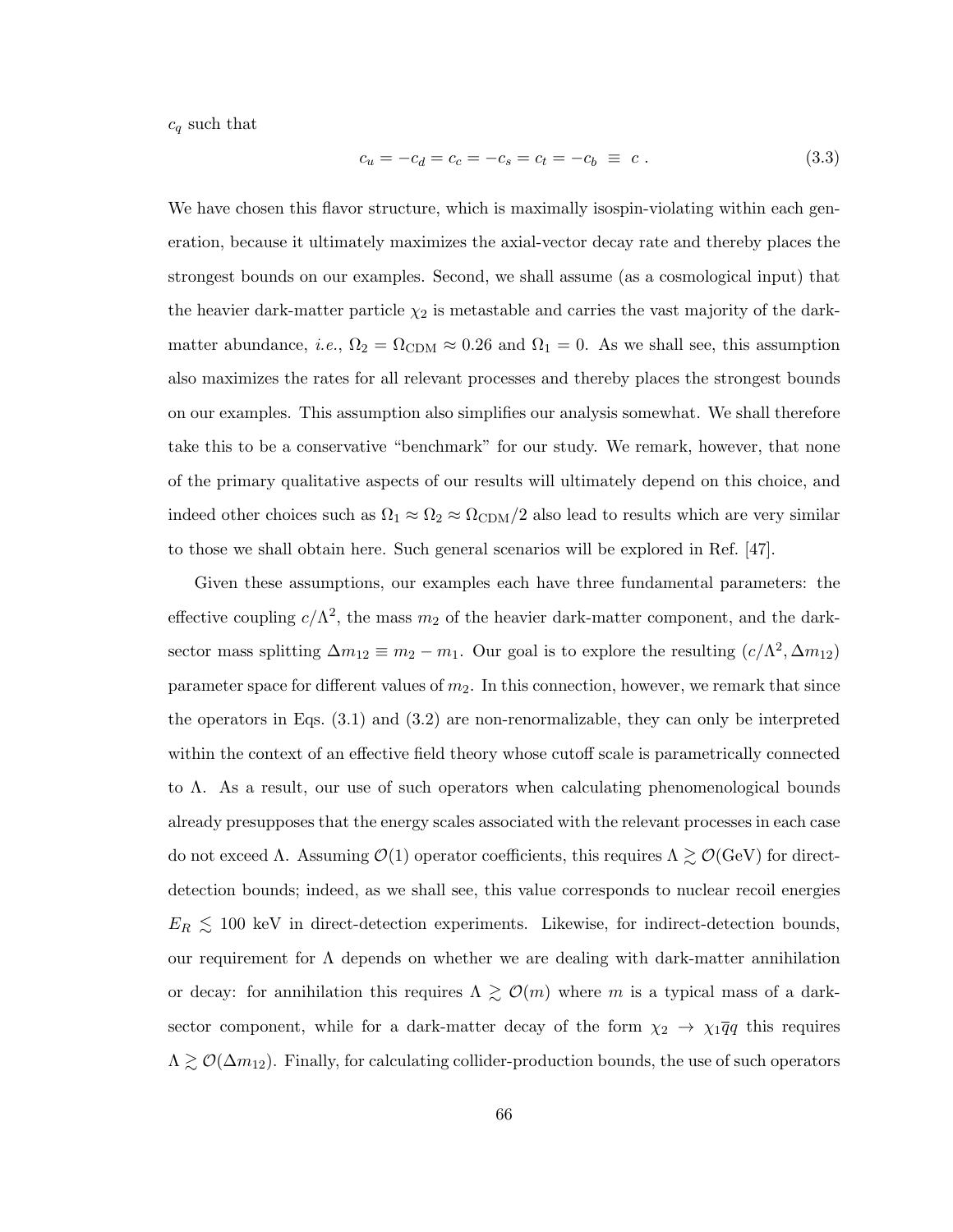is strictly valid only if  $\Lambda \gtrsim \mathcal{O}(\text{TeV})$ . If this last condition is not met, the resulting collider bounds should be viewed only as heuristic, and one would require a more complete theory (for example, involving potentially light mediators connecting the dark and visible sectors) before being able to make more precise statements.

As  $\Delta m_{12} \rightarrow 0$ , our dark-matter production and direct-detection processes proceed exactly as they would for a single dark-matter particle  $\chi$  of mass  $m = m_2$ . Indeed, in this limit direct detection can only proceed through elastic scattering; likewise, the interactions in Eq. (3.1) or (3.2) do not permit dark-matter decay. Thus, the  $\Delta m_{12} \rightarrow 0$  limit effectively embodies the physics of a traditional single-component dark sector with mass  $m_2$ , and in this case our bounds are relatively straightforward: one simply finds that directdetection and collider experiments place  $m_2$ -dependent upper limits on the coupling  $c/\Lambda^2$ . For example, for the coupling structure in Eq. (3.3) and for  $m_2 = 100 \text{ GeV}$ , we find from direct-detection experiments [51, 91] that

$$
\begin{cases}\n c^{(S)}/\Lambda^2 \leq 2.8 \times 10^{-10} \text{ GeV}^{-2} , \\
c^{(A)}/\Lambda^2 \leq 1.1 \times 10^{-5} \text{ GeV}^{-2} ;\n\end{cases}
$$
\n(3.4)

we likewise find from collider monojet  $[62–65]$  and mono- $W/Z$  [66, 67] constraints that

$$
\begin{cases}\n c^{(\text{S},\text{A})}/\Lambda^2 \lesssim 1.4 \times 10^{-6} \text{ GeV}^{-2} \text{ (mono-jet)}, \\
c^{(\text{S})}/\Lambda^2 \lesssim 5.0 \times 10^{-7} \text{ GeV}^{-2} \text{ (mono-}W/Z), \\
c^{(\text{A})}/\Lambda^2 \lesssim 3.1 \times 10^{-7} \text{ GeV}^{-2} \text{ (mono-}W/Z).\n\end{cases}
$$
\n(3.5)

However, by turning on  $\Delta m_{12}$ , we can now explore the effects of non-minimality in the dark sector and thereby assess the impact of the new kinematics and new complementarities that arise.

With an eye towards exploring those regions of parameter space which are likely to be of maximal phenomenological interest from a complementarity perspective, we shall restrict our attention to situations with  $\Delta m_{12} \lesssim \mathcal{O}(\text{MeV})$ ; we stress, however, that there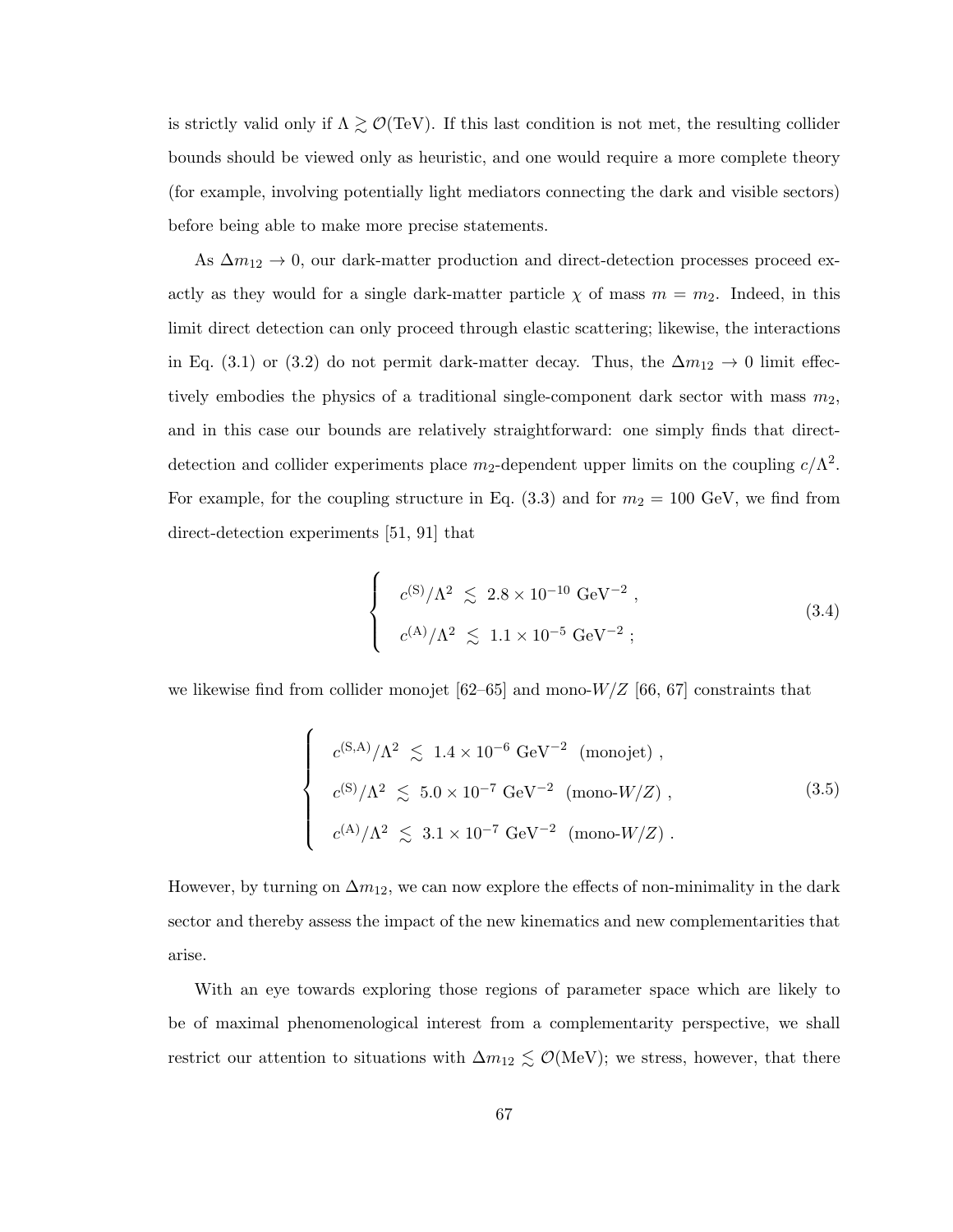is no fundamental reason that larger  $\Delta m_{12}$  cannot also be considered. Likewise, since we are taking  $\Omega_1 = 0$  for simplicity, the relevant dark-matter processes for the operators in Eqs. (3.1) and (3.2) are limited to inelastic down-scattering, asymmetric collider production, and dark-matter decay. We shall now discuss each of these in turn.

### 3.1 Inelastic Down-Scattering

We begin by considering the bounds from direct-detection experiments through the inelastic down-scattering process  $\chi_2 N_i \to \chi_1 N_f$  where  $N_i$  and  $N_f$  denote the initial and final states of the nucleus  $N$  in the detector substrate. In general, the total differential nuclear-recoil rate is given by

$$
\frac{dR}{dE_R} = \frac{\tilde{N}\rho_2^{\text{loc}}}{m_2} \int_{v>v_{\text{min}}^{(21)}} v \mathcal{F}_2(\vec{v}) \left(\frac{d\sigma_{21}}{dE_R}\right) d^3v ,\qquad (3.6)
$$

where  $\tilde{N}$  is the number of nuclei per unit detector mass, where  $\rho_2^{\rm loc}$  is the local energy density of  $\chi_2$ , where  $\mathcal{F}_2(\vec{v})$  is the distribution of detector-frame velocities  $\vec{v}$  for  $\chi_2$  in the local dark-matter halo, where  $v = |\vec{v}|$ , where  $v_{\min}^{(21)}$  is the  $E_R$ -dependent "threshold" velocity (*i.e.*, the minimum incoming velocity for which scattering with recoil energy  $E_R$  is possible), and where  $d\sigma_{21}/dE_R$  is the differential cross-section for the process  $\chi_2 N_i \to \chi_1 N_f$ . When evaluating these cross-sections, we require nuclear form factors; for this purpose we utilize the software packages associated with Ref. [50]. The corresponding limits on our  $(c/\Lambda^2, \Delta m_{12})$  parameter space are then respectively derived using the most recent LUX [91] and COUPP-4 [51] data for the scalar and axial-vector cases, respectively. Roughly speaking, this data can be taken as requiring  $R \lesssim 1.81 \times 10^{-4} \text{kg}^{-1} \text{day}^{-1}$  and  $R \leq 4.97 \times 10^{-2}$  kg<sup>-1</sup>day<sup>-1</sup> for the recoil-energy windows 3 keV  $\leq E_R \leq 25$  keV and 7.8 keV  $\leq E_R \leq 100$  keV, respectively. In this connection, we note that a threshold detector such as COUPP-4 is actually sensitive to scattering events with arbitrarily large recoil energies. However, for  $E_R \gtrsim 100 \text{ keV}$ , there are considerable uncertainties associated with distinguishing these events from background. To be conservative, we therefore adopt the above upper limit for the corresponding  $E_R$  window.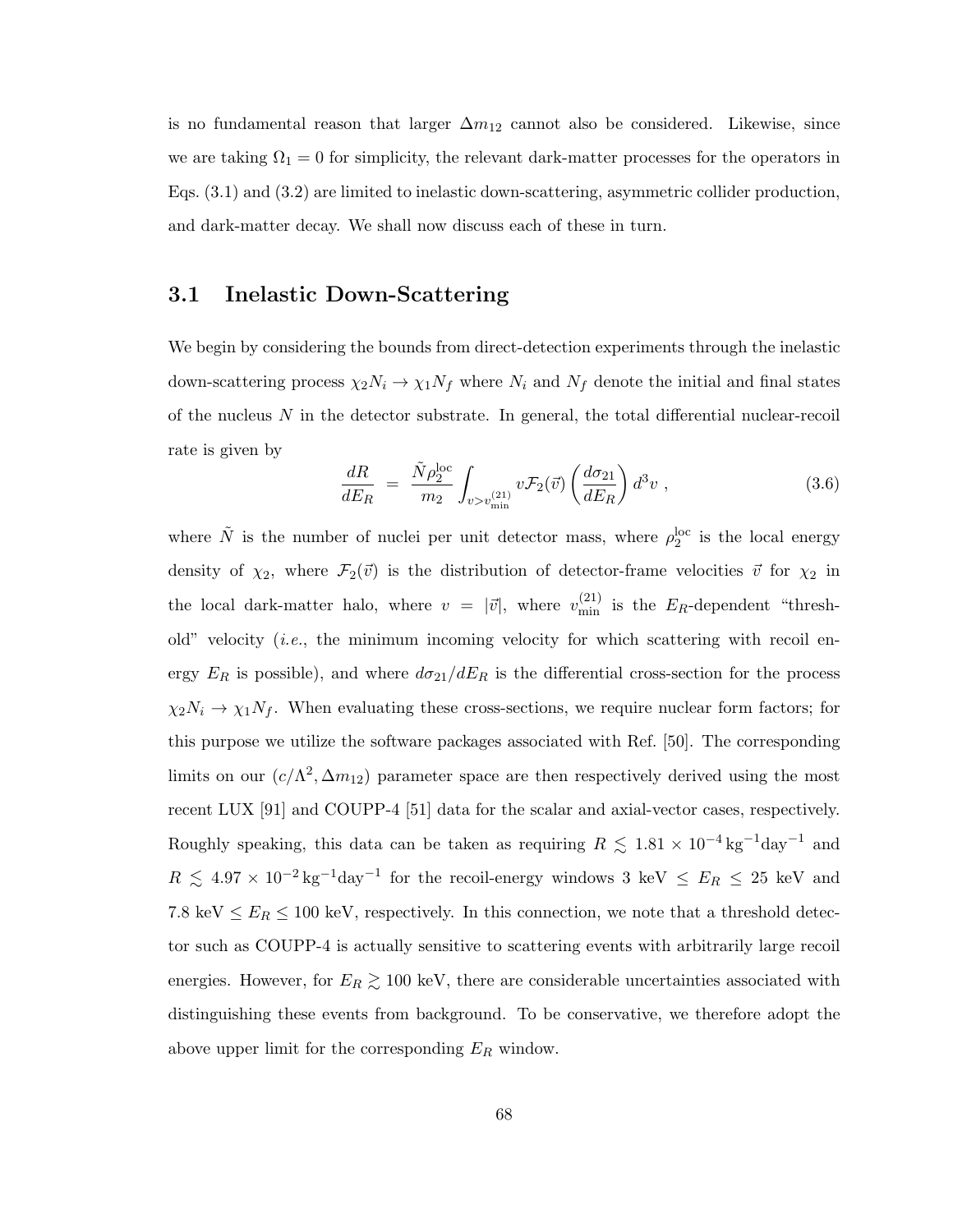Figure 3.2: Recoil-energy spectra for inelastic scattering  $\chi_2 N_i \to \chi_1 N_f$  off a germanium nucleus, with  $m_1 \neq m_2 = 100$  GeV. Left panel: Allowed ranges of recoil energy  $E_R$  as a function of incoming dark-matter particle velocity v for different  $\Delta m \equiv m_2 - m_1$ , for both "down-scattering" ( $\Delta m > 0$ , dotted lines) and "up-scattering" ( $\Delta m < 0$ , solid lines). The elastic case with  $\Delta m = 0$  is also shown (solid black line), as is the maximum velocity cutoff associated with the galactic escape velocity (dashed black line). Right panel: Corresponding recoil spectra  $dE_R/dR$  for both down-scattering (dotted lines) and up-scattering (solid lines), for different values of  $\Delta m$ . The solid black curve represents the  $\Delta m = 0$  elasticscattering case. For all spectra shown, the scattering is assumed to be spin-independent, with cross-section per nucleon  $\sim 10^{-46}$  cm<sup>-2</sup>.

While much of this analysis is completely standard, the primary new ingredient is the change in scattering kinematics from elastic to inelastic. If the scattering had been elastic  $(e.g., \chi_j N_i \to \chi_j N_f)$ , the possible allowed recoil energies would have been given by the standard expression  $E_R = E_{jN}(1 + \cos \theta)$  where  $E_{jN} \equiv \mu_{jN}^2 v_j^2/m_N$  and  $0 \le \theta \le \pi$ . Here  $v_j$ is the speed of the incoming dark-matter particle in the detector frame,  $m<sub>N</sub>$  the mass of the nucleus,  $\theta$  the scattering angle in the center-of-mass frame, and  $\mu_{\chi N}$  the reduced mass of the  $\chi/N$  system. For inelastic  $\chi_j N_i \to \chi_i N_f$  scattering, by contrast, the possible allowed recoil energies are instead given by  $E_R = E_{jN}(1+r+$ √  $\overline{1+2r}\cos\theta$ ) where  $r \equiv [\mu_{iN}/(\beta\mu_{jN})^2]\Delta m_{ij}$ with  $\beta \equiv v_j/c$  and  $\Delta m_{ij} \equiv m_j - m_i$ .

There are two important consequences of this change in kinematics. First, in the case of down-scattering, we see that for  $E_R \approx E_R^* \equiv [m_i/(m_i + m_N)] \Delta m_{12} c^2$  the required incoming velocity is essentially zero. Such threshold-free scattering with non-zero recoil energy would not have been possible in the traditional case of elastic scattering, but the required input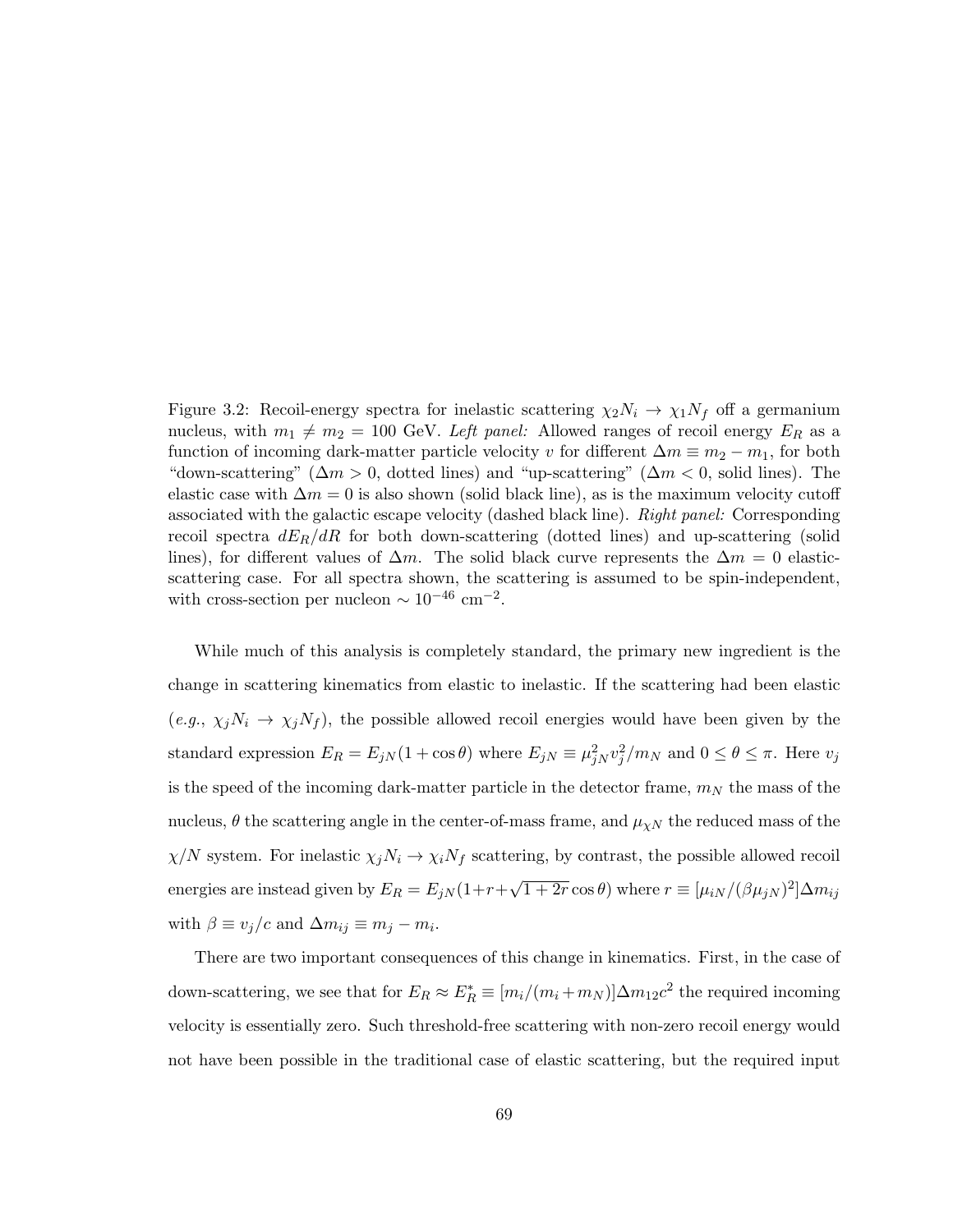energy in the inelastic case comes directly from species conversion within the dark sector (essentially from rest mass liberated within the dark sector) rather than from incoming dark-sector kinetic energy.

Second, we also observe that for any incoming dark-matter velocity  $v$ , we have not only a finite upper limit on the allowed nuclear recoil energy  $E_R$  but also a non-zero *lower* limit. This feature holds for both down-scattering and up-scattering, and in turn implies that the corresponding recoil spectrum  $dR/dE_R$  is negligible not only above a maximum value of nuclear recoil energy but also below a minimal value. Indeed, in the case of down-scattering (*i.e.*,  $\Delta m_{ij} > 0$ ), this allowed range of recoil energies is centered around  $E_R^*$  and becomes exceedingly narrow as the incoming velocity goes to zero. This is especially important since  $v \le v_{\rm esc} + v_E$ , where  $v_{\rm esc} \approx 540 \text{ km/s}$  is the galactic escape velocity and  $v_E \approx 231 \text{ km/s}$  is the speed of the Earth in the galactic frame. These features are illustrated in Fig. 3.2, and will play an important role in what follows.

### 3.2 Asymmetric Collider Production

Multi-component operators such as those in Eqs. (3.1) and (3.2) can also be probed through the collider-production direction. However, unlike the single-component case, the production processes induced by the operators in Eqs. (3.1) and (3.2) take the form  $qq \to \chi_1 \chi_2$ . Thus, we are dealing with *asymmetric* collider production of dark matter.

Despite this new feature, such dark-matter production processes can nevertheless be most effectively constrained just as for single-component theories  $-$  *i.e.*, through monojet searches at ATLAS  $[62, 63]$  and CMS  $[64, 65]$  and mono- $W/Z$  searches at ATLAS  $[66, 67]$ . Indeed, these limits are directly applicable to the asymmetric production of dark-matter particles  $\chi_1$  and  $\chi_2$  as well as to a pair of identical dark-matter particles because the values of  $\Delta m_{12}$  for which inelastic scattering can play a significant role in direct detection (and for which  $\chi_2$  is stable on cosmologically timescales without exceedingly large  $\Lambda$ ) are negligibly small in comparison with the energy scales relevant for collider physics. Thus, while the kinematics associated with the asymmetric production of dark matter differs from that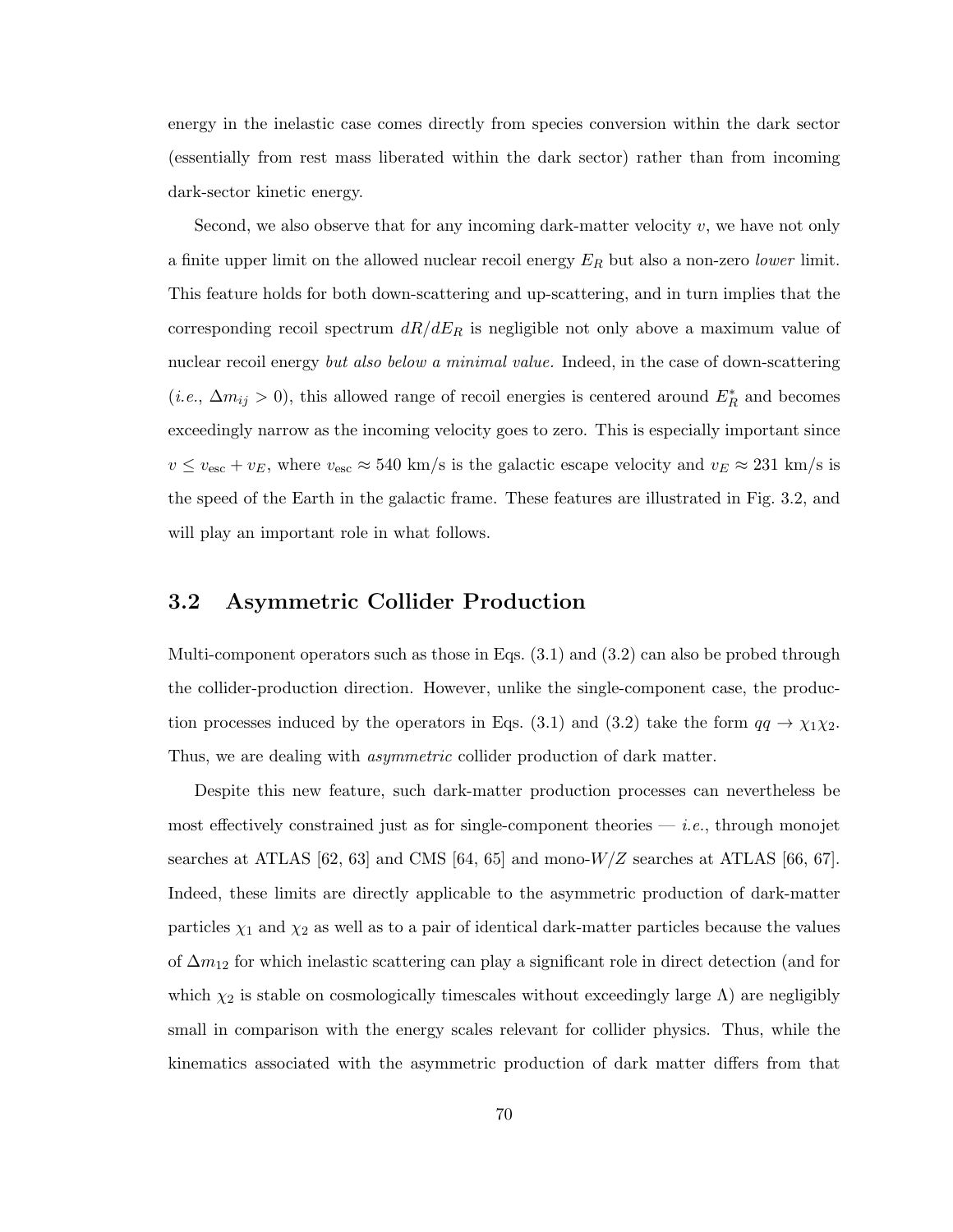associated with the more traditional symmetric production, this difference ultimately does not prove phenomenologically significant within the parameter ranges of greatest interest from a complementarity perspective.

### 3.3 Dark-Matter Decay

We now turn to an analysis of the new (diagonal) complementarity direction which comes into existence for non-zero  $\Delta m_{ij}$ , namely the possibility of decay from heavier to lighter dark-matter components. Once again, our starting points are the operators in Eqs. (3.1) and (3.2) which describe the microscopic (short-distance) interactions between our dark-sector particles  $\chi_i$  and Standard-Model quarks. However, because we are considering dark-sector mass splittings of size  $\Delta m_{12} \lesssim \mathcal{O}(\text{MeV})$ , our study of the dark-matter decay induced by the operators in Eqs. (3.1) and (3.2) must instead be performed within the framework of a low-energy macroscopic effective field theory in which the physics of Eqs. (3.1) and (3.2) is recast in terms of interactions between our dark-sector particles and the lightest color-neutral states in the visible sector.

In order to transition between these two descriptions, we can use the formalism of chiral perturbation theory<sup>2</sup> based on the low-energy  $SU(2)_L \times SU(2)_R \times U(1)_V$  flavor symmetry group of the light  $(u, d)$  quarks [97–99]. This technique allows us to systematically generate a complete set of operators which capture the exact symmetry structure of our underlying microscopic Lagrangian, up to unknown (but ultimately measurable) coefficients  $\tilde{\lambda}_i \sim \mathcal{O}(1)$ . The details behind this calculation will be discussed more fully in Ref. [47]. The upshot, however, is that the scalar interaction in Eq.  $(3.1)$  gives rise to an effective Lagrangian of the form [100–103]

$$
\mathcal{L}_{\text{eff}}^{(\text{S})} = -\frac{B_0^2 (m_u - m_d) \tilde{\lambda}_1 c^{(\text{S})}}{8\pi^2 \Lambda^2} \overline{\chi}_2 \chi_1 + \frac{B_0 \alpha_{\text{EM}} \tilde{\lambda}_2 c^{(\text{S})}}{4\pi \Lambda_C^2 \Lambda^2} (\overline{\chi}_2 \chi_1) F_{\mu\nu} F^{\mu\nu} + \dots, \qquad (3.7)
$$

 $^{2}$ For reviews, see [92–96]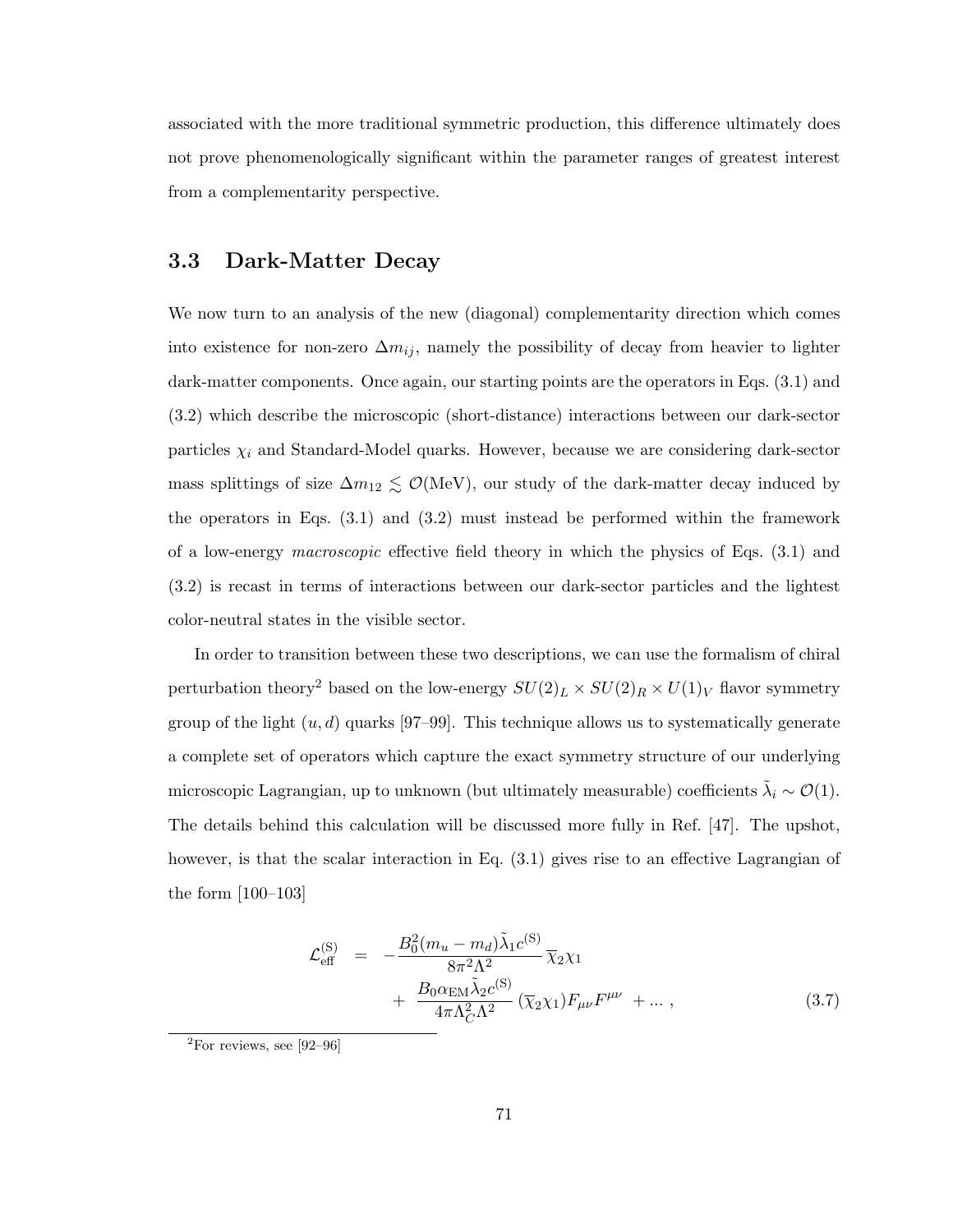where  $B_0 \equiv m_{\pi}^2/(m_u + m_d)$  and where  $\Lambda_C$  denotes the confinement scale  $\Lambda_C \equiv 4\pi f_{\pi}/\sqrt{N_f}$ , with  $f_{\pi} \approx 93$  MeV and  $N_f = 2$ . Likewise, the axial-vector interaction in Eq. (3.2) gives rise to an effective Lagrangian of the form

$$
\mathcal{L}_{\text{eff}}^{(\text{A})} = -\frac{c^{(\text{A})}\Lambda_C}{\sqrt{2}\pi\Lambda^2} \left[ 1 + \frac{m_{\pi}^2}{2\Lambda_C^2} \tilde{\lambda}_3 \right] (\overline{\chi}_2 \gamma^{\mu} \gamma^5 \chi_1) (\partial_{\mu} \pi^0) + \frac{\alpha_{\text{EM}} \tilde{\lambda}_4 c^{(\text{A})}}{4\pi \Lambda_C^2 \Lambda^2} (\overline{\chi}_2 \gamma^{\mu} \gamma^5 \chi_1) \partial_{\mu} (F_{\nu \rho} \tilde{F}^{\nu \rho}) + \dots
$$
(3.8)

We stress, however, that there are numerous subtleties involved in extracting these terms from the full chiral perturbation theory formalism. These will be discussed more fully in Ref. [47].

Somewhat surprisingly, the first term of Eq. (3.7) is not an interaction term, but rather an off-diagonal contribution to the mass matrix of the individual dark-sector components! At first glance, this might seem to suggest that the mass eigenstates of the dark sector are not given by the individual  $\chi_{1,2}$  components with which we started, but rather by some new linear combinations of these states. However, our original supposition has always been that  $\chi_1$  and  $\chi_2$  are our physical mass eigenstates with masses  $m_1$  and  $m_2$  respectively — even in the confined phase of QCD within which we have been operating throughout this chapter and we know that the mass eigenstates of our theory should not change when we reshuffle our strongly interacting degrees of freedom from quarks to color-neutral hadrons. Thus, the contribution from this extra mass term within Eq. (3.7) must ultimately be cancelled by other additional mass terms (e.g., coming from ultraviolet physics and/or other hadronic effects) so as to reproduce the mass eigenstates with which we started. That said, we might worry whether this cancellation might involve a significant degree of fine-tuning. However, it is easy to verify that this is not the case throughout the region of parameter space in which we are primarily interested — *i.e.*, that within which  $\Delta m_{12} \gtrsim \mathcal{O}(\text{keV})$  and  $\Lambda \gtrsim \mathcal{O}(10 \text{ GeV})$ . Indeed, within this region of parameter space, the degree of mixing associated with the mass matrix within Eq. (3.7) is negligible compared to  $\Delta m_{12}$ .

We therefore conclude that the mass term appearing within Eq.  $(3.7)$  is relatively unim-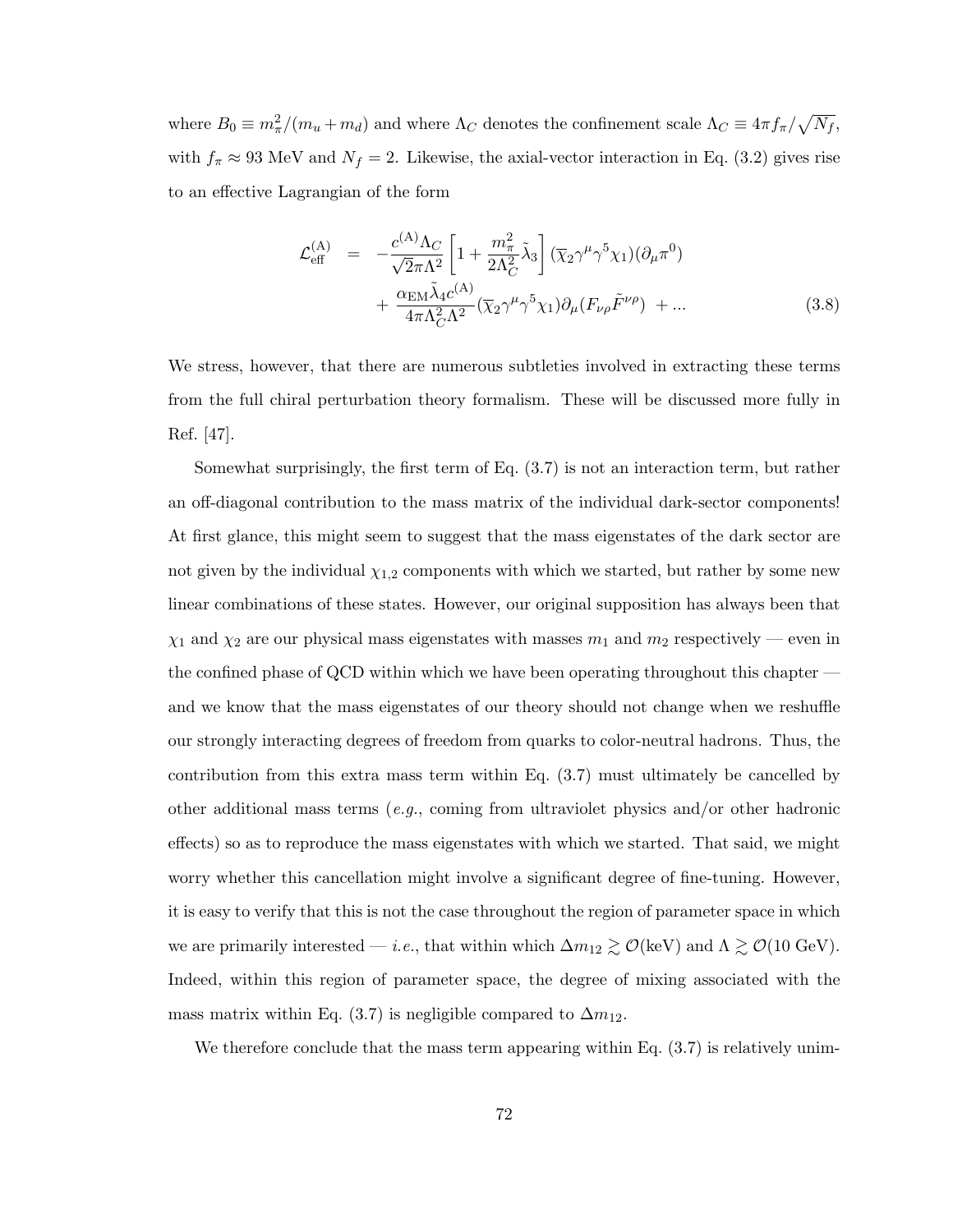portant for the present analysis in which we are focusing exclusively on dark-matter phenomenology within the confined phase of QCD. However, it is perhaps nevertheless worth remarking that terms of this sort can potentially play an important role in dark-matter cosmology, especially if the universe experiences a post-inflationary phase with a sufficiently high reheating temperature  $T > \Lambda_{\rm QCD}$ . At such temperatures, the dark-sector mass matrix could in principle differ from its present-day form in a non-trivial manner. The process of confinement itself might then actually induce a rediagonalization of the dark-sector mass eigenstates as part of the QCD phase transition, precisely through the appearance of terms such as those in Eq. (3.7). As a result, the mass eigenstates of the dark sector might not be the same before and after the QCD phase transition. In general, this is a novel effect which arises only for multi-component dark sectors. However, this effect can have a wealth of important theoretical and phenomenological implications, especially for dark-sector components  $\chi_i$  and  $\chi_j$  whose mass splittings  $\Delta m_{ij}$  are extremely small. These effects will be discussed further in Ref. [47].

The remaining terms in Eqs.  $(3.7)$  and  $(3.8)$  are *bona fide* interaction terms. As we see, they come in two types: contact operators (ultimately obtained from integrating out heavy hadronic degrees of freedom) which directly couple our dark-sector components  $\chi_i$  to photons, and operators which couple our dark-sector components to off-shell pions (which then subsequently decay to two photons). These two sets of operators are illustrated in Fig. 3.3. Together, however, these operators allow us to calculate the widths for the decays  $\chi_2 \to \chi_1 \gamma \gamma$  through either the scalar or the axial-vector interaction. For  $\Delta m_{12} \ll m_{1,2}$ , we obtain

$$
\Gamma_{\gamma\gamma}^{(S)} \approx \frac{B_0^2 \alpha_{\rm EM}^2 \tilde{\lambda}_2^2 [c^{(S)}]^2}{8(105\pi^5)\Lambda_C^4 \Lambda^4} (\Delta m_{12})^7 ,
$$
\n
$$
\Gamma_{\gamma\gamma}^{(A)} \approx \frac{\alpha_{\rm EM}^2 [c^{(A)}]^2}{8(315\pi^5)\Lambda_C^4 \Lambda^4} \left[ \tilde{\lambda}_3 - \tilde{\lambda}_4 + \frac{2\Lambda_C^2}{m_\pi^2} \right]^2 (\Delta m_{12})^9 .
$$
\n(3.9)

These decay rates may then be compared against existing bounds on observed photon fluxes in order to constrain our fundamental parameters  $(c/\Lambda^2, \Delta m_{12})$  for different values of  $m_2$ .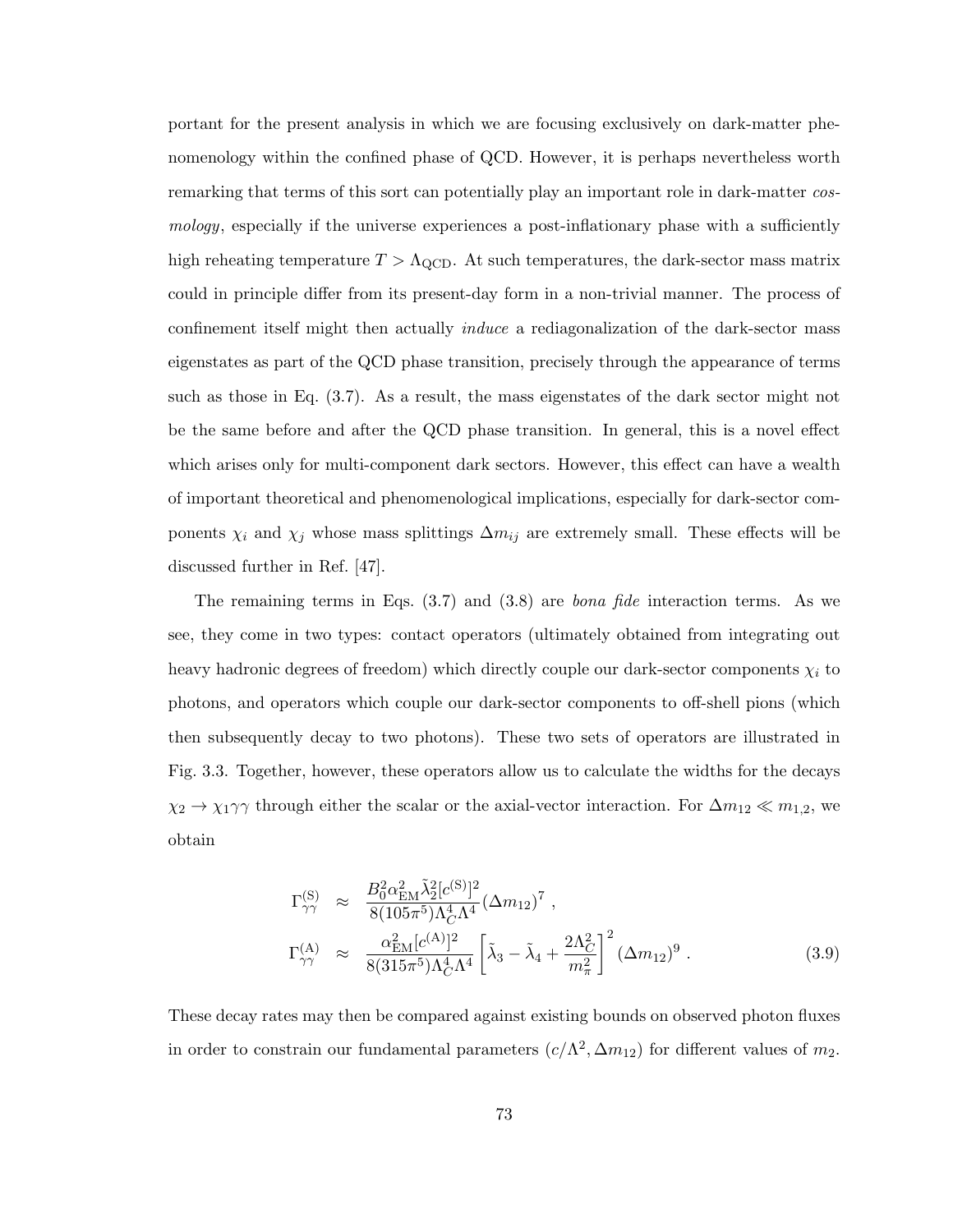Figure 3.3: Dominant dark-matter decay processes at energies  $E \lesssim \mathcal{O}(10^2)$  keV. (a) Darkmatter decay produces two photons through an effective contact operator induced in the chiral perturbation theory by integrating out heavy hadrons. This process is the dominant contributor in the case of the microscopic (quark-level) scalar interaction in Eq. (3.1). (b) Dark-matter decay produces produces two photons via off-shell neutral-pion exchange. Both this process and the process in (a) are the dominant contributors in the case of the microscopic (quark-level) axial-vector interaction in Eq. (3.2).

In particular, assuming an NFW profile for the dark-matter distribution [10], we use the PPPC4DMID software package [104] to determine the diffuse galactic and extragalactic contributions to the differential photon flux arising from dark-matter decay, and require that the predicted photon count not exceed that measured in any bin at the  $2\sigma$  confidence level. In this context we remark that decays to final states involving neutrinos are also kinematically allowed. However, the contributions to the total widths from such decays are negligible compared with the above, and are thus neglected.

#### 3.4 Results

Combining the constraints from each of the dark-matter directions discussed above, we can now map out the current bounds on the operators in Eqs. (3.1) and (3.2) in the  $(c/\Lambda^2, \Delta m_{12})$ parameter space for different values of  $m_2$ . Our results are shown in Fig. 3.4 for  $m_2 =$  $\{10, 100, 1000\}$  GeV, with  $c^{(S)} = c^{(A)} = 1/\sqrt{2}$  and  $\tilde{\lambda}_i = 1$  chosen as fixed reference values.

In Fig. 3.4, the pink regions are excluded by bounds on inelastic scattering from directdetection experiments (LUX [91] and COUPP-4 [51] for the scalar and axial-vector cases, respectively), while the green contour indicates the projected future reach of the LZ 7.2-ton detector [105, 106] in the scalar case and the PICO-250L experiment [54] in the axial-vector case. Likewise, the vertical blue and cyan contours respectively correspond to LHC con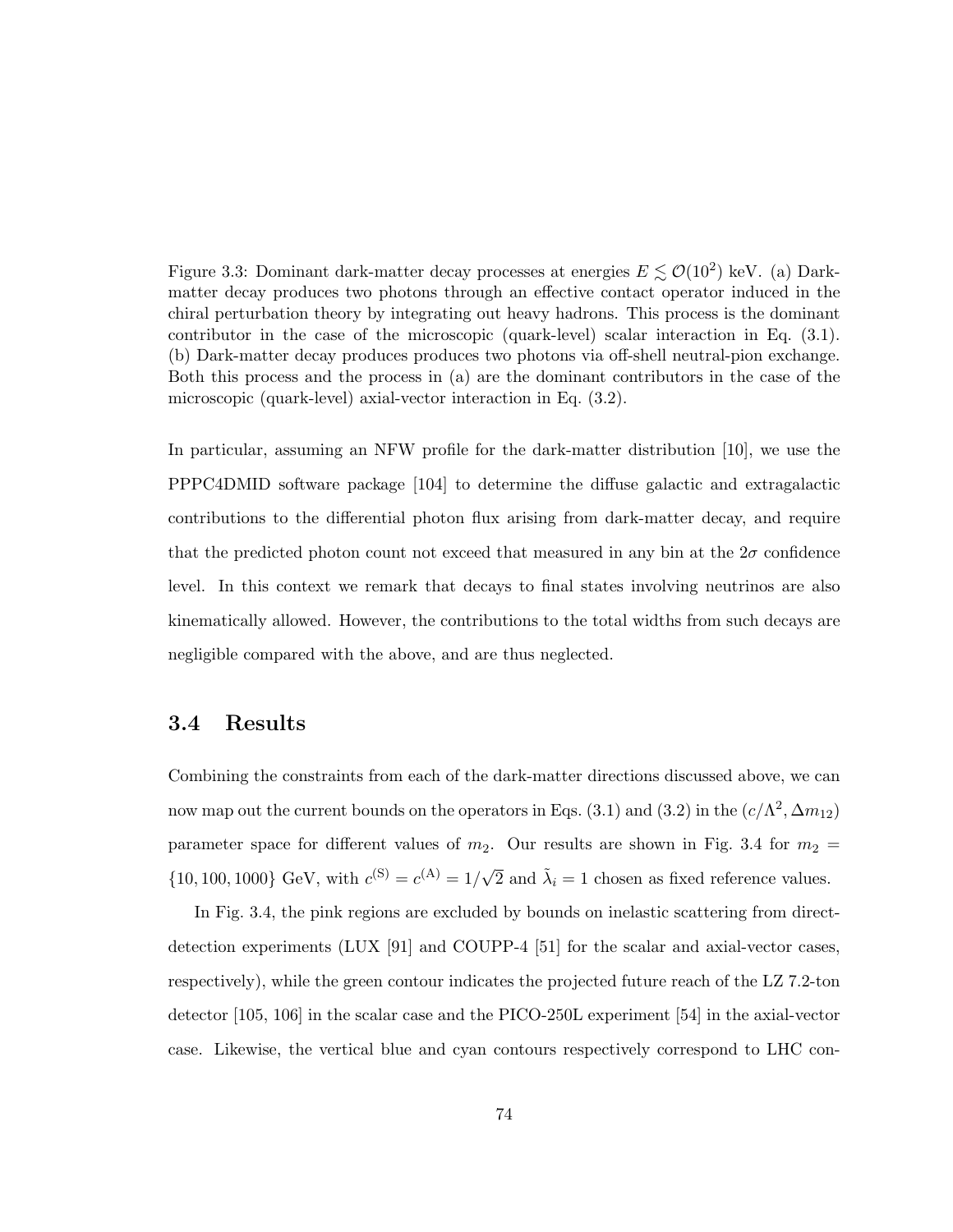straints on asymmetric collider production from monojet [62–65] and hadronically-decaying mono- $W/Z$  [66, 67] searches. The collider analysis was performed by generating signal events using the MadGraph 5 [71], Pythia 6.4 [107], and Delphes 2.0.5 [108] software packages, and comparing to the number of background events reported in Refs. [63, 65–67] in order to determine the region excluded at 90% confidence level. Note that there is a  $\sim 40\%$ systematic uncertainty in the number of signal events, attributable to uncertainties in the correct treatment of soft QCD and hadronic physics; this uncertainty can affect the bounds on  $\Lambda$  by  $\sim 10\%$ . In this connection we also remind the reader that these collider-based bounds should be interpreted at best only heuristically if the operators in Eqs. (3.1) and (3.2) are generated by integrating out light mediators or by other new physics which renders  $\Lambda \lesssim \mathcal{O}(\text{TeV})$ . The yellow and purple shaded regions are excluded by constraints on dark-matter decay from the total diffuse X-ray background measurements of HEAO-1 [109] and INTEGRAL [110], respectively, as these are the experiments which probe the particular energy region of the photon spectrum which is most relevant for the  $\Delta m_{12}$  range with which we are most concerned. Finally, the diagonal dashed black lines from left to right respectively indicate contours corresponding to dark-matter lifetimes  $\tau_2 = 10^{22}$  s,  $10^{24}$  s, and  $10^{26}$  s. By contrast, the solid black triangular regions are excluded by metastability constraints which require that  $\tau_2 \gtrsim t_{\text{now}}$ , where  $t_{\text{now}} \approx 4.35 \times 10^{17}$  s is the current age of the universe. Note that in all cases, these metastability bounds for  $\chi_2$  are superseded by the results from dark-matter decay.

There are many important features contained within the plots in Fig. 3.4. Since  $\Delta m_{12}$ effectively quantifies departures from the standard single-component story, we shall discuss these features "from bottom up", in order of increasing  $\Delta m_{12}$ . First, for  $\Delta m_{12} \lesssim \mathcal{O}(10 \text{ keV})$ , we see that all of the features within these plots are virtually insensitive to  $\Delta m_{12}$  and effectively reproduce the physics of a traditional single-component dark sector with mass  $m_2$ . This behavior is certainly expected in the  $\Delta m_{12} \rightarrow 0$  limit, and as a check we see that the middle panels of Fig. 3.4 correctly reproduce the results in Eqs. (3.4) and (3.5) in this limit. However, we now observe that these results persist all the way up to  $\Delta m_{12} \lesssim$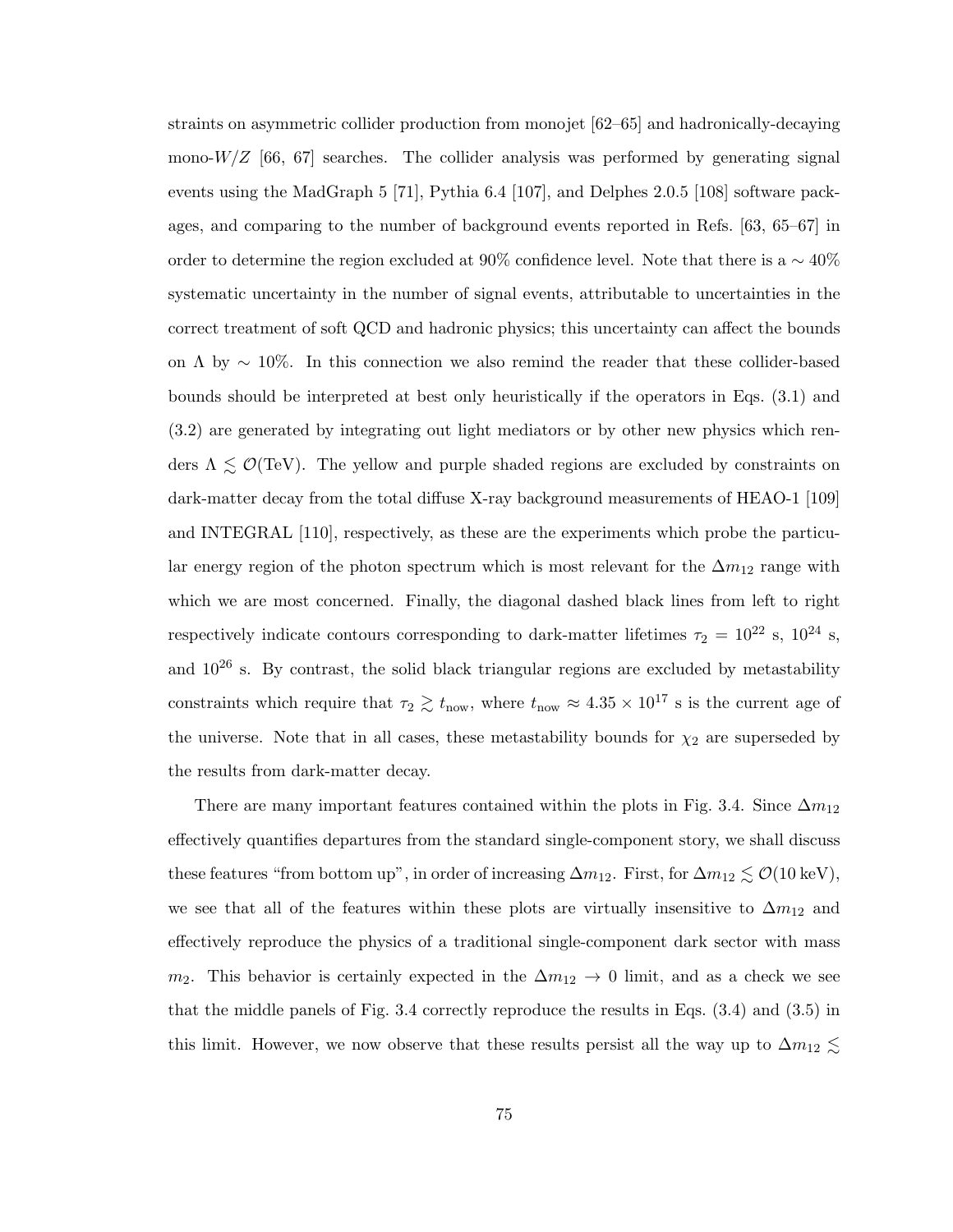Figure 3.4: Complementary bounds on the scalar operator in Eq. (3.1) and axial-vector operator in Eq. (3.2), plotted within the associated  $(\Lambda, \Delta m_{12})$  parameter spaces for  $m_2 = \{10, 100, 1000\}$  GeV and  $c^{(S)} = c^{(A)} = 1/\sqrt{2}$ . Bounds from inelastic-scattering directdetection experiments (pink exclusion regions), asymmetric collider production (blue and cyan vertical lines), and dark-matter decay constraints (yellow and purple exclusion regions) are shown, as discussed in the text; the green dashed lines denote the reaches of possible future direct-detection experiments, while the black dashed lines indicate dark-matter decay lifetime contours and the solid black triangular regions in each panel are excluded by metastability constraints. Remarkably, the constraints from dark-matter decay dominate in exactly those regions with relatively large  $\Delta m_{12}$  that lie beyond the reach of current and future direct-detection experiments, thereby illustrating the new sorts of complementarities that are possible for such multi-component dark sectors.

 $\mathcal{O}(10 \text{ keV})$ , thereby forming an "asymptotic" region in which the physics remains largely  $\Delta m_{12}$ -independent. Thus, for the operators in Eq. (3.1) and (3.2), we see that it is only for  $\Delta m_{12} \gtrsim \mathcal{O}(10 \text{ keV})$  that the effects of dark-sector non-minimality become evident.

Second, for  $\Delta m_{12} \approx \mathcal{O}(10-100 \text{ keV})$ , we see that the bounds from direct-detection experiments actually strengthen somewhat and begin to extend towards larger values of  $\Lambda$ . As we see from Fig. 3.4, this behavior is more pronounced for the axial-vector interaction than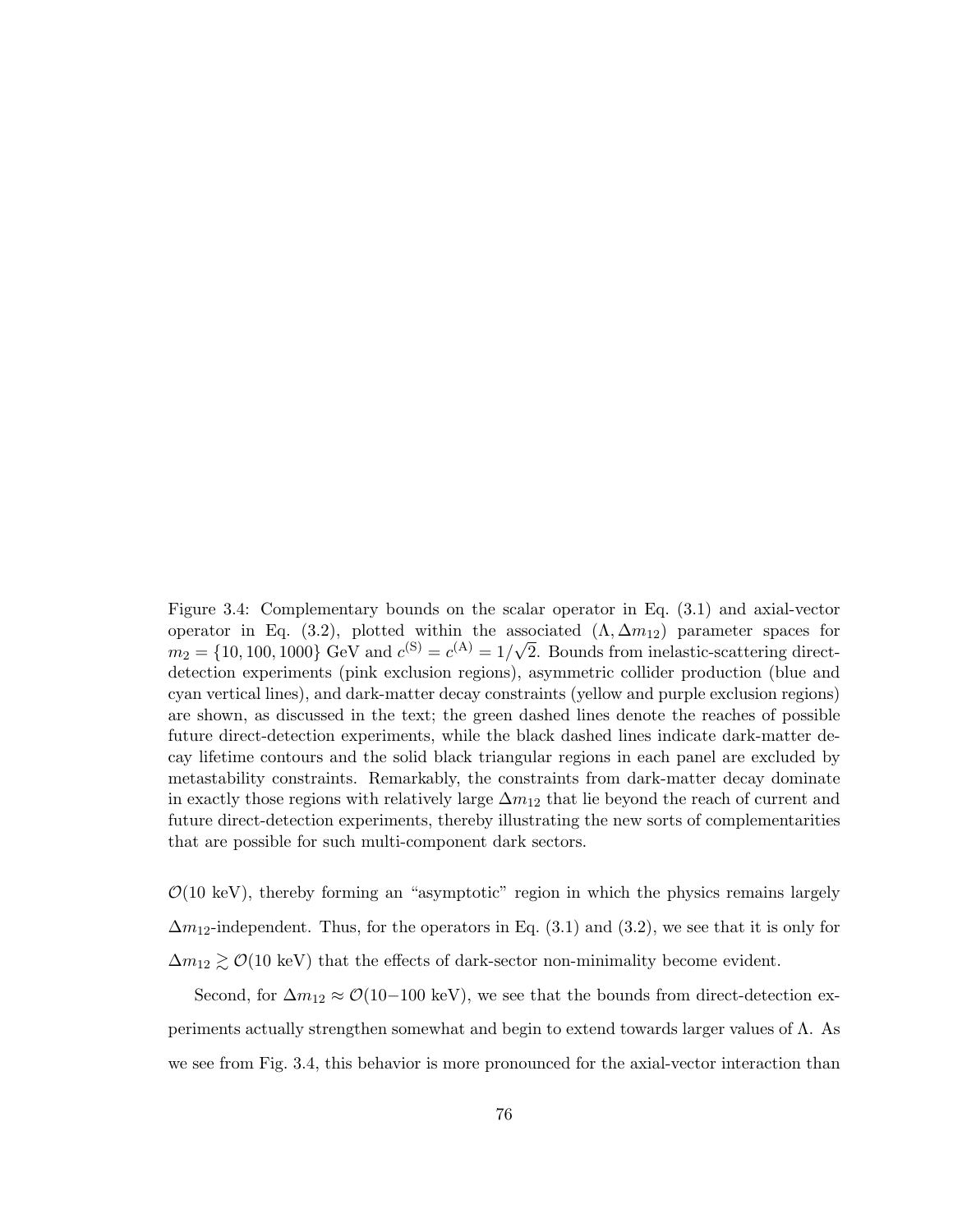the scalar interaction and for smaller values of  $m_2$  rather than larger. This strengthening can more than double the values of  $\Lambda$  probed by such experiments, and is particularly important because it has the power to alter the identity of the specific dark-matter detection method which provides the leading constraint on the scale  $\Lambda$  as a function of  $\Delta m_{12}$ . For example, in the case of the axial-vector interaction with  $m_2 = 10$  GeV (corresponding to the lower left panel of Fig. 3.4), we see that the monojet and mono- $W/Z$  collider processes provide the strongest constraints for  $\Delta m_{12} \lesssim \mathcal{O}(10 \text{ keV})$ , but that the bounds from the direct-detection processes become increasingly strong with growing  $\Delta m_{12}$ , ultimately matching and perhaps even superseding the monojet collider bounds for  $\Delta m_{12} \approx \mathcal{O}(100 \text{ keV})$ . This strengthening of the direct-detection bounds as a function of increasing  $\Delta m_{12}$  is a direct consequence of the inelastic nature of the scattering process involved.

Third, moving towards even larger values  $\Delta m_{12} \approx \mathcal{O}(100 - 1000 \text{ keV})$ , we see that the plots in Fig. 3.4 now reveal a dramatic feature: a "ceiling" for  $\Delta m_{12}$  beyond which direct-detection experiments cease to provide any bounds at all and become virtually insensitive to the underlying dark-sector physics! This is also ultimately a consequence of the unique kinematics associated with inelastic down-scattering. As discussed above, for down-scattering there is a lower limit of nuclear recoil energies  $E_R^{(\text{min})}$  $R^{(\text{mm})}$  below which the differential scattering rate  $dE_R/dR$  becomes negligible. This lower limit generally increases with increasing  $\Delta m_{ij}$  and is not too far below  $E_R^*$  for the non-relativistic dark-matter velocities concerned. However, a given dark-matter direct-detection experiment is typically designed to probe only a particular window of recoil energies. While the precise window of recoil energies depends on the type of experiment and the cuts imposed as part of the data analysis, this window typically falls within the range 1 keV  $\lesssim E_R \lesssim 100$  keV, as discussed above. Scattering events with recoil energies outside this range do not contribute to the measured signal-event rate. As a result, there exists a critical value of  $\Delta m_{12}$  beyond which the corresponding down-scattering events have a minimum recoil energy  $E_R^{(\text{min})}$  $R^{(\text{mm})}$  exceeding 100 keV, thereby escaping detection.

Fourth, moving towards even larger values  $\Delta m_{12} \lesssim \mathcal{O}(\text{MeV})$ , we see from Fig. 3.4 that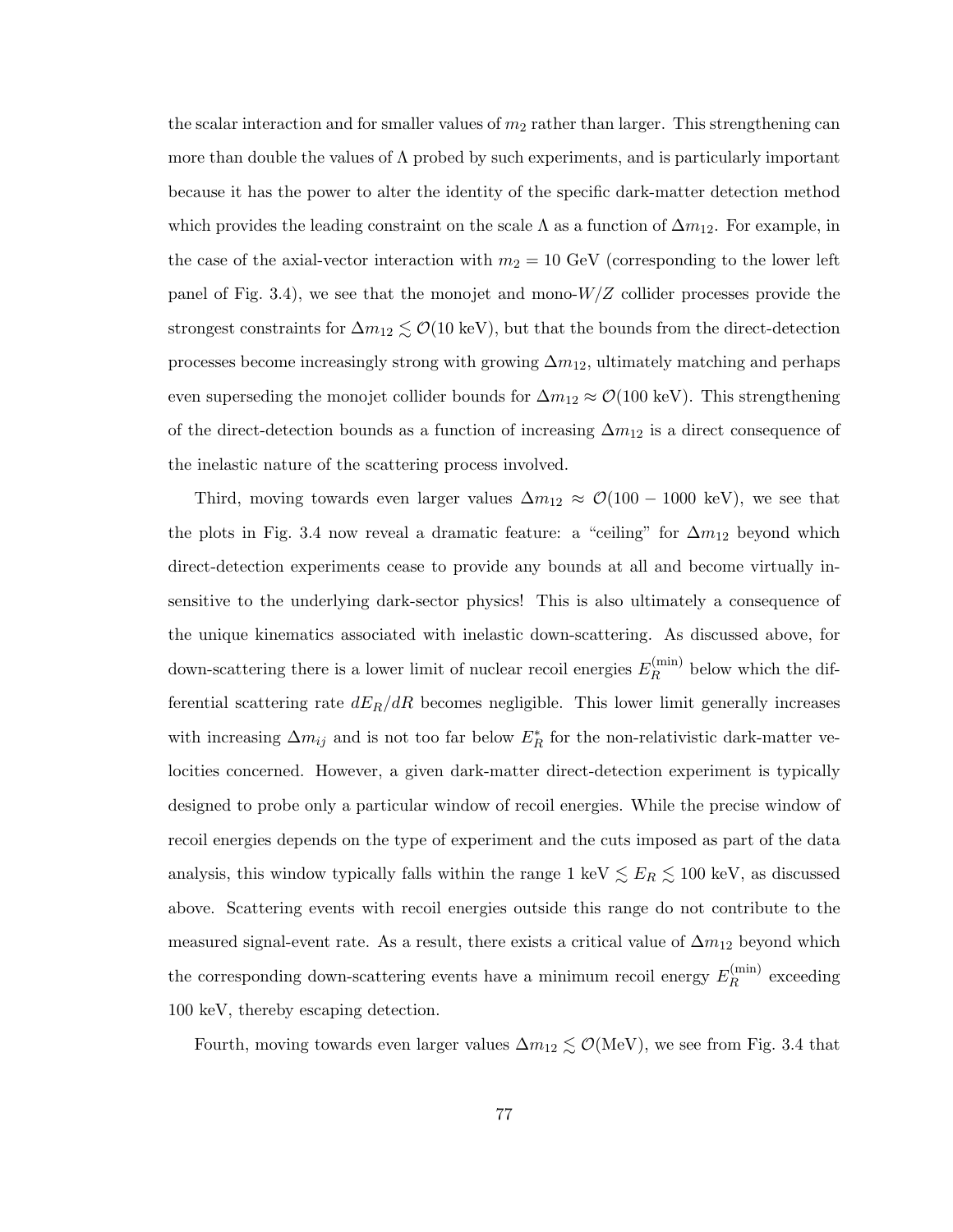the physics is now dominated by the constraints from dark-matter decay. Indeed, these constraints become significantly more stringent as  $\Delta m_{12}$  increases, with the maximum reach  $\Lambda_{\text{max}}$  scaling approximately as  $(\Delta m_{12})^{7/4}$  and  $(\Delta m_{12})^{9/4}$  for the scalar and axial-vector interactions, respectively. It should also be noted that these decay constraints even have a subtle dependence on  $m_2$ . Indeed, although the decay widths in Eq.  $(3.9)$  are independent of  $m_2$  for  $\Delta m_{12} \ll m_2$ , we see that  $m_2$  nevertheless enters the calculation of the total fluxes of the remnants of such decays through its appearance in the  $\chi_2$  number density  $n_2 \approx \Omega_2/m_2$ , where  $\Omega_2$  is the dark-matter abundance which we have assumed fixed at  $\Omega_2 = \Omega_{\rm CDM} \approx 0.26$ . There are, of course, further  $m_2$ -dependent corrections to both the decay widths and the injection spectra which emerge once we go beyond the  $\Delta m_{12} \ll m_2$  approximation; these have been included in the plots shown in Fig. 3.4, but otherwise have a negligible effect on our results.

Finally, although we have restricted our focus in this chapter to the region  $\Delta m_{12} \lesssim$  $\mathcal{O}(\text{MeV})$ , it is interesting to contemplate what occurs for even greater  $\Delta m_{12}$ . For  $\Delta m_{12} \gtrsim$  $\mathcal{O}(\text{MeV})$ , additional decay channels for  $\chi_2$  open up in which electron/positron pairs are the end products. This only increases the decay widths for  $\chi_2$ , thereby strengthening the  $\Lambda$ reach of the decay-related bounds even further. For even greater values of  $\Delta m_{12}$ , these decay widths increase still further as additional decay channels become kinematically accessible. Ultimately, however,  $\Delta m_{12}$  reaches a point at which even the metastability that underlies our assumption of a non-zero present-day abundance for  $\chi_2$  is threatened. In this connection, it is important to note that this does not render such multi-component theories inconsistent; indeed, for multi-component theories it has been demonstrated that dark-matter stability is not a fundamental requirement — all that is required is a balancing of their individual component lifetimes against their cosmological abundances [111–113]. However, this shift does alter the initial assumptions that enter into the types of calculations we have performed in this work. It would nevertheless be interesting to extend this type of complementarity analysis to the constraints emerging from such a scenario.

The plots in Fig. 3.4 thus provide dramatic illustration of the new complementarities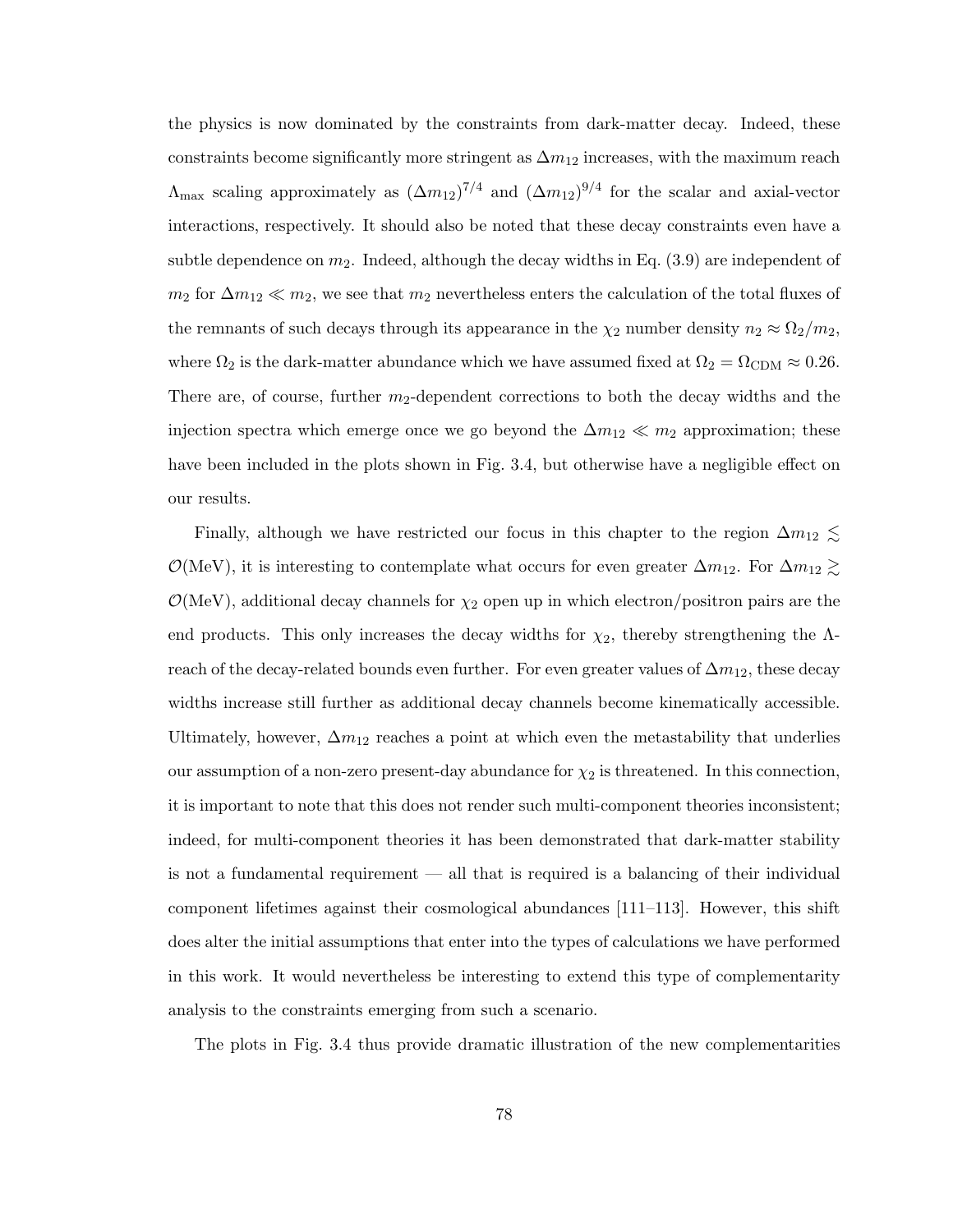that emerge within the context of non-minimal dark sectors. Together, the bounds from asymmetric collider-production processes, inelastic-scattering processes, and dark-matter decay processes not only help to increase the coverage of the relevant parameter spaces of these models but also provide useful *correlations* between these processes in those regions of parameter space in which these constraints overlap. For example, it is somewhat remarkable that the constraints from dark-matter decay emerge and dominate in exactly those regions that lie just beyond the  $\Delta m_{12}$  "ceiling" that caps the reach of current and future directdetection experiments. Perhaps even more interestingly, we see that in the axial-vector case there even exists a small window within the "cross-over" region  $\Delta m_{12} \approx 500$  keV (sandwiched between the bounds from direct-detection and dark-matter decay processes) in which it is the mono- $W/Z$  collider bounds which provide the strongest current constraints. Taken together, this non-trivial structure is testament to the richness of the complementarities that emerge when  $\Delta m_{12}$  is lifted beyond the  $\Delta m_{12} = 0$  axis to which the traditional complementarities that govern the physics of single-component dark sectors are restricted.

# 3.5 Conclusions

The idea of complementarity has long infused our thinking about the hunt for dark matter, but most work on this subject has focused on the case of single-component dark sectors. In this chapter, by contrast, we have considered the case of a multi-component dark sector, and demonstrated that there exist entirely new directions for complementarity which are absent in single-component theories. In particular, we demonstrated that the important class of interactions involving two dark components and two visible components can simultaneously contribute to *inelastic* scattering at direct-detection experiments, *asymmet*ric dark-matter production at colliders, and indirect-detection signals due to dark-matter decay. Indeed, the latter phenomenon is completely absent for such interactions within single-component dark-matter theories, and thus represents an entirely new direction for dark-matter complementarity that emerges only within the multi-component context.

We have also demonstrated the power of these complementarity relations by consider-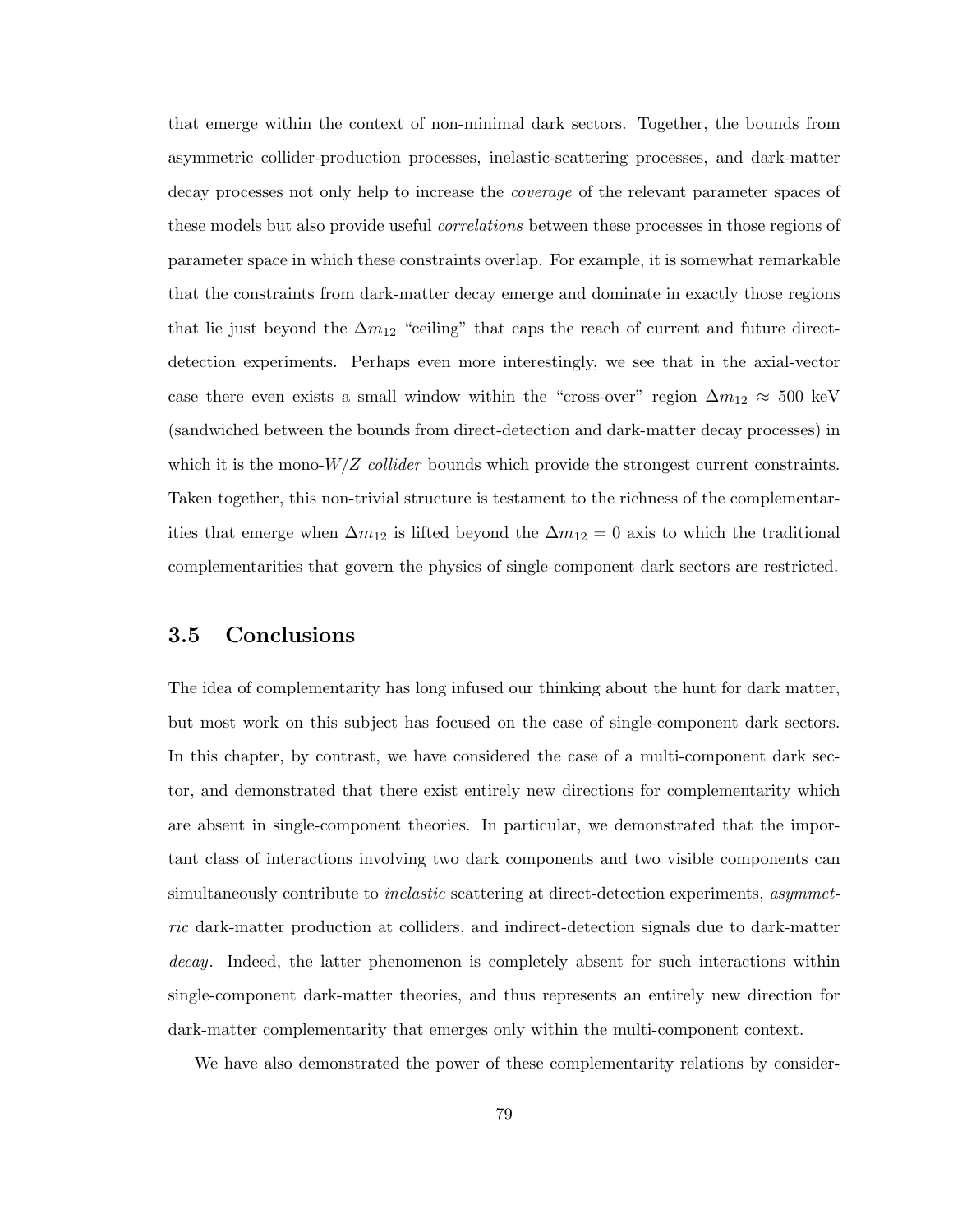ing two particular examples of such interactions, one based on a scalar (spin-independent) interaction and the other based on an axial-vector (spin-dependent) interaction. In some regimes involving large couplings or small cutoff scales  $\Lambda$ , we found that there is significant overlap between the regions excluded by direct- and indirect-detection limits. Taken together, these complementary probes of the dark sector combine to provide complete coverage of the relevant parameter space in this regime. By contrast, in other regimes involving smaller couplings and/or larger cutoff scales  $\Lambda$ , a small slice of parameter space opens up for which the dark sector escapes detection.

The existence of such regions of parameter space provides extra motivation for the development of new experimental detection strategies which are specifically targeted towards physics in these regions. For example, it would be interesting to explore how improvements in, e.g., the angular resolution of future X-ray telescopes could improve the reach of indirect-detection experiments within the parameter space of non-minimal dark sectors. Likewise, designing a calibration for incorporating higher-energy nuclear recoils into threshold-detector analyses of the data from direct-detection experiments also represents a possible future method of "filling in the gap" between the bounds from direct-detection experiments and those from dark-matter decay. Finally, we note that direct-detection experiments using heavier target nuclei would in principle be capable of probing regions of parameter space with larger  $\Delta m_{12}$ .

Needless to say, there are also many future theoretical directions that can be pursued. One is to consider a wider class of operators beyond those considered here [47]. As we have seen in Chapter 2, the case of pseudoscalar operators, in particular, may be of particular interest due to the existence of previously unnoticed effects which are capable of overcoming the velocity suppression that would otherwise affect the corresponding direct-detection processes [114].

Another possible future direction is to consider the physics that might result from different configurations of initial abundances  $\Omega_1$  and  $\Omega_2$ . In this chapter, we have focused on the case with  $\Omega_1 \approx 0$  and  $\Omega_2 \approx \Omega_{CDM}$ , since this configuration leads to the strongest possible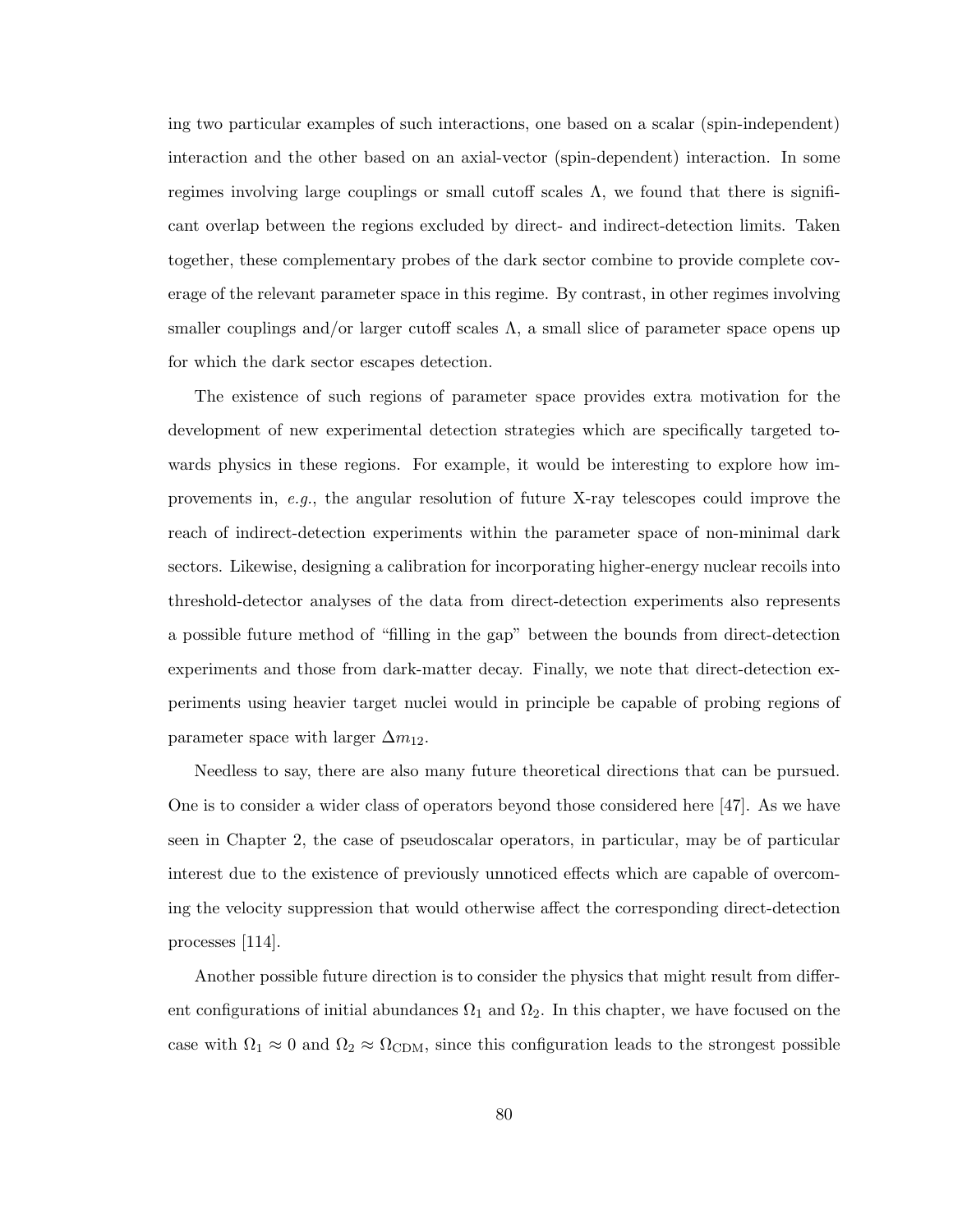bounds for both direct- and indirect-detection experiments. Although this configuration may initially seem somewhat unnatural or fine-tuned, one can imagine that it is realized in cosmological scenarios in which the production of heavier dark-matter states is overwhelmingly favored relative to that of lighter dark-matter states, or in which the bulk of the dark matter is somehow excited into the higher-mass  $\chi_2$  state after production. It is nevertheless of interest to explore the phenomenology associated with more general configurations, particularly those such as  $\Omega_1 \approx \Omega_2 \approx \Omega_{CDM}/2$  which might be imagined as emerging from a straightforward thermal-production mechanism. Obviously, any scenario with non-zero  $\Omega_1$  will generally involve contributions from processes such as up-scattering (in addition to down-scattering) and dark-matter co-annihilation (in addition to dark-matter decay). However, it often turns out that the constraints from both of these processes are subleading within their respective classes (direct- and indirect-detection signals, respectively); indeed, co-annihilation will not even occur in scenarios (such as those associated with asymmetric dark matter [115–118]) in which the abundance of dark anti-matter does not match that of dark matter and is effectively zero at present times. Thus, in such cases, the primary effect of shifting some abundance  $\Delta\Omega$  from  $\Omega_2$  to  $\Omega_1$  (thereby resulting in  $\Omega'_2 \equiv \Omega_2 - \Delta\Omega$ ) is merely to weaken the constraints from down-scattering and dark-matter decay by the factor  $\Omega'_2/\Omega_2 \equiv 1 - \Delta\Omega/\Omega_2$ . On logarithmic plots such as those in Fig. 3.4, such  $\mathcal{O}(1)$  rescaling factors are barely noticeable. Such effects will be discussed further in Ref. [47].

A third possible future direction is to realize that even though we have restricted our attention to operators such as those in Eqs. (3.1) and (3.2) which only couple  $\chi_i$  to  $\chi_j$ with  $i \neq j$ , a more general theory involving four-fermi operators of this sort is likely to include the "diagonal"  $i = j$  operators as well. In such cases, as discussed in the Introduction, both elastic and inelastic scattering events can simultaneously occur within a given direct-detection experiment, while dark-matter production at colliders can have both symmetric and asymmetric channels and the cosmic-ray fluxes relevant for indirect-detection experiments can potentially include the products of dark-matter self-annihilation as well as co-annihilation between different dark-matter species and dark-matter decay. It will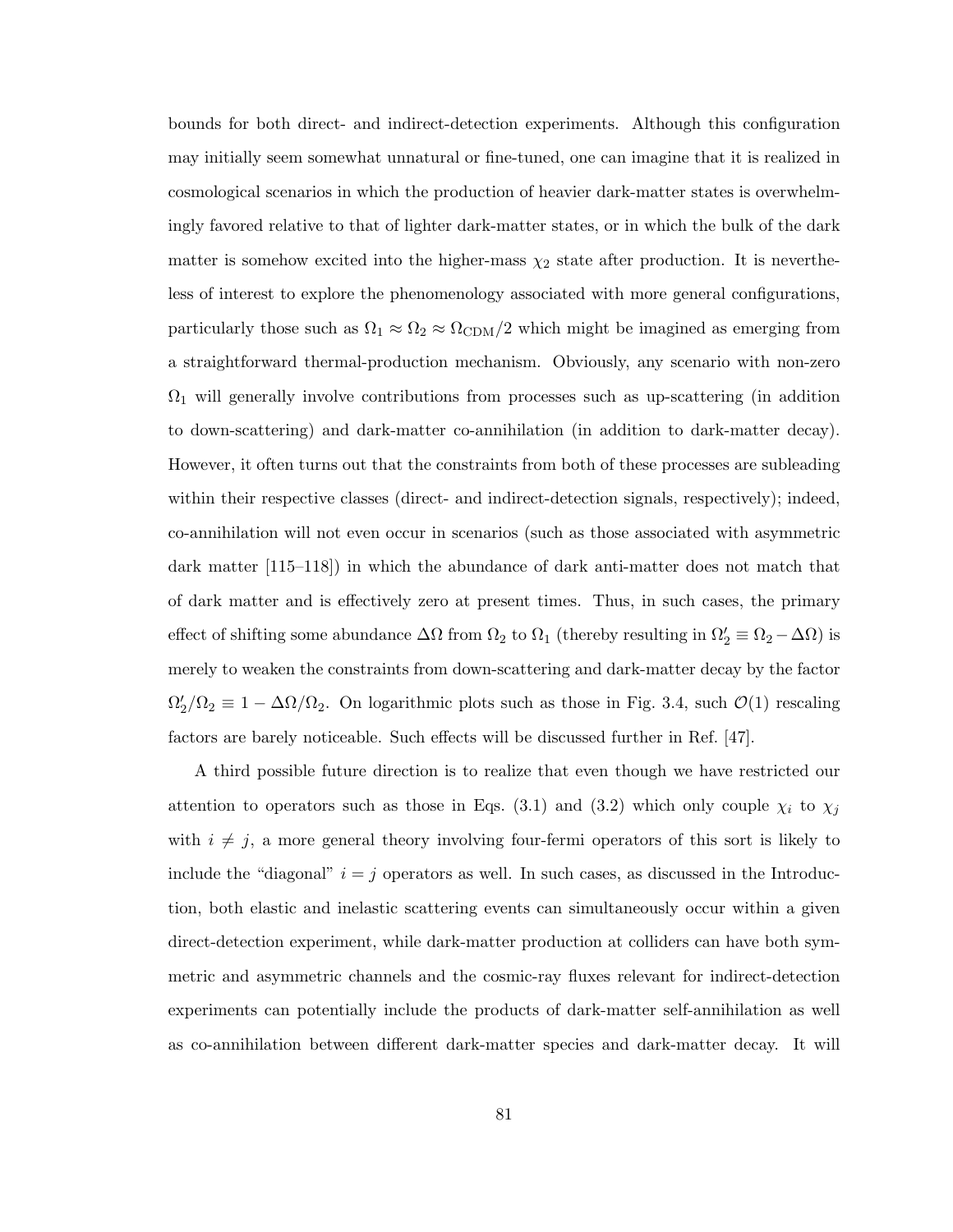clearly be of interest to study the experimental complementarity bounds that emerge when all of these processes are included simultaneously. In particular, we note that it might even be possible to establish correlations between the signals from dark-matter decay and dark-matter (co-)annihilation in such a way as to potentially distinguish these signals from those which might be produced through other, unrelated astrophysical phenomena such as pulsars.

Finally, a fourth possible direction for future study is to recognize that a non-minimal dark sector may have a relatively large number of individual components which could potentially give rise to collective effects that transcend the two-component effects studied here. A dramatic example of this occurs within the so-called "Dynamical Dark Matter" (DDM) framework [111–113]; this framework gives rise to unexpected signatures not only for collider experiments [119] but also for direct-detection experiments [120] and indirectdetection experiments [121]. Studying the full parameter space of such models, especially from a complementarity perspective, should be an interesting exercise [47].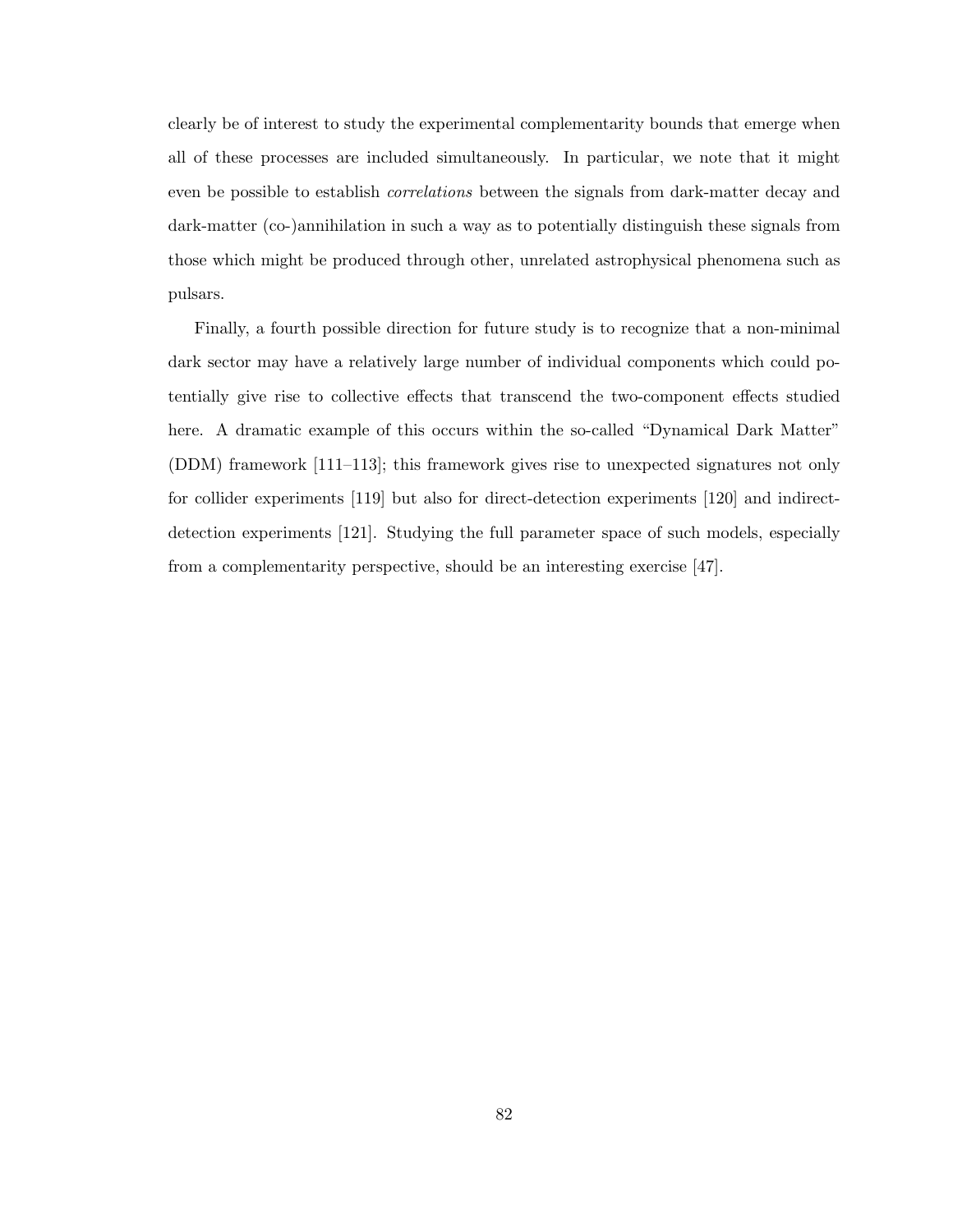# BIBLIOGRAPHY

- [1] G. Bertone, D. Hooper, and J. Silk, Particle dark matter: Evidence, candidates and constraints, Phys.Rept. 405 (2005) 279–390, [hep-ph/0404175].
- [2] F. Zwicky, On the Masses of Nebulae and of Clusters of Nebulae, Astrophysical Journal 86 (1937) 217.
- [3] V. C. Rubin and W. K. Ford, Jr., Rotation of the Andromeda Nebula from a Spectroscopic Survey of Emission Regions, Astrophysical Journal 159 (1970) 379.
- [4] M. R. Merrifield, The rotation curve of the Milky Way to 2.5  $R_0$  from the thickness of the H I layer, Astronomical Journal  $103$  (1992) 1552–1563.
- [5] J. Bovy and S. Tremaine, On the Local Dark Matter Density, Astrophysical Journal 756 (2012) 89, [arXiv:1205.4033].
- [6] J. I. Read, The local dark matter density, Journal of Physics G Nuclear Physics 41 (2014) 063101, [arXiv:1404.1938].
- [7] S. Dodelson, Modern Cosmology. Academic Press. Academic Press, 2003.
- [8] Planck Collaboration, P. Ade et al., Planck 2013 results. XVI. Cosmological parameters, arXiv:1303.5076.
- [9] Particle Data Group Collaboration, J. Beringer et al., Review of Particle Physics  $(RPP)$ , *Phys.Rev.* **D86** (2012) 010001.
- [10] J. F. Navarro, C. S. Frenk, and S. D. White, The Structure of cold dark matter halos, Astrophys. J. 462 (1996) 563–575,  $[astro-ph/9508025]$ .
- [11] H. Baer and X. Tata, Weak Scale Supersymmetry: From Superfields to Scattering Events. Cambridge University Press, 2006.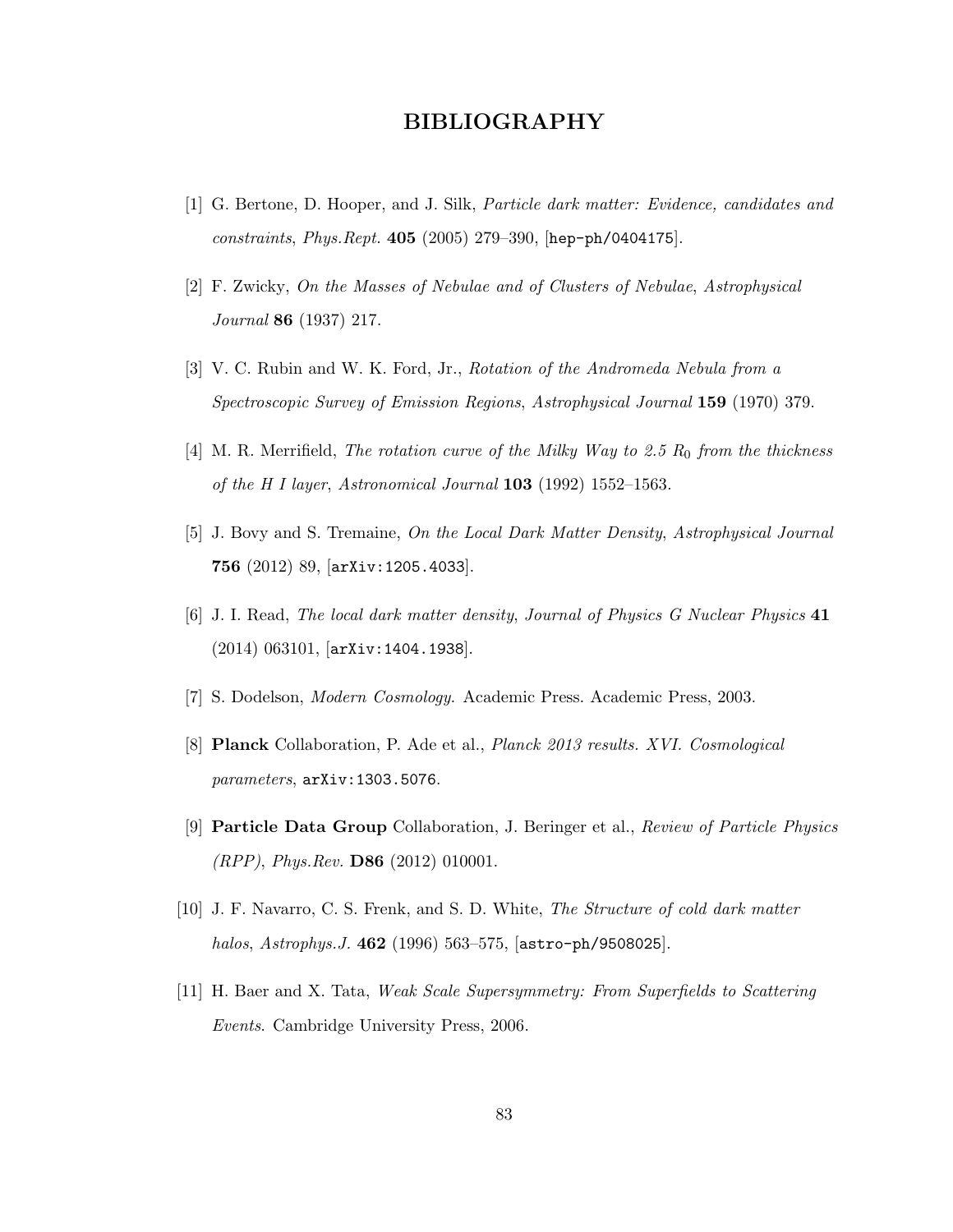- [12] L. Wang, J. M. Yang, and J. Zhu, Dark matter in the little Higgs model under current experimental constraints from the LHC, Planck, and Xenon data, Phys.Rev. D88 (2013) 075018, [arXiv:1307.7780].
- [13] S. Arrenberg, L. Baudis, K. Kong, K. T. Matchev, and J. Yoo, Kaluza-Klein Dark Matter: Direct Detection vis-a-vis LHC (2013 update), arXiv:1307.6581.
- [14] G. Jungman, M. Kamionkowski, and K. Griest, Supersymmetric dark matter, *Phys.Rept.* 267 (1996) 195–373, [hep-ph/9506380].
- [15] J. Lewin and P. Smith, Review of mathematics, numerical factors, and corrections for dark matter experiments based on elastic nuclear recoil, Astropart.Phys. 6 (1996) 87–112.
- [16] D. Hooper, TASI 2008 Lectures on Dark Matter, arXiv:0901.4090.
- [17] N. Weiner, "Dark matter theory." Video lectures given at TASI, 2009.
- [18] J. L. Feng, Dark Matter Candidates from Particle Physics and Methods of Detection, Annual Review of Astronomy and Astrophysics 48 (2010) 495–545, [arXiv:1003.0904].
- [19] R. W. Schnee, Introduction to Dark Matter Experiments, in Physics of the Large and the Small: TASI 2009 (C. Csaki and S. Dodelson, eds.), pp. 775–829, Mar., 2011. arXiv:1101.5205.
- [20] P. J. Fox and E. Poppitz, Leptophilic Dark Matter, Phys.Rev. D79 (2009) 083528, [arXiv:0811.0399].
- [21] S. Arrenberg, H. Baer, V. Barger, L. Baudis, D. Bauer, et al., Working Group Report: Dark Matter Complementarity, arXiv:1310.8621.
- [22] J. Kopp, V. Niro, T. Schwetz, and J. Zupan, Leptophilic Dark Matter in Direct Detection Experiments and in the Sun, PoS **IDM2010** (2011) 118, [arXiv:1011.1398].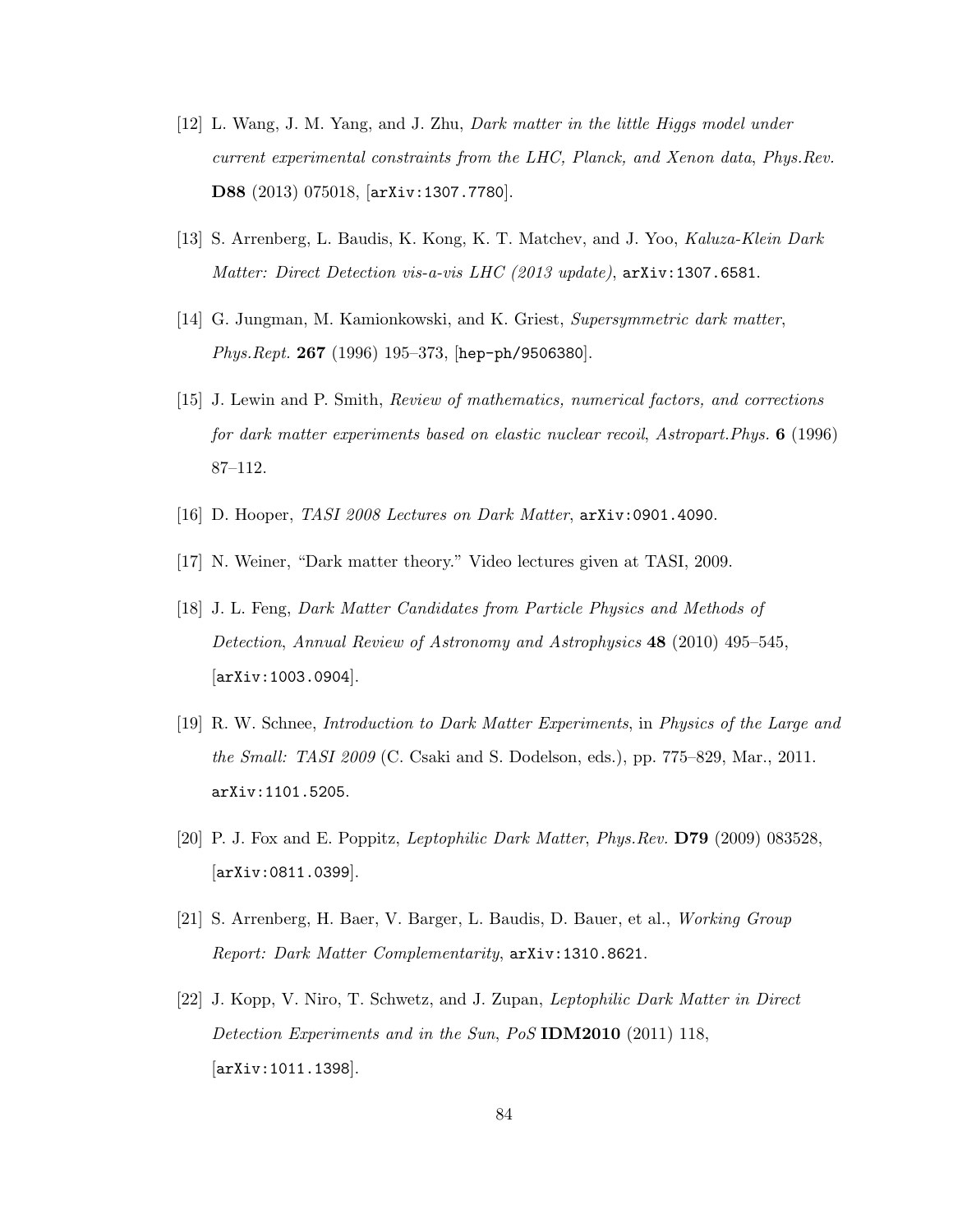- [23] D. Schmidt, T. Schwetz, and T. Toma, Direct Detection of Leptophilic Dark Matter in a Model with Radiative Neutrino Masses, Phys.Rev. D85 (2012) 073009, [arXiv:1201.0906].
- [24] C. Wainwright and S. Profumo, The Impact of a strongly first-order phase transition on the abundance of thermal relics, Phys.Rev. D80 (2009) 103517, [arXiv:0909.1317].
- [25] D. Tucker-Smith and N. Weiner, Inelastic dark matter, Phys.Rev. D64 (2001) 043502, [hep-ph/0101138].
- [26] S. Chang, G. D. Kribs, D. Tucker-Smith, and N. Weiner, Inelastic Dark Matter in Light of DAMA/LIBRA, Phys.Rev. D79 (2009) 043513, [arXiv:0807.2250].
- [27] B. Batell, M. Pospelov, and A. Ritz, Direct Detection of Multi-component Secluded WIMPs, Phys.Rev. D79 (2009) 115019, [arXiv:0903.3396].
- [28] K. M. Zurek, Multi-Component Dark Matter, Phys.Rev. D79 (2009) 115002, [arXiv:0811.4429].
- [29] M. A. Shifman, A. Vainshtein, and V. I. Zakharov, Remarks on Higgs Boson Interactions with Nucleons, Phys.Lett. B78 (1978) 443.
- [30] J. Engel, S. Pittel, and P. Vogel, Nuclear physics of dark matter detection, *Int.J.Mod.Phys.* **E1** (1992) 1–37.
- [31] R. Jaffe and A. Manohar, The G(1) Problem: Fact and Fantasy on the Spin of the Proton, Nucl.Phys. B337 (1990) 509–546.
- [32] J. R. Ellis, K. A. Olive, and C. Savage, Hadronic Uncertainties in the Elastic Scattering of Supersymmetric Dark Matter, Phys.Rev. D77 (2008) 065026, [arXiv:0801.3656].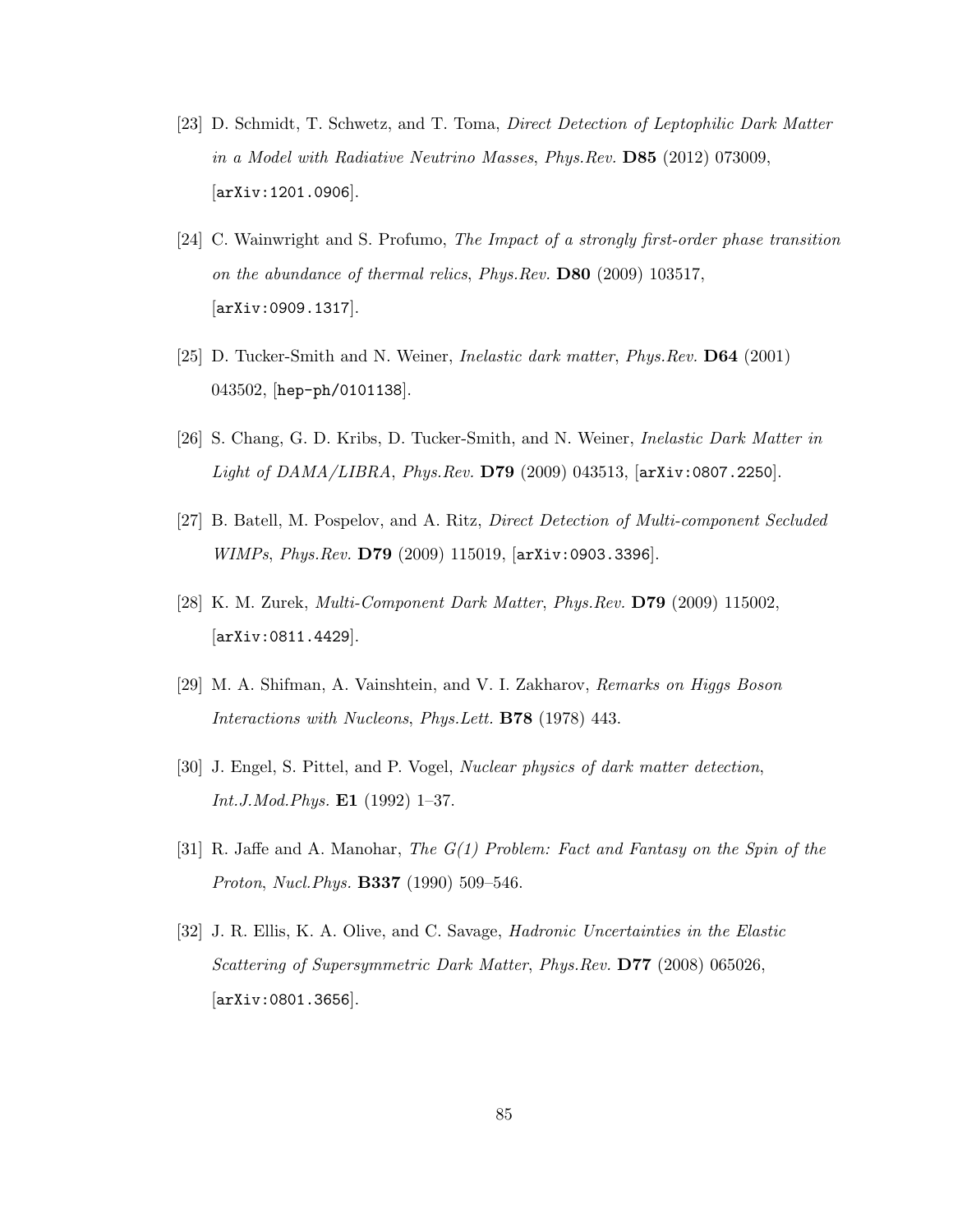- [33] P. Agrawal, Z. Chacko, C. Kilic, and R. K. Mishra, A Classification of Dark Matter Candidates with Primarily Spin-Dependent Interactions with Matter, arXiv:1003.1912.
- [34] J. Fan, M. Reece, and L.-T. Wang, Non-relativistic effective theory of dark matter direct detection, JCAP 1011 (2010) 042, [arXiv:1008.1591].
- [35] M. Freytsis and Z. Ligeti, On dark matter models with uniquely spin-dependent detection possibilities, Phys.Rev.  $DS3$  (2011) 115009,  $[\text{arXiv:1012.5317}]$ .
- [36] J. Kumar and D. Marfatia, Matrix element analyses of dark matter scattering and annihilation, Bull.Astron.Inst.Neth. D88 (2013) 014035, [arXiv:1305.1611].
- [37] SMC Collaboration, B. Adeva et al., Polarization of valence and nonstrange sea quarks in the nucleon from semi-inclusive spin asymmetries, Phys.Lett. B369 (1996) 93–100.
- [38] SMC Collaboration, B. Adeva et al., Polarized quark distributions in the nucleon from semiinclusive spin asymmetries, Phys.Lett. B420 (1998) 180–190, [hep-ex/9711008].
- [39] HERMES Collaboration, A. Airapetian et al., Quark helicity distributions in the nucleon for up, down, and strange quarks from semi-inclusive deep-inelastic scattering, *Phys.Rev.* **D71** (2005) 012003, [hep-ex/0407032].
- [40] G. Bimonte, E. Calloni, and L. Rosa, The gravity of magnetic stresses and energy, Phys.Rev. D77 (2008) 044026, [arXiv:0707.1077].
- [41] COMPASS Collaboration, M. Alekseev et al., Quark helicity distributions from longitudinal spin asymmetries in muon-proton and muon-deuteron scattering, Phys.Lett. B693 (2010) 227–235, [arXiv:1007.4061].
- [42] QCDSF Collaboration, G. S. Bali et al., Strangeness Contribution to the Proton Spin from Lattice QCD, Phys.Rev.Lett. 108 (2012) 222001, [arXiv:1112.3354].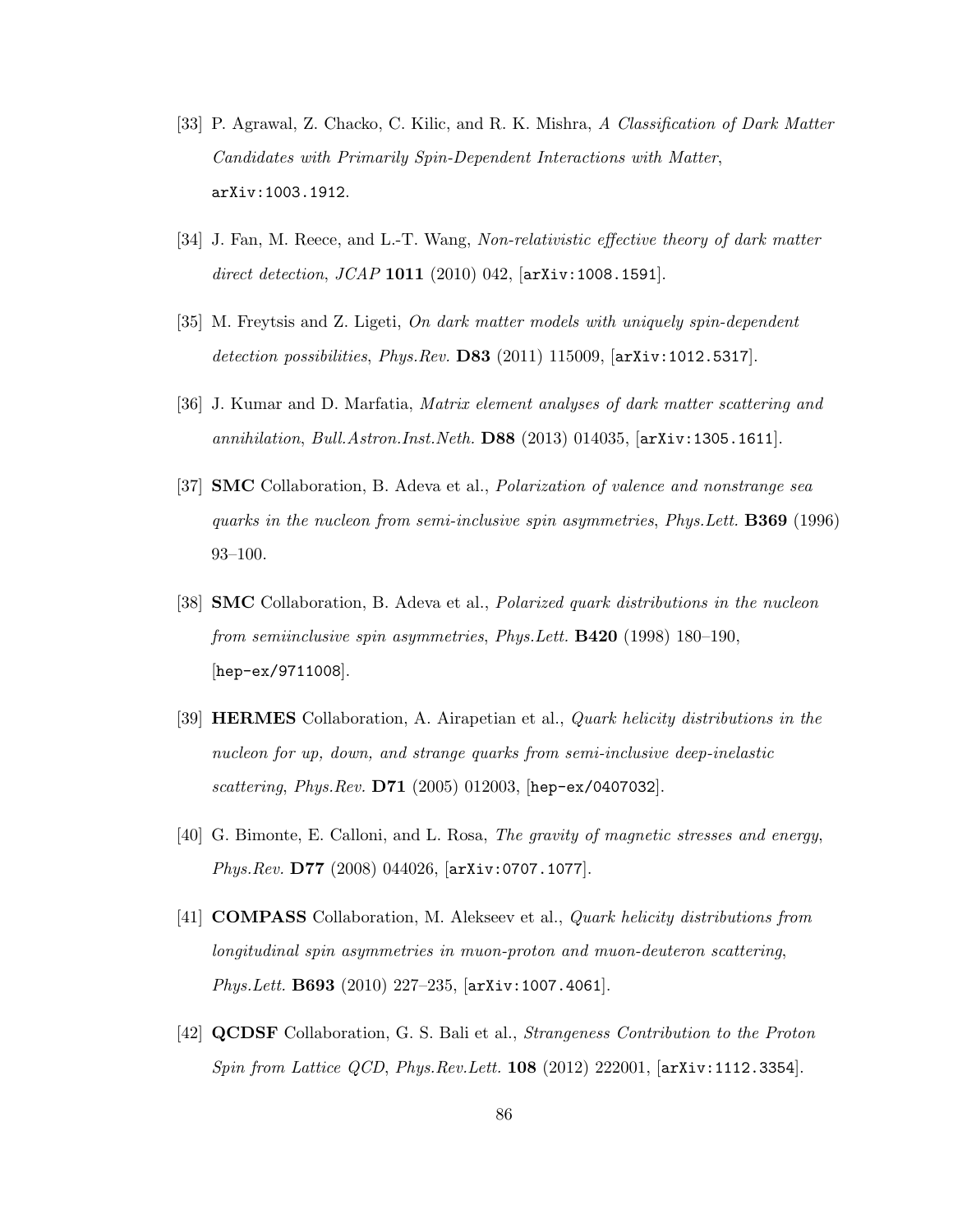- [43] H.-Y. Cheng, Low-energy Interactions of Scalar and Pseudoscalar Higgs Bosons With Baryons, Phys.Lett. B219 (1989) 347.
- [44] H.-Y. Cheng and C.-W. Chiang, Revisiting Scalar and Pseudoscalar Couplings with Nucleons, JHEP 1207 (2012) 009, [arXiv:1202.1292].
- [45] Y. Bai, P. J. Fox, and R. Harnik, The Tevatron at the Frontier of Dark Matter Direct Detection, JHEP 1012 (2010) 048, [arXiv:1005.3797].
- [46] S. J. Brodsky, J. R. Ellis, and M. Karliner, Chiral Symmetry and the Spin of the Proton, Phys.Lett. B206 (1988) 309.
- [47] K. R. Dienes, J. Kumar, B. Thomas, D. Yaylali, et al. in progress.
- [48] T. Lin, E. W. Kolb, and L.-T. Wang, Probing dark matter couplings to top and bottom quarks at the LHC, Phys.Rev. D88 (2013) 063510, [arXiv:1303.6638].
- [49] M. W. Goodman and E. Witten, Detectability of Certain Dark Matter Candidates, Phys.Rev. D31 (1985) 3059.
- [50] N. Anand, A. L. Fitzpatrick, and W. Haxton, Model-independent WIMP Scattering Responses and Event Rates: A Mathematica Package for Experimental Analysis, Phys.Rev. C89 (2014) 065501, [arXiv:1308.6288].
- [51] COUPP Collaboration, E. Behnke et al., First dark matter search results from a  $4$ -kg CF<sub>3</sub>I bubble chamber operated in a deep underground site, Phys.Rev. D86 (2012) 052001, [arXiv:1204.3094].
- [52] SIMPLE Collaboration, M. Felizardo et al., Final Analysis and Results of the Phase II SIMPLE Dark Matter Search, Physical Review Letters 108 (2012) 201302, [arXiv:1106.3014].
- [53] PICASSO Collaboration, S. Archambault et al., Constraints on Low-Mass WIMP Interactions on  $^{19}F$  from PICASSO, Phys. Lett. **B711** (2012) 153-161, [arXiv:1202.1240].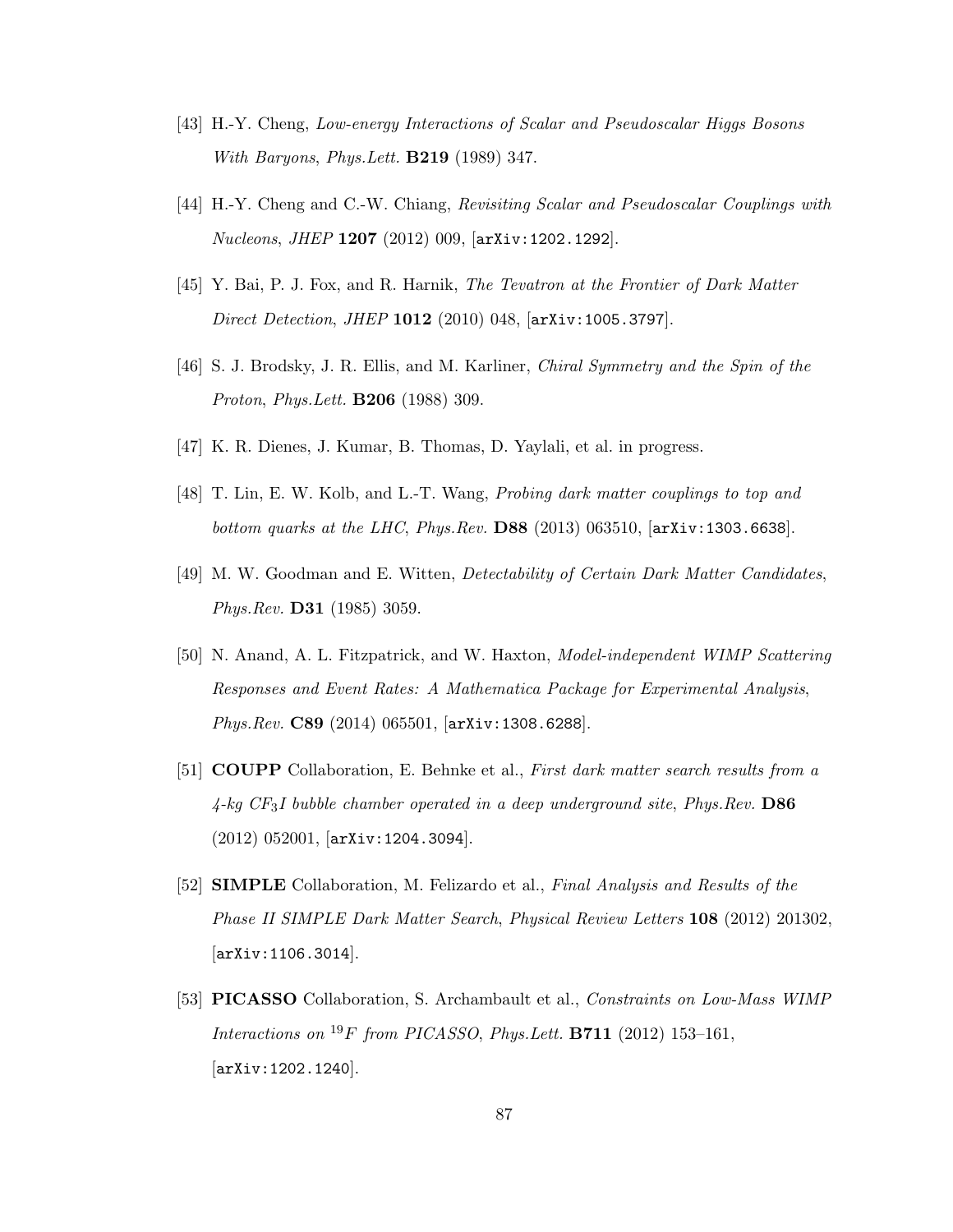- [54] R. Neilson, "Coupp: Bubble chambers for dark matter detection." Talk given at Aspen 2013, 2013.
- [55] J. Edsjo and P. Gondolo, Neutralino relic density including coannihilations, Phys.Rev. D56 (1997) 1879–1894, [hep-ph/9704361].
- [56] A. Birkedal, K. Matchev, and M. Perelstein, Dark matter at colliders: A Model independent approach, Phys.Rev.  $D70$  (2004) 077701, [hep-ph/0403004].
- [57] J. L. Feng, S. Su, and F. Takayama, Lower limit on dark matter production at the large hadron collider, Phys.Rev.Lett. 96 (2006) 151802, [hep-ph/0503117].
- [58] J. Goodman, M. Ibe, A. Rajaraman, W. Shepherd, T. M. Tait, et al., Constraints on Light Majorana dark Matter from Colliders, Phys.Lett. B695 (2011) 185–188, [arXiv:1005.1286].
- [59] P. J. Fox, R. Harnik, J. Kopp, and Y. Tsai, Missing Energy Signatures of Dark Matter at the LHC, Phys.Rev. **D85** (2012) 056011, [arXiv:1109.4398].
- [60] J. Goodman and W. Shepherd, LHC Bounds on UV-Complete Models of Dark Matter, arXiv:1111.2359.
- [61] Y. Bai and T. M. Tait, Searches with Mono-Leptons, Phys.Lett. B723 (2013) 384–387, [arXiv:1208.4361].
- [62] ATLAS Collaboration, G. Aad et al., Search for dark matter candidates and large extra dimensions in events with a jet and missing transverse momentum with the ATLAS detector, JHEP 1304 (2013) 075, [arXiv:1210.4491].
- [63] ATLAS Collaboration, Search for New Phenomena in Monojet plus Missing Transverse Momentum Final States using 10fb-1 of pp Collisions at sqrts=8 TeV with the ATLAS detector at the LHC, Tech. Rep. ATLAS-CONF-2012-147, CERN, Geneva, 2012.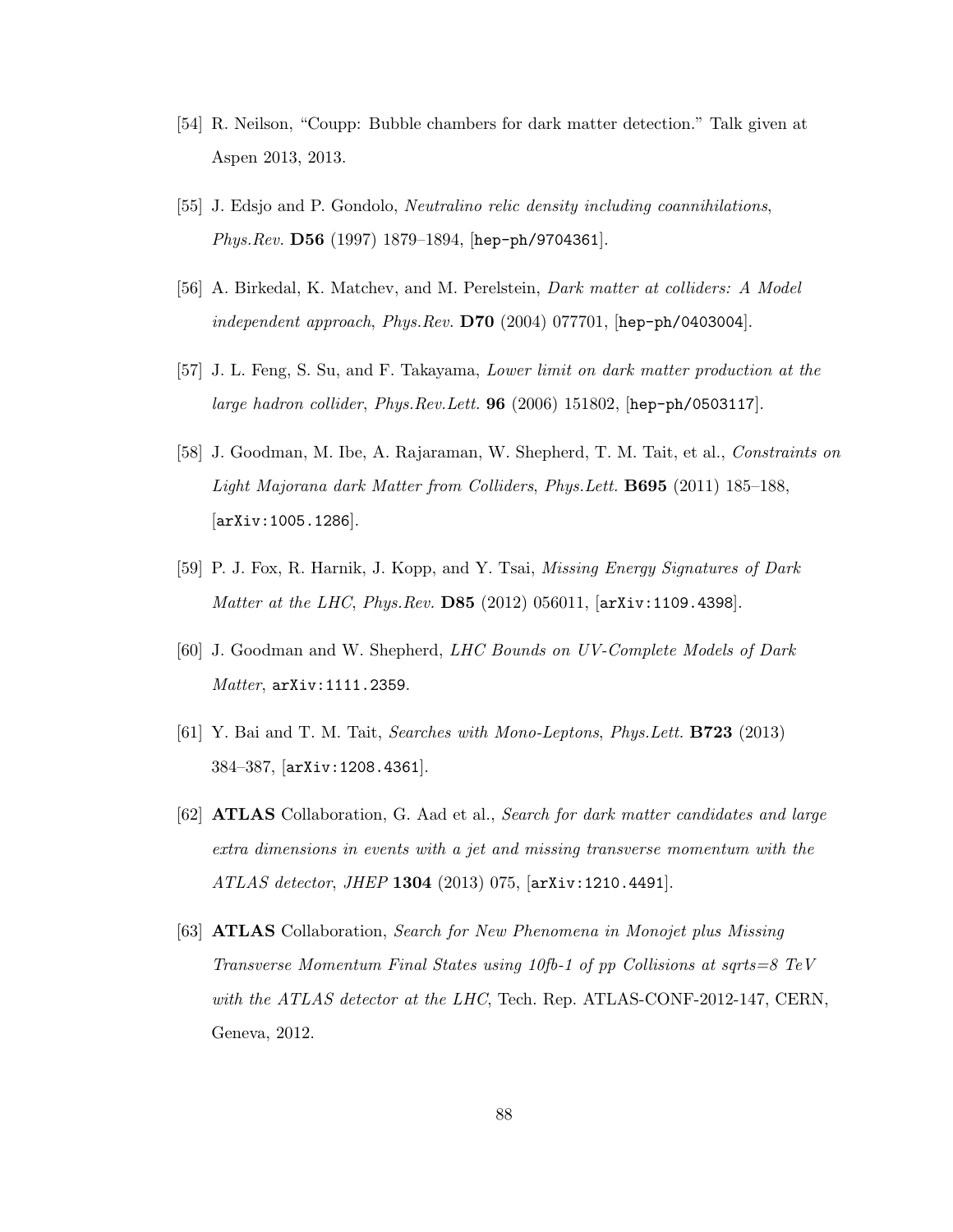- [64] CMS Collaboration, S. Chatrchyan et al., Search for dark matter and large extra dimensions in monojet events in pp collisions at  $\sqrt{s} = 7$  TeV, JHEP 1209 (2012) 094, [arXiv:1206.5663].
- [65] CMS Collaboration, Search for new physics in monojet events in pp collisions at  $sqrts = 8 TeV$ , Tech. Rep. CMS-PAS-EXO-12-048, CERN, Geneva, 2013.
- [66] ATLAS Collaboration, G. Aad et al., Search for dark matter in events with a hadronically decaying W or Z boson and missing transverse momentum in pp collisions at  $\sqrt{s} = 8$  TeV with the ATLAS detector, Phys. Rev. Lett. 112 (2014) 041802, [arXiv:1309.4017].
- [67] ATLAS Collaboration, G. Aad et al., Search for dark matter in events with a Z boson and missing transverse momentum in pp collisions at  $\sqrt{s} = 8$  TeV with the ATLAS detector, arXiv:1404.0051.
- [68] K. Cheung, P.-Y. Tseng, Y.-L. S. Tsai, and T.-C. Yuan, Global Constraints on Effective Dark Matter Interactions: Relic Density, Direct Detection, Indirect Detection, and Collider, JCAP 1205 (2012) 001, [arXiv:1201.3402].
- [69] N. Zhou, D. Berge, and D. Whiteson, Mono-everything: combined limits on dark matter production at colliders from multiple final states, Phys.Rev. D87 (2013) 095013, [arXiv:1302.3619].
- [70] J. Goodman, M. Ibe, A. Rajaraman, W. Shepherd, T. M. Tait, et al., Constraints on Dark Matter from Colliders, Phys.Rev. D82 (2010) 116010, [arXiv:1008.1783].
- [71] J. Alwall, M. Herquet, F. Maltoni, O. Mattelaer, and T. Stelzer, MadGraph 5 : Going Beyond, JHEP 1106 (2011) 128, [arXiv:1106.0522].
- [72] J. Pumplin, D. Stump, J. Huston, H. Lai, P. M. Nadolsky, et al., New generation of parton distributions with uncertainties from global QCD analysis, JHEP 0207 (2002) 012, [hep-ph/0201195].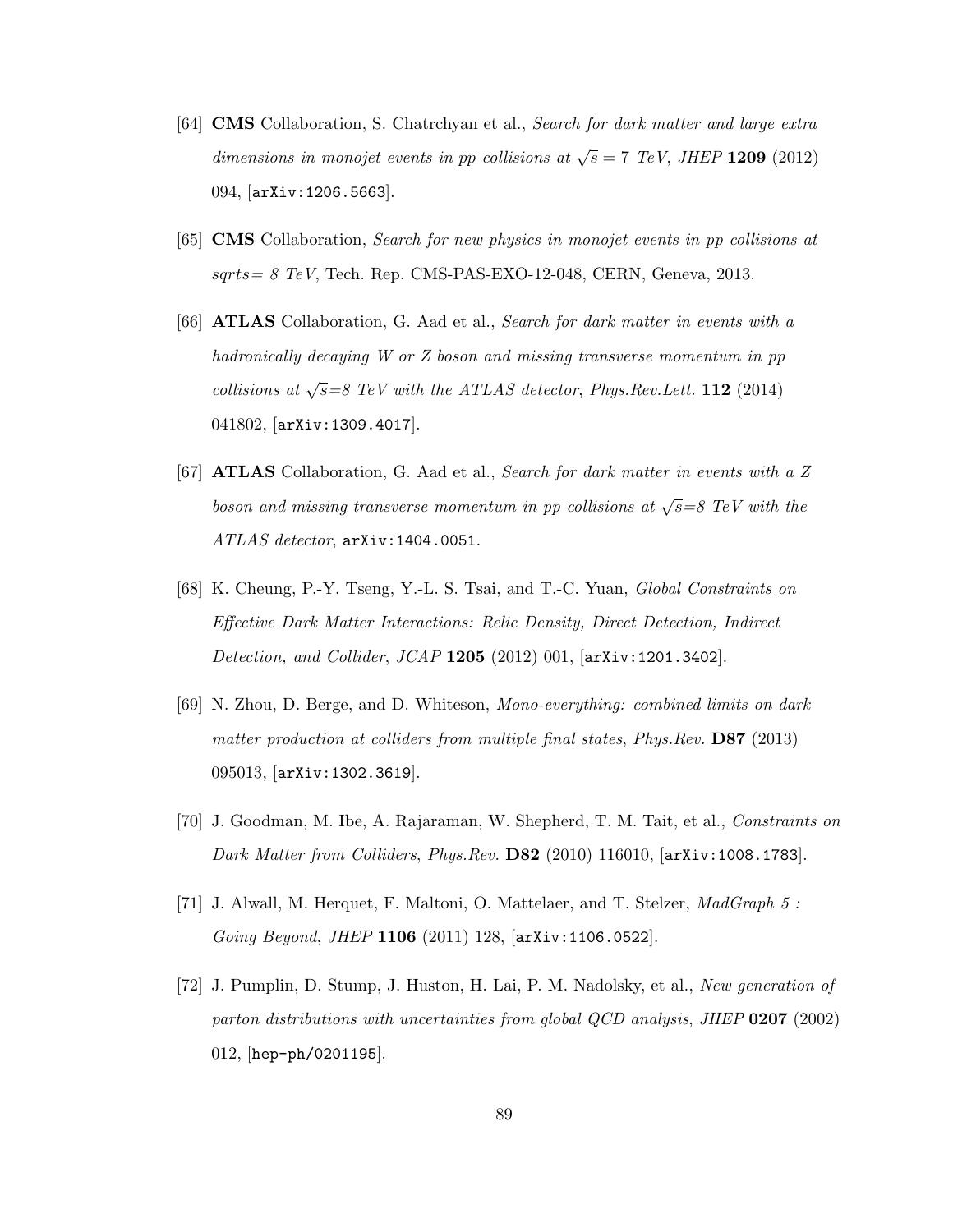- [73] H. An, X. Ji, and L.-T. Wang, Light Dark Matter and Z' Dark Force at Colliders, JHEP 1207 (2012) 182, [arXiv:1202.2894].
- [74] H. An, R. Huo, and L.-T. Wang, Searching for Low Mass Dark Portal at the LHC, Phys.Dark Univ. 2 (2013) 50–57, [arXiv:1212.2221].
- [75] T. Hur, H.-S. Lee, and S. Nasri, A Supersymmetric  $U(1)$ -prime model with multiple dark matters, Phys.Rev.  $D77$  (2008) 015008,  $[ary:0710.2653]$ .
- [76] D. Feldman, Z. Liu, P. Nath, and G. Peim, Multicomponent Dark Matter in Supersymmetric Hidden Sector Extensions, Phys.Rev. D81 (2010) 095017, [arXiv:1004.0649].
- [77] P. T. Winslow, K. Sigurdson, and J. N. Ng, Multi-State Dark Matter from Spherical Extra Dimensions, Phys.Rev. D82 (2010) 023512, [arXiv:1005.3013].
- [78] D. Chialva, P. B. Dev, and A. Mazumdar, Multiple dark matter scenarios from ubiquitous stringy throats, Phys.Rev.  $DS7$  (2013) 063522,  $\text{arXiv:1211.0250}$ .
- [79] F. Chen, J. M. Cline, and A. R. Frey, Nonabelian dark matter: Models and constraints, Phys.Rev. D80 (2009) 083516, [arXiv:0907.4746].
- [80] X. Gao, Z. Kang, and T. Li, The Supersymmetric Standard Models with Decay and Stable Dark Matters, Eur.Phys.J. C69 (2010) 467–480, [arXiv:1001.3278].
- [81] T. Han and R. Hempfling, Messenger sneutrinos as cold dark matter, Phys.Lett. B415 (1997) 161–169, [hep-ph/9708264].
- [82] L. J. Hall, T. Moroi, and H. Murayama, Sneutrino cold dark matter with lepton number violation, Phys.Lett. **B424** (1998) 305-312, [hep-ph/9712515].
- [83] D. Tucker-Smith and N. Weiner, The Status of inelastic dark matter, Phys.Rev. D72 (2005) 063509, [hep-ph/0402065].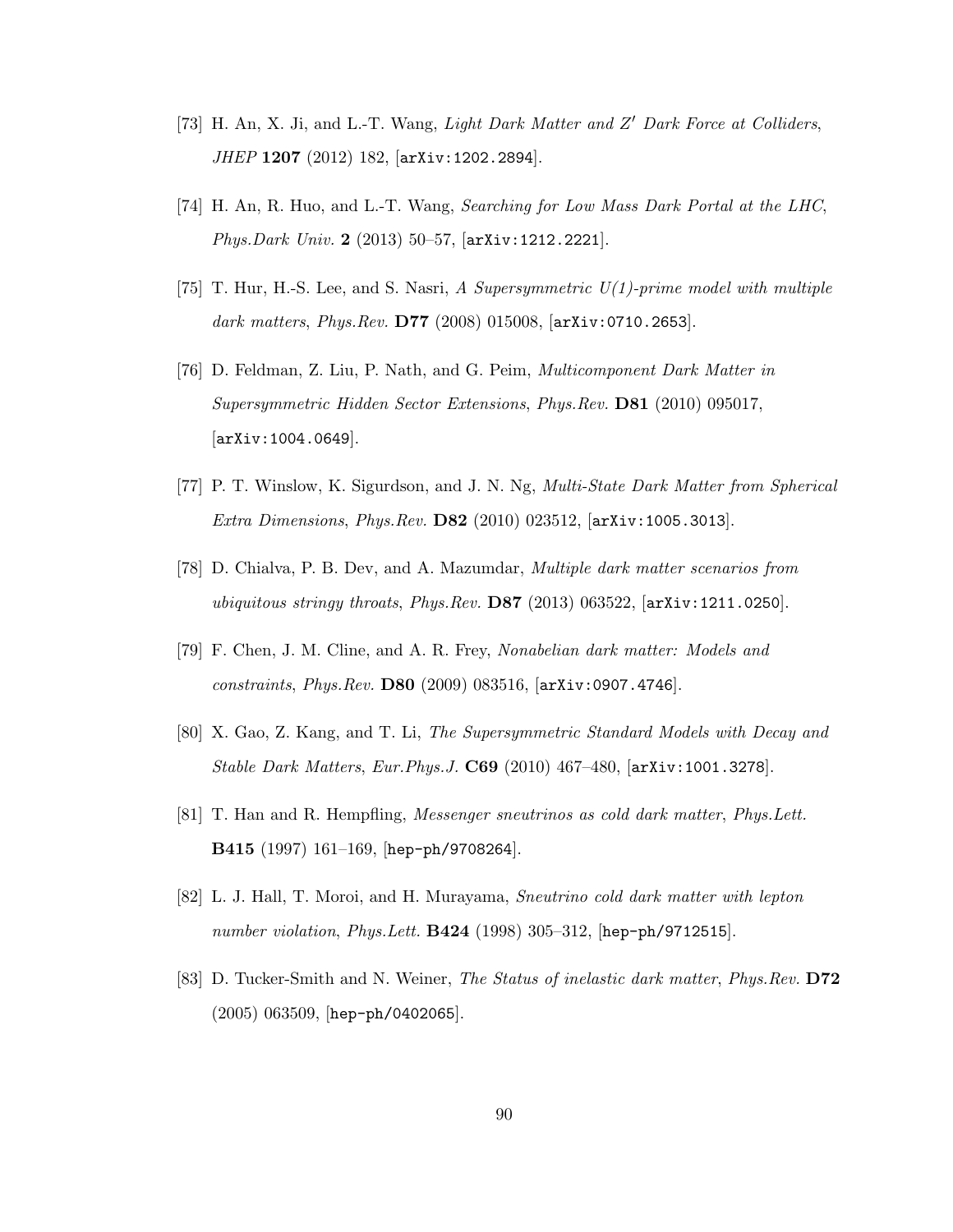- [84] F. Chen, J. M. Cline, and A. R. Frey, A New twist on excited dark matter: Implications for INTEGRAL, PAMELA/ATIC/PPB-BETS, DAMA, Phys.Rev. D79 (2009) 063530, [arXiv:0901.4327].
- [85] D. P. Finkbeiner, T. R. Slatyer, N. Weiner, and I. Yavin, PAMELA, DAMA, INTEGRAL and Signatures of Metastable Excited WIMPs, JCAP 0909 (2009) 037, [arXiv:0903.1037].
- [86] P. W. Graham, R. Harnik, S. Rajendran, and P. Saraswat, Exothermic Dark Matter, Phys.Rev. D82 (2010) 063512, [arXiv:1004.0937].
- [87] M. Pospelov and A. Ritz, Higgs decays to dark matter: beyond the minimal model, Phys.Rev. D84 (2011) 113001, [arXiv:1109.4872].
- [88] C. Cheung and Y. Nomura, Higgs Descendants, Phys.Rev. D86 (2012) 015004, [arXiv:1112.3043].
- [89] Y. Bai, P. Draper, and J. Shelton, Measuring the Invisible Higgs Width at the 7 and 8 TeV LHC, JHEP  $1207$  (2012) 192,  $\text{arXiv:1112.4496}$ .
- [90] J. Wang, Determining the masses of invisible particles: Application to Higgs boson invisible decay, Phys.Rev. D89 (2014) 093019, [arXiv:1311.3442].
- [91] LUX Collaboration, D. Akerib et al., First results from the LUX dark matter experiment at the Sanford Underground Research Facility, Phys.Rev.Lett. 112 (2014) 091303, [arXiv:1310.8214].
- [92] U. G. Meissner, Recent developments in chiral perturbation theory, Rept.Prog.Phys. 56 (1993) 903–996, [hep-ph/9302247].
- [93] G. Ecker, Chiral perturbation theory, Prog.Part.Nucl.Phys. 35 (1995) 1–80, [hep-ph/9501357].
- [94] A. Pich, Chiral perturbation theory, Rept.Prog.Phys. 58 (1995) 563–610, [hep-ph/9502366].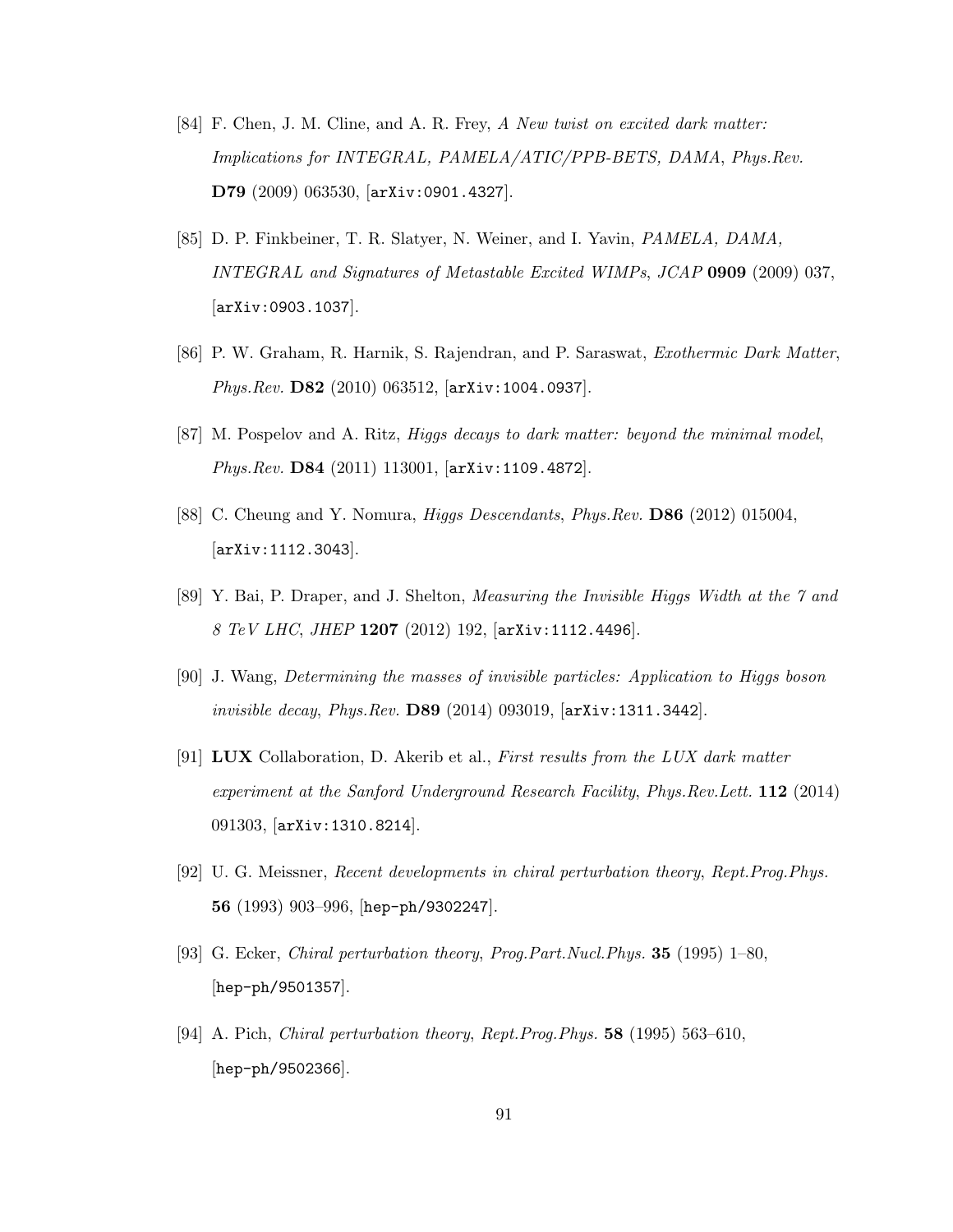- [95] G. Colangelo and G. Isidori, An Introduction to ChPT, hep-ph/0101264.
- [96] S. Scherer, Introduction to chiral perturbation theory, Adv.Nucl.Phys. 27 (2003) 277, [hep-ph/0210398].
- [97] J. Gasser and H. Leutwyler, On the low energy structure of QCD, Physics Letters B 125 (1983) 321–324.
- [98] H. Leutwyler, On the foundations of chiral perturbation theory, Annals Phys. 235 (1994) 165–203, [hep-ph/9311274].
- [99] R. Kaiser, Anomalies and WZW term of two flavor QCD, Phys.Rev. D63 (2001) 076010, [hep-ph/0011377].
- [100] H. Fearing and S. Scherer, Extension of the chiral perturbation theory meson Lagrangian to order  $p^6$ , Phys.Rev. D53 (1996) 315-348, [hep-ph/9408346].
- [101] J. Bijnens, G. Colangelo, and G. Ecker, The Mesonic chiral Lagrangian of order  $p^6$ , JHEP 9902 (1999) 020, [hep-ph/9902437].
- [102] T. Ebertshauser, H. Fearing, and S. Scherer, The Anomalous chiral perturbation theory meson Lagrangian to order  $p^6$  revisited, Phys.Rev. **D65** (2002) 054033, [hep-ph/0110261].
- [103] J. Bijnens, L. Girlanda, and P. Talavera, The Anomalous chiral Lagrangian of order  $p^6$ , Eur.Phys.J.  $C23$  (2002) 539–544, [hep-ph/0110400].
- [104] M. Cirelli, G. Corcella, A. Hektor, G. Hutsi, M. Kadastik, et al., PPPC 4 DM ID: A Poor Particle Physicist Cookbook for Dark Matter Indirect Detection, JCAP 1103 (2011) 051, [arXiv:1012.4515].
- [105] R. Gaitskell et al. DM Tools Limit Plotter. http://dmtools.brown.edu:8080.
- [106] D. C. Malling et al., *After LUX: The LZ Program*,  $arXiv:1110.0103$ .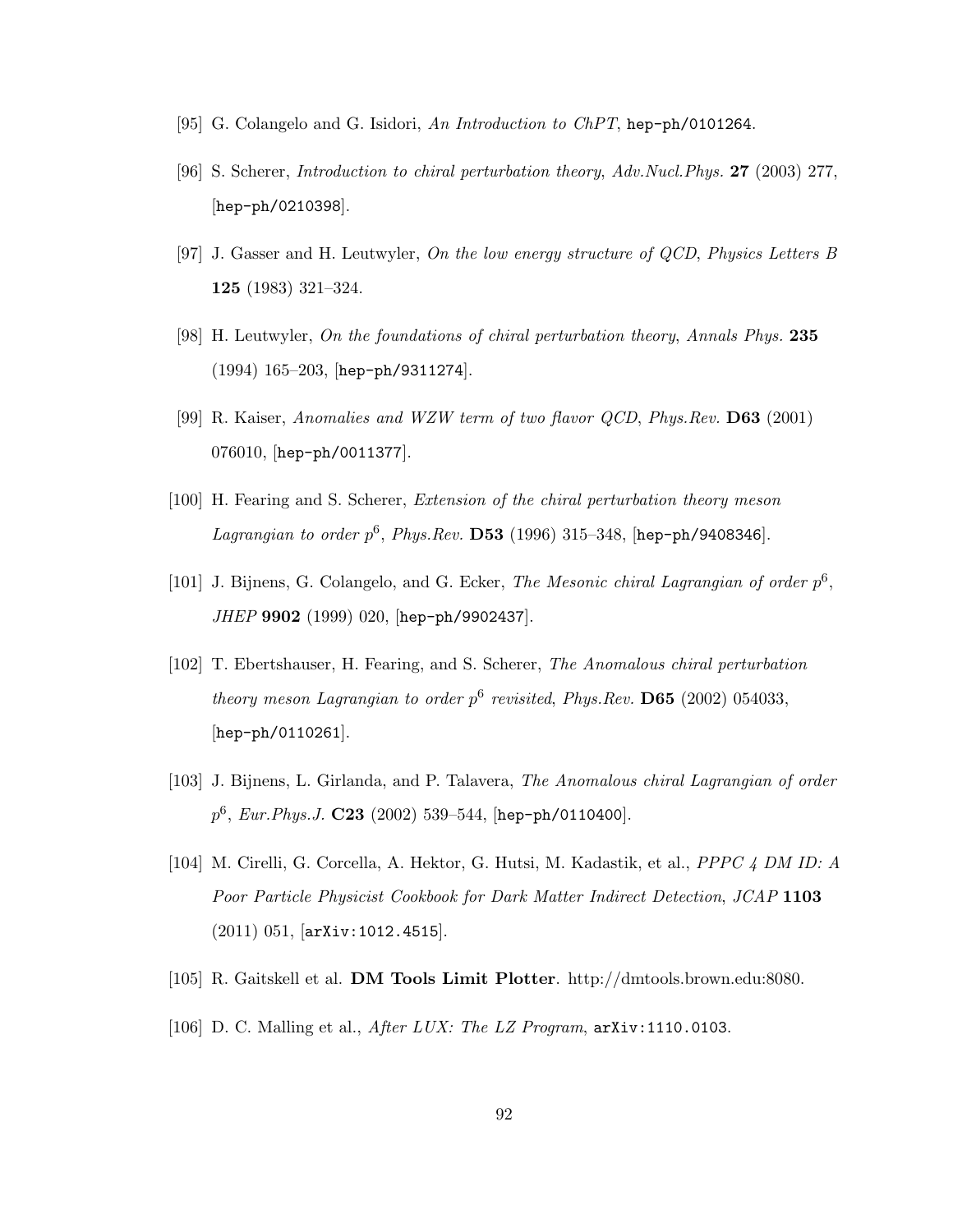- [107] T. Sjostrand, S. Mrenna, and P. Z. Skands, PYTHIA 6.4 Physics and Manual, JHEP 0605 (2006) 026, [hep-ph/0603175].
- [108] S. Ovyn, X. Rouby, and V. Lemaitre, DELPHES, a framework for fast simulation of a generic collider experiment, arXiv:0903.2225.
- [109] D. Gruber, J. Matteson, L. Peterson, and G. Jung, The spectrum of diffuse cosmic hard X-rays measured with HEAO-1, astro-ph/9903492.
- [110] L. Bouchet, E. Jourdain, J. Roques, A. Strong, R. Diehl, et al., INTEGRAL SPI All-Sky View in Soft Gamma Rays: Study of Point Source and Galactic Diffuse Emissions, arXiv:0801.2086.
- [111] K. R. Dienes and B. Thomas, Dynamical Dark Matter: I. Theoretical Overview, Phys.Rev. D85 (2012) 083523, [arXiv:1106.4546].
- [112] K. R. Dienes and B. Thomas, Dynamical Dark Matter: II. An Explicit Model, Phys.Rev. D85 (2012) 083524, [arXiv:1107.0721].
- [113] K. R. Dienes and B. Thomas, Phenomenological Constraints on Axion Models of Dynamical Dark Matter, Phys.Rev. D86 (2012) 055013, [arXiv:1203.1923].
- [114] K. R. Dienes, J. Kumar, B. Thomas, and D. Yaylali, Overcoming Velocity Suppression in Dark-Matter Direct-Detection Experiments, arXiv:1312.7772.
- [115] K. Petraki and R. R. Volkas, Review of asymmetric dark matter, Int.J.Mod.Phys. A28 (2013) 1330028, [arXiv:1305.4939].
- [116] D. B. Kaplan, A Single explanation for both the baryon and dark matter densities, Phys.Rev.Lett. 68 (1992) 741–743.
- [117] R. Kitano and I. Low, Grand unification, dark matter, baryon asymmetry, and the small scale structure of the universe, hep-ph/0503112.
- [118] D. E. Kaplan, M. A. Luty, and K. M. Zurek, Asymmetric Dark Matter, Phys.Rev. D79 (2009) 115016, [arXiv:0901.4117].